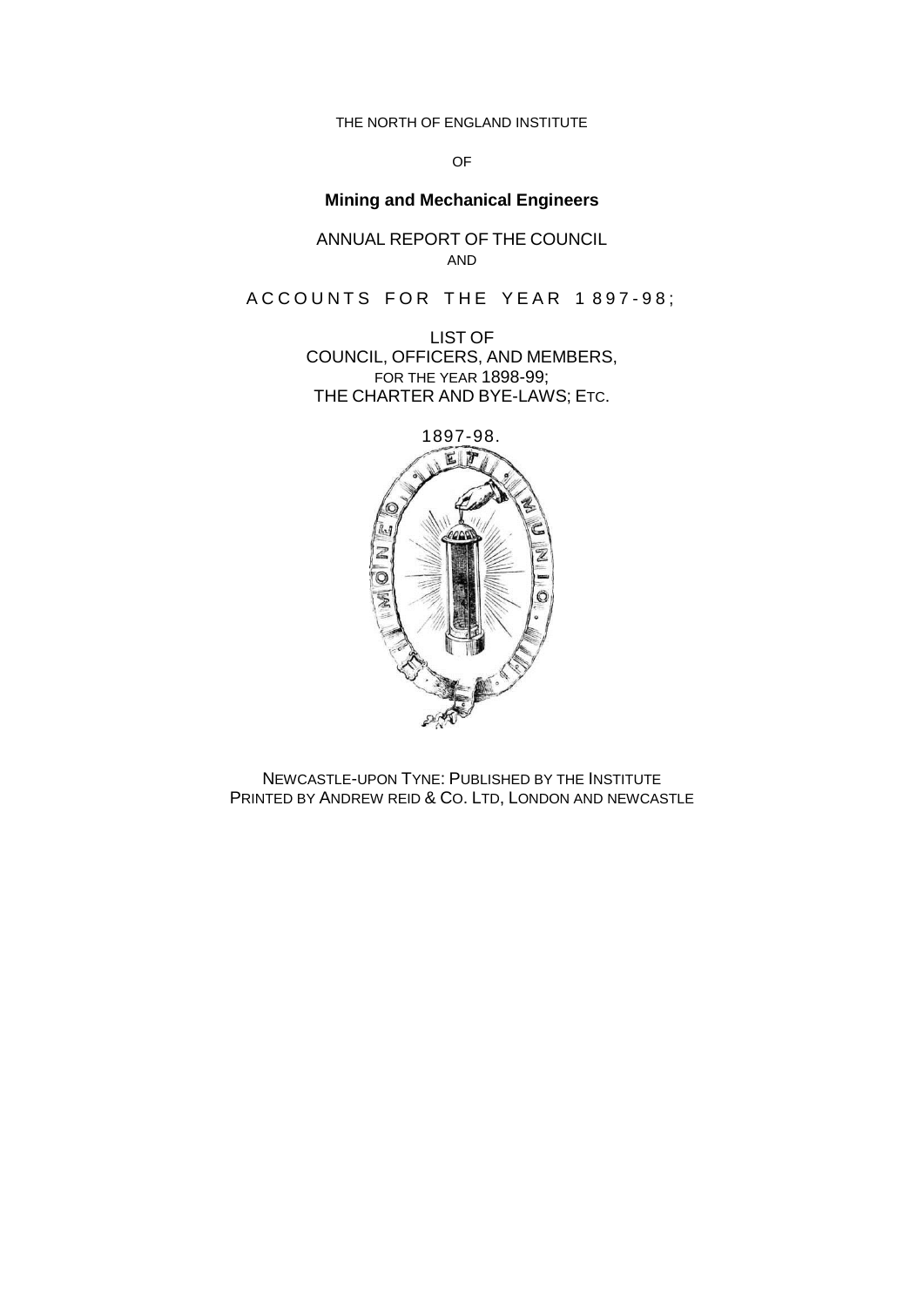## CONTENTS.

|                                                                      | Page           |
|----------------------------------------------------------------------|----------------|
| Annual Report of the Council                                         | $\mathbf{III}$ |
| <b>Report of the Finance Committee</b>                               | VI             |
| <b>General Statement</b>                                             | Vii            |
| Treasurer's Accounts                                                 | viii           |
| <b>Account of Subscriptions</b>                                      | x              |
| <b>Officers</b>                                                      | xii            |
| Patrons                                                              | XIII           |
| <b>Honorary Members</b>                                              | xiii           |
| <b>Members</b>                                                       | xiv            |
| <b>Associate Members</b>                                             | <b>XXXVI</b>   |
| Associates                                                           | xl             |
| <b>Students</b>                                                      | xliii          |
| <b>Subscribers</b>                                                   | xliv           |
| <b>List of Committees</b>                                            | xlv            |
| List of Transactions and Journals of Societies, etc., in the Library | xlvi           |
| Charter                                                              | li.            |
| Bye-laws                                                             | liv            |
| Appendix to the Bye-laws                                             | Ιx             |

## [iii]

## THE NORTH OF ENGLAND INSTITUTE OF MINING AND MECHANICAL ENGINEERS.

## ANNUAL REPORT OF THE COUNCIL, 1897-98.

The following table shows the number of members of the various classes during a few recent years:—

|                          |       | August 1st, |           |
|--------------------------|-------|-------------|-----------|
|                          | 1896. | 1897.       | 1898.     |
| <b>Honorary Members</b>  | 23    | 29          | 30        |
| <b>Members</b>           | 767   | 829         | 859       |
| <b>Associate Members</b> | 78    | 98          | 115       |
| Associates               | 83    | 91          | 103       |
| <b>Students</b>          | 46    | 45          | 51        |
| <b>Subscribers</b>       | 23    | 23          | <u>22</u> |
| <b>Totals</b>            | 1,020 | 1,115       | 1,180     |

The Council are pleased to report a continued expansion of the membership as recorded in the preceding table, and urge the members to endeavour, at all times, to extend it. The class of Associates, comprizing persons employed in subordinate positions in mines, has proved successful, and has materially assisted in increasing the roll of members.

The members have to regret the deaths of Mr. Thomas John Bewick, Mr. Stephen Campbell Crone, and Mr. William Lishman (Sunderland), who had for many years been actively connected with the Institute, and had served on the Council.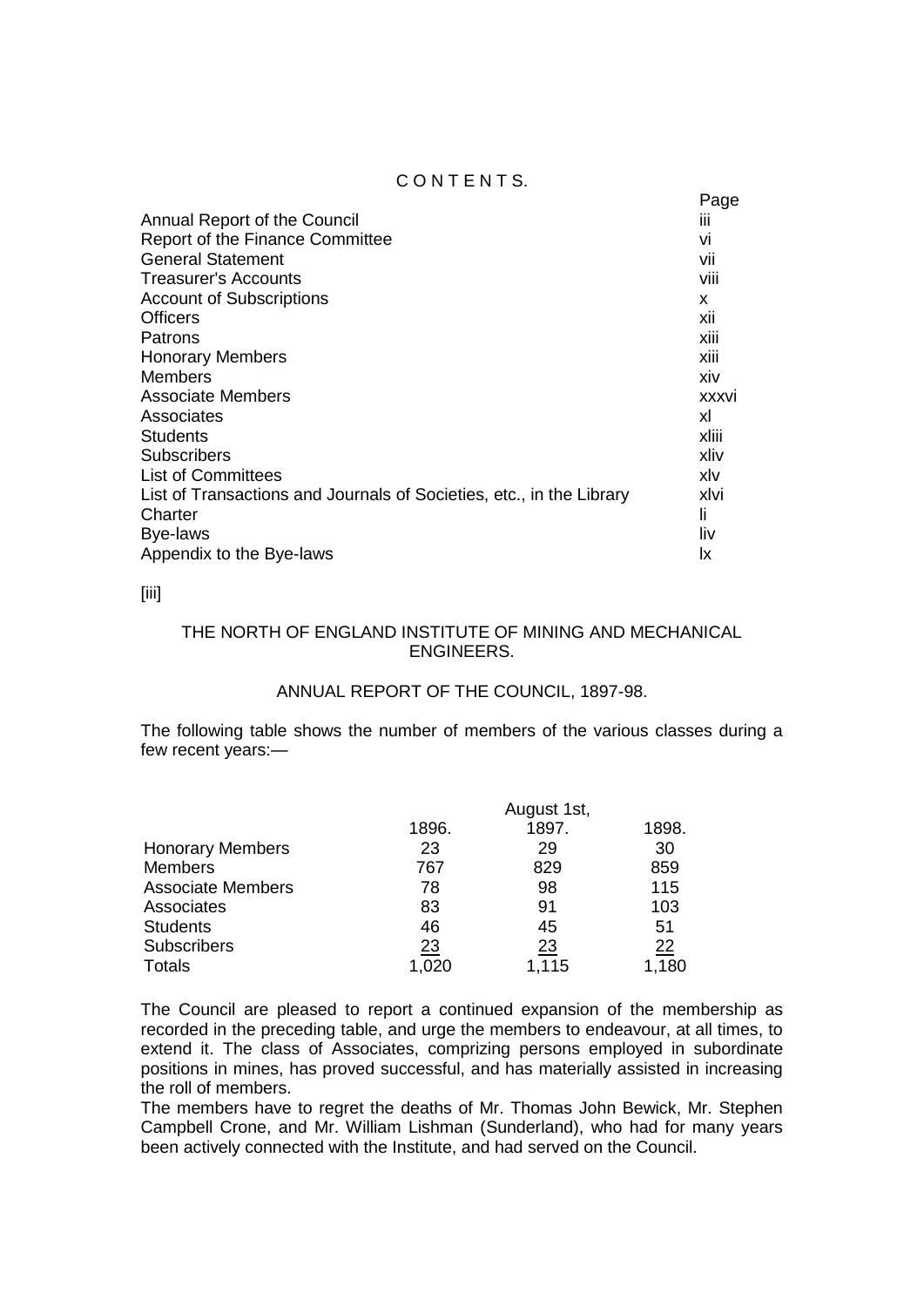With the view of rendering the Wood Memorial Hall more useful to the members, the Council have had plans prepared for lighting from the roof, extension of the bookshelving, erection of entrance-porch, furnishing, warming, decoration, etc., at an estimated cost of about £2,000. The work is now in progress, and it is hoped that the alterations will be completed on September 1st next ensuing.

With the view of reducing the expenses of the Institute, the Council have agreed to let Room No. 4, now held under lease, to the Coal Trade Associations, at a rental of £75 per annum, for a term of 7 years, from November 11th, 1897.

A portrait of the late Sir George Elliot has been presented by his grandson, Sir George Elliot. The Council trust that the series of portraits of Past-Presidents may be completed by gift or bequest, and that succeeding Presidents will each in rotation assist in maintaining the completion of this collection.

The meetings of Students and Associates have been continued, and one paper has been printed in the *Transactions.*

The revision of the composition, payable in lieu of the annual subscription, has been approved, as shown by the number of members who have so compounded. The Council will invest the amounts so received, as suitable investments are suggested to them.

[iv]

The additions to the Library by donation, exchange, and purchase have been :-

| Bound volumes            | 286         |
|--------------------------|-------------|
| Pamphlets, reports, etc. | 246         |
| A total of               | 532 titles. |

and the Library now contains about 7,739 volumes and 1,750 unbound pamphlets. The Card Catalogue renders the books readily available for reference. The Library (including the books and weekly engineering-papers) is available to members residing in the vicinity, from 10 a.m. to 5 p.m. daily, and those residing at a distance may make use of the books by communication with the Secretary. Some of the files of publications have been rendered incomplete by the neglect of members to return borrowed books, and it is earnestly requested that members will return the missing volumes.

The Library would be rendered more valuable if members would present volumes, etc., which they can spare from their own libraries. Members would also render valuable service to the profession by bequeathing books, reports, plans, etc., to the Library, where they would be available for reference, and maintain the memory of the donor.

By arrangement with the Literary and Philosophical Society of Newcastle-upon-Tyne, whose premises are connected with the Library of the institute, members of either institution are permitted (on producing a member's pass) to refer to the books in the Library of either institution.

The publication of the *Sinkings and Borings* has been completed, and the series of six volumes may be purchased from the Secretary. Members are desired to send copies of any unpublished sections of strata in Durham or Northumberland, or their section-books on loan, to the Secretary, with the view of their being published in a supplementary volume.

The prices of the *Transactions* and other publications of the Institute have been reduced, and members are recommended to complete their sets before the stock is exhausted (volumes iii. to vi. are now out of print).

A General Index to volumes i. to xxxviii. of the *Transactions* of the Institute is in preparation, and the Council trust that it will be received with approval by the members.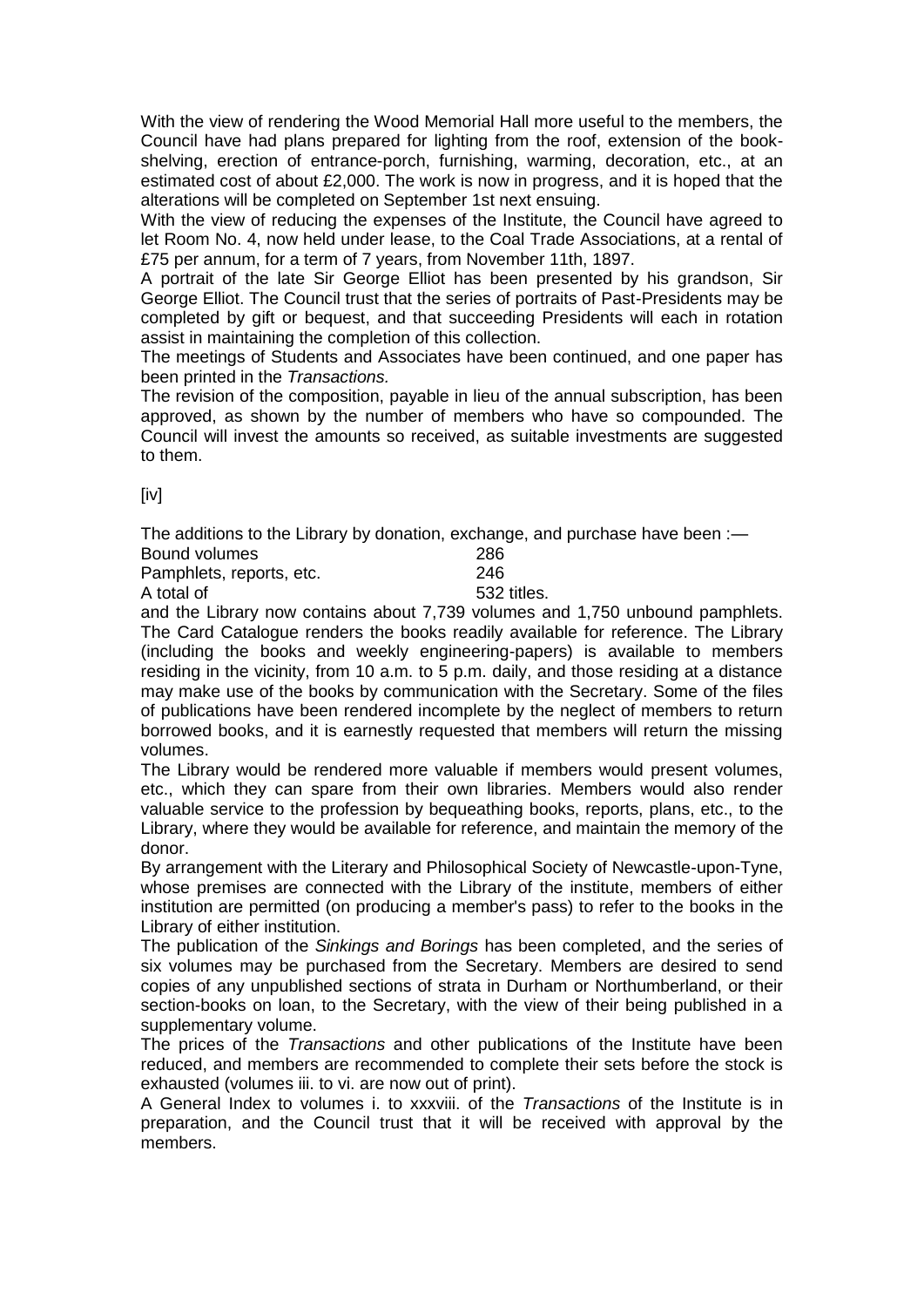The Council suggest that Indian and Colonial members should arrange local meetings for the reading and discussion of papers, and trust that success will attend such efforts.

The report of the Committee on Mechanical Ventilators is approaching completion, and will be issued during the current year to the members.

Mr. John Herman Merivale has been appointed to represent the Institute at the Conference of Corresponding Societies of the British Association for the Advancement of Science at Bristol in September next. Messrs. James McMurtrie and W. B. Harrison will represent the Institute at the meeting of the Sanitary Institute to be held in Birmingham in September next. Mr. John Daglish acts on behalf of the Institute as a governor of the Durham College of Science, Newcastle-upon-Tyne. Mr. W. Cochrane is the Institute representative on the Science and Art Committee ; and Mr. Henry Ayton, on the Scholarships Committee of the Northumberland County Council.

 $[V]$ 

The Federated Institution of Mining Engineers has now become The Institution of Mining Engineers, and the Council urge the members, who may be interested in other societies, to use their influence in favour of federation, by which the success of the Institution will be completely assured.

The Institution of Mining Engineers has now completed its ninth year, during which General Meetings have been held in Edinburgh, on September 14th, 15th, and 16th, 1897 ; in Newcastle-upon-Tyne, on February 22nd, 23rd, and 24th, 1898 : and in London, on May 19th, 20th, and 21st, 1898. A meeting of students, associates, and junior members was held in Newcastle-upon-Tyne, on August 18th, 19th, and 20th, 1897. The meetings held in this district were well attended, and the thanks of the Institute are due to the Committees who made the arrangements, and to all of those who, by their services, contributed to the holding of these successful meetings.

The President's (Mr. George May) students' prize was awarded to Mr. G. P. Chaplin, for his paper on " Cornish Methods of Mine-timbering."

Prizes of books have been awarded the writers of the following papers, communicated to the members during the year 1896-7 :—

"The Gold-fields of the Hauraki Peninsula, New Zealand." By the Rev. Joseph Campbell.

"Cornish Methods of Mine-timbering." By Mr. G. P. Chaplin.

"The Mineral Resources of the Colony of Queensland." By Mr. William Fryar.

"Notes on the Coal-seams of the Transvaal, and Description of a Modem Pit-head Plant." By Mr. W. T. Hallimond.

"Notes upon Foreign Mining Laws and Adequate Areas for Mining Concessions." By Mr. H. D. Hoskold.

"The Education of Metallurgists." By Mr. Saville Shaw.

"Notes on the Sinking of Two Shafts at Claravale Colliery." By Mr. F. R. Simpson.

The papers communicated during the year comprize :— " Pyritic Smelting." By Mr. Wm. Lawrence Austin.

"Experiments with the Shaw Gas-tester." By Dr. P. P. Bedson and Mr. J. Cooper, B.Sc.

"Memoir of the late Mr. Thomas John Bewick, M. Inst. C E., F.G.S."

By Mr. T. B. Bewick. " Notes on Rearer Workings." By Mr. John Cadman. "Secondary Haulage: Cost of Putting and Driving." By Messrs. T. E. Foirster and F. R. Simpson.

"Notes on the Geology of Finland." By Principal H. Palin Gurney.

"Notes on the Iron Industry in the Urals." By Prof. H. Louis.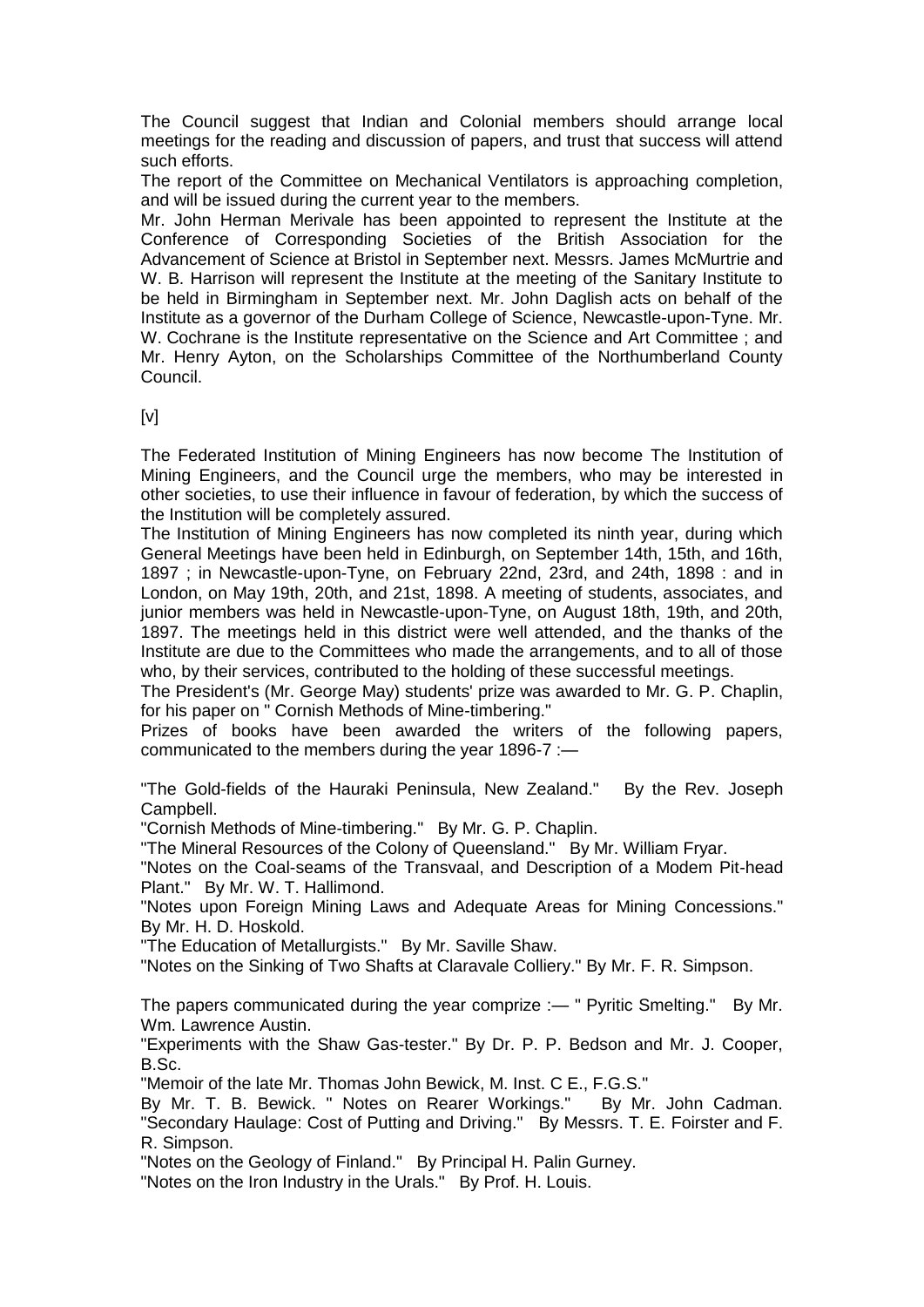"Presidential Address." By Mr. George May.

"Occurrences and Mining of Manjak in Barbados, West Indies." By Mr. Walter Merivale.

"The Siliceous Iron-ores of Northern Norway." By Mr. H. T. Newbigin.

"The Gold-regions of Alabama, U.S.A." By Mr. Wm. B. Phillips.

"Hydrothermal Gold-deposits at Peak Hill, Western Australia." By Mr. Frank Reed, Inspector of Mines.

"A Method of dealing with Running-sand when met with in Borings." By Mr. Geo. B. Reynolds.

The members may be congratulated upon the number and varied nature of the papers printed in the *Transactions,* and the Council trust that similar contributions will be forwarded as liberally as heretofore.

In conclusion, the Council desire to impress upon the members that the success of the Institute in the future is dependent upon an increase in the membership, so as to meet the increased expences incurred by its connexion with The Institution of Mining Engineers.

[vi]

## REPORT OF THE FINANCE COMMITTEE.

The Finance Committee submit herewith a statement of accounts from August 1st, 1897, to June 30th, 1898, covering a period of only eleven months. This is in consequence of the Council having decided that the books shall in future be closed on June 30th in each year, in order to allow greater time for the preparation and audit of the accounts than was possible when they were closed on July 31st and submitted to the annual meeting at the beginning of August. Owing to this change, a proper comparison with the accounts of the previous year cannot be instituted.

The total income during the period named was £2,749 9s. 6d. Of this amount. £113 was paid as life-compositions in lieu of annual subscriptions, and £89 11s. 10d. was received from the South Wales Institute of Engineers and The Institution of Mining Engineers, in repayment of moneys previously expended by this Institute in connexion with the Fan Committee's Report, leaving £2,546 17s. 8d. as the ordinary income.

The names of several members whose subscriptions were in arrear have been struck off the list of members, and the amounts written off in consequence are for the current year £48 6s. 0d., and arrears £67 4s. 0d.

The total expenditure amounted to £1,883 16s. 0d., and the sum of £950 has been placed on deposit with the bankers.

During the month of July, additional subscriptions have been received amounting to £114 9s. 0d., and payments have been made of £284 11s. 6d., including £200 on account of the alterations to the Wood Memorial Hall, so that the balance of capital at July 31st was £9,278 12s. 11d., as compared with £8,769 13s. 1d. at July 31st, 1897.

GEORGE MAY.

*August 6th, 1898.*

[vii]

GENERAL STATEMENT, JULY 31st, 1897.

#### LIABILITIES.

£ s. d. £ s. d.

Subscriptions paid in Advance during the year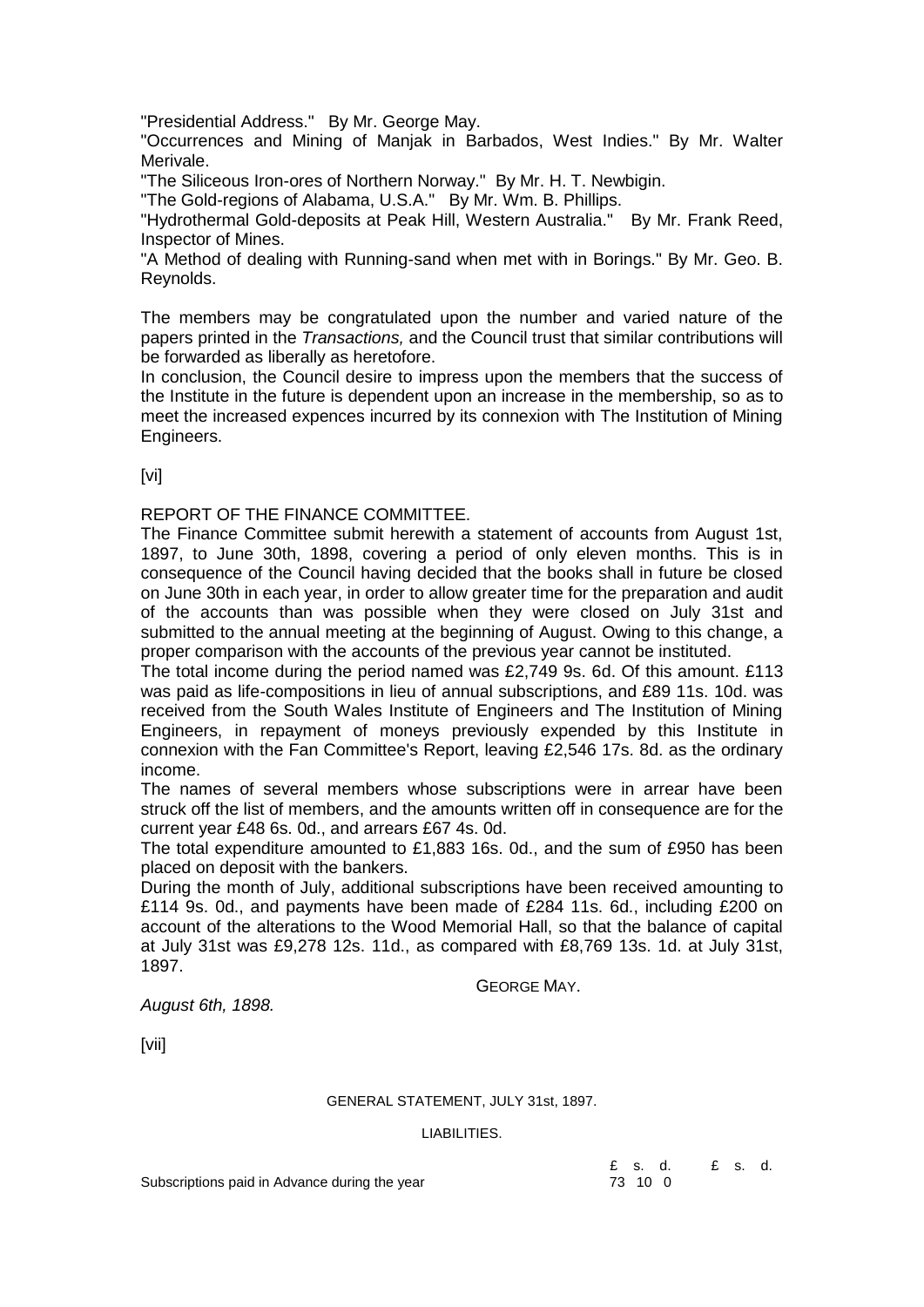| $\pmb{\mathsf{H}}$<br>carried over from previous year                                                                                    | 220<br>---------------           | 75 12 0              |
|------------------------------------------------------------------------------------------------------------------------------------------|----------------------------------|----------------------|
| Capital                                                                                                                                  |                                  | 96 2 0<br>9,448 15 5 |
|                                                                                                                                          |                                  | £9,620 10 2          |
| ASSETS.                                                                                                                                  |                                  |                      |
| Balance of Account at Bankers<br>in Treasurer's hands                                                                                    | £<br>s. d.<br>674 2 5<br>66 17 0 | £ s. d.              |
| Outstanding amounts due for Authors' Excerpts                                                                                            | 2 5 3<br>------------------      | 743 4 8              |
| <b>Arrears of Subscriptions</b><br>146 Shares in the Institute and Coal Trade Chambers Co., Ltd. (at<br>cost)                            | $3,130$ 0 0                      | 393 15 0             |
| Investment with the Institute and Coal Trade Chambers Co., Ltd.<br>(Mortgage)                                                            | $1,400$ 0 0                      |                      |
| Interest on ditto, half-year<br>(Of the above amount, £350 is due to Life Subscriptions Account,<br>leaving £323 12s. not invested.)     | ----------------                 | 4,530 0 0<br>24 10 0 |
| Deposit with Lambton & Co.<br>Value of Transactions and other Publications, as per Stock Account<br><b>Office Furniture and Fittings</b> | 450 0 0                          | 1,15000<br>579 7 6   |
| Books and Maps in Library                                                                                                                | $1,750$ 0 0                      | $2,200$ 0 0          |
|                                                                                                                                          |                                  | £9,620 10 2          |

I have examined the above accounts with the books and vouchers relating thereto, and certify that, in my opinion, it is correct. The Share Certificates and Mortgage Bonds have been produced to me.

JOHN G. BENSON, CHARTERED ACCOUNTANT.

Newcastle-upon-Tyne, August 5th, 1898.

[viii]

## ACCOUNTS.

#### THE TREASURER IN ACCOUNT WITH THE NORTH OF ENGLAND INSTITUTE OF MINING AND MECHANICAL ENGINEERS FOR THE YEAR ENDING JULY 31ST 1898

| DR.                                             |     |                   |          |
|-------------------------------------------------|-----|-------------------|----------|
| July 31st, 1897.                                |     | $f$ s.d. $f$ s.d. |          |
| To Balance at Bankers                           |     | 725 10 6          |          |
| in Treasurer's hands<br>$\ddot{\phantom{a}}$    |     | 10000             |          |
| Outstanding Amounts due for Authors' £5 7 5     |     |                   |          |
| Excerpts                                        |     |                   |          |
| Less-Written off                                | 369 |                   |          |
|                                                 |     | 2 0 8             |          |
|                                                 |     |                   | 827 11 2 |
| July 31st, 1898.                                |     |                   |          |
| To Dividend of 7 1/2 per cent. on 146 Shares of |     | 219 0 0           |          |
| £20 each in the Institute and Coal Trade        |     |                   |          |
| Chambers Co., Ltd., for year ending June, 1898  |     |                   |          |
| " Interest on Mortgage of £1,400 with Institute |     | 24 10 0           |          |
| and Coal Trade Chambers Company, Ltd            |     |                   |          |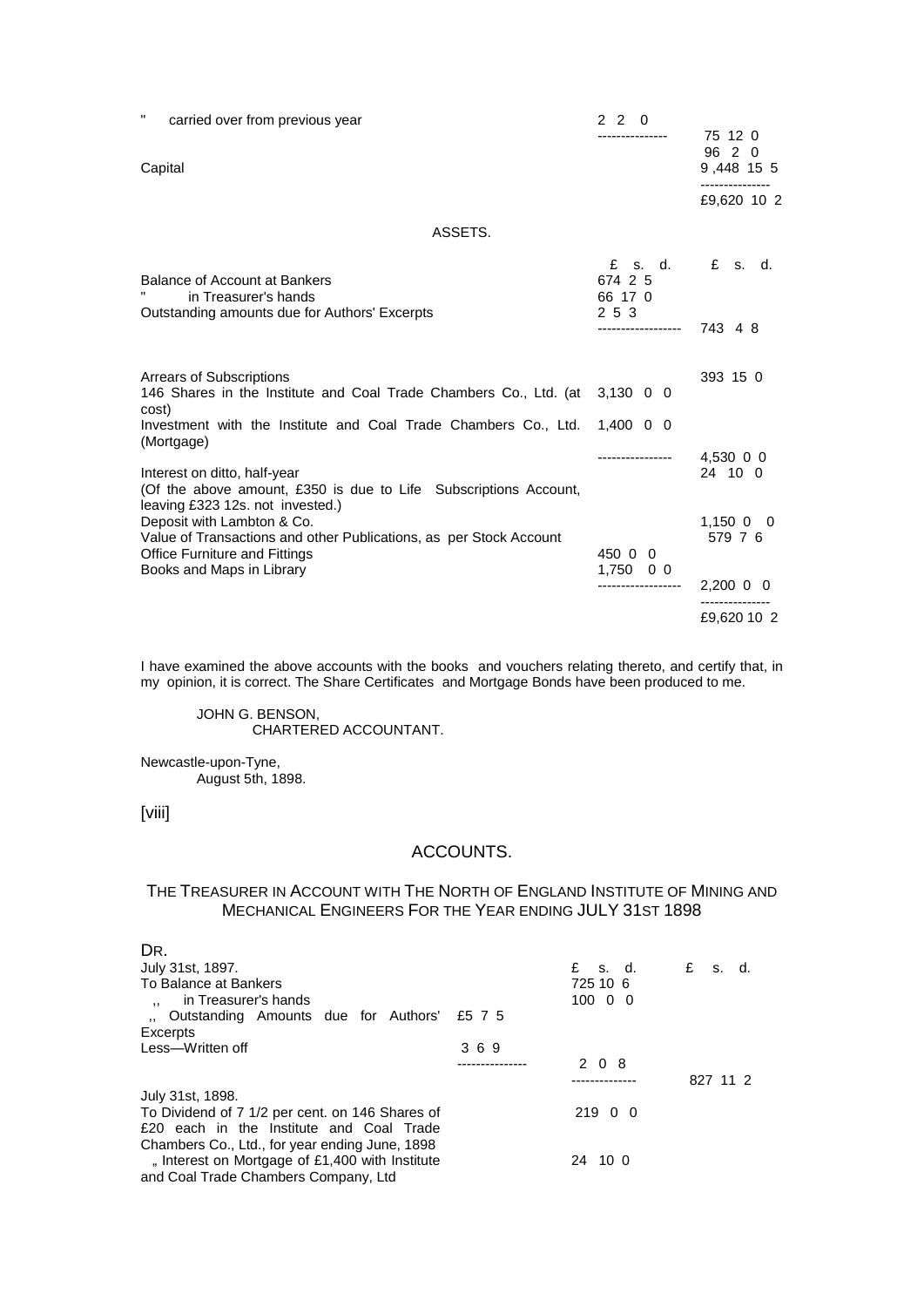| " South Wales Institute of Engineers, proportion                                                                                                                                                                                                                                   |                                                                                              | --------------<br>34 6 8                                                                                                                                                              | 243 10 0                    |
|------------------------------------------------------------------------------------------------------------------------------------------------------------------------------------------------------------------------------------------------------------------------------------|----------------------------------------------------------------------------------------------|---------------------------------------------------------------------------------------------------------------------------------------------------------------------------------------|-----------------------------|
| of Fan Committee Expenses<br>" The Institution of Mining Engineers,<br>repayment of do.                                                                                                                                                                                            |                                                                                              | 55 5 2                                                                                                                                                                                |                             |
| " Sales of Transactions                                                                                                                                                                                                                                                            |                                                                                              | -------------                                                                                                                                                                         | 89 11 0<br>52 3 8           |
| To Subscriptions for 1897-98 as follows :-<br>690 Members<br>69 Associate Members<br>79 Associates<br>35 Students<br>75 New Members<br>30 New Associate Members<br>15 New Associates<br>11 New Students                                                                            | @ £2 2s.<br>@ £2 2s.<br>@ £1 ls.<br>@ £1 ls.<br>@ £2 2s.<br>@ £2 2s.<br>@ £1 ls.<br>@ £1 ls. | $1,449$ 0 0<br>144 18 0<br>$82 \t19 \t0$<br>36 15 0<br>157 10 0<br>63 0 0<br>15 15 0<br>11 11 0<br>-------------                                                                      |                             |
| To Subscribing Firms, viz.: -<br>1 @ £4 4s<br>1 @ £2 2s                                                                                                                                                                                                                            | £ s. d.<br>4 4 0<br>220<br>-------------                                                     | $1,1961$ 0 0<br>660                                                                                                                                                                   |                             |
| To New Subscribing Firms, viz.<br>2 @ £4 4s                                                                                                                                                                                                                                        |                                                                                              | 8 8 0<br>1,976 2 0                                                                                                                                                                    |                             |
| To Life Compositions :-<br>2 Members<br>1 New Member<br>2 New Associate Members                                                                                                                                                                                                    | £41 0 0<br>24 0 0<br>48 0 0<br>-------------                                                 | 11300<br>-------------                                                                                                                                                                |                             |
| Less-Subscriptions for current year paid in<br>advance at the end of last year                                                                                                                                                                                                     |                                                                                              | 2,089 2 0<br>49 7 0<br>-------------                                                                                                                                                  |                             |
| Add-Arrears received<br>Add- Subscriptions paid in advance during                                                                                                                                                                                                                  |                                                                                              | 2,039 15 0<br>250 19 0<br>--------------<br>2,290 14 0<br>73 10 0                                                                                                                     |                             |
| current year                                                                                                                                                                                                                                                                       |                                                                                              |                                                                                                                                                                                       | 2,364 4 0<br>£3,577 0 8     |
| [ix]                                                                                                                                                                                                                                                                               |                                                                                              |                                                                                                                                                                                       |                             |
| Cr.<br>June 30th, 1898.<br>By Printing and Stationery<br>"Books for Library<br>" Prizes for Papers<br>", Incidental Expenses<br>Postages<br>" Sundry Accounts<br>"Travelling Expenses<br>"Salaries<br>" Clerks' Wages<br>., Reporting<br>"Rent<br>"Rates and Taxes<br>,, Insurance |                                                                                              | £<br>s. d.<br>30<br>11 9<br>11<br>11 0<br>49<br>14 7<br>10 10<br>60<br>70<br>$0\quad 0$<br>060<br>12500<br>207 3<br>2<br>17 17<br>0<br>58<br>17 2<br>20<br>3 <sub>5</sub><br>8<br>6 1 | £<br>s.<br>d.<br>151 6<br>6 |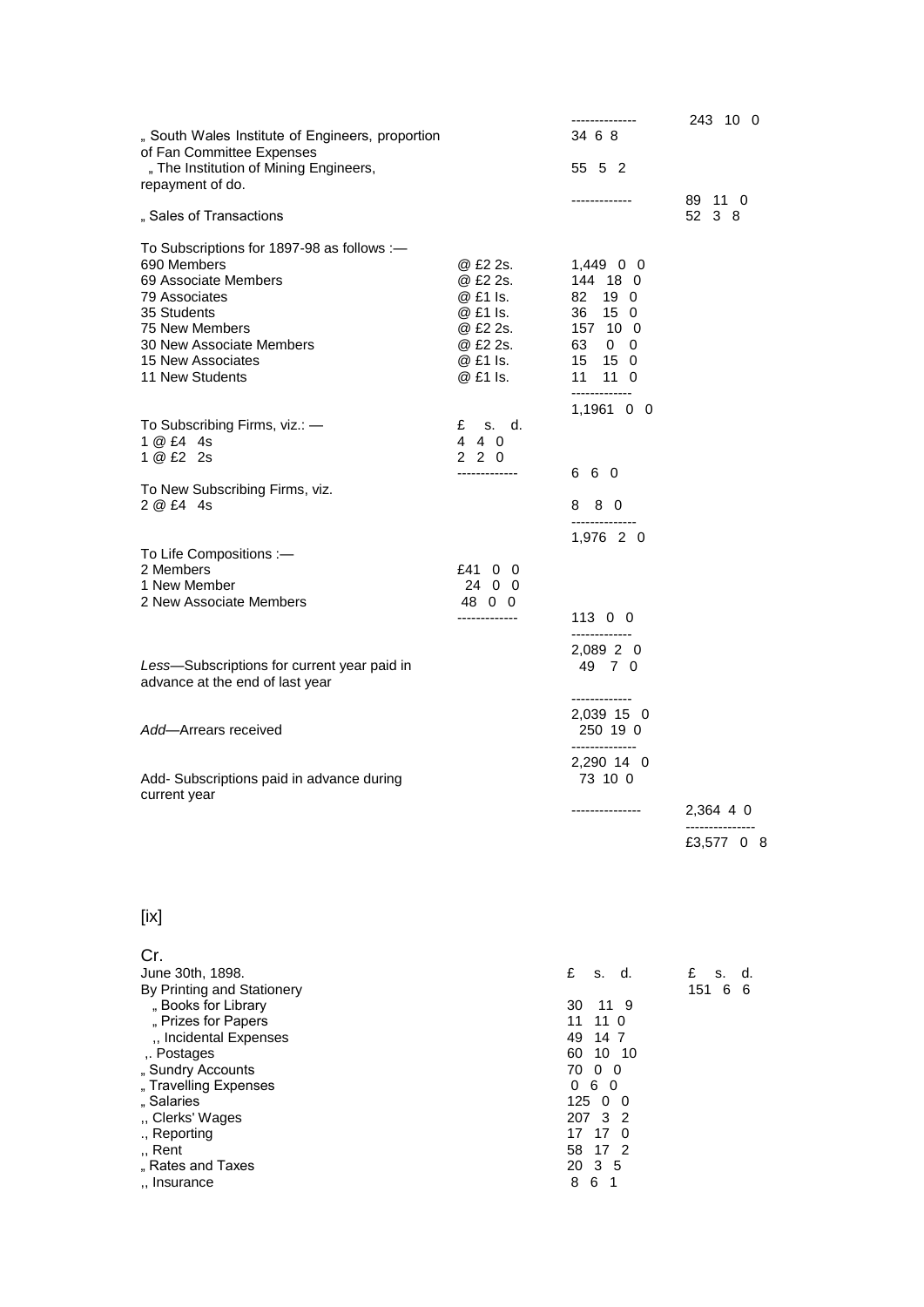| " Furnishing and Repairs<br>" Coals, Gas, Water, and Electric Light<br>., Expenses of Meetings<br>" Explosives Committee, Rent<br>"General Index | 773<br>44 14 7<br>20 14 5<br>050<br>17 16 6 | 687 19 7                            |
|--------------------------------------------------------------------------------------------------------------------------------------------------|---------------------------------------------|-------------------------------------|
| By The Institution of Mining Engineers— Subscriptions<br>Less-Amounts paid by Authors for Excerpts                                               | 1,050 15 5<br>656<br>                       | 1,044 9 11                          |
|                                                                                                                                                  |                                             | 1,833 16 0                          |
| By Investments-<br>Lambton & Co. Deposit Account                                                                                                 |                                             | 950 0 0                             |
| By Balance at Bankers<br>in Treasurer's hands<br>Outstanding Amounts due for Authors' Excerpts                                                   | 674 2 5<br>66 17 0<br>2 5 3                 | 2,833 16 0<br>743 4 8<br>£3,547 0 8 |

We have examined the above account with the books and vouchers relating thereto, and certify that, in our opinion, it is correct.

JOHN G. BENSON AND SON.

CHARTERED ACCOUNTANTS.

Newcastle-upon-Tyne, August 5th, 1898.

# [x]

## Dr. THE TREASURER IN ACCOUNT WITH SUBSCRIPTIONS, 1897-98.

|                                                         |           | £<br>d.<br>S. | £<br>s. d.             |
|---------------------------------------------------------|-----------|---------------|------------------------|
| To 829 Members.                                         |           |               |                        |
| not on printed list.<br>1 "<br>830                      |           |               |                        |
| $\overline{2}$<br>paid Life Composition<br>828          |           |               | 41 0 0                 |
| 37 of whom are Life Members.                            |           |               |                        |
| <u>791</u>                                              | @ £2 2s.  |               | 1,661 2 0              |
| To 98 Associate Members.                                |           |               |                        |
| of whom are Life Members.<br>$\frac{7}{2}$              |           |               |                        |
| 91                                                      | @ £2 2s.  |               | 19120                  |
| To 91 Associates                                        | @ £1 1s.  |               | 95 11 0                |
| To 45 Students                                          |           |               |                        |
| 1 Elected Associated Member                             |           |               |                        |
| 44                                                      | $@E1$ 1s. |               | 46 4 0                 |
| To 23 Subscribing Firms                                 |           |               | 90 <sub>6</sub><br>- 0 |
| To 75 New Members.                                      | @ £2 2s   |               | 157 10 0               |
| To 1 New Member, paid Life Composition                  |           |               | 24 0 0                 |
| 2 New Associate Members, paid Life<br>To<br>Composition |           |               | 48 0 0                 |
| To 30 New Associate Members                             | @ £2 2s.  |               | 63<br>0<br>- 0         |
| To 15 New Associates                                    | @ £1 1s.  |               | 15 15 0                |
| To 11 New Students.                                     | @ £1 1s   |               | 11 11 0                |
| To 2 New Subscribing Firms                              |           |               | 880                    |
|                                                         |           |               | 2,453 9 0              |
| To Arrears, as per Balance Sheet 1896-97                |           | 346 10 0      |                        |
| Add-Arrears considered irrecoverable, but               |           | $-46$ 7 0     |                        |
| since paid                                              |           |               |                        |
|                                                         |           |               |                        |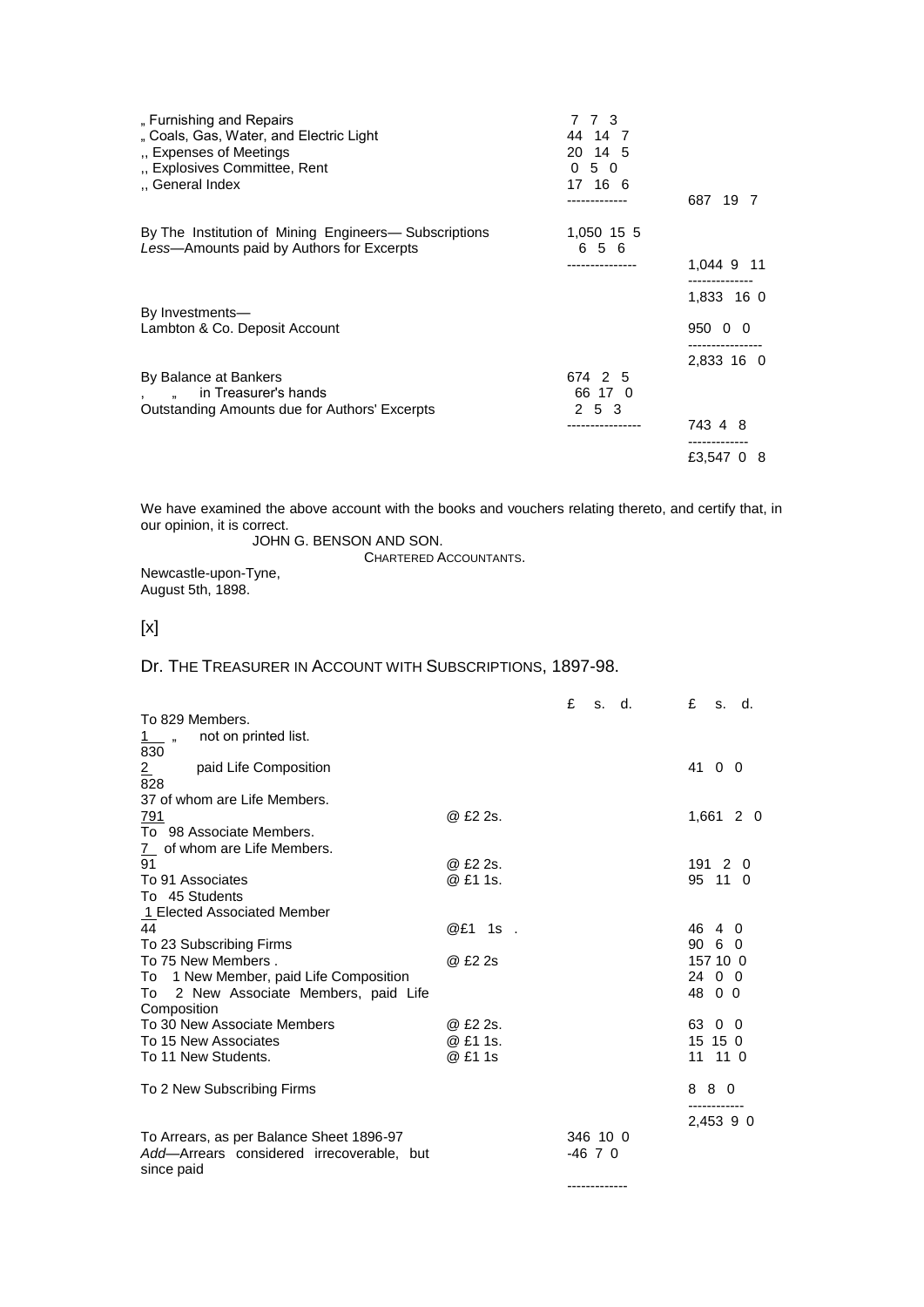| Less-Struck off as irrecoverable-Arrears<br>"Current year                                                 | £67 4<br>0<br>48 6<br>0 | 395 17 0<br>115 10 0           |                                            |
|-----------------------------------------------------------------------------------------------------------|-------------------------|--------------------------------|--------------------------------------------|
|                                                                                                           |                         | ---------------                | 280 7 0                                    |
| To Subscriptions Paid in Advance                                                                          |                         |                                | 2,733 16 0<br>73 10 0<br>--------------    |
|                                                                                                           |                         |                                | £2,807 6 0                                 |
| [xi]                                                                                                      |                         |                                |                                            |
| Сr.                                                                                                       |                         |                                |                                            |
|                                                                                                           |                         | <b>PAID</b><br>£ s.<br>d.      | <b>UNPAID</b><br>£ s. d.                   |
| By 690 Members, paid                                                                                      | @ £2 2s.                | $1,449$ 0 0                    |                                            |
| By 96 "<br>unpaid<br>By <u>5</u> "<br>dead<br>791                                                         | @ £2 2s<br>@ £2 2s.     |                                | 201 12 0<br>10100                          |
| By 69 Associate Members, paid<br>By 22 ,<br>unpaid<br>, 1<br>91                                           | @ £2 2s.<br>@ £2 2s.    | 144 18 0                       | 46 4 0                                     |
| By 79 Associates, paid<br>By 12 , unpaid<br>91                                                            | @ £1 1s.<br>@£1 1s      | 82 19 0                        | 12 12 0                                    |
| By 35 Students, paid<br>By 9, unpaid<br>44                                                                | @ £1 1s.<br>@ £1 1s     | 36 15 0                        | 990                                        |
| By 2 Subscribing Firms, paid<br>By 21<br>unpaid<br>$\mathbf{r}$<br>23                                     |                         | 6 6 0                          | 84 0 0                                     |
| By 75 New Members, paid<br>By 2 Members, paid Life Composition<br>By 1 New Member, paid Life Composition  | @ £2 2s.                | 157 10 0<br>41 0 0<br>24 0 0   |                                            |
| By 30 New Associate Members<br>By 2 New Associate Members, paid Life                                      | @ £2 2s                 | 63 0 0<br>4800                 |                                            |
| Composition<br>By 15 New Associates, paid<br>By 11 New Students, paid<br>By 2 New Subscribing Firms, paid | @ £1 1s<br>@ £1 1s      | 15 15 0<br>11 11 0<br>8.<br>80 |                                            |
| Less-Struck off as irrecoverable                                                                          |                         | 2,089 2 0                      | 364 7 0<br>48 6 0                          |
| <b>By Arrears</b><br>By Subscriptions paid in advance                                                     |                         | 250 19 0<br>73 10 0            | 316 1 0<br>77 14 0                         |
|                                                                                                           |                         | --------------<br>2,413 11 0   | 393 15 0<br>2,413 11 0<br>---------------- |
|                                                                                                           |                         |                                | £2,807 6 0                                 |

[xii]

# O F F I C E R S , 1898-91).

#### PRESIDENT.

# Mr. WILLIAM ARMSTRONG, Wingate, Co. Durham.

#### VICE-PRESIDENTS.

Mr T. W. BENSON, 24, Grey Street, Newcastle-upon-Tyne. Mr. THOMAS FORSTER BROWN, Guildhall Chambers, Cardiff.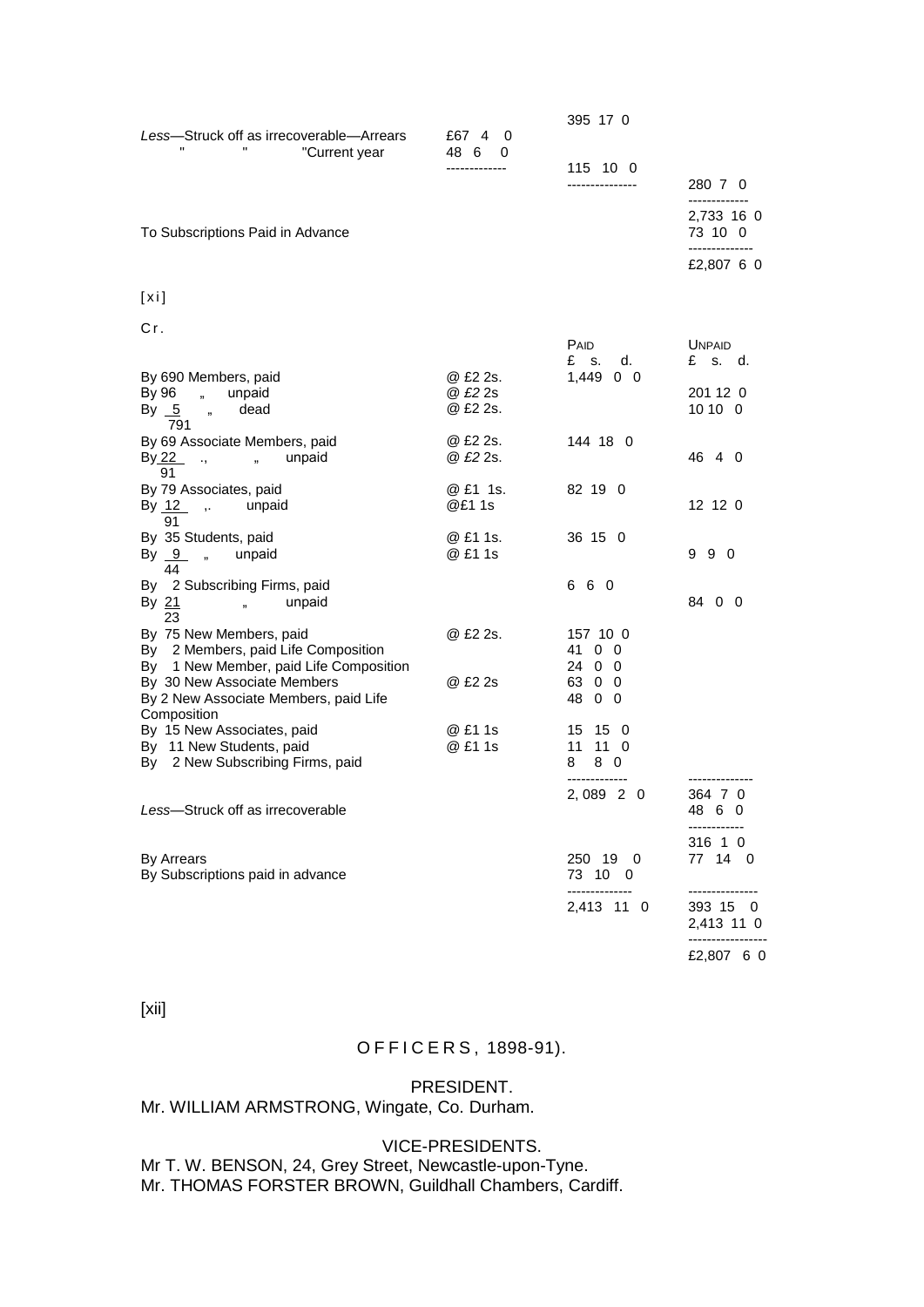Mr. J. L. HEDLEY, 2, Devonshire Terrace, Newcastle-upon-Tyne. SIR WILLIAM THOMAS LEWIS, Bart., Mardy, Aberdare. Mr. R. ROBINSON, Howlish Hall, near Bishop Auckland. Mr. J. G. WEEKS, Bedlington, R.S.O., Northumberland.

## COUNCIL.

Mr. HENRY AYTON, 122, Rye Hill, Newcastle-upon-Tyne. Mr. W. C. BLACKETT, Acorn Close, Sacriston, Durham. Mr. BENJAMIN DODD, Bearpark Colliery, near Durham. Mr. THOMAS E. FORSTER, 3, Eldon Square, Newcastle-upon-Tyne. Mr. WILLIAM F. HALL, Haswell Colliery, Haswell, *via* Sunderland. Mr. THOMAS E. JOBLING, Bebside, Northumberland. Mr. A. C. KAYLL, Gosforth, Newcastle-upon-Tyne. Mr. H. LAWRENCE, 24, Grainger Street West, Newcastle-upon-Tyne. Mr. WILLIAM LOGAN, Langley Park Colliery, Durham. Prof. HENRY LOUIS, 11, Summerhill Terrace, Newcastle-upon-Tyne. Mr. C. W. MARTIN, Newbottle Colliery Offices, Fence Houses. Mr. J. H. MERIVALE, Togston Hall, Acklington, Northumberland. Mr. HENRY PALMER, Medomsley, R.S.O., Co. Durham. Mr. A. M. POTTER, Beaconfield, Corbridge-upon-Tyne. Mr. J. A. RAMSAY, Sherburn and Littletown Collieries, near Durham. Mr. T. O. ROBSON, Chowdene Cottage, Low Fell, Gateshead-upon-Tyne. Mr. F. R. SIMPSON, Hedgefield House, Blaydon-upon-Tyne. Mr. J. SIMPSON, Heworth Colliery, Felling, R.S.O., Co. Durham.

## EX-OFFICIO - PAST PRESIDENTS -

LORD ARMSTRONG, C.B., LL.D., D.C.L., F.R.S., Cragside, Rothbury.

SIR LINDSAY WOOD, Bart., The Hermitage, Chester-le-Street.

Mr. G. B. FORSTER. Farnley Hill, Corbridge-upon-Tyne.

Mr. JOHN DAGLISH, Rothley Lake, Cambo, R.S.O., Northumberland.

SIR LOWTHIAN BELL, Bart,, D.C.L., F.R.S., Rounton Grange, Northallerton.

Mr. W. COCHRANE, St. John's Chambers, Grainger Street West, Newcastleupon-Tyne.

Mr. J. B. SIMPSON. Bradley Hall, Wylam-upon-Tyne.

Mr. A. L. STEAVENSON, Durham.

Mr. T. DOUGLAS, The Garth, Darlington.

Mr. GEORGE MAY, The Harton Collieries, South Shields.

#### RETIRING VICE-PRESIDENTS.

Mr. C. BERKLEY, Marley Hill, Swalwell, R.S.O., Co. Durham. Mr. W. O. WOOD, South Hetton, Sunderland.

## TREASURER.

Mr. REGINALD GUTHRIE, Neville Hall, Newcastle-upon-Tyne

#### SECRETARY.

Mr. M. WALTON BROWN, Neville Hall, Newcastle-upon-Tyne.

[xiii]

## LIST OF MEMBERS, AUGUST 6, 1898.

PATRONS. His Grace the DUKE OF NORTHUMBERLAND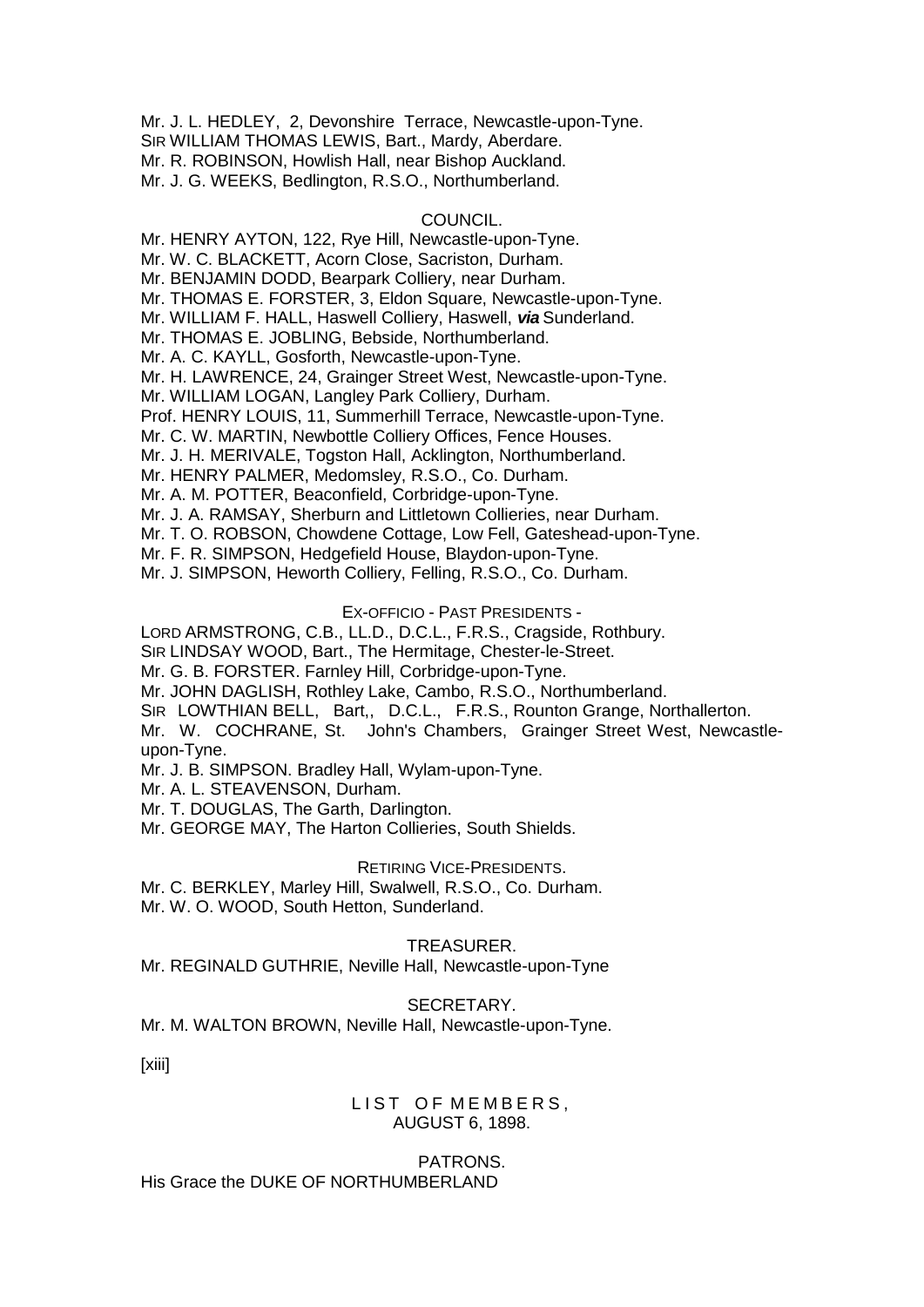The Most Noble the MARQUIS OF LONDONDERRY The Right Honourable the EARL OF LONSDALE. The Right Honourable the EARL OF DURHAM. The Right Honourable the EARL GREY. The Right Honourable the EARL OF RAVENSWORTH The Right Honourable the EARL OF WHARNCLIFFE. The Right Reverend the LORD BISHOP OF DURHAM. The Very Reverend the DEAN AND CHAPTER OF DURHAM WENTWORTH B. BEAUMONT, Esq. BARON BARNARD.

#### HONORARY MEMBERS.

\* Honorary Members during term of office only.

| 1 The Right Honourable the EARL of RAVENSWORTH, Ravensworth Castle,                                                                                                                                                                                                                                                                                                       | Date of Election<br>Nov. 3,1877                                        |
|---------------------------------------------------------------------------------------------------------------------------------------------------------------------------------------------------------------------------------------------------------------------------------------------------------------------------------------------------------------------------|------------------------------------------------------------------------|
| Gateshead-upon-Tyne<br>2*J. B. ATKINSON, H.M. Inspector of Mines, 10, Foremount Terrace, Glasgow<br>3*W. N. ATKINSON, H.M. Inspector of Mines, Barlaston, Stoke-upon-Trent<br>4*R. DONALD BAIN, H.M. Inspector of Mines, Springwell Hall,<br>Durham                                                                                                                       | Aug. 4, 1888<br>Aug. 4, 1888<br>Dec. 12, 1896                          |
| 5*W. BEATTIE-SCOTT, H.M. Inspector of Mines, Park Avenue, Handsworth,<br>near Birmingham                                                                                                                                                                                                                                                                                  | Dec. 10, 1887                                                          |
| 6*PROF. P. PHILLIPS BEDSON, Durham College of Science, Newcastle-upon-<br><b>Tyne</b>                                                                                                                                                                                                                                                                                     | Feb. 10, 1883                                                          |
| 7 THOMAS BELL, 15, The Valley, Scarborough<br>8*PROF. G. S. BRADY, Durham College of Science, Newcastle-upon-Tyne<br>9 Dr. BRASSERT. Bonn-on-the-Rhine, Germany<br>10 JOSEPH DICKINSON, South Bank, Sandy Lane, Pendleton,<br>Manchester                                                                                                                                  | Dec. 12, 1896<br>Nov. 6, 1875<br>Dec. 8, 1883<br>Dec. 13, 1852         |
| 11*C. LE NEVE FOSTER, H.M. Inspector of Mines, Llandudno<br>12 PROF. WILLIAM GARNETT, 3, Foley Avenue, Well Walk, Hampstead<br>Heath, London, N.W.                                                                                                                                                                                                                        | Aug. 4, 1888<br>Nov. 24, 1894                                          |
| 13 SIR ARCHIBALD GEIKIE, Director-General of the Geological Survey of the<br>United Kingdom, 28, Jermyn Street, London, S.W.                                                                                                                                                                                                                                              | June 11, 1898                                                          |
| 14*JOHN GERRARD, H.M. Inspector of Mines, Worsley, Manchester<br>15*REV. H. PALINGURNEY, Principal, Durham College of Science,<br>Roseworth, Gosforth, Newcastle-upon-Tyne                                                                                                                                                                                                | June 11, 1892<br>Jan. 19, 1895                                         |
| 16*HENRY HALL, H.M. Inspector of Mines, Rainhill, Lancashire<br>17*J. L. HEDLEY, H.M.<br>Inspector of Mines, 2, Devonshire Terrace,<br>Newcastle-upon-Tyne                                                                                                                                                                                                                | March 4, 1876<br>April 9, 1892                                         |
| 18 WILLIAM HENRY HEDLEY, 34, Beverley Terrace, Cullercoats<br>19*PROF. A. S. HERSCHEL, Observatory House, Slough, Bucks.<br>20*PROF. G. A. LEBOUR, Durham College of Science, Newcastle-upon-Tyne<br>21*PROF. HENRY LOUIS, Durham College of Science, Newcastle-upon-Tyne.<br>Transactions to be sent to The Secretary, Durham College of Science,<br>Newcastle-upon-Tyne | Dec. 12, 1896<br>3, 1872<br>Aug.<br>1.1879<br>Nov.<br>12, 1896<br>Dec. |
| [xiv]                                                                                                                                                                                                                                                                                                                                                                     |                                                                        |

| 22*J, S. MARTIN. H.M. Inspector of Mines, The Vikings, 16, Durdham               | Date of Election.<br>Aug. 4, 1888 |
|----------------------------------------------------------------------------------|-----------------------------------|
| Park, Bristol                                                                    |                                   |
| 23 SIR CHARLES MARK PALMER, Bart., Grinkle Park, Loftus, R. S. O., Feb. 12, 1898 |                                   |
| Yorkshire. Transactions to be sent to The Mechanics' Institute, Felling-upon     |                                   |
| Tyne                                                                             |                                   |
| 24*JOSEPH T ROBSON, H.M. Inspector of Mines, Ravensworth, Eaton Aug. 4, 1888     |                                   |
| Grove, Swansea                                                                   |                                   |
| 26*J. M. RONALDSON, H.M. Inspector of Mines, 44, Athole Gardens, Aug. 4, 1888    |                                   |
| Glasgow                                                                          |                                   |
| 26*A. H. STOKES, H.M. Inspector of Mines, Greenhill, Derby                       | Aug. 4, 1888                      |
| 27*Prof. H. STROUD, Durham College of Science, Newcastle-upon-Tyne               | Nov. 5, 1892                      |
| 28 M. E. VUILLEMIN, Mines d'Aniche, Nord, France                                 | Sept. 7, 1878                     |
| 29*FRANK N. WARDELL, H.M Inspector of Mines, Wath-upon-Dearne, near              | Feb. 4.1865                       |
|                                                                                  |                                   |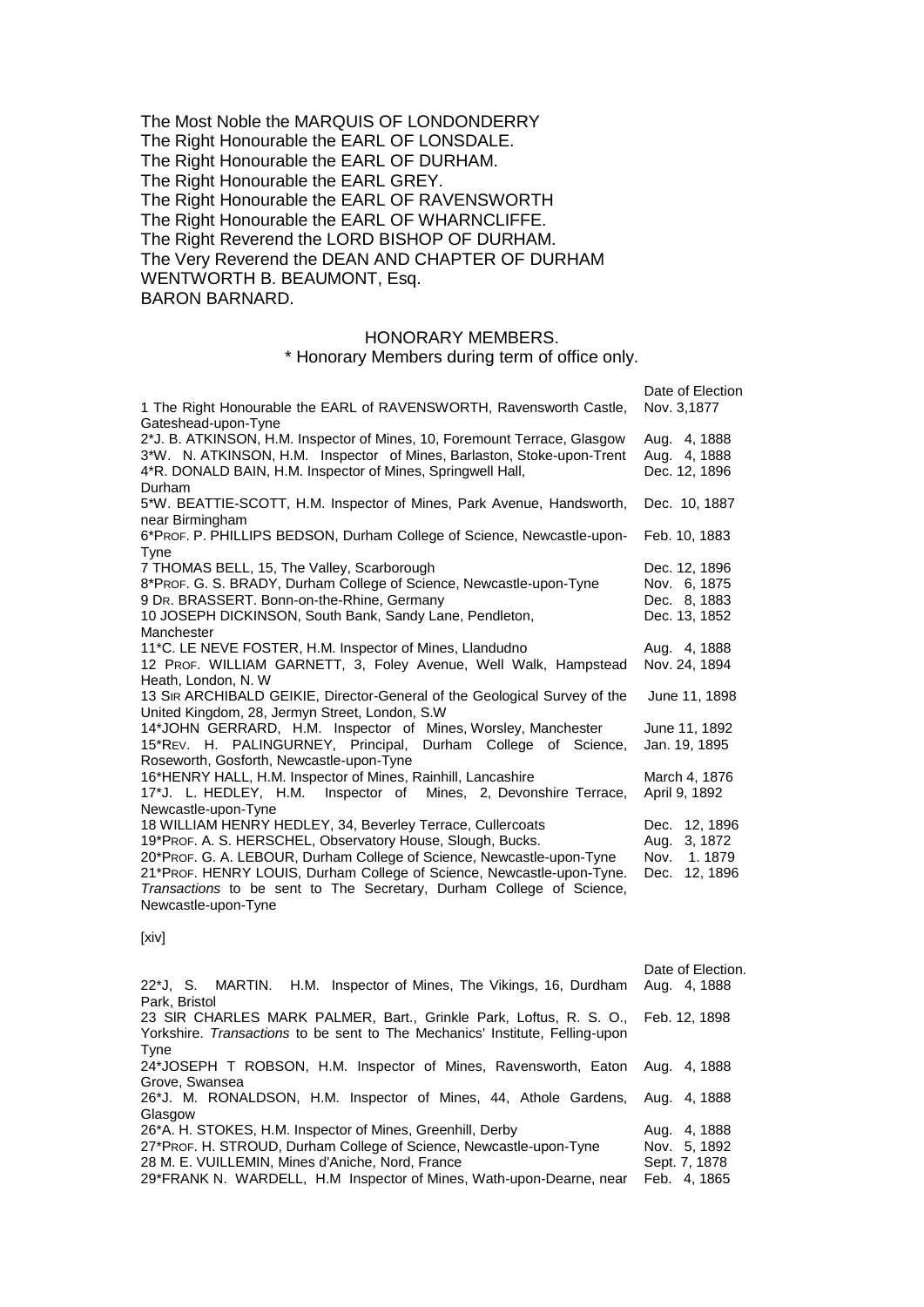Rotherham 30\*PROF. ROBERT LUNAN WEIGHTON, Durham College of Science, April 2, 1898 Newcastle-upon-Tyne

#### MEMBERS.

#### Marked \* have paid life composition.

| 1 Abraham, David, Pencoedcae, Merthyr Tydvil<br>2 Aburrow, Charles, P.O. Box 534, Johannesburg, Transvaal<br>3 Ackroyd, William, The Wheatleys. Birkenshaw, near Leeds<br>4 Adams, Henry Hopper, Waihi, New Zealand<br>5 Adamson, Thomas, Kurhurbaree Colliery, E.I.R., Bengal, India<br>6 Agassiz, Alexander, Museum of Comparative Zoology, Cambridge,<br>Massachussets, U.S.A.          | Date of Election<br>and of Transfer.<br>June 8,1895<br>Feb. 13, 1892<br>Feb. 7, 1880<br>April 10, 1897<br>Feb. 10, 1894<br>Feb. 9, 1895 |
|--------------------------------------------------------------------------------------------------------------------------------------------------------------------------------------------------------------------------------------------------------------------------------------------------------------------------------------------------------------------------------------------|-----------------------------------------------------------------------------------------------------------------------------------------|
| 7 Ainsworth, J. W., Bridgewater Trustees Colliery, Walkden, Bolton,<br>Lancashire                                                                                                                                                                                                                                                                                                          | Dec. 14, 1895                                                                                                                           |
| 8 Aitkin, Henry, Falkirk, N.B.<br>9 Alexander, William Edward Cayley, Thermo-Hyperphoric Ore Treating<br>Syndicate, Limited, 168 and 169, Dashwood House, New Broad Street,<br>London, E.C.                                                                                                                                                                                                | March 2, 1865<br>Oct. 9, 1897                                                                                                           |
| 10 Allan, John F, Apartado de Corrco, No. 121, Mexico, D.F.                                                                                                                                                                                                                                                                                                                                | A.M. Feb. 10.1883<br>M. June 8, 1889                                                                                                    |
| 11 Allan, T. Alexander, c/o Gibbs, Bright and Company, Melbourne, Australia<br>12 Allchurch, Enrique, Calle Las Heras, 273, Buenos Aires, Argentine<br>Republic                                                                                                                                                                                                                            | Feb. 11, 1893<br>June 8,1895                                                                                                            |
| 13 Allison, J. J. C, Woodland Collieries, Butterknowle, R.S.O., Co. Durham                                                                                                                                                                                                                                                                                                                 | A.M. Feb. 13,1886<br>M. June 8, 1899                                                                                                    |
| 14 Andersen, Carl, P.O. Box 120, Denver, Colorado, U.S.A.<br>15 Anderson, C. W., Cleadon Park, Sunderland<br>16 Anderson, R, Hay, Apartado Postal 866, Mexico, D.F.<br>17 Anderson, R. S., Benwell View, Bentinck Road, Newcastle-upon-Tyne                                                                                                                                                | Oct. 12.1895<br>Aug. 21, 1852<br>Aug. 4, 1894<br>S. June 9, 1883<br>A.M. Aug. 4, 1888<br>M. Aug. 3, 1889                                |
| 18 Andrews, Charles Fitz-Hugh, Isaac's Harbour, Guysborough County, Nova<br>Scotia                                                                                                                                                                                                                                                                                                         | Feb. 13, 1897                                                                                                                           |
| 19 Angus, James, Ochiltree House, Ochiltree, Ayrshire, N.B.<br>20*Angwin, B., P.O. Box 2050, Johannesburg, Transvaal<br>21 Appleby, W. R., 911, Fifth Street, S.E., Minneapolis, Minnesota, U.S.A<br>22 Archer, Oakeley, 156, Hereford Street, Christchurch, New Zealand<br>23 Archer, T., 11, Regent Terrace, Gateshead-upon-Tyne<br>24 Archer, William, Victoria Garesfield, Lintz Green | Oct. 8, 1892<br>Nov. 24, 1894<br>April 14, 1894<br>June 13, 1890<br>July 2, 1872<br>A. Aug. 6, 1892<br>M. Aug. 3, 1895                  |
| 25 Argall, Philip, P.O. Box 1095, Denver, Colorado, U.S.A<br>26 Armstrong, Lord, C.B., LL.D., D.C.L F.R.S., Cragside, Rothbury (Past-<br>President, Member of Council)                                                                                                                                                                                                                     | June 21, 1894<br>May 3,1866                                                                                                             |

[xv]

|                                                                           | of Transfer.        |
|---------------------------------------------------------------------------|---------------------|
| 27 Armstrong, Henry, Chester-le-Street                                    | A.M. April 14, 1883 |
|                                                                           | M. June 8, 1889     |
| 28 Armstrong, William, Wingate, Co. Durham (President, Member of Council) | S. April 7, 1867    |
|                                                                           | M. Aug. 6,1870      |
| 29 Ashcroft, Edgar Arthur, 13, Victoria Street, Westminster, London, S.W. | Aug. 3, 1895        |
| 30 Ashcroft, Harry, Borrea Coal Company, Limited, Seetarampore, Bengal,   | Aug. 4, 1894        |
| India                                                                     |                     |
| 31 Ashmobe, G. Pebcy, c/o G. Harris Ganteaume Agent, Caratal<br>(New)     | Feb. 13, 1897       |
| Mines, Limited, Cuidad Bolivar, Venezuela, South America, via Trinidad    |                     |
| 32 Ashworth, John, 8, King Street, Manchester                             | April 25, 1896      |
| 33 Asquith, T. W., Harperley Hall, Tantobie, R.S.O., Co. Durham           | Feb. 2, 1867        |
| 34 Atherton, James, 13, Mawdsley Street, Bolton                           | Aug. 1.1896         |
| 35 Atkinson. Claude W., Glendale, Woodland Place, Penarth, South Wales    | Aug. 6, 1892        |
| 36 Atkinson, L. B., 10, Westbourne Road, Penarth, South Wales             | Aug. 6, 1892        |

Date of Election and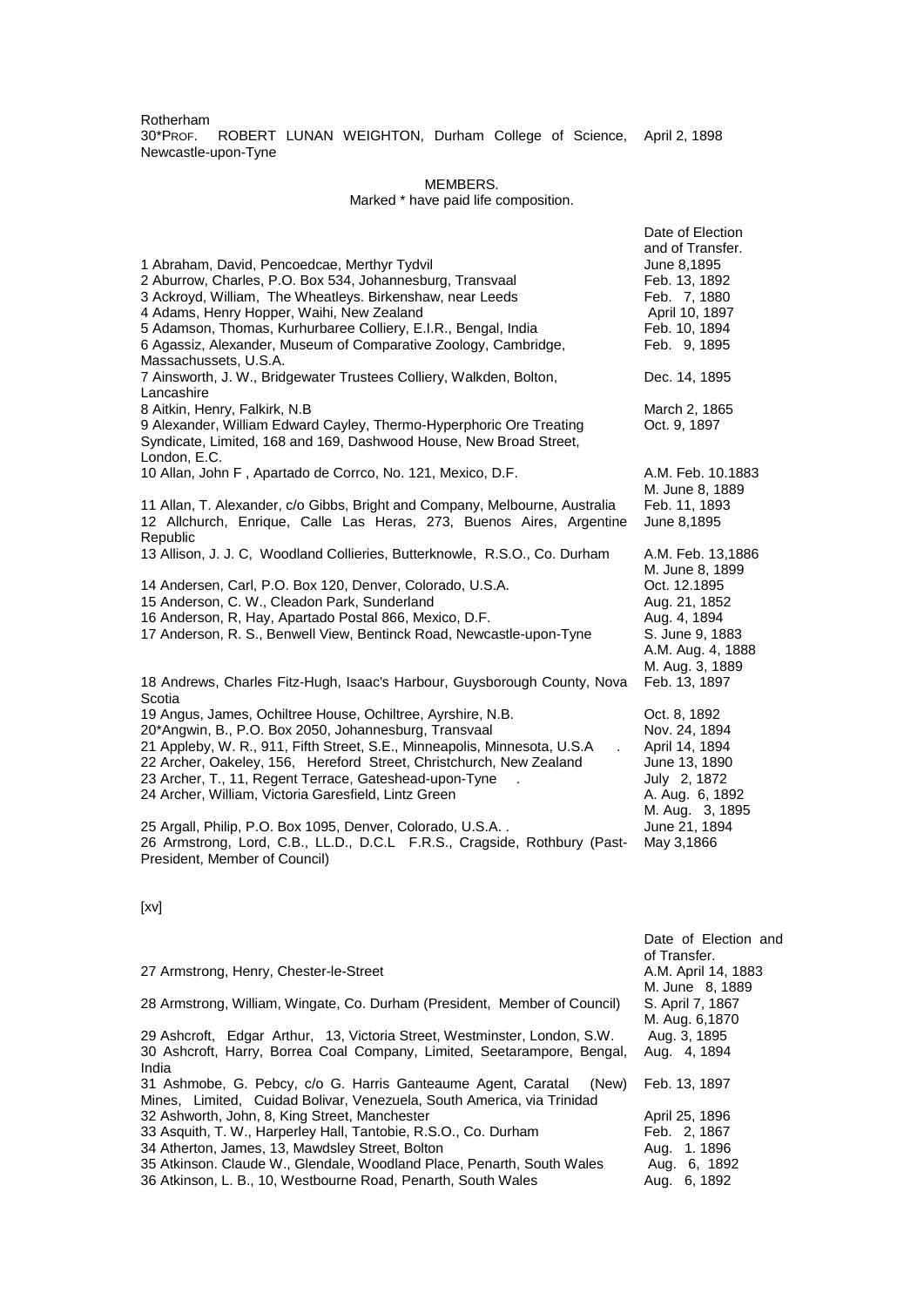| 37 Atkinson, R. H. M. Buddle, Riding Mill-upon-Tyne<br>38 Aubrey, R. C.<br>39 Austin, W. Lawrence, P.O. Box 941, Denver, Colorado, U.S.A.<br>40 Ayton, Ernest F., El Bote Mining Negociacion, Zacatecas, Republic of                                    | April 10, 1897<br>Feb. 5, 1870<br>June 21, 1894<br>Aug. 1, 1891            |
|---------------------------------------------------------------------------------------------------------------------------------------------------------------------------------------------------------------------------------------------------------|----------------------------------------------------------------------------|
| Mexico<br>41 Ayton, Henry, 122, Rye Hill, Newcastle-upon-Tyne (Member of Council)                                                                                                                                                                       | S. March 6, 1875<br>M. June 8, 1889                                        |
| Coolgardie, Western Australia<br>42 Backhouse, Frank Herbert,<br>43 Bailes, E. T., Wingate, Ferryhill                                                                                                                                                   | A.M. Aug. 2, 1884<br>June 13, 1896<br>A.M. June 7, 1879<br>M. June 8, 1889 |
| 44 Bailes, T Jesmond Gardens, Newcastle-upon-Tyne<br>45 Bailey, Edward Trenholm, Mining Engineer, Sandakan, British North<br><b>Borneo</b>                                                                                                              | Oct. 7, 1858<br>A.M. June 13, 1896<br>M. June 12, 1897                     |
| 46 Bailey, Samuel, 30, Waterloo Street, Birmingham<br>47 Bain, R. Donald, H.M. Inspector of Mines, Springwell Hall, Durham                                                                                                                              | June 2, 1859<br>S. March 1, 1873<br>M. Aug. 5, 1876                        |
| 48 Bainbridge, E., 4, Whitehall Court, London, S. W.                                                                                                                                                                                                    | S. Dec. 3, 1863<br>M. Aug. 1, 1868                                         |
| 49 Ballard, Robert, Menzies, Western Australia<br>50 Banks, Thomas, 60, King Street, Manchester. Transactions to be sent to<br>17, Park Avenue, Eccles, near Manchester                                                                                 | April 10, 1897<br>Aug. 4, 1877                                             |
| 51 Barker, M. W., 110, Stapleton Hall Road, Stroud Green, London, N.<br>52 Barnard, Robert, Gangootia Colliery, Desherghur P.O., Barakar, Bengal,<br>India                                                                                              | April 8, 1893<br>Dec. 11, 1897                                             |
| 53 Barrett, C, R., Whitehill Hall, Chester-le-Street                                                                                                                                                                                                    | S. Nov. 7, 1874<br>A.M. Aug. 7, 1880                                       |
| 54*Bartholomew, C. W., Blakesley Hall, near Towcester<br>55 Bates, Sidney, Mickley Colliery Offices, Stocksfield-upon-Tyne                                                                                                                              | M. Dec. 11, 1886<br>Dec. 4, 1875<br>A. Feb. 8, 1890<br>M. June 8, 1895     |
| 56 Bates, Thomas, The Grange, Prudhoe-upon-Tyne<br>57 Batey, John. Newbury Collieries. Coleford, Bath<br>58 Baumgartner, W. O., Whitburn, near Sunderland                                                                                               | Feb. 9, 1895<br>Dec. 5, 1868<br>S. Sept. 6, 1879                           |
| 59 Bawden, James Barnet, c/o Hannan's Star Gold Mines, Kalgoorlie, Western<br>Australia                                                                                                                                                                 | M. Aug. 3, 1889<br>Dec. 11. 1897                                           |
| 60 Bayldon, Daniel Henry, New Zealand Mines Trust, Limited, Mutual Life<br>Buildings, Martin Place, Sydney, New South Wales<br>61 Beanlands, Arthur, Palace Green, Durham<br>62 Becher, Septimus J., Geological Survey Office, Perth, Western Australia | Feb. 8, 1890<br>March 7, 1867<br>Feb. 13,1897.                             |
| [xvi]                                                                                                                                                                                                                                                   |                                                                            |
|                                                                                                                                                                                                                                                         | Date of Election<br>and of Transfer.                                       |
| 63 Bell, Sir Lowthian, Bart., D.C.L., F.R.S., Rounton Grange, Northallerton<br>(Past-President, Member of Council)                                                                                                                                      | July 6,1854                                                                |
| 64 Bell, George Fred., H.M. Inspector of Mines, 20, Wentworth Place,<br>Newcastle-upon-Tyne                                                                                                                                                             | S. Sept. 6. 1879<br>A.M. Aug. 6, 1887<br>M. Aug. 3, 1889                   |
| 65 Bell, Walter, c/o Pyman, Bell and Company, Hull                                                                                                                                                                                                      | S. Oct. 8,1889<br>M. Feb. 10, 1894                                         |
| 66 Bellingham, George, Bayley Street, Coolgardie, WesternAustralia<br>67 Bennett. Alfred H., Dean Lane Collieries, Bedminster, Bristol                                                                                                                  | Nov. 24, 1894<br>A.M. April 10, 1886<br>M. June 8, 1889                    |
| 68 Benson, J. G., 12, Grey Street, Newcastle-upon-Tyne<br>69 Benson, T. W,, 24, Grey Street, Newcastle-upon-Tyne (Vice-President,<br>Member of Council)                                                                                                 | Nov. 7, 1874<br>Aug. 2,1866                                                |
| 70 Berkley, C, Marley Hill, Swalwell, R.S.O., Co. Durham (Retiring Vice-<br>President, Member of Council)                                                                                                                                               | Aug. 21, 1852                                                              |
| 71 Berkley, Frederick, Hamsterley Colliery, Ebchester, R.S.O., Co. Durham                                                                                                                                                                               | A.M. Dec. 9, 1882<br>M. June 8, 1889                                       |
| 72 Berkley, R. W., Marley Hill, Swalwell, R.S.O., Co. Durham                                                                                                                                                                                            | S. Feb. 14, 1874<br>A.M. Aug. 7, 1880<br>M, June 8, 1889                   |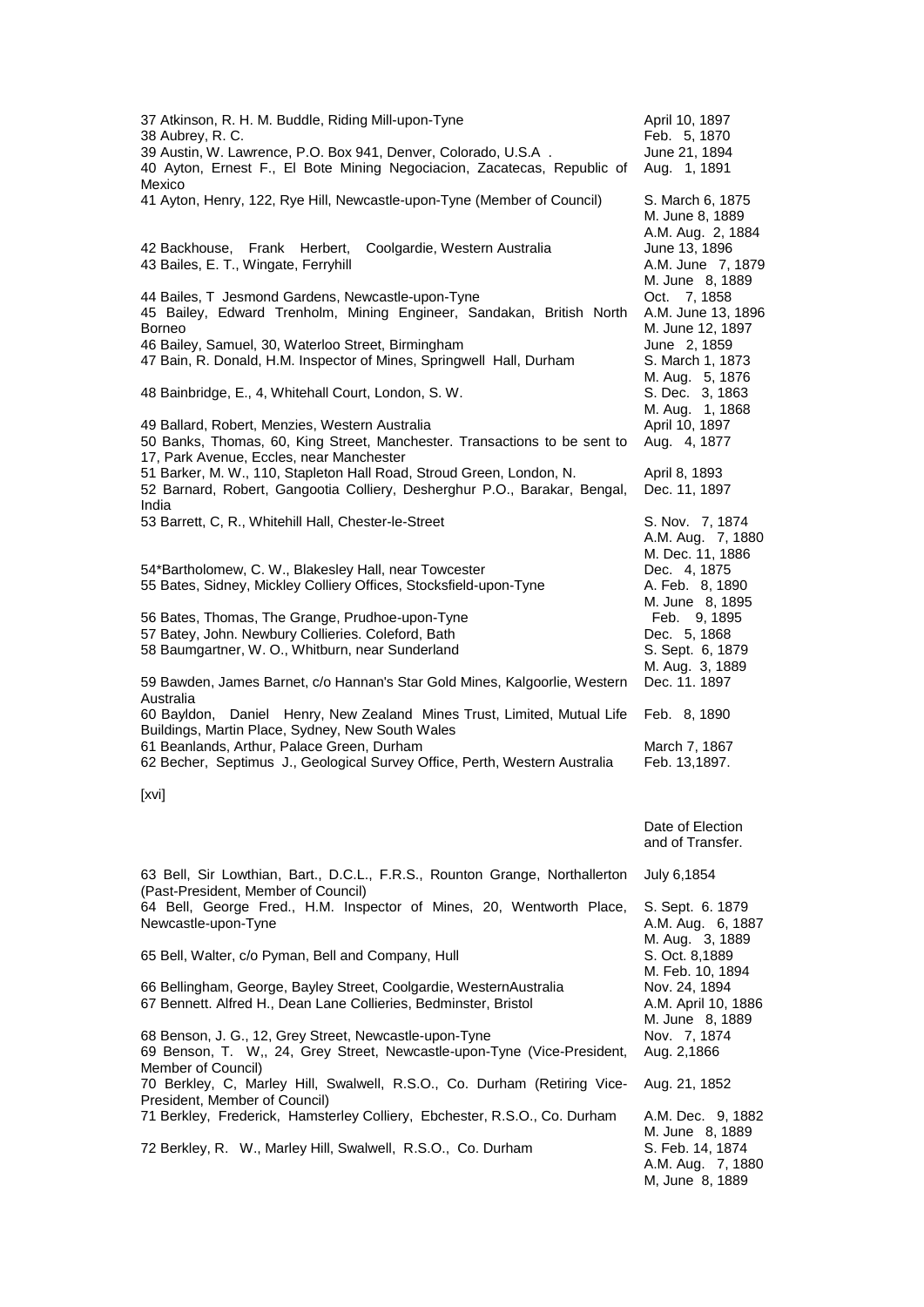| 73 Beynon, J C. S., P.O. Box 1364, Johannesburg, Transvaal<br>74 Bibby, William, Raub Australian Gold Mining Company, Limited, Raub,<br>Pahang, Malay Peninsula                                                                                                                                              | June 10, 1893<br>Jan. 19, 1895                                                   |
|--------------------------------------------------------------------------------------------------------------------------------------------------------------------------------------------------------------------------------------------------------------------------------------------------------------|----------------------------------------------------------------------------------|
| 75 Bigg-Wither, Harris, 10, Swinley Road, Wigan, Lancashire<br>76 Bigland, J., Henknowle, Bishop Auckland<br>77 Bilgrami, Syed Ali Shamsul Ulama, Director-General of Mines, Hyderabad,<br>Deccan, India                                                                                                     | Jan. 19,1895<br>June 3, 1857<br>April 11, 1891                                   |
| 78 Bishop, James, Grey Valley Coal Company, Brunnerton, Greymouth, New<br>Zealand                                                                                                                                                                                                                            | April 13, 1889                                                                   |
| 79 Black, W., Lovaine House, Lovaine Place, Newcastle-upon-Tyne<br>Stevenson, Aire Villas, Astley, Woodlesford, near<br>80 Blackburn, William<br>Leeds                                                                                                                                                       | April 2, 1870<br>Dec. 10, 1887                                                   |
| 81 Blackett, W. C, Acorn Close, Sacriston, Durham (Member of Council)                                                                                                                                                                                                                                        | S. Nov. 4, 1876<br>A.M. Aug. 1,1885<br>M. June 8, 1889                           |
| 82 Blakemore, W., Glace Bay, Cape Breton, Canada<br>83 Bolam, Philip, North Walbottle Colliery, Newcastle-upon-Tyne                                                                                                                                                                                          | Oct. 12, 1895<br>A. Dec. 12, 1891<br>M. Aug. 3, 1895                             |
| 84 Bolton, Edgar Ormerod, Executor of Colonel Hargreaves, Colliery Offices,<br><b>Burnley</b>                                                                                                                                                                                                                | April 12, 1890                                                                   |
| 85 Bolton, H. H., Newchurch Collieries, near Manchester<br>86 Borlase, W. H., Brown How, Ulleswater, Glenridding, near Penrith<br>87 Boucher, A. S., Kempsey House, near Worcester<br>88 Bowman, Andrew H., McClure Coke Company, Scottdale, Westmoreland<br>County, Pennsylvania, U.S.A.                    | Dec. 5, 1868<br>Aug. 4, 1894<br>Aug. 4, 1883<br>Oct. 9, 1897                     |
| 89 Bradford, George, Newton House, Darlington<br>Great Western<br>Colliery,<br>Pontypridd,<br>90<br>Bramwell,<br>Hugh,<br>near<br>Glamorganshire                                                                                                                                                             | Oct. 11, 1890<br>S. Oct. 4, 1879<br>A.M. Aug. 6, 1887<br>M. Aug. 3, 1889         |
| 91 Breakell, John E., The Transito Company. Limited, Transito Mine, Ibaque,<br>Tolima, Republic of Colombia, South America.<br>Transactions to be sent to<br>Brassington-by-Wirksworth, Derbyshire                                                                                                           | April 25, 1896                                                                   |
| 92 Breakell, Thomas, Brassington, near Derby<br>93 Breckon, J. R, 53, John Street, Sunderland<br>94 Brierley, Brandon Talfouro, Bellayre, Lymm, Cheshire<br>95 Britten, T. J., P.O. Box 494, Johannesburg, Transvaal<br>96 Broja, Geheimer Bergrath Richard, 77, Kaiser-Wilhelm-strasse, Breslau,<br>Germany | Feb. 11, 1893<br>Sept. 3, 1864<br>June 13, 1896<br>June 21, 1894<br>Nov. 6, 1880 |
| 97 Bromly, A. H., 18, Eldon Street, London, E.C<br>98 Broome, George Herbert, The Westport Cardiff Coal Company, Limited,<br>Seddonville, via Westport, New Zealand                                                                                                                                          | Nov. 24, 1894<br>Oct. 9, 1897                                                    |
|                                                                                                                                                                                                                                                                                                              |                                                                                  |

[xvii]

|                                                                                                  | Date of Election and<br>of Transfer. |
|--------------------------------------------------------------------------------------------------|--------------------------------------|
| 99*Brough, Bennett H., 28, Victoria Street, London, S. W.                                        | A.M. Dec. 10, 1887                   |
|                                                                                                  | M. June 8, 1889                      |
| 100 Brough, Thomas, New Seaham Colliery, Sunderland                                              | S. Feb. 1,1873                       |
|                                                                                                  | A.M. Aug. 2, 1879<br>M. June 8, 1889 |
| 101 Brown, Archibald T., 372, Flinders Lane, Melbourne, Australia                                | Aug. 5, 1893                         |
| 102 Brown. Myles, Nirshachetty P.O., Shampore, via Barakar, E.I.R., Bengal,                      | April 10, 1897                       |
| India                                                                                            |                                      |
| 103 Brown, M. Walton, 10, Lambton Road, Newcastle-upon-Tyne (Secretary,                          | S. Oct. 7. 1871                      |
| Member of Council)                                                                               | M. Aug. 3, 1878                      |
| 104 Brown, Robert, Equitable Coal Company, Limited, Desherghur, via                              | April 10, 1897                       |
| Barakar, E.I.R., Bengal, India                                                                   |                                      |
| 105 Brown, Thomas, District Manager. Westport Coal Company, Millerton,                           | April 13, 1889                       |
| Westport, New Zealand<br>106 Brown, Thomas Forster, Guildhall Chambers, Cardiff (Vice-President, |                                      |
| Member of Council)                                                                               | Aug. 1,1861                          |
| 107 Brown, Westgarth Forster, Fairview, Dynas Powis, near Cardiff                                | S. Aug. 6, 1887                      |
|                                                                                                  | M. Aug. 5, 1893                      |
| 108 Bruce, John, Port Mulgrave, Hinderwell, R.S.O., Yorkshire                                    | S. Feb. 14, 1874                     |
|                                                                                                  | A.M. Aug. 7, 1880                    |
|                                                                                                  |                                      |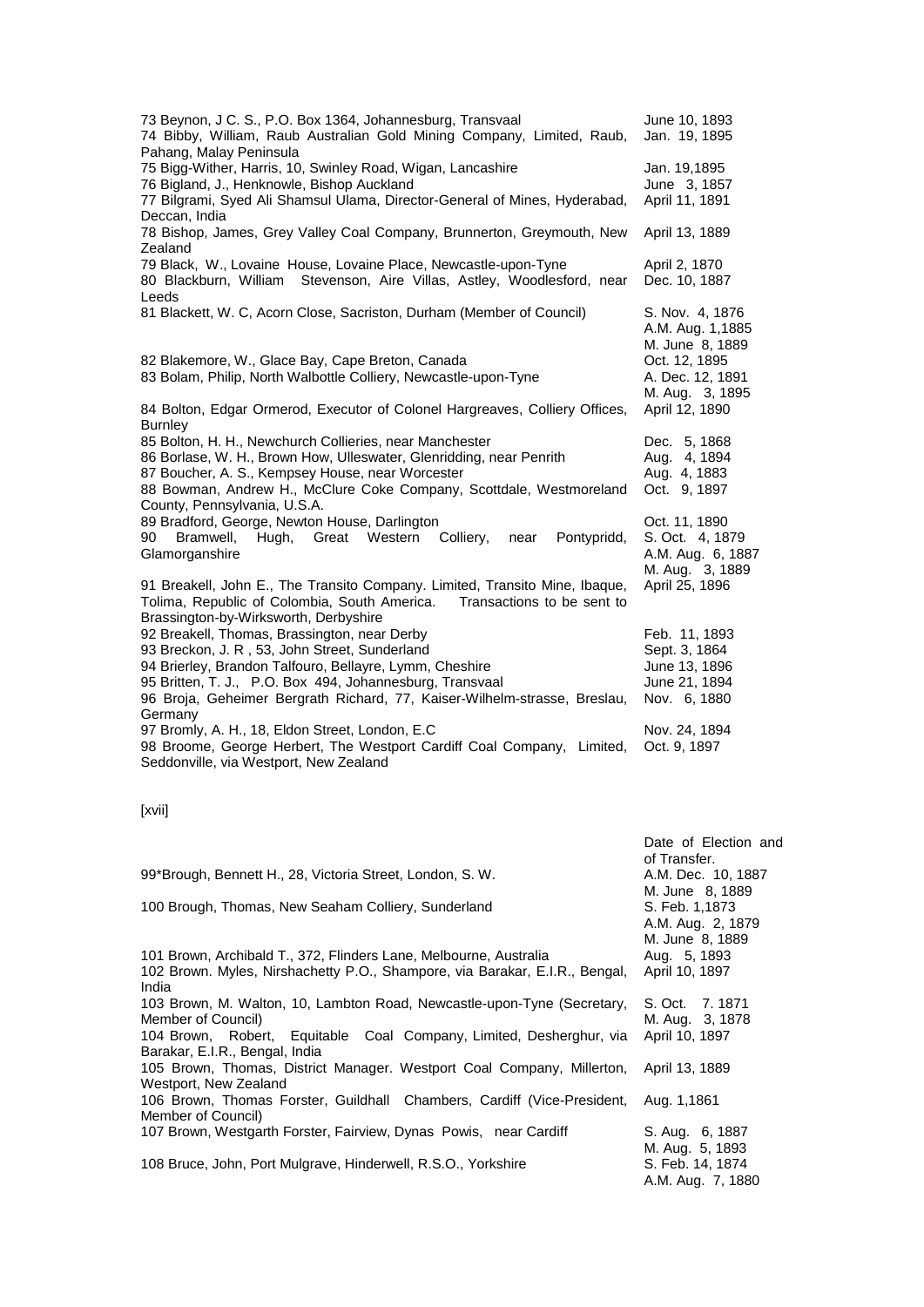| 109 Bryham, W., Douglas Bank Collieries, Wigan<br>110 Bug lass, J., Stobswood, via Acklington, Northumberland<br>111 Bclklky, F. Groendyoke, Denver, Colorado, U.S.A.<br>112 Bulman, E. H., North Randfontein Gold Mining Company, Limited,<br>Mine                                                                                                                                                                                                                                                                              | M. June 8, 1889<br>Aug. 3, 1865<br>A. Dec. 10. 1892<br>M. Aug. 3, 1895<br>Oct 12, 1895<br>Feb. 13, 1892                                                                                                                |
|----------------------------------------------------------------------------------------------------------------------------------------------------------------------------------------------------------------------------------------------------------------------------------------------------------------------------------------------------------------------------------------------------------------------------------------------------------------------------------------------------------------------------------|------------------------------------------------------------------------------------------------------------------------------------------------------------------------------------------------------------------------|
| Office, Krugersdorp, South AfricanRepublic<br>113 Bulman, H. F., Rosville, Richmond Hill Avenue, Clifton, Bristol<br>114 Bunkell, Henry B., P.O. Box 1463, Johannesburg, Transvaal<br>115 Bunning. C. Z., c/o The Borax Company Limited, 2, Maori Khan,<br>Constantinople<br>116*Burls, Herbert T.                                                                                                                                                                                                                               | S. May 2, 1874<br>A.M. Aug. 6, 1881<br>M. June 8, 1889<br>April 8, 1893<br>S. Dec. 6, 1873<br>A.M. Aug. 5, 1882<br>M. Oct. 8, 1887<br>Feb. 9,1889                                                                      |
| 117*Burn, Fkank H., 22, Windsor Terrace, Newcastle-upon-Tyne<br>118 Burnett, Cuthbert, Grange Iron Works, Durham<br>119*Burns, David, Scotland Road, Stanwix, Carlisle<br>120 Burrows, J. S Green Hall, Atherton, near Manchester                                                                                                                                                                                                                                                                                                | S. Feb. 9, 1889<br>A. Aug. 4, 1894<br>M. Aug. 3, 1895<br>June 8, 1895<br>May 5, 1877<br>S. Oct. 11, 1873                                                                                                               |
| 121 Butt, Thomas Philip Edward, Aktien-Gesellschaft Elektricitatswerke,<br>Langenthal, Bern, Switzerland<br>122 Butters, Charles, 20, Bishopsgate Street Within, London, E.C.<br>123 Cameron, Ian, Keeler, California, U.S.A.<br>124 Campbell, H. H., Sutton Hall, St. Helens, Lancashire<br>125 Campbell, The Rev. Joseph, Te Aroha, New Zealand<br>126 Campbell, W. Young, P.O. Box 357, Johannesburg, Transvaal<br>127 Campbell-Johnston, R. C. Nelson, British Columbia<br>128*Candler, T. E., East Lodge, Crook, Co. Durham | M. Aug 4, 1877<br>Dec. 11, 1897<br>Feb. 10, 1894<br>Aug. 4, 1894<br>Jan. 19, 1895<br>A.M. Dec. 12, 1896<br>M. Feb. 13, 1897<br>April 8, 1893<br>Nov. 24, 1894<br>S. May 1, 1875<br>A.M. Aug 4, 1883<br>M. June 8, 1889 |
| 129 Carnes, Charles Spearman. Cornwall House, Marton Colliery, Sunderland<br>130 Carr T., Lilywhite Terrace, Four Lane Ends, Hetton-le-Hole, R.S.O., Co.<br>Durham<br>[xviii]                                                                                                                                                                                                                                                                                                                                                    | Aug. 1, 1891<br>Feb. 10, 1894                                                                                                                                                                                          |
| 131 Chalmers, J. A., c/o J. S. Sheldrick, 96, Gresham House, Old Broad Dec. 9, 1893<br>Street, London, E.C.<br>132 Chambers, J. S., Little Italianskaja No. 5, St. Petersburg, Russia<br>133 Chandley, Charles, P.O. Box 221, Coolgardie, Western Australia                                                                                                                                                                                                                                                                      | Date of Election and<br>of Transfer.<br>Oct. 10, 1896<br>S. Nov. 6, 1880<br>A. Aug. 3, 1889<br>M. Dec. 12, 1896                                                                                                        |
| 134 Channing, J. Parke, 34, Park Place, New York City, U.S. A<br>135 Chapman, H. R., Victoria Works, Gateshead-upon-Tyne<br>136 Charleton, A. G., 5, Avonmore Road, Kensington, London, W.<br>137 Charlton, William, Guisbrough, Yorkshire<br>138 Charlton, William, Linares, Provincia de Jaen, Spain<br>139 Charlton, William John, Ashington Colliery, Morpeth, Northumberland<br>140 Chater, Joseph, Bengal Nagpur Coal Company, Limited, Evelyn Lodge,<br>Kumarpur, Asansol, Bengal, India                                  | April 25, 1896<br>Nov. 24, 1894<br>Aug. 6, 1892<br>Feb. 12, 1898<br>April 8, 1893<br>April 25, 1896<br>Dec. 9, 1893                                                                                                    |
| 141 Cheesman, E. Taylor, Claravale Colliery, Ryton-upon-Tyne<br>142 Cheesman, Herbert, Hartlepool<br>143 Cheesman, I. T., Throckley Colliery, Newcastle-upon-Tyne<br>144 Cheesman, W. T., 4, Bridgford Road, Nottingham<br>145 Childe, Henry S., Mining Engineer, Wakefield<br>146 Clark, C. F., Garswood Coal and Iron Company, Limited, near Wigan                                                                                                                                                                             | A. Aug.2, 1890<br>M. Aug.6, 1892<br>Aug. 6, 1892<br>Feb.1, 1873<br>Feb. 5, 1876<br>A.M. Feb 12.1887<br>M. Aug. 3, 1889<br>Aug. 2, 1866                                                                                 |
| 147 Clark, Robert, Hyderabad Deccan Company, Limited, Secunderabad,<br>India                                                                                                                                                                                                                                                                                                                                                                                                                                                     | Feb. 15, 1896                                                                                                                                                                                                          |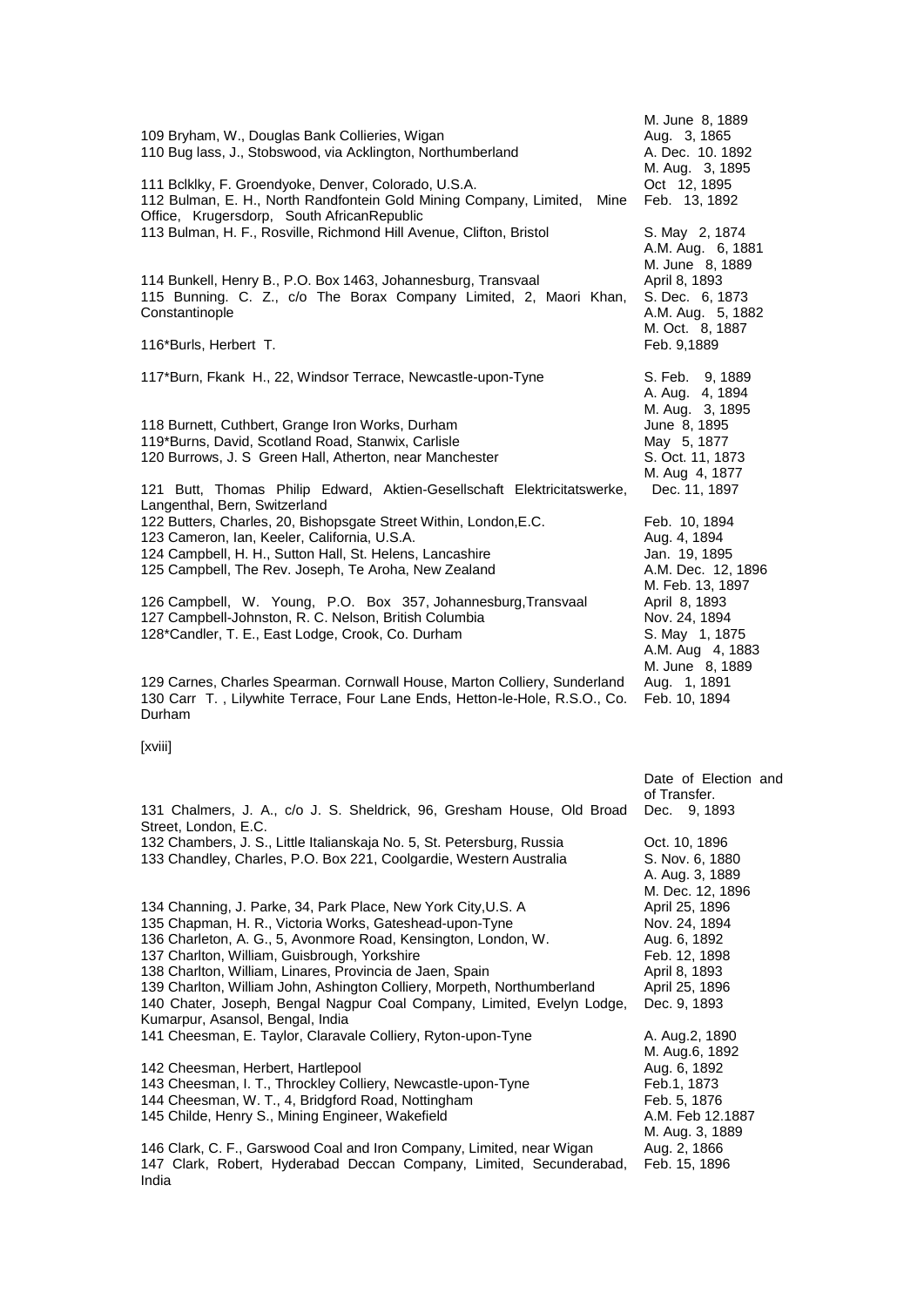| 148 Clark, R. B., Springwell Colliery, Gateshead-upon-Tyne                                                                                                                                        | S. May 3, 1873                                                     |
|---------------------------------------------------------------------------------------------------------------------------------------------------------------------------------------------------|--------------------------------------------------------------------|
| 149 Claudet, Arthur C, 6 and 7, Coleman Street, London, E.C<br>150 Clifford, William, Pittsburg, Pennsylvania, U.S.A.<br>151 Clough. James. Bomarsund House, Bomarsund, Bedlington, R.S.O.,       | M. Aug. 4, 1877<br>Aug.3, 1895<br>Feb. 9, 1895<br>S. April 5, 1873 |
| Northumberland                                                                                                                                                                                    | A. M. Aug.3 1878<br>M. June 8, 1889                                |
| 152 Cochrane, B., Aldin Grange, Durham<br>153 Cochrane, W., St. John's Chambers, Grainger Street West, Newcastle-                                                                                 | Dec. 6, 1866<br>Aug. 1, 1861                                       |
| upon-Tyne (Past-President, Member of Council)<br>154 Cockson, Charles, Wingates, Hayes, Middlesex                                                                                                 | A.M. April 22, 1882<br>M. Aug. 3, 1889                             |
| 155 Coghlan, F. M., Catorce, S.L.P., Mexico                                                                                                                                                       | Dec. 9, 1893                                                       |
| 156 Collins, Arthur Launcelot. 14 and 15, Broad Street Avenue, London, E.C.<br>157 Collins, Horatio, General Manager, Modderfontein Extensions, Limited,<br>P.O. Box 735, Johannesburg, Transvaal | Feb. 13, 1892<br>Aug. 4, 1894                                      |
| 158 Collins, H. B., 121, West George Street, Glasgow                                                                                                                                              | April 14, 1894                                                     |
| 159 Colquhoun, T. Grant, General Manager, Cassell Coal Company, Limited,<br>Springs, South African Republic                                                                                       | Dec. 14, 1889                                                      |
| 160 Commans, R. E., 6, Queen Street Place, London, E.C.<br>161 Comstock, Theo. B., Prescott Development Syndicate, Limited, 535,                                                                  | Nov. 24, 1894<br>Feb. 13, 1897                                     |
| Stimson Block, Los Angeles, California. U.S.A                                                                                                                                                     |                                                                    |
| 162 Cook, J., Washington Iron Works, Washington, Co. Durham                                                                                                                                       | May 8, 1869                                                        |
| 163 Cook, Joseph, Jun., Washington Iron Works, Washington, Co. Durham                                                                                                                             | Oct. 9, 1897                                                       |
| 164 Cook, J. Watson, Teesdale House, Princes Street, Bishop Auckland<br>165 Cooke, Gervase, No. 1, The Bund, Shanghai, China                                                                      | Oct. 14, 1893<br>June 11, 1898                                     |
| 166 Cooke, Henry Moore Annesley, Pestarena United Gold Mining Company,<br>Limited, Pestarena, Vail Anzasca, Novara, Italy                                                                         | Dec. 12, 1896                                                      |
| 167 Corbett, V. W., Chilton Moor, Fence Houses                                                                                                                                                    | Sept. 3, 1870                                                      |

[xix]

|                                                                                                              | Date of Election    |
|--------------------------------------------------------------------------------------------------------------|---------------------|
|                                                                                                              | and of Transfer.    |
| 168 Corbitt, M., Springfield, Durham Road, Gateshead-upon-Tyne                                               | Dec. 4, 1875        |
| 169 Corbould, W. H., P.O. Box 796, Rossland, British Columbia, via New York                                  | June 8, 1895        |
| 170 Cork, F. Lawrence                                                                                        | Dec. 9, 1893        |
| 171 Corlett, George Stephen, Wigan                                                                           | Dec. 12, 1891       |
| 172 Coulson, F 10. Victoria Terrace, Durham                                                                  | S. Aug. 1, 1868     |
|                                                                                                              | M. Aug. 2, 1873     |
| 173 Coulthard. Francis, Arica Villa, Whitehaven                                                              | June 8, 1889        |
| 174 Cox. John H., 10, St. George's Square, Sunderland                                                        | Feb. 6, 1875        |
| 175 Craven, Hiram, Jun., Mechanical Engineer. Sunderland                                                     | April 12, 1890      |
| 176 Craze, James Mayne, Coolgardie, Western Australia                                                        | Aug. 7, 1897        |
| 177 Crighton, John, Union Iron Works, Stewart Street, Stockport                                              | June 11, 1898       |
| 178 Crone, E. W., Killingworth, near Newcastle-upon-Tyne                                                     | S. March 5, 1870    |
|                                                                                                              | M. Aug. 5, 1876     |
| 179 Crone, J. R., Tudhoe House, via Spennymoor                                                               | Feb. 1, 1868        |
| 180 Crookston, Andrew White, 188, St. Vincent Street, Glasgow                                                | Dec. 14, 1895       |
| 181 Cross, John, 77, King Street, Manchester                                                                 | June 5, 1869        |
| 182 Croudace, C. J., Bettisfield Colliery Company, Limited, Bagillt, North<br>Wales                          | Nov. 2, 1872        |
| 183 Croudace, Frank, The Scottish Australian Mining Company, Limited,<br>Lambton, Newcastle, New South Wales | Aug. 3, 1895        |
| 184 Croudace, T., West House, Haltwhistle                                                                    | Dec. 9, 1893        |
| 185 Croudace, Thomas, Lambton Lodge, Lambton, Newcastle, New South                                           | Nov. 6, 1862        |
| Wales                                                                                                        |                     |
| 186 Currie, Walter, P.O. Box 220, Buluwayo, Rhodesia, South Africa                                           | April 25, 1896      |
| 187 Daglish, John, Rothley Lake, Cambo, R.S.O., Northumberland (Past-                                        | Aug. 21, 1852       |
| President, Member of Council)                                                                                |                     |
| 188 Daglish, William Charlton, Littleburn Colliery, near Durham                                              | Dec. 12, 1896       |
| 189 Dakers, W. R., The Loggins, Tudhoe Colliery, via Spennymoor, Durham                                      | A. M. Oct. 14, 1882 |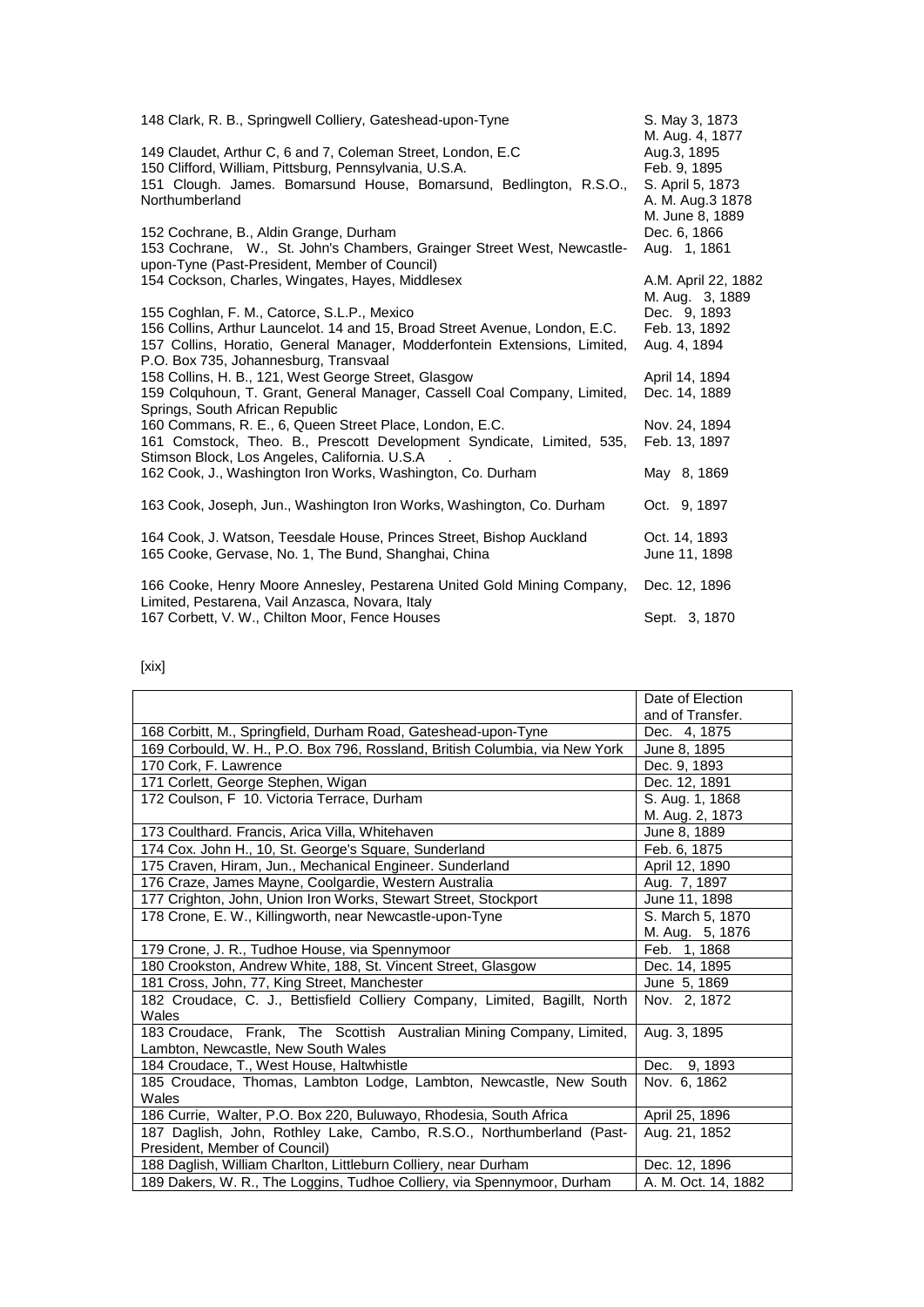|                                                                               | M. Aug. 3, 1889 |
|-------------------------------------------------------------------------------|-----------------|
| 190 Dale, Sir David, Bart., West Lodge, Darlington                            | Feb. 5, 1870    |
| 191 Dan, Takuma, c/o Mitsui Mining Company, No. 4, Suruga-cho,                | April 14, 1894  |
| Nihonbashi-Ku, Tokio, Japan                                                   |                 |
| 192 Daniel, Peter Francis, Greymouth, New Zealand                             | April 8, 1893   |
| 193 Darby, J. H., Pen y Garth, Brymbo, Denbighshire                           | Feb. 9, 1895    |
| 194 Darling, Fenwick. South Durham Colliery, Darlington                       | Nov. 6, 1875    |
| 195 Darlington, James, Black Park Colliery. Ruabon, North Wales               | S. Nov. 7, 1874 |
|                                                                               | M. Aug. 4, 1877 |
| 196 Davey,<br>George,<br>Waitekauri<br>Gold<br>Mining Company, Waitekauri,    | June 10, 1893   |
| Auckland, New Zealand                                                         |                 |
| 197 Davey, Henry, 3, Princes Street, Westminster, London. S. W.               | Oct. 11, 1873   |
| 198 Davies, John, Hartley House, Coundon, Bishop Auckland                     | April 10, 1886  |
| 199 Davies, J. Hubert. P.O. Box 455, Johannesburg. Transvaal                  | April 8. 1893   |
| 200 Davis, Kenneth, Dudley Colliery, Northumberland                           | April 13, 1889  |
| 201 Davison, J. Ford, Yarlside, Dalton-in-Furness                             | Oct. 13, 1894   |
| 202 Daw, Albert William, 11, Queen Victoria Street, London, E.C               | June 12, 1897   |
| 203 Daw, John, Jun., Brooklands, Rosemont Road, Acton, London, W.             | Dec. 14, 1895   |
| 204 Dees, J. Gibson, Floraville, Whitehaven                                   | Oct. 13, 1883   |
| 205 Dees. R. R., Newcastle-upon-Tyne                                          | Oct. 7, 1871    |
| 206 Delprat, G. D, The Broken Hill Proprietary Company, Limited, Broken Hill, | Feb. 10, 1894   |
| <b>New South Wales</b>                                                        |                 |
| 207 Denny, G. A., No. 3, Grusonwerk, Marshall Square, Johannesburg,           | Dec. 8, 1894    |
| Transvaal                                                                     |                 |
| 208 Dewhurst, John Hubert, Grove House, Walton-le-Dale, Preston,              | April 2, 1898   |
| Lancashire                                                                    |                 |
| 209 Dickinson, Arthur, Warham Road, South Croydon, Surrey                     | April 14, 1894  |

Date of Election

[xx]

|                                                                            | and of Transfer     |
|----------------------------------------------------------------------------|---------------------|
| 210 Diest, Edmond C. van, San Luis, Costilla County, Colorado, U.S.A       | July 14; 1896       |
| 211 Dixon, D. W., Lumpsey Mines, Brotton, Saltburn-by-the-Sea              | Nov. 2, 1872        |
| 2l2*Dixon, James S., Fairleigh, Bothwell, N.B                              | Aug. 3, 1878        |
| 213 Dixon, Jonathan, Manager, Greta Collieries, New South Wales            | Oct. 13, 1894       |
| 214 Dixon, R., Sankey Wire Mills and Ropeworks, Warrington                 | June 5, 1875        |
| 215 Dixon, William, Cleator, Cumberland                                    | April 10, 1897      |
| 216 Dobb, T. G., Moorland House, Aspull, near Wigan, Lancashire            | Dec. 8, 1894        |
| 217 Dobbs, Joseph, Jarrow Colliery, Castlecomer, Co, Kilkenny              | April 14, 1894      |
| 218 Dodd, Benjamin, Bearpark Colliery, near Durham (Member                 | S. May 3, 1866      |
| of Council)                                                                | M. Aug. 1, 1868     |
| 219 Dodd, M., Lemington Hall, Lemington-upon-Tyne                          | S. Dec. 4, 1875     |
|                                                                            | A.M. Aug. 7, 1880   |
|                                                                            | M. June 8, 1889     |
| 220 Dodd, Thomas Robert, P.O. Box 317, Johannesburg, Transvaal             | June 13, 1896       |
|                                                                            |                     |
| 221 Donald, John Macintosh, Bantjes Consolidated Mines, Limited, Florida,  | A.M.July 14, 1896   |
| South African Republic                                                     | M. Oct. 10, 1896    |
| 222 Donkin, W., General Manager, Witbank Colliery, Per Special Post Bag,   | S. Sept. 2, 1876    |
| via Pretoria, South Africa                                                 | A.M. Aug. 1, 1885   |
|                                                                            | M. June 8, 1889     |
| 223*Douglas, C. P., Thornbeck Hill, Carmel Road, Darlington                | March 6, 1869       |
| 224 Douglas, John, 4, Brandling Terrace, Felling, R.S.O., Co. Durham       | A.M. April 22, 1882 |
|                                                                            | M. Aug. 3, 1889     |
| 225 Douglas, M. H., Usworth Colliery, Washington, R.S.O., Co. Durham       | A.M. Aug. 2, 1879   |
|                                                                            | M. Aug. 3, 1889     |
| 226 Douglas, T., The Garth, Darlington (Past-President, Member of Council) | Aug, 21, 1852       |
| 227 Dowdeswell, H., Butterknowle Colliery, via Darlington                  | S. April 5,1873     |
|                                                                            | M. Aug. 7, 1875     |
| 228 Doyle, Patrick, Indian Engineering, 19, Lall Bazar, Calcutta, India    | A.M. March 1. 1879  |
|                                                                            | M. Aug. 3,1889      |
| 229 Draper, David, P.O. Box 3517, Johannesburg, Transvaal                  | Feb. 15, 1896       |
| 230 Dudley, Uriah, The White Rock Silver Mine, Limited, Drake, New South   | April 14, 1894      |
| Wales                                                                      |                     |
| 231 Dumat, Alfred, 1, Loop Stree t, Pietermaritzburg, Natal                | April 8, 1893       |
| 232 Dyson, T. Ingleby, Aldershot, near Maryborough, Queensland, Australia  | Feb. 9, 1895        |
|                                                                            |                     |
|                                                                            |                     |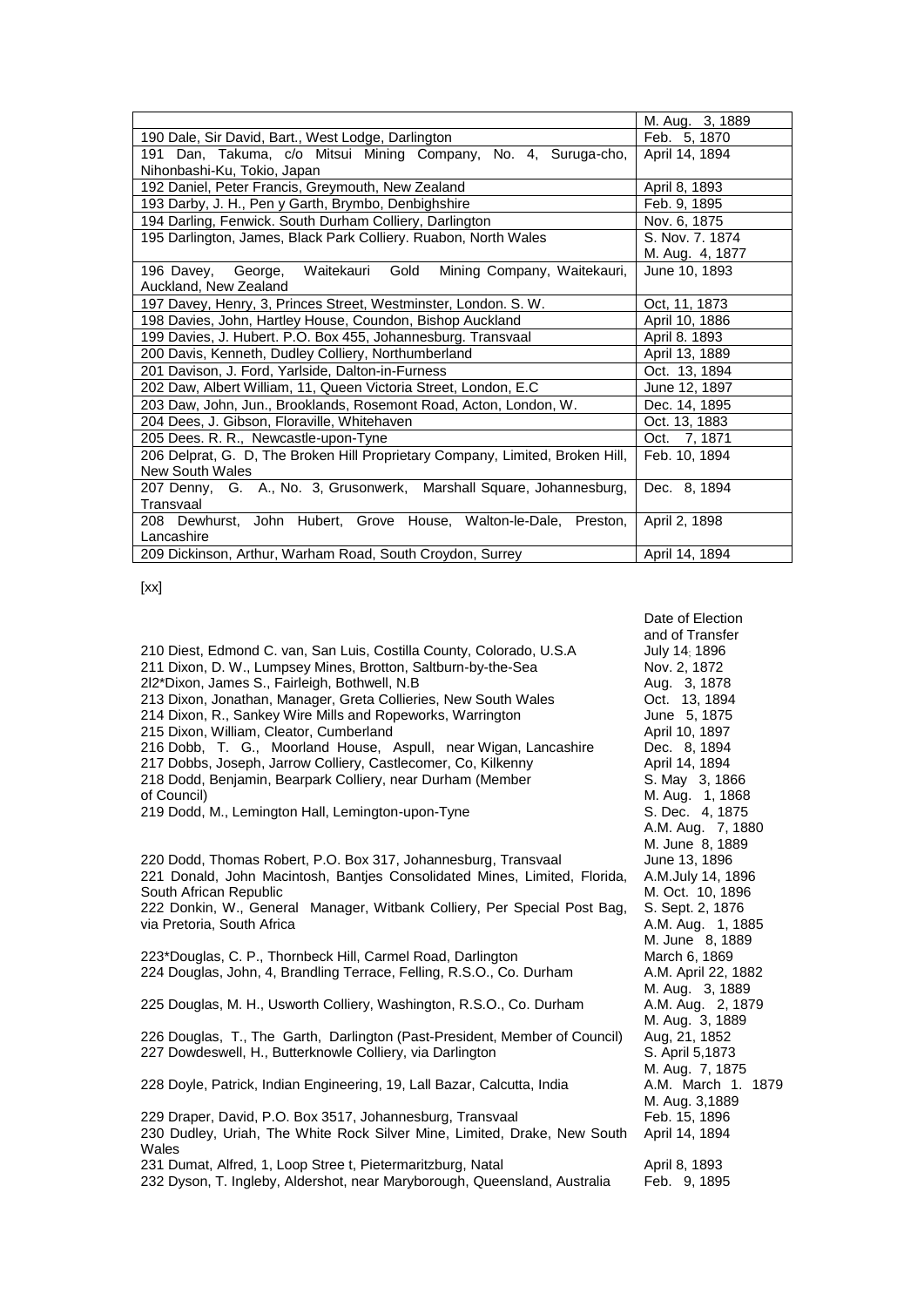| 233 Eastlake, Arthur W., Balham London, S.W<br>234 Edes Francis J., Silchar, Cachar, India<br>235 Ede, Henry Edward, c/o The New Explosives Company, Stowmarket,                                                                                                                                                                                                                                                                                                                                                                                                                                                  | June 11, 1892<br>Aug 1, 1896<br>July 14, 1896                                                                                                                               |
|-------------------------------------------------------------------------------------------------------------------------------------------------------------------------------------------------------------------------------------------------------------------------------------------------------------------------------------------------------------------------------------------------------------------------------------------------------------------------------------------------------------------------------------------------------------------------------------------------------------------|-----------------------------------------------------------------------------------------------------------------------------------------------------------------------------|
| Suffolk<br>236 Eden, C. H, c/o Vivian and Sons. Swansea<br>237 Edge, J. H., Coalport Wire Rope and Chain Works, Shifnal. Salop                                                                                                                                                                                                                                                                                                                                                                                                                                                                                    | June 14, 1890<br>A.M. Sept. 7, 1878<br>M. Aug. 3, 1889                                                                                                                      |
| 238 Edwards, Edward, Maindy Pit, Ocean Coal Company, Ton Pentre, South<br>Wales                                                                                                                                                                                                                                                                                                                                                                                                                                                                                                                                   | Feb. 9, 1895                                                                                                                                                                |
| 239 Edwards, Telford, Tati, Matabeleland, South Africa; and 1, Bradenham<br>Place, Penarth, South Wales                                                                                                                                                                                                                                                                                                                                                                                                                                                                                                           | Dec. 12, 1896                                                                                                                                                               |
| 240 Eissler, M., 5, Post Office Chambers, Sydney, New South Wales<br>241 Ellis, W. R., Wigan<br>242 Elsdon, Robert, "Esperanza," 381, Hagley Road, Edgbaston, Birmingham<br>243 Elwen, Thomas Lee, Brandon Colliery, Durham<br>244 Embleton, H. C., Central Bank Chambers, Leeds<br>245 Embleton, T. XV., The Cedars, Methley, Leeds<br>246 Epton, W. Martin, P.O. Box 737, Johannesburg, Transvaal<br>247 Esuman-Gwira, John Buckman, Cape Coast Castle, West Africa<br>[xxi]                                                                                                                                    | Feb. 15, 1896<br>June 1,1878<br>Nov. 7, 1876<br>Oct. 13, 1888<br>April 14, 1894<br>S. Sept. 2, 1865<br>M. Aug. 1, 1868<br>Oct. 12, 1895<br>April 2, 1898                    |
|                                                                                                                                                                                                                                                                                                                                                                                                                                                                                                                                                                                                                   | Date of Election and                                                                                                                                                        |
| 248 Etherington, J., 39a, King William Street, London Bridge, London, E.C.<br>249 Evans, Lewis, P.O. Box 2691, Johannesburg, Transvaal<br>250 Everard, J. B., 6, Millstone Lane, Leicester<br>251 Fairley, James, Craghead and Holmside Colliery, Chester-le-Street<br>252 Faragher, Louis, Cape Copper Company, Limited. Ookiep, Namaqualand,                                                                                                                                                                                                                                                                    | of Transfer.<br>Dec. 9, 1893<br>Oct. 14, 1893<br>March 6, 1869<br>A.M. Aug.<br>7, 1880<br>M. Aug. 3, 1889<br>April 8, 1893                                                  |
| South Africa<br>253 Farmer, A., Seaton Carew, near West Hartlepool<br>254 Fellows, Alfred, The Bede Metal and Chemical Com-<br>pany, Limited, Hebburn, Newcastle-upon-Tyne                                                                                                                                                                                                                                                                                                                                                                                                                                        | March 2, 1872<br>June 13, 1896                                                                                                                                              |
| 255*Fenwick, Barnabas, 37, Osborne Road, Newcastle-upon-Tyne<br>256 Ferens, Frederick J., Silksworth Colliery, Sunderland                                                                                                                                                                                                                                                                                                                                                                                                                                                                                         | Aug. 2, 1866<br>S. Dec. 4, 1880<br>A.M. Aug. 4, 1888<br>M. Aug. 3, 1889                                                                                                     |
| 257 Fergie, Charles, Drummond Colliery, Westville, Nova Scotia<br>258 Ferguson, C, Walbottle Colliery, Scotswood-upon-Tyne<br>259 Ferguson, D c/o James Ferguson, 115, Buccleuch Street, Glasgow                                                                                                                                                                                                                                                                                                                                                                                                                  | Dec. 9, 1893<br>Feb. 12, 1898<br>A.M. Dec. 8, 1883<br>M. Aug. 3, 1889                                                                                                       |
| 260 Ferguson, James, P.O. Box 253, Johannesburg, Transvaal<br>261 Figari, Alberto, Apartado, 405, Lima, Peru<br>262 Fisher, Edward R., Blaina Lodge, Llandebie, R.S.O., Carmarthenshire                                                                                                                                                                                                                                                                                                                                                                                                                           | Dec. 12, 1896<br>April 25, 1896<br>A.M. Aug. 2, 1884<br>M. Aug. 3, 1889                                                                                                     |
| 263 Fishwick, R., Binchester Colliery, Co. Durham<br>264 Fletcher, James, Whickham and Bullock Island Coal Company, Limited,<br>Carrington, New South Wales                                                                                                                                                                                                                                                                                                                                                                                                                                                       | Aug. 6,1892<br>Dec. 9, 1893                                                                                                                                                 |
| 265 Fletcher. Lancelot, Brigham Hill. Cockermouth<br>266*Fletcher, Walter, The Hollins, Bolton, Lancashire<br>267 Flint, John, Broomhill Colliery, Acklington, Northumberland<br>268 Foote, Arthur de Winte, P.O. Box 491, Grass Valley, California, U.S.A<br>269 Ford, Mark, Sherburn Colliery, near Durham<br>270 Ford, Stanley H, P.O. Box 2056, Johannesburg, Transvaal<br>271 Forrest, J. C. Holly Bank Colliery, Essington. Wolverhampton<br>272 Forster, G. B., Farnley Hill, Corbridge-upon-Tyne (Past-President,<br>Member of Council)<br>273 Forster, J. R, Water Company's Office. Newcastle-upon-Tyne | A.M. April 14, 1888<br>M. June 8, 1889<br>Dec. 14,1895<br>Jan. 19, 1895<br>Feb. 13, 1897<br>Aug. 3, 1895<br>June 10, 1893<br>April 12, 1884<br>Feb. 5, 1857<br>July 2, 1872 |
| 274 Forster. Thomas E., 3. Eldon Square, Newcastle-upon-Tyne (Member of<br>Council)<br>Washington Colliery, Washington Station, R.S.O., Co.<br>275 Fowler, R.,                                                                                                                                                                                                                                                                                                                                                                                                                                                    | S. Oct. 7, 1876<br>A.M. Aug. 1, 1885<br>M. June 8, 1889<br>Nov. 24, 1894                                                                                                    |
| Durham<br>276 Frecheville, William, Claremont, Nutfield, Redhill, Surrey                                                                                                                                                                                                                                                                                                                                                                                                                                                                                                                                          | Feb. 15, 1896                                                                                                                                                               |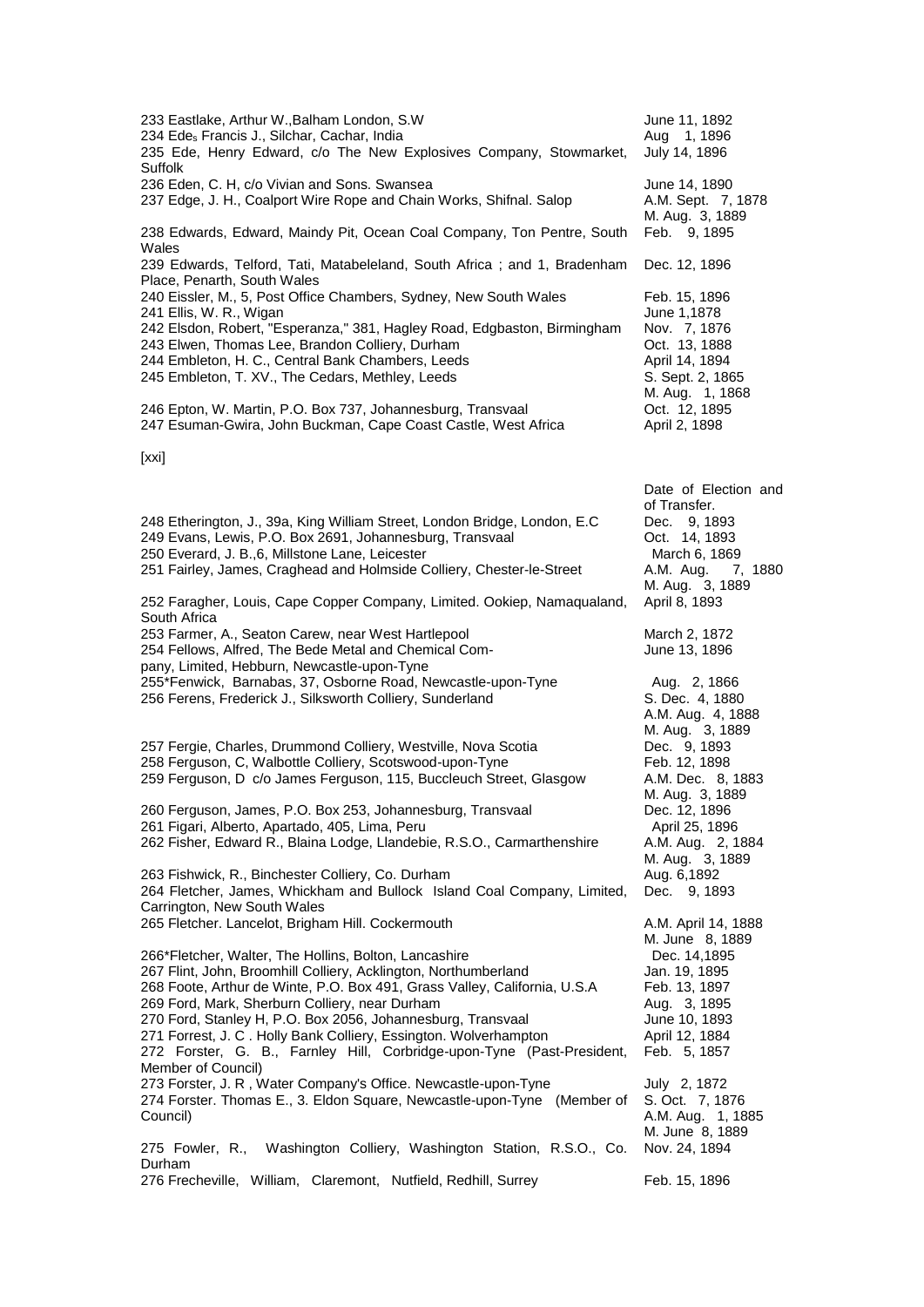| 277 Frossard, J. D., Orthes, Basses Pyrenees, France<br>278 Fryar, John William, Jobs Hill, Crook, via Darlington                                                                                                                                                                                         | Dec. 14, 1890<br>A. June 14, 1890                                                                               |
|-----------------------------------------------------------------------------------------------------------------------------------------------------------------------------------------------------------------------------------------------------------------------------------------------------------|-----------------------------------------------------------------------------------------------------------------|
| 279 Fryar, Mark, Denby Colliery, Derby                                                                                                                                                                                                                                                                    | M. June 12, 1897<br>S. Oct. 7,1876<br>A.M. Aug. 4, 1883<br>M June 8, 1889                                       |
| 280 Fryar, William, Inspector of Mines, Brisbane, Queensland, Australia<br>281 Galloway. T. Lindsay, Argyll Colliery, Campbeltown, N.B.<br>282 Galloway, William, Cardiff                                                                                                                                 | April 10, 1897<br>Sept. 2, 1876<br>April 23, 1887                                                               |
| 283 Gallwey, Arthur P., P.O. Box 138, Johannesburg, Transvaal                                                                                                                                                                                                                                             | S. Oct. 2, 1880<br>M. Oct. 10, 1891                                                                             |
| 284 Gardiner, E T., 8, South View Terrace, Bishop Auckland                                                                                                                                                                                                                                                | Dec. 8, 1894                                                                                                    |
| [xxii]                                                                                                                                                                                                                                                                                                    |                                                                                                                 |
| 285 Geddes, George H., 21, Young Street. Edinburgh<br>286 Gerrard, James. 9, Meek Buildings, Wigan                                                                                                                                                                                                        | Date of Election<br>and of Transfer.<br>Oct. 1, 1881<br>S. March I 1873<br>A.M. Aug. 2, 1879<br>M. June 8, 1889 |
| 287 Gerrard, John, H.M. Inspector of Mines, Worsley, Manchester                                                                                                                                                                                                                                           | S. March5 1870                                                                                                  |
| 288 Gifford, Henry J., 36, St. John's Road, Clifton, Bristol<br>289 Gilchrist. J. R., Garesfield Colliery, Lintz Green. Newcastle-upon-Tyne                                                                                                                                                               | M. Aug. 1 1874<br>Oct. 14, 1893<br>S. Feb. 3, 1877<br>A.M. Aug. 1, 1885                                         |
| 290 Gill, William, Apartado, 42, Bilbao, Spain<br>291 Gillman, Federico, Ingeniero de Minas, Gergal, Provincia<br>de Almeria, Spain                                                                                                                                                                       | M. June 8, 1889<br>June 13, 1896<br>A.M.Dec. 8,1894<br>M. June 8, 1895                                          |
| 292 Gilroy, S B., Mining Engineer, Mansfield<br>293 Gipps, F. G. de Visme, Coolgardie, Western Australia<br>294 Gjers, John, Bournewood, Bournemouth<br>295*Gledhill, Edward, c/o Andrew Hallett, Solicitor, Portland<br>Street,<br>Southampton                                                           | Sept 5 1868<br>April 25, 1896<br>June 7.1873<br>Dec. 9 1893                                                     |
| 296 Goerz, A., Manor House, St. John's Wood Park, London, N. W.<br>297 Goldsworthy, Arthur, Linares, Provincia de Jaen, Spain<br>298 Goldsworthy, Christopher, Newquay, Cornwall<br>299 Goolden, Walter T., c/o Easton, Anderson and Goolden, Limited, 2, St.<br>Nicholas' Buildings, Newcastle-upon-Tyne | April 14, 1894<br>Aug. 3, 1895<br>June 12, 1897<br>Aug. 6, 1892                                                 |
| 300 Gordon, Robert, Imperial Chambers, Coolgardie, Western Australia<br>301 Gouldie, Joseph, The Gill, Wigton, Cumberland<br>302 Graham, Edward, Jun., East Howie Colliery, Ferryhill<br>303 Greaves, J. O., Westgate, Wakefield                                                                          | Dec. 12, 1896<br>Aug. 5, 1893<br>Aug. 1, 1896<br>Aug. 7, 1862                                                   |
| 304 Green, J. T., Southside, Sneyd Park, Clifton, Bristol<br>305 Greener, Henry, South Pontop Colliery, Annfield Plain,<br>R.S.O., Co.<br>Durham                                                                                                                                                          | Dec. 3, 1870<br>A.M. Dec. 9, 1882<br>M. Aug. 3, 1889                                                            |
| 306 Greener, T. Y., West Lodge, Crook, Darlington                                                                                                                                                                                                                                                         | S. July 2, 1872<br>A.M. Aug. 2, 1879                                                                            |
| 307 Greenwell, G. C, Jun., Poynton, near Stockport                                                                                                                                                                                                                                                        | M. June 8, 1889<br>S. March 6, 1869<br>M. Aug. 3, 1872                                                          |
| 308 Gregorie, Charles, Aberdare, South Wales<br>309 Gregson, G. Ernest, 11, Chapel Street, Preston, Lancashire                                                                                                                                                                                            | Oct. 9, 1897<br>A.M. Dec. 8, 1894                                                                               |
| 310 Gresley, W. S., Erie, Pennsylvania, U.S.A                                                                                                                                                                                                                                                             | M. Feb. 9, 1895<br>A.M. Oct. 5, 1878<br>M. Aug. 3, 1889                                                         |
| 311 Grey, C. G., Ballycourcy, Enniscorthy, Co. Wexford<br>William, Dashwood House, 9, New Broad Street,<br>312 Grey, Frederick<br>London, E.C.                                                                                                                                                            | May 4, 1872<br>July 14, 1896                                                                                    |
| 313 Griffith, N. R., Plasnewydd, Ruabon, North Wales<br>314 Griffith, William, Waterloo House, Aberystwyth, South Wales<br>315 Griffiths, Edward                                                                                                                                                          | Aug. 1, 1867<br>Dec. 9 1893<br>A. June 13, 1891<br>M. Aug. 1, 1896                                              |
| 316 Grimshaw, E. J., 23, Hardshaw Street, St. Helen's, Lancashire<br>317*Grundy, James, 27, Chowringhee Road, Calcutta, India                                                                                                                                                                             | Sept. 5, 1868<br>June 13, 1896                                                                                  |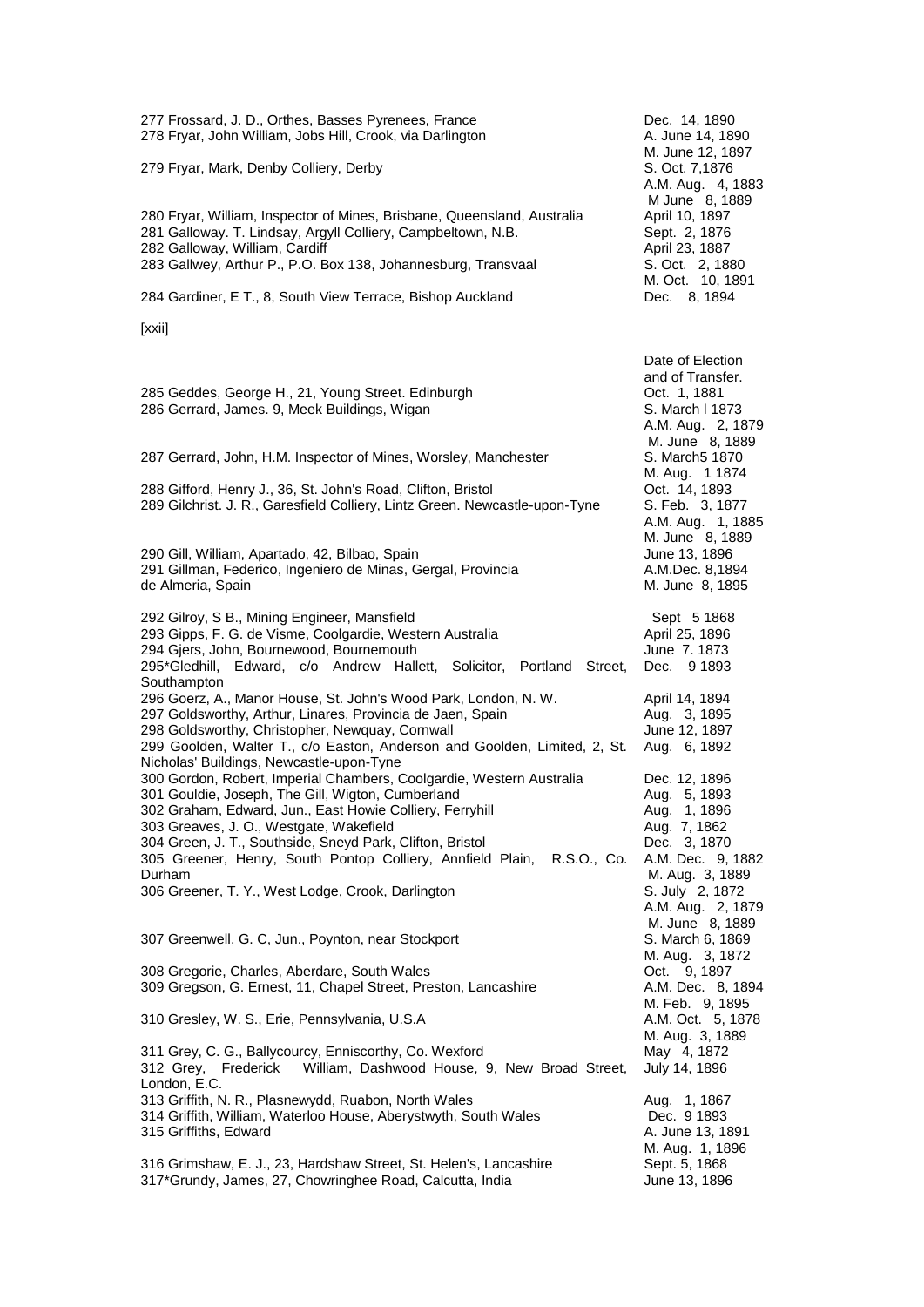| 318 Guthrie, James K., Prudential Buildings, Newcastle-upon-Tyne<br>319 Haddock, W. T., Sutherland Reef, Limited, Leydsdorp,<br>Zoutpansberg,<br>South African Republic<br>320 Haggie, D. H., Wearmouth Patent Rope Works, Sunderland<br>321 Haggie, Peter Sinclair, Gateshead-upon-Tyne                                                                | Aug. 3, 1889<br>S. Oct, 7, 1876<br>A.M. Aug. 1, 1885<br>M. June 8, 1889<br>March 4, 1876<br>A.M. April 14, 1883<br>M. Aug. 3, 1889 |
|---------------------------------------------------------------------------------------------------------------------------------------------------------------------------------------------------------------------------------------------------------------------------------------------------------------------------------------------------------|------------------------------------------------------------------------------------------------------------------------------------|
| 322 Hague, Ernest. Castle Dyke, Sheffield                                                                                                                                                                                                                                                                                                               | S. March 2, 1878<br>M. Aug. 3, 1878                                                                                                |
| [xxxiii]                                                                                                                                                                                                                                                                                                                                                |                                                                                                                                    |
|                                                                                                                                                                                                                                                                                                                                                         | Date of Election and<br>of Transfer.                                                                                               |
| 323 Halder, Albert H., P.O. Box 213, Johannesburg, Transvaal<br>324 Hall, Frederick, Fernleigh, Highfield, Workington<br>325 Hall, Fred. W., Tamworth Colliery, Alvecote, near Tamworth                                                                                                                                                                 | April 8, 1893<br>Oct. 14, 1893<br>S. June 8. 1889<br>M. Feb. 10, 1894                                                              |
| 326 Hall, George William. Coolgardie, Western Australia<br>327 Hall, John Charles, Pegswood Colliery, near Morpeth                                                                                                                                                                                                                                      | Dec. 12, 1896<br>A. Dec. 14, 1889 M.<br>Aug. 3, 1895                                                                               |
| 328 Hall, M., Lofthouse Station Collieries, near Wakefield<br>329 Hall, M. S., 8, Victoria Street. Bishop Auckland<br>330 Hall, Tom, Ryhope Colliery, via Sunderland<br>331 Hall, William F., Haswell Colliery, Haswell, via Sunderland (Member of<br>Council)                                                                                          | Sept, 5, 1868<br>Feb. 14, 1874<br>June 8, 1889<br>May 13, 1858                                                                     |
| 332 Hallas, G. H., Huyton, near Liverpool                                                                                                                                                                                                                                                                                                               | S. Oct. 7, 1876<br>A.M. Aug. 4, 1883<br>M. June 8, 1889                                                                            |
| 333 Hallimond, William Tasker, General Manager, Cape Collieries, Limited,<br>Molteno, Cape Colony<br>334 Halse. Edward, Sucre, Puerto Berrio, Estado de Antioquia,<br>Republic of Colombia, South America<br>335 Hamilton, E., Rig Wood, Saltburn-by-the-Sea                                                                                            | Dec. 14, 1889<br>A. M. June 13, 1885<br>M. Aug. 3, 1889<br>S. Nov. 1, 1873<br>A.M. Aug. 2, 1879<br>M. June 8, 1889                 |
| 336 Hancock, H. Lipson, Moonta Mines, South Australia<br>337 Hancock, H. R., Moonta Mines, South Australia                                                                                                                                                                                                                                              | Dec. 14, 1895<br>A.M. Aug. 4, 1894<br>M. Nov. 24, 1894                                                                             |
| 338 Hannah, David, Brynderwen, Ferndale, South Wales<br>339 Hardman, John E<br>340 Hare. Samuel, Bedlington Collieries, Bedlington, R.S.O., Northumberland                                                                                                                                                                                              | Feb. 9, 1895<br>Dec 9, 1893<br>S. Aug. 2, 1879<br>M. Aug. 1, 1891                                                                  |
| 341 Hargreaves, Joseph, Gwaun Cae Gurwen Collieries, Brynamman,<br>R.S.O.<br>342 Harle, Peter, Page Bank Colliery, Co. Durham<br>343 Harle, Richard, Browney Colliery, Durham<br>344 Harris, G. E., Margherita, Debrugarh, Upper Assam<br>345 Harris, W. S., Kibblesworth, Gateshead-upon-Tyne                                                          | Aug. 5, 1893<br>8, 1892<br>Oct.<br>April 7, 1877<br>Feb. 10, 1894<br>S. Feb. 14, 1874<br>A.M. Aug. 7, 1880 M.<br>June 8, 1889      |
| 316 Harrison, C. A., North Eastern Railway, Newcastle-upon-Tyne<br>347 Harrison, G. B., Swinton, near Manchester<br>348 Harrison, Jonathan, Kimihia, Auckland, New Zealand<br>349 Harrison, W. B., Brownhills Collieries, near Walsall<br>350 Harvey, W. Pellew, Vancouver, British Columbia<br>351 Haselden, Arthur, Linares, Provincia de Jaen, Spain | June 21, 1894<br>Aug. 6, 1892<br>June 8, 1895<br>April 6, 1867<br>June 8, 1895<br>A.M. Dec. 11, 1897                               |
| 352 Haselden, Eugene Kinnaird, Jardines No. 3, La Carolina, Provincia de<br>Jaen, Spain<br>353 Hawker, Edward William, Adelaide Club, Adelaide, South Australia<br>354 Hay, J., Jun., Widdrington Colliery, Acklington                                                                                                                                  | M. April 2, 1898<br>A.M. Dec. 11, 1897<br>M. June 11, 1898<br>Oct. 12, 1895<br>S. Sept. 4, 1869                                    |
| 355 Head, Jeremiah, 47, Victoria Street, Westminster, London, S.W<br>356 Hedley, J. L., H.M. Inspector of Mines, 2, Devonshire Terrace, Newcastle-                                                                                                                                                                                                      | M. Aug. 4, 1874<br>Aug. 3, 1889<br>S. Feb. 5, 1870                                                                                 |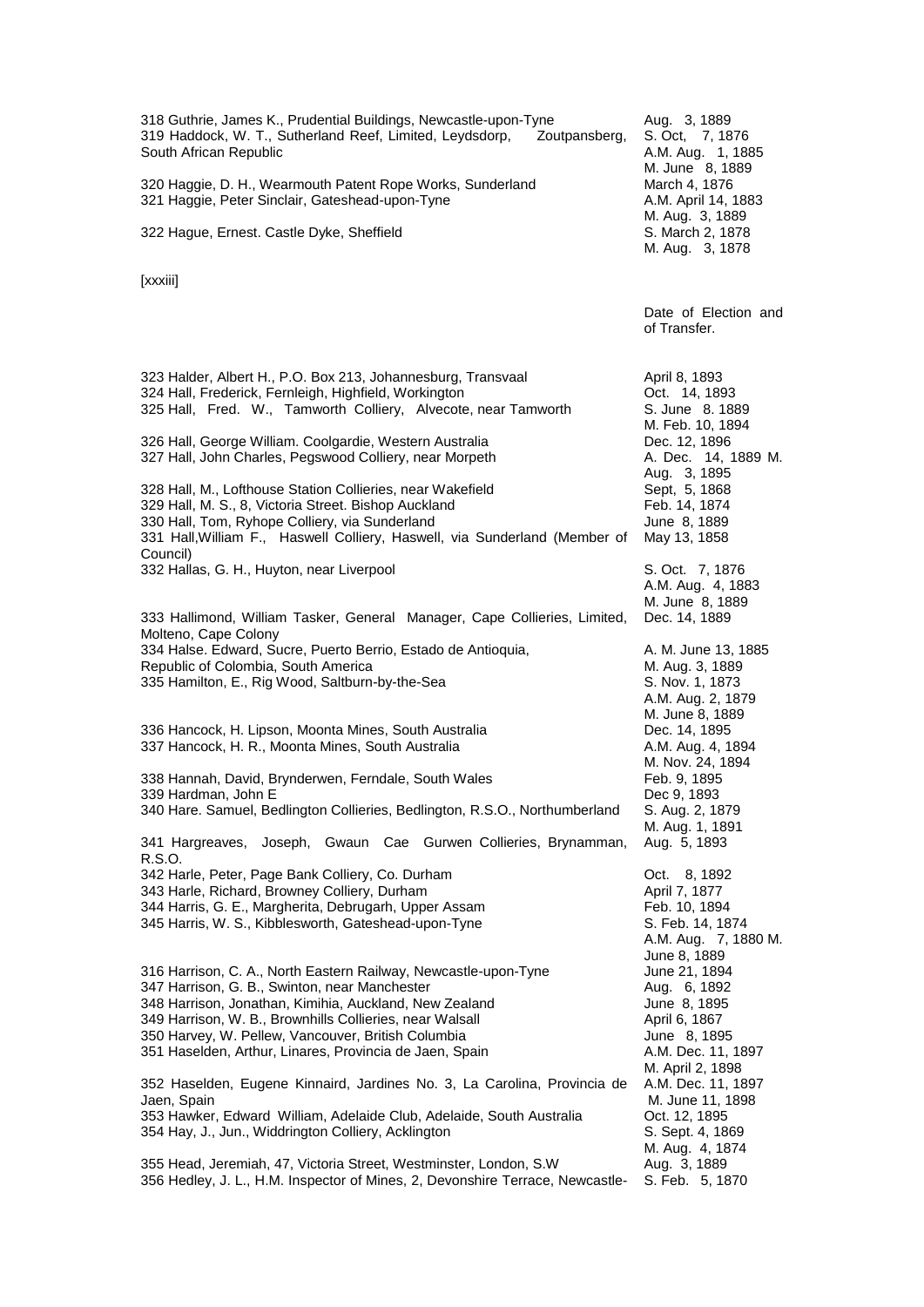| upon-Tyne (Vice-President, Member of Council)<br>357 Hedley, Septimus H., Langholine, Roker, Sunderland<br>358 Hedley, William, Ouston House, Chester-le-Street<br>359 Heinze, F. Aug., Trail, British Columbia                                                                                                                                                                                                                                                                                                                                                                                                                               | M. Aug. 2, 1873<br>S. Feb. 15, 1879<br>A.M. Aug. 1, 1885<br>M. Aug. 3, 1889<br>Feb. 13, 1897<br>Dec. 11, 1897                                                  |
|-----------------------------------------------------------------------------------------------------------------------------------------------------------------------------------------------------------------------------------------------------------------------------------------------------------------------------------------------------------------------------------------------------------------------------------------------------------------------------------------------------------------------------------------------------------------------------------------------------------------------------------------------|----------------------------------------------------------------------------------------------------------------------------------------------------------------|
| 360 Henderson. H., Pelton Colliery, Chester-le-Street<br>361 Hendersons Joseph J., U.S. Engineer's Office, Kingsbridge, New York,<br>U.S.A                                                                                                                                                                                                                                                                                                                                                                                                                                                                                                    | Feb. 14, 1874<br>June 13, 1891                                                                                                                                 |
| 362 Hendy, J. C. B., Etherley, via Darlington                                                                                                                                                                                                                                                                                                                                                                                                                                                                                                                                                                                                 | Oct. 14, 1893                                                                                                                                                  |
| [xxiv]                                                                                                                                                                                                                                                                                                                                                                                                                                                                                                                                                                                                                                        |                                                                                                                                                                |
| 363 Hepburn, Wheldn, Littletown Colliery, near Durham<br>364 Heppell, T., Leafield House, Birtley, Chester-le-Street<br>365 Heslop, C, Woodside. Marske Mill Lane, Saltburn-by-the-Sea                                                                                                                                                                                                                                                                                                                                                                                                                                                        | Date of Election and<br>of Transfer.<br>Aug. 3, 1895<br>Aug. 6, 1863<br>S. Feb.1, 1868<br>M. Aug. 2, 1873                                                      |
| 366 Heslop, Grainger, Deptford Hall, Sunderland<br>367 Heslop, Michael, Rough Lea Colliery, Willington, Co.Durham                                                                                                                                                                                                                                                                                                                                                                                                                                                                                                                             | Oct.5, 1872<br>A. Feb. 10, 1894<br>M. June 21, 1894                                                                                                            |
| 368 Heslop, Septimus, New Beerbhoom Coal Company, Limited, Asansol,<br>Bengal, India                                                                                                                                                                                                                                                                                                                                                                                                                                                                                                                                                          | Oct. 12, 1895                                                                                                                                                  |
| 369 Heslop, Thomas. Storey Lodge Colliery, Cockfield. viaDarlington                                                                                                                                                                                                                                                                                                                                                                                                                                                                                                                                                                           | S. Oct. 2, 1880<br>A.M. Aug. 4, 1888<br>M. Aug. 3, 1889                                                                                                        |
| 370 Heslop, William Taylor, P.O. Box 93, Boksburg, South<br>African Republic                                                                                                                                                                                                                                                                                                                                                                                                                                                                                                                                                                  | Aug. 3, 1895                                                                                                                                                   |
| 371 * Hewitt, G. C., Serridge House, Coalpit Heath, near Bristol<br>372 Hewlett. A., Haseley Manor. Warwick<br>373 Hewlett, Erne, Ammanford Colliery Company, Limited, Ammanford,                                                                                                                                                                                                                                                                                                                                                                                                                                                             | June 3, 1871<br>March 7, 1861<br>Oct. 10.1896                                                                                                                  |
| R.S.O., Carmarthenshire<br>374 Higby, Robert George, Borrea Coal Company, Limited, Salanpore<br>Collieries, Seetarampore, Bengal, India                                                                                                                                                                                                                                                                                                                                                                                                                                                                                                       | Dec. 9, 1893                                                                                                                                                   |
| 375 Higson, Jacob, 18. Booth Street, Manchester<br>376 Hill, Leslie, Rossland, British Columbia                                                                                                                                                                                                                                                                                                                                                                                                                                                                                                                                               | Aug. 7, 1862<br>A.M. Aug.1, 1896                                                                                                                               |
| 377 Hill, William. Dordon, Tarnworth                                                                                                                                                                                                                                                                                                                                                                                                                                                                                                                                                                                                          | M. Dec. 12, 1896<br>A.M. June 9, 1883                                                                                                                          |
| 378*Hilton. J., Woodcock Hall, Newburgh, near Southport                                                                                                                                                                                                                                                                                                                                                                                                                                                                                                                                                                                       | M. Aug. 3, 1889<br>S. Dec. 7, 1867<br>M. Aug. 6, 1870                                                                                                          |
| 379 Hilton, T. Wigan Coal and Iron Company, Limited, Company, Wigan<br>Cariboo<br>Hydraulic Mining Limited, Vancouver, British<br>380 Hobson, J. B.,<br>Columbia                                                                                                                                                                                                                                                                                                                                                                                                                                                                              | Aug. 3, 1865<br>April 25, 1896                                                                                                                                 |
| 381 Hodge, Francis, Coromandel, near Auckland, New Zealand                                                                                                                                                                                                                                                                                                                                                                                                                                                                                                                                                                                    | April 14, 1894                                                                                                                                                 |
| 382 Hodgson, Jacob, Cornsay Colliery, Co. Durham<br>383 Hodgson, John. Edmondsley Colliery. Chester de-Street<br>Charles, Per Private Bag, P.O. Box 1022, Johannesburg,<br>384 Hoffman,                                                                                                                                                                                                                                                                                                                                                                                                                                                       | June 8, 1895<br>Oct. 8, 1889<br>June 13, 1896                                                                                                                  |
| Transvaal<br>385 Hogg, C. E., 1, St. Helen's Place, London, E.C                                                                                                                                                                                                                                                                                                                                                                                                                                                                                                                                                                               | Oct. 12, 1895                                                                                                                                                  |
| 386 Holliday, Martin F., Langley Grove, Durham<br>387 Hollis, Henry William, Whitworth House. Spennymoor<br>388 Holt, John, Jun., 109, Manchester Road, Swinton, Lancashire; and The<br>Hollies. Heywood, Lancashire                                                                                                                                                                                                                                                                                                                                                                                                                          | May 1, 1875<br>June 8, 1889<br>Aug. 5,1893                                                                                                                     |
| 389 Hood, A., 6. Bute Crescent. Cardiff<br>390 Hooper, Edward, c/o Bewick, Moreing and Company, Broad<br>Street House, New Broad Street, London, E.C.<br>391 Hooper, G. G, General Manager, The Afrikander Gold Mining Company,<br>Limited, Kleiksdorp, South African Republic<br>392 Hope, Edmund Louis, Dandot, Ihelum, Punjaub, India<br>393 Hopkins, Edward, 13. Harrington Gardens, London. S.W.<br>394 Hosking, James, Roskear, Camborne, Cornwall<br>395 Hoskold, Carlos A. Lynes, First Engineer, Inspector of<br>the National Department of Mines and Geology, Calle Charcas, 1222, Buenos<br>Aires, Argentine Republic June 8, 1895 | May 2, 1861<br>A.M. June 4, 1881<br>M. April 14, 1894<br>A.M. Aug 4, 1894<br>M. Oct. 13, 1894<br>Oct. 9, 1897<br>Oct. 8, 1889<br>June 21, 1894<br>June 8, 1895 |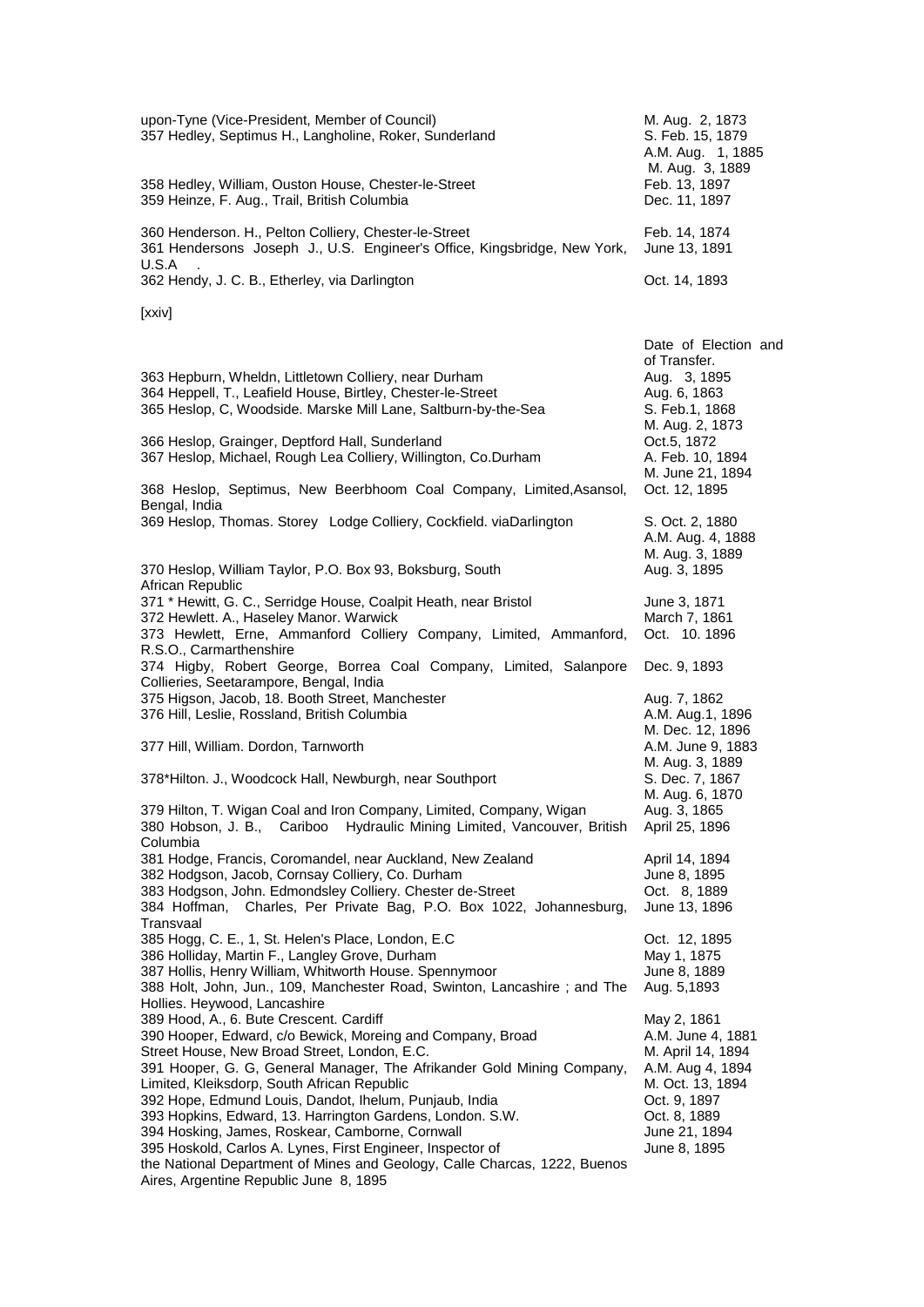| 396 Hoskold, H. D., Inspector General of Mines of the Argentine Republic, and<br>Director of the National Department of Mines and Geology, Buenos Aires,<br>Argentine Republic                                                                                                                                                                                                                                    | April 1, 1871                                                                                                                                                  |
|-------------------------------------------------------------------------------------------------------------------------------------------------------------------------------------------------------------------------------------------------------------------------------------------------------------------------------------------------------------------------------------------------------------------|----------------------------------------------------------------------------------------------------------------------------------------------------------------|
| 397 House, John, Rosebridge and Douglas Bank Collieries Company, Limited,                                                                                                                                                                                                                                                                                                                                         | June 13, 1896                                                                                                                                                  |
| Wigan<br>398 Howes, Frank T., Singareni Collieries, Hyderabad Deccan Company,<br>Limited, Secundarabad, India<br>399 Howley, James Patrick, Geological Survey of Newfoundland, Museum<br>and Office, P.O. Building, St. John's, Newfoundland<br>400 Hudson, James O., Menzies, Western Australia                                                                                                                  | A. Dec. 10, 1892<br>M. Oct. 14, 1893<br>Aug. 1, 1896<br>April 2, 1898                                                                                          |
|                                                                                                                                                                                                                                                                                                                                                                                                                   |                                                                                                                                                                |
| [xxv]                                                                                                                                                                                                                                                                                                                                                                                                             |                                                                                                                                                                |
| 401 Humble, William, Lawson Street, Hamilton. Newcastle, New South Wales<br>402 Hurst, George, 9, Framlington Place, Newcastle-upon-Tyne<br>403 Hutchinson, R. L., 83, Howard Street, North Shields<br>404 Jackson, W. G., High Prestwick. Chiddingfold. Surrey<br>405 Jaffrey, William, 3, Victoria Street, London, S.W.<br>406 James, John, c/o Mrs. Corkhill, 13, Gladys Road, West Hampstead,<br>London, N.W. | Date of Election and<br>of Transfer.<br>Oct. 14,1893<br>S. April 14, 1883<br>M. Aug. 1, 1891<br>June 13, 1896<br>June 7,1873<br>Feb. 13, 1897<br>June 12, 1897 |
| 407 James, William Henry Trewartha. 38. Aberdare Gardens, West<br>Hampstead, London, N.W                                                                                                                                                                                                                                                                                                                          | Dec. 12,1896                                                                                                                                                   |
| 408 Jeffcock. T. W 18, Bank Street. Sheffield<br>409 Jefferson, Frederick, Whitburn Colliery, South Shields<br>410 Jenkins, Charles Warren Bowen, Kalgoorlie Central                                                                                                                                                                                                                                              | Sept. 4, 1869<br>Dec. 11, 1897<br>Oct. 9, 1897                                                                                                                 |
| Gold Mine, P.O. Box 153, Kalgoorlie, Western Australia<br>411 Jenkins, W., Ocean Collieries. Treorchy, Glamorganshire<br>412 Jepson, H., 39, North Bailey, Durham                                                                                                                                                                                                                                                 | Dec. 6, 1862<br>S. July 2, 1872<br>A.M. Aug. 2, 1879                                                                                                           |
| 413 Jobling, John William, Clifton Cottage, Burnley, Lancashire<br>414*Jobling, Thomas E., Bebside, Northumberland (Member of<br>Council)                                                                                                                                                                                                                                                                         | M. June 8, 1889<br>June 13, 1896<br>S. Oct. 7, 1876<br>A.M. Aug. 4, 1883<br>M. June 8, 1889                                                                    |
| 415*Johns, J. Harry, P.O. Box 1021, Johannesburg, Transvaal<br>416 Johnson, Algernon Edward, County Court Building, Wrexham<br>417 Johnson, J., The Terrace, Stairfoot, near Barnsley<br>418 Johnson, W., Abram Colliery, Wigan                                                                                                                                                                                   | June 21, 1894<br>April 25, 1896<br>March 7, 1874<br>S. Feb. 14, 1874<br>A.M. Aug. 2, 1879<br>M. June 8, 1889                                                   |
| 419 Johnston, Duncan Stuart, P.O. Box 116, Johannesburg, Transvaal<br>420 Johnston, J. Howard, c/o Backus and Johnston, Lima, Peru, South<br>America                                                                                                                                                                                                                                                              | Feb. 15, 1896<br>Feb. 10,1894                                                                                                                                  |
| 421 Joicey, J. G., Forth Banks West Factory, Newcastle-upon-Tyne<br>422 Joicey, W. J., Sunningdale Park, Berkshire<br>423 Jones, John Arthur, Gijon, Asturias, Spain<br>424 Jones. Jacob Carlos, Bellambi, New South Wales<br>425 Jones, Thomas, 1, Princes Street, Great George Street, London, S.W<br>426 Kanda. Reiji, Shikaibetsu Silver and Lead Mines, Yoichi, Hokkaido, Japan                              | April 10, 1869<br>March 6, 1869<br>April 8, 1893<br>Aug. 6, 1892<br>June 12, 1897<br>A. M. Aug. 4, 1894<br>M. Nov. 24, 1894                                    |
| 427 Kaufman, Charles, St. George's Terrace, Perth, Western Australia<br>428 Kay, Robert, South Tanfield Colliery, Stanley, R.S.O., Co. Durham<br>429 Kayll, A. C. Gosforth, Newcastle-upon-Tyne (Member of Council)                                                                                                                                                                                               | Oct. 12, 1895<br>Aug. 4, 1894<br>S. Oct. 7, 1876<br>M. Aug. 3, 1889                                                                                            |
| 430 Kayser, H. W. Ferdinand, The Mount Bischoff Tin Mining Company,<br>Waratah, Tasmania<br>431 Kebler, Julian A., Boston Building, Denver, Colorado, U.S.A<br>432 Kellett, Matthew H., St. Helen's Colliery, Bishop Auckland                                                                                                                                                                                     | Nov. 24, 1894<br>June 13, 1896<br>S. April 11, 1891                                                                                                            |
| 433 Kellett, William, Portland Bank, Southport<br>434 Kennedy, Prof. George Thomas, King's College, Windsor, Hants County,<br>Nova Scotia<br>435 Kennedy, William, 509, West Sixth Street, Austin, Texas, U.S.A<br>436 Kerry, Thomas Caradoo, 168 and 169, Dashwood House, New Broad                                                                                                                              | M. Aug. 3, 1895<br>June 1, 1878<br>A.M. Oct. 10, 1896<br>M. April 2, 1898<br>Jan. 19, 1895<br>April 10, 1897                                                   |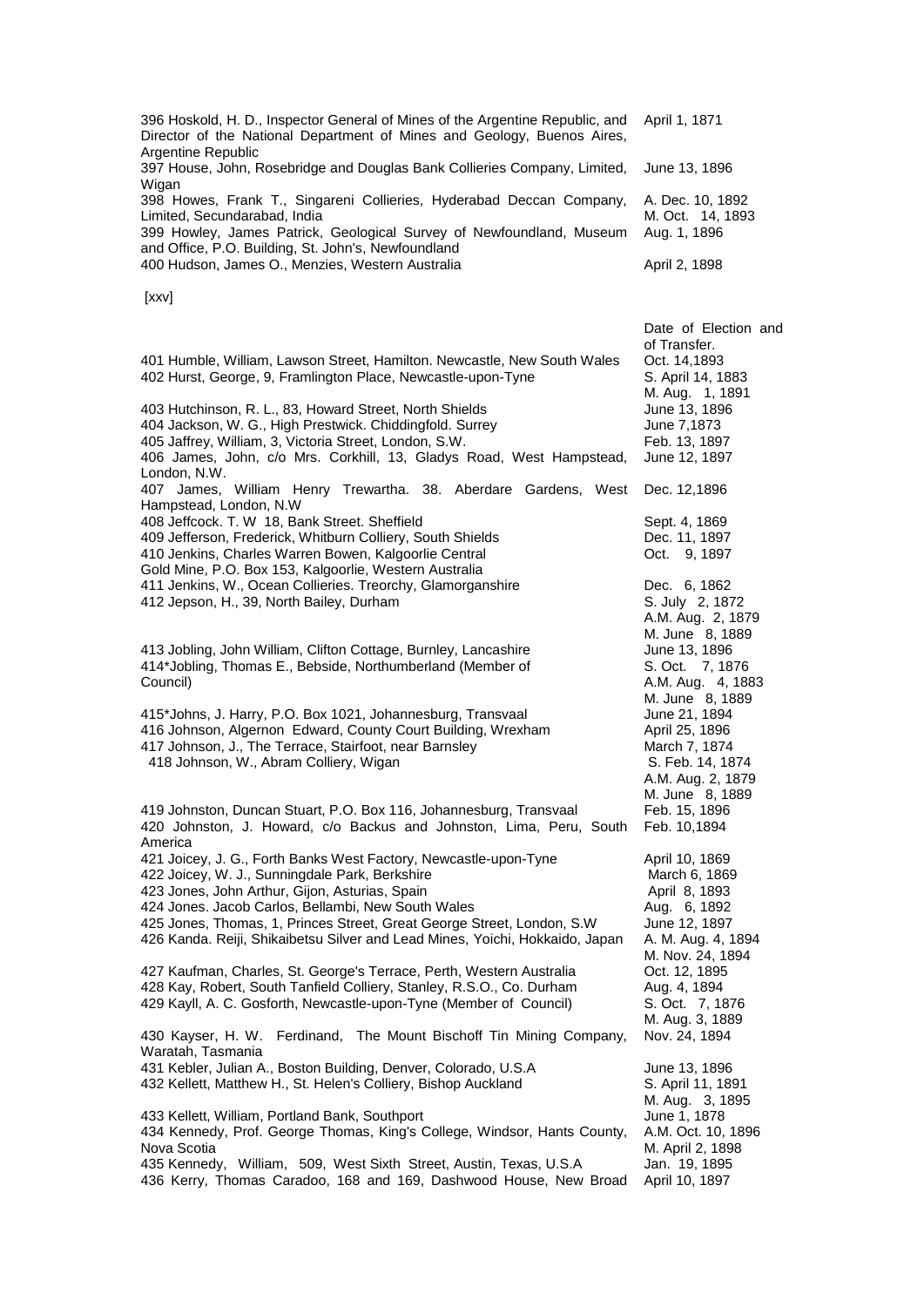Street, London, E.C

[xxvi]

|                                                                                                                                                                                                                                                                                                                                                                                 | Date of Election and<br>of Transfer.                                                                                                            |
|---------------------------------------------------------------------------------------------------------------------------------------------------------------------------------------------------------------------------------------------------------------------------------------------------------------------------------------------------------------------------------|-------------------------------------------------------------------------------------------------------------------------------------------------|
| 437 Kidd, Thomas, Jun., Linares, Provincia de Jaen, Spain. Transactions to be                                                                                                                                                                                                                                                                                                   | Aug. 3, 1895                                                                                                                                    |
| sent to c/o Thomas Kidd, 104, Balham Park Road, Balham, London, S.W.<br>438 Kirkby, J. W., Kirkland, Leven, Fife<br>439 Kirkup, Austin, Newbottle Colliery, Bunker Hill, Fence<br>Houses<br>440 Kirkup, J. P., Burnhope, Lanchester<br>441 Kirkup, Philip, Cornsay Colliery Office, Esh, near Durham                                                                            | Feb. 1, 1873<br>S. April 9, 1892<br>M. June 12, 1897<br>April 11, 1891<br>S. March 2, 1878<br>A.M. Aug. 7, 1886                                 |
| 442 Kirton, Hugh, Kimblesvvorth Colliery, Chester Je-Street<br>443 Klauke, Josef, High Green, Tankersley, near Barnsley<br>444*Knowles, Robert, Ednaston Lodge, Derby<br>445 Kondo, R., 7, Setomoncho, Nihonbashi, Tokio, Japan<br>446*Kwang, Kwong Yung, Chinese Engineering and Mining Company, Lin Si<br>Colliery, Tientsin, North China                                     | M. Aug. 3, 1889<br>S. April 7, 1877<br>A.M. Aug. 1, 1885<br>M. June 8, 1889<br>Feb. 13, 1897<br>April 10, 1886<br>June 21, 1894<br>June 8, 1895 |
| 447 Labram, George Frederick, De Beers Consolidated Mines.<br>Limited, Kimberley, South Africa                                                                                                                                                                                                                                                                                  | Aug. 7, 1897                                                                                                                                    |
| 448 Lamb, R. O., West Denton, Newcastle-upon-Tyne<br>449 Lancaster, John, Ashlawn, Rugby<br>450 Lancaster, John, Auchinheath, Southfield and Fence Collieries,<br>Lesmahagow                                                                                                                                                                                                    | Aug. 2, 1866<br>March 2, 1865<br>Sept. 7, 1878                                                                                                  |
| 451 Landale, A., Comely Park Place, Dunfermline<br>52 Landero, Carlos F. de, c/o Real del Monte Company, P.O. Box 1, Pachuca,<br>Mexico                                                                                                                                                                                                                                         | Dec. 2, 1858<br>Feb. 15, 1896                                                                                                                   |
| 453*Laporte, H. 57. Rue de la Concorde, Brussels<br>454 Laverick, John Wales, Tow Law Colliery Office, Tow Law, R.S.O., Co.<br>Durham<br>455 Laverick, Robert, West Rainton, Fence Houses<br>456 Lawn, James Gunson, South African School of Mines, Kimberley, South                                                                                                            | May 5, 1877<br>A.M. Dec. 9, 1882<br>M. Aug 3, 1889<br>Sept. 2, 1876<br>July 14, 1896                                                            |
| Africa<br>457 Lawrence, H., 24, Grainger Street West, Newcastle-upon-Tyne (Member<br>of Council)                                                                                                                                                                                                                                                                                | Aug. 1, 1868                                                                                                                                    |
| 458 Lawrence, H. L 19, Walpole Terrace, Brighton<br>459 Laws, W. G., Town Hall, Newcastle-upon-Tyne<br>460 Leach, C. G, Seghill Colliery, Northumberland<br>461 Lebour, G. A., Durham College of Science, Newcastle-upon-Tyne<br>462 Leck, William, H.M. Inspector of Mines, Cleator Moor, Cumberland<br>463 Leckie, Robert G., Londonderry Iron Company, Limited, Londonderry, | April 8, 1893<br>Oct. 2, 1880<br>S. March 7, 1874<br>A.M. Aug. 6, 1881<br>M. Aug. 4, 1883<br>Feb. 1, 1873<br>Nov. 24, 1894<br>Dec. 9, 1893      |
| Nova Scotia<br>464 Lee, J. W. R., 70, St. Helen's Gardens, North Kensington, London, W.<br>465 Lewis, H. R., Finsbury Circus Buildings, London, E.C.<br>466 Lewis, John Dyer, H.M. Inspector of Mines, 183, Richmond Road, Roath,                                                                                                                                               | Aug. 5, 1893<br>April 14, 1894<br>Oct. 9, 1897                                                                                                  |
| Cardiff<br>467 Lewis. Sir William<br>Thomas, Bart., Mardy, Aberdare (Vice-President,                                                                                                                                                                                                                                                                                            | Sept. 3, 1864                                                                                                                                   |
| Member of Council)<br>468 Liddell, John<br>469 Liddell, J. M., 3, Victoria Villas, Newcastle-upon-Tyne                                                                                                                                                                                                                                                                          | July 14, 1896<br>S. March 6, 1875<br>A.M. Aug. 6, 1881<br>M. June 8, 1889                                                                       |
| 470 Liebert, R. A. D.<br>471 Linday, George, Blackett Colliery, Haltwhistle<br>472 Lindop, A. B., Westport Coal Company, Limited, Denniston, Westport,<br>New Zealand                                                                                                                                                                                                           | April 8, 1893<br>June 10, 1893<br>Dec. 9, 1893                                                                                                  |
| 473 Lishman, R. R., Bretby Colliery, Burton-upon-Trent                                                                                                                                                                                                                                                                                                                          | S. June 9, 1883<br>M. Aug. 1, 1891                                                                                                              |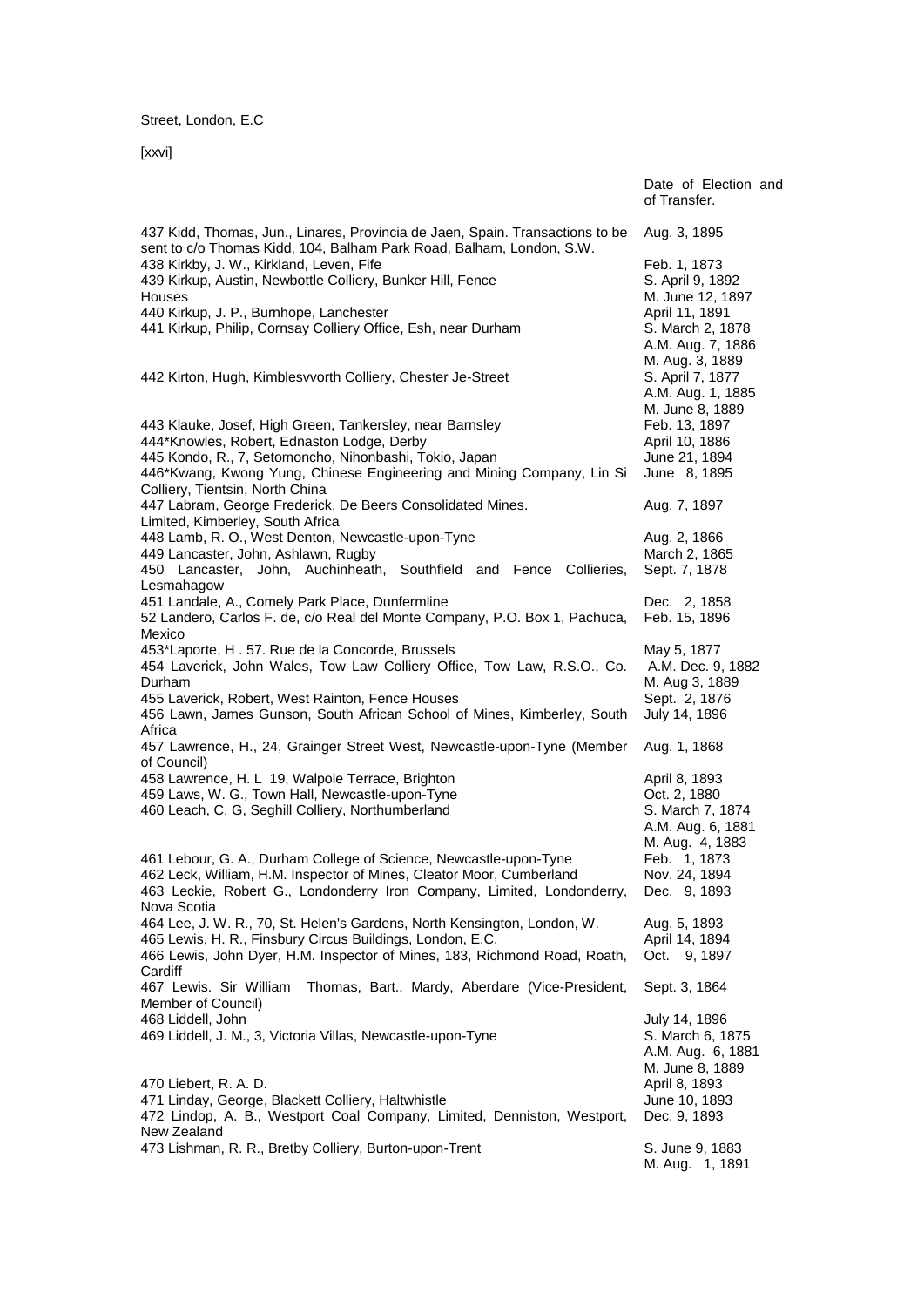[xxvii]

| 474 Lishman, T., Hetton Colliery, Hetton-le-Hole, R.S.O, Co. Durham                                                                                                                                                                                                     | Date of Election and<br>of Transfer.<br>S. Nov. 5, 1870                                                                   |
|-------------------------------------------------------------------------------------------------------------------------------------------------------------------------------------------------------------------------------------------------------------------------|---------------------------------------------------------------------------------------------------------------------------|
| 475 Lishman, William, Holly House, Witton-le-Wear<br>476 Lishman, W. Ernest. Boldon Colliery, U.S.O., Co. Durham<br>477 Lisle, J., Cambrian House, Kimberley, South Africa                                                                                              | M. Aug. 3, 1872<br>April 1, 1858<br>June 10, 1893<br>S. July 2, 1872<br>A.M. Aug. 3,1878<br>M. June 8, 1889               |
| 478 Little, Gilbert, Transport Appliance Works, Smethwick, Birmingham<br>479 Liveing, E. H., 52, Queen Anne Street, Cavendish Square, London, W                                                                                                                         | April 27, 1895<br>S. Sept. 1, 1877<br>A.M. Aug. 2, 1884<br>M. Aug. 3, 1889                                                |
| 480 Livesey, C, Bradford Colliery, near Manchester<br>481 Livesey, T., Bradford Colliery, near Manchester                                                                                                                                                               | Aug. 3, 1865<br>S. Nov. 7, 1874<br>M. Aug. 7, 1875                                                                        |
| 482 Llewellin, David Morgan, Glanwern Offices, Pontypool<br>483 Lloyd, G. Hamilton, 7, St. Mildred's Court, Poultry, London, E.C.<br>484 Lockwood, Alfred Andrew, c/o Indo-China Company, 29, Cornhill, London,<br>E.C                                                  | May 14, 1881<br>Dec. 9, 1893<br>June 12, 1897                                                                             |
| 485 Logan, William, Langley Park Colliery, Durham (Member of Council)<br>486 Longridge, Captain Cecil Clement, Grove Cottage, Gravesend<br>487 Longridge, Jethro, Burradon and Hazelrigg Collieries, South Gosforth,<br>Newcastle-upon-Tyne                             | Oct. 5, 1867<br>Aug. 1, 1896<br>Dec. 14, 1889                                                                             |
| 488 Lord, Edward Iveagh, Greymouth, Westland, New Zealand<br>489 Louis, D. A., 77, Shirland Gardens. London. W.<br>490 Louis, Henry, 11, Summerhill Terrace, Newcastle-upon- Tyne (Member of<br>Council)                                                                | Dec. 12, 1896<br>April 8, 1893<br>Feb. 15, 1896                                                                           |
| 491 Lovely, W. H. C, 101, Leadenhall Street, London, E.C<br>492 Lowdon, Thomas, Hamsteels, near Durham<br>493 Lupton, A., 6, De Grey Road, Leeds<br>494 MacArthur, John S., 108a, Hope Street, Glasgow<br>495 MacCabe, H. O., Russell Vale, Wollongong, New South Wales | June 8, 1895<br>Dec. 14, 1889<br>Nov. 6, 1869<br>April 8, 1893<br>Sept. 7, 1878<br>A. M. Aug. 7, 1880<br>M. Aug. 3, 1889  |
| 496 McCarthy, E. T., c/o Colonel Pigott, Archer Lodge, Charles Road, St.<br>Leonards-on-the-Sea<br>497 McCreath, J., 208, St. Vincent Street, Glasgow<br>498 McGeachie, Duncan, Waratah Colliery, Charlestown, near Newcastle,<br><b>New South Wales</b>                | A. M. Oct. 8, 1887<br>M. Aug. 3, 1889<br>March 5, 1870<br>Nov. 24, 1894                                                   |
| 499 Mackintosh, James, Lamancha P.O., Peeblesshire<br>500 McMurtrie, George Edwin James, Foxes Bridge Colliery, Cinderford,<br>Gloucestershire<br>501 McMurtrie, J., Radstock Colliery, Bath                                                                            | Oct. 12, 1895<br>S. Aug. 2, 1884<br>M. Dec. 12, 1891<br>Nov. 7, 1863                                                      |
| 502 McNeill, Bedford, 25a, Old Broad Street, London, E.C.<br>503 Maddison, Thomas R., Dirtcar House, near Wakefield                                                                                                                                                     | Dec. 11, 1897<br>S. March 3, 1877<br>A.M.Aug. 6, 1881<br>M. June 8, 1889                                                  |
| 504 Maddison, W. H. F., The Lindens, Darlington<br>505 Maling, C. T., Ellison Place, Newcastle-upon-Tyne<br>506 Mammatt, J. E., 1, Albion Place, Leeds<br>507 Manning, Arthur Hope, P.O. Box 88, Heidelberg, Transvaal<br>508 Markham, G. E., Coundon, Bishop Auckland  | June 14, 1890<br>Oct. 5, 1872<br>Aug. 3, 1865<br>Dec. 11, 1897<br>S. Dec. 4, 1875<br>A.M. Aug. 7, 1880<br>M. June 8, 1889 |
| 509 Marks, Herbert T., New Broad Street House, London,<br>510 Marley, J. W., Thornfield, Darlington                                                                                                                                                                     | Feb. 15, 1896<br>S. Aug. 1, 1868<br>M. Aug. 2, 1873                                                                       |
| 511*Marriott, Hugh Frederick, c/o H. Eckstein and Company, P.O. Box 149,<br>Johannesburg, Transvaal                                                                                                                                                                     | Dec. 12, 1896                                                                                                             |

Date of Election and of Transfer.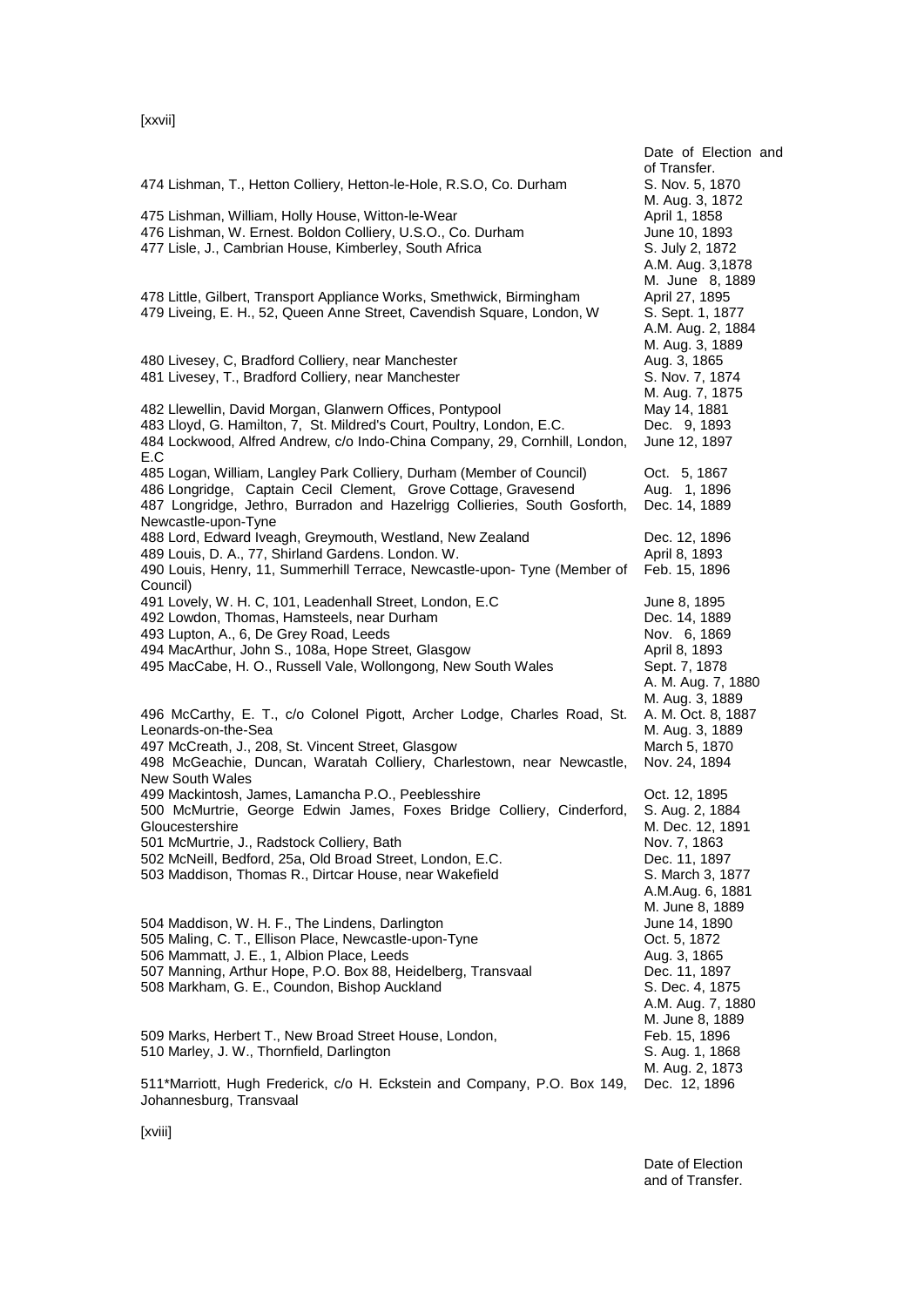| 512 Marten, E.B., Pedmore, near Stourbridge<br>513 Martin, C. W., Newbottle Colliery Offices, Fence Houses (Member of<br>Council)                                                                                                                                                                                               | July 2, 1872<br>Aug. 6, 1892                                             |
|---------------------------------------------------------------------------------------------------------------------------------------------------------------------------------------------------------------------------------------------------------------------------------------------------------------------------------|--------------------------------------------------------------------------|
| 514 Martin, Henry W., Trewern, Dowlais, Glamorganshire<br>515 Martin, Ralph, The Cardigan Stone Company, Limited, Llandyssil, South<br>Wales                                                                                                                                                                                    | Oct.<br>9, 1897<br>Oct. 12, 1895                                         |
| 510 Mason, Francis Herbert, Queen Building, Hollis Street, Halifax, Nova                                                                                                                                                                                                                                                        | June 8, 1895                                                             |
| Scotia<br>517 Mathieson, Alexander. Hetton Colliery, Carrington, near Newcastle, New<br>South Wales                                                                                                                                                                                                                             | Nov. 5, 1892                                                             |
| 518 Matthew, William<br>519 Matthews, D. H. F., H.M. Inspector of Mines, Hoole, Chester<br>520 Matthews, J, c/o R. and W. Hawthorn, Newcastle-upon-Tyne                                                                                                                                                                         | June 21, 1894<br>Nov. 24, 1894<br>A.M. April 11, 1885<br>M. Aug. 3, 1889 |
| 521 Matthews, R. F., Harehope Hall, Alnwick<br>522 Mawson, R. Bryham, Brick House, Westleigh. near Manchester<br>523 May, George, The Harton Collieries, South Shields (Past-President,<br>Member of Council)                                                                                                                   | March 5, 1857<br>June 11. 1892<br>March 6, 1862                          |
| 524 Meldrum, J. J., Atlantic Works, City Road, Manchester<br>525 Mellon, Henry, Brook Lea, Askam-in-Furness<br>526 Merivale, J. H, Togston Hull, Acklington, Northumberland (Member of<br>Council)                                                                                                                              | Nov. 24, 1894<br>April 25, 1896<br>May 5,1877                            |
| 527*Merivale, W., Managing Director, Barbados Railway, Barbados, W.I                                                                                                                                                                                                                                                            | A.M. March5, 1881<br>M. Aug. 3, 1889                                     |
| 528 Merritt, W. Hamilton, 90, Bloor Street East, Toronto, Ontario, Canada<br>529 Metcalf, A. T., Joe's Reef United (Sheba), Limited, Eureka City, De<br>Kaap, South African Republic                                                                                                                                            | Oct. 14, 1893<br>June 21, 1894                                           |
| 530 Meysey-Thompson, A. H., Sun Foundry, Leeds                                                                                                                                                                                                                                                                                  | A.M. April 3, 1889<br>M. Aug. 3, 1889                                    |
| 531 Middleton, Robert, Sheep Scar Foundry, Leeds<br>532 Miller, George Appleby Bartram, Barnsley House, Leighton Road,                                                                                                                                                                                                          | Aug. 1, 1891<br>June 13, 1896                                            |
| Southville, Bristol<br>533 Miller, James, Minas de Sao Bento, Santa Babara de Matto Dentro, Minas<br>Geraes, Brazil                                                                                                                                                                                                             | Aug. 4,1894                                                              |
| 534 Miller, J. P. K., H. C. Frick Coke Company, Scottdale, Pennsylvania,<br>U.S.A                                                                                                                                                                                                                                               | Dec. 14, 1895                                                            |
| 535 Mitchinson, R., Pontop Colliery, Annfield Plain, R.S.O., Co. Durham<br>536 Mole, William Frederick de, Coolgardie, Western Australia                                                                                                                                                                                        | Feb. 4, 1865<br>Dec. 12, 1896                                            |
| 537 Molson, C. Atkinson, c/o Montana National Bank, Helena, Montana,<br><b>U.S.A.</b>                                                                                                                                                                                                                                           | Oct. 12, 1895                                                            |
| 538 Monkhouse, Joseph, Gilcrux, Carlisle<br>539 Moore, R. T., 156, St. Vincent Street, Glasgow<br>540 Moore, R. W., Somerset House, Whitehaven                                                                                                                                                                                  | June 4, 1863<br>Oct.<br>8, 1892<br>S. Nov. 5, 1870<br>M. Aug. 4, 1877    |
| 541 Moore, William, Loftus Mines, Loftus-in-Cleveland, R.S.O.                                                                                                                                                                                                                                                                   | A.M. Nov. 19, 1881<br>M. Aug. 3, 1889                                    |
| 542 Moreing, C. A., Broad Street House, Old Broad Street, London, E.C<br>543 Morgan, John, Norseman Gold Mining Company, Limited, Norseman,<br>Western Australia                                                                                                                                                                | Nov. 7, 1874<br>Aug. 7,1897                                              |
| 544 Morison, John, Cramlington House, Northumberland                                                                                                                                                                                                                                                                            | A.M. Dec. 4,1880<br>M. Aug. 3, 1889                                      |
| 545 Morland-Johnson, Edward Thomas, Brynn Bowydd, Blaenau Festiniog,<br>North Wales                                                                                                                                                                                                                                             | April 10, 1897                                                           |
| 546 Morris, William, Waldridge Colliery, Chester-le-Street<br>547 Morse, Willard S., Apartado 207, Monterey, Nuevo Leon. Mexico<br>548*Morton, U. J., 2, Westbourne Villas, Scarborough<br>549 Moses, William, The Transvaal Coal Trust Company, Limited, Brakpan<br>Colliery, Johannesburg, Transvaal, per Brakpan Private Bag | 8, 1892<br>Oct.<br>June 13, 1896<br>Dec. 5, 1856<br>June 21, 1894        |
| [xxix]                                                                                                                                                                                                                                                                                                                          |                                                                          |
|                                                                                                                                                                                                                                                                                                                                 | Date of Election                                                         |

and of Transfer. 550 Mountain, William C, Forth Banks, Newcastle-upon-Tyne **Acking Ack April 9, 1892** 551 Mundle, Arthur, Bank Chambers, 24, Grainger Street West, Newcastleupon-Tyne S. June 5, 1875 M. Aug. 4, 1877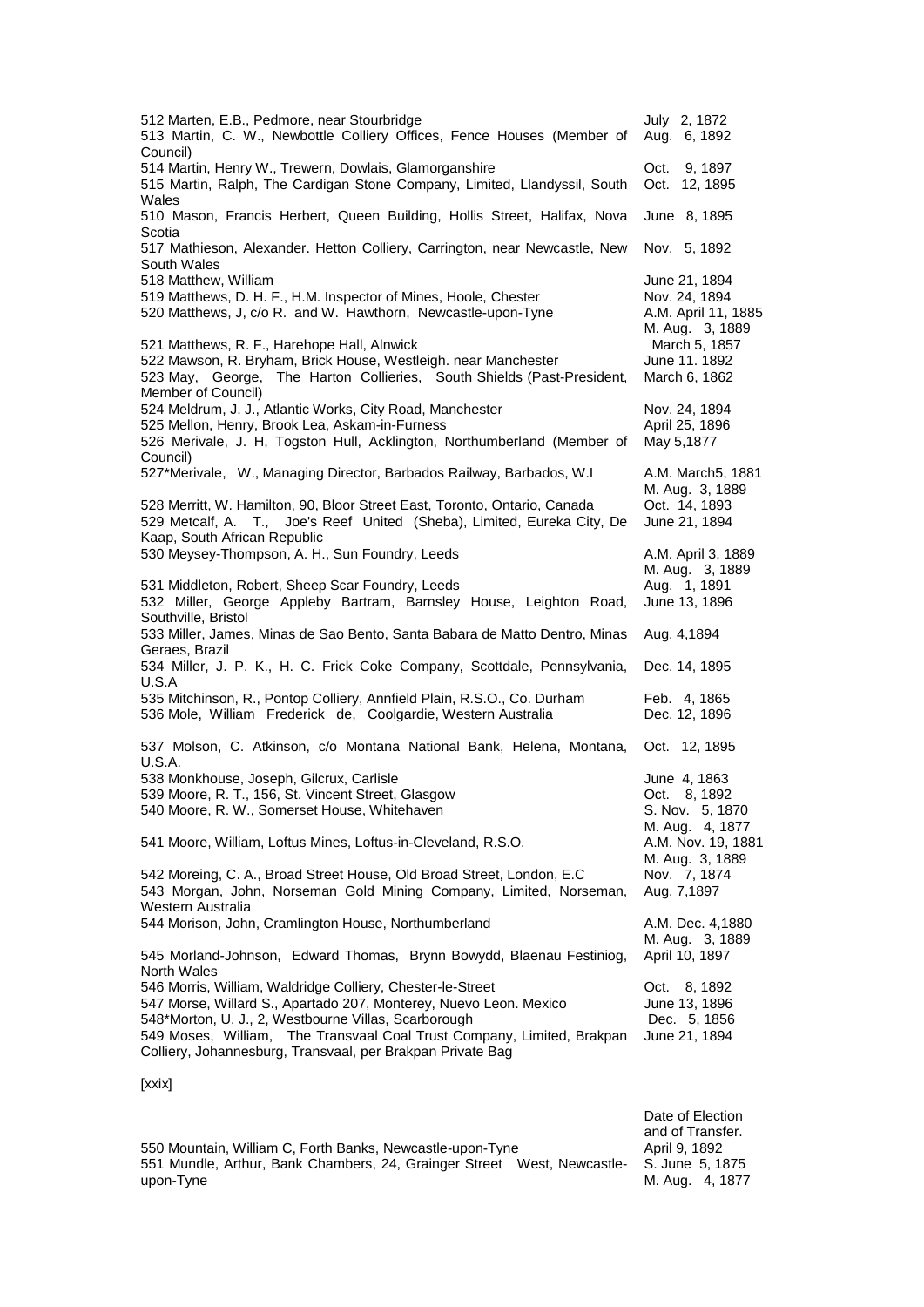| 552*Nasse, Geheimer Oberbergrath Rudolph, Dornbergstrasse, 6, Berlin W.,<br>Germany                                                                                                                                                                                                                                              | Sept. 4,1869                                                                                       |
|----------------------------------------------------------------------------------------------------------------------------------------------------------------------------------------------------------------------------------------------------------------------------------------------------------------------------------|----------------------------------------------------------------------------------------------------|
| 553 Neave, Henry Edward, c/o Post Office, Rossland, British Columbia                                                                                                                                                                                                                                                             | A.M. Aug. 1, 1896<br>M. Dec. 12, 1896                                                              |
| 554 Nevin, John, Littlemoor, Mirfield, Normanton                                                                                                                                                                                                                                                                                 | S. May 2, 1868<br>M. Aug. 5, 1871                                                                  |
| 555 Newbigin, H. Thornton, 15, Chester Crescent. Newcastle-upon-Tyne<br>556 Newton, James, Whitehaven Colliery, Whitehaven<br>557 Nichol, W'illiam, De Beers Mine, Kimberley, South Africa                                                                                                                                       | Oct. 13, 1894<br>Nov. 5.1892<br>A.M. Oct. 9, 1886<br>M. Aug. 3, 1889                               |
| 558 Nicholson, Arthur Darling, H.M. Inspector of Mines, 14, Chatsworth<br>Square, Carlisle                                                                                                                                                                                                                                       | S. June 13, 1885<br>A. Aug. 4, 1894                                                                |
| 559 Nicholson, J. Cook, Collingwood Street, Newcastle-upon-Tyne<br>560 Nicholson, J. H., Cowpen Colliery Office, Blyth                                                                                                                                                                                                           | M. Feb. 12, 1898<br>Feb. 10, 1894<br>S. Oct. 1, 1881<br>A. Aug. 3. 1889                            |
| 561 Nicholson, Marshall, Middleton Hall, Leeds<br>562 Noble, Thomas George, Sacriston Colliery, Durham                                                                                                                                                                                                                           | M. April 8, 1893<br>Nov. 7,1863<br>A. Feb. 13, 1892<br>M. June 8, 1895                             |
| 563 North, F. W., 18, St. Swithin's Lane, London, E.C.<br>564 Northcott, Cecil E., c/o G. Graves Gifford and Company, Chancery<br>Chambers, Coolgardie, Western Australia<br>565 Gates, Robert J. W., Manager,<br>Government Central<br><b>Provinces</b><br>Collieries, Umaria, via Katni, CP., India                            | Oct. 6, 1864<br>A.M. June 13, 1896<br>M. Feb. 13, 1897<br>S. Feb. 10, 1883<br>A.M. Aug. 1, 1891    |
| 566 O'Donahue, Thomas Aloysius, 35, Princess Street, Wigan                                                                                                                                                                                                                                                                       | M. Dec. 12, 1891<br>A.M. Dec. 14, 1895<br>M. Oct. 9, 1897                                          |
| 567 Oldham, George, 25, Western Hill. Durham<br>568 Oliver, Septimus, Tyne House, Tynemouth<br>569 Orchard, Albert John Alfred, The White House, Nailstone Colliery, near<br>Leicester                                                                                                                                           | Nov. 5. 1892<br>Nov. 24, 1894<br>Feb. 12, 1898                                                     |
| 570*Oshima, Rokuro, Hokkaido Colliery and Railway, Sapporo, Japan<br>571 Ornsby, Robert Embleton, Seaton Delaval Colliery, Northumberland<br>572 Palmer, Claude B., Wardley Hall, near Newcastle-upon-Tyne                                                                                                                       | April 10, 1897<br>June 11, 1898<br>A.M. Nov. 5, 1892                                               |
| 573 Palmer, Henry, Medomsley, R.S.O., Co. Durham (Member of Council)                                                                                                                                                                                                                                                             | M. June 8, 1895<br>S. Nov. 2, 1878<br>A.M.Aug. 4,1883                                              |
| 574 Pamely C., Wye Cliffe House, Welsh Street, Chepstow                                                                                                                                                                                                                                                                          | M. Aug. 3, 1889<br>S. Sept. 5,1868<br>M. Aug. 5, 1877                                              |
| 575 Panton, F. S., Silksworth Colliery, Sunderland                                                                                                                                                                                                                                                                               | S. Oct. 5, 1867<br>M. Aug. 4, 1874                                                                 |
| 576 Parrington, M. W., Wearmouth Colliery, Sunderland                                                                                                                                                                                                                                                                            | S. Dec. 1, 1864<br>M. Aug. 6, 1870                                                                 |
| 577 Parsons, Hon. Charles Algernon. Holeyn Hall, Wylam- upon-Tyne                                                                                                                                                                                                                                                                | A.M. June 12, 1886                                                                                 |
| 578 Pascoe, Thomas, Bank of Australasia, London                                                                                                                                                                                                                                                                                  | M. Aug. 3, 1889<br>A.M. April 10, 1897                                                             |
| 579 Peake, R. C., Dunston House, near Stafford                                                                                                                                                                                                                                                                                   | M. June 12, 1897<br>S. Feb. 7, 1880<br>A.M. Aug. 7. 1886                                           |
| 580 Pease, Sir J.W., Bart., Hutton Hall, Guisbrough, Yorkshire<br>581 Peel, Robert, New Brancepeth Colliery, Durham                                                                                                                                                                                                              | M. Aug. 3, 1889<br>March 5, 1857<br>Aug. 6,1892                                                    |
| [xxx]                                                                                                                                                                                                                                                                                                                            |                                                                                                    |
| 582 Peile, William, c/o S. Neumann and Company, P.O. Box 485,                                                                                                                                                                                                                                                                    | Date of Election and<br>of Transfer.<br>S. Oct.<br>1, 1863                                         |
| Johannesburg, Transvaal<br>583 Percy, C. M., King Street, Wigan<br>584 Pernolet, Arthur, 87, Rue Lafayette, Paris, France<br>585 Phillips, William Battle, P.O. Box 346, Birmingham, Alabama, U.S.A.<br>586 Pile, William, P.O. Box 1093, Johannesburg, Transvaal<br>587 Plummer, John, H.M. Inspector of Mines, Bishop Auckland | M. Aug. 6, 1870<br>Dec. 14, 1895<br>Dec. 14, 1895<br>June 12, 1897<br>Aug. 7, 1897<br>June 8, 1889 |
| 588 Potter, A. M., Beaconfield, Corbridge-upon-Tyne (Member of Council)                                                                                                                                                                                                                                                          | S. Feb. 3, 1872                                                                                    |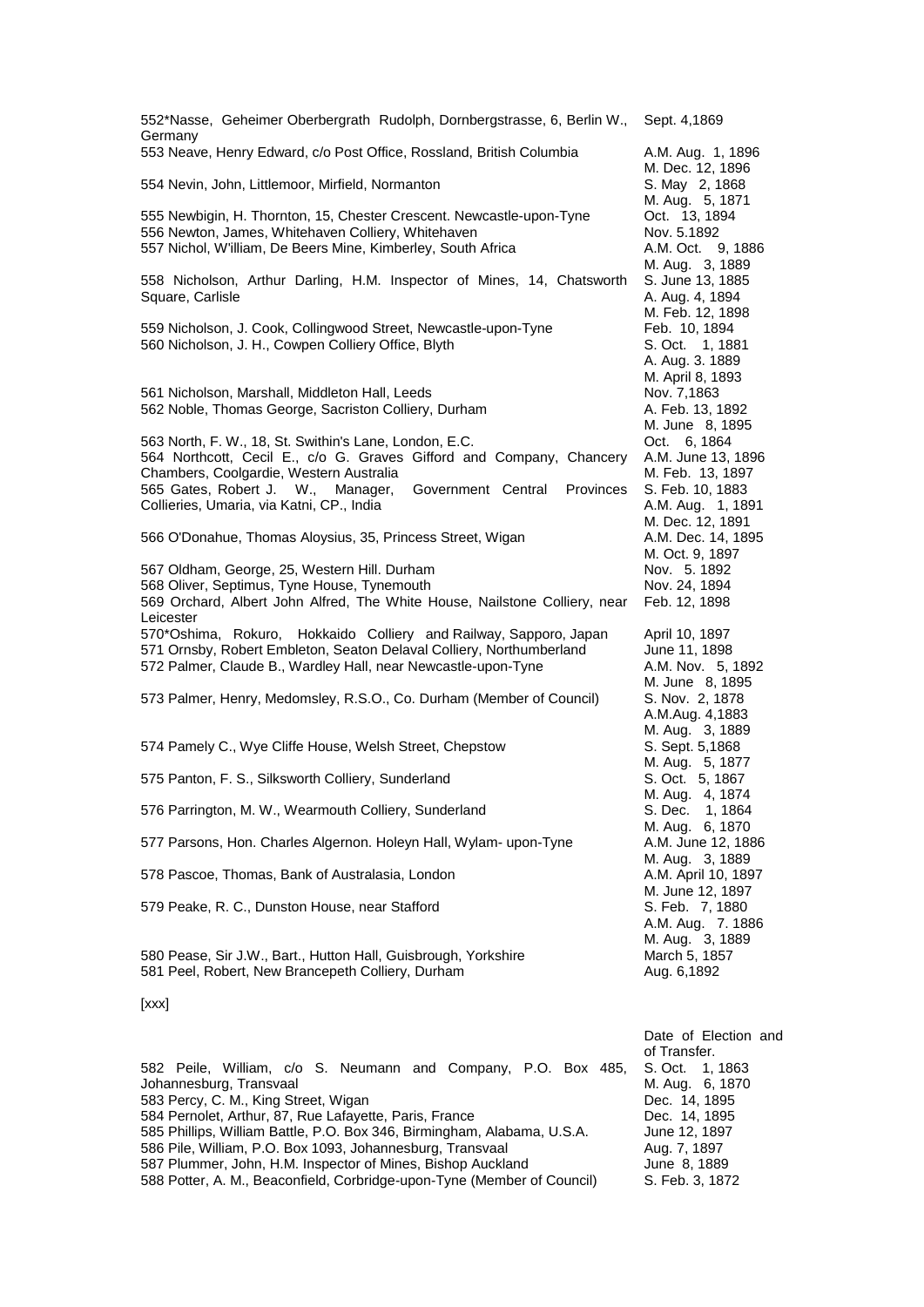| 589 Potter, C. J., Heaton Hall, Newcastle-upon-Tyne<br>590 Price, S. R., c/o Forster Brown and Rees, 12, Victoria Street,<br>Westminster, London, S. W.                                                                                                                                                                                                                       | M. Aug. 5, 1876<br>Oct. 3, 1874<br>S. Nov. 3, 1877<br>A.M. Aug. 1, 1885<br>M. Aug. 3, 1889 |
|-------------------------------------------------------------------------------------------------------------------------------------------------------------------------------------------------------------------------------------------------------------------------------------------------------------------------------------------------------------------------------|--------------------------------------------------------------------------------------------|
| 591 Price, S. Warren, 25, Lochaber Street, Cardiff<br>592 Price-Williams,<br>R., Victoria Mansions, 32, Victoria Street, London,<br>S.W.                                                                                                                                                                                                                                      | Aug. 3, 1895<br>Feb. 10, 1894                                                              |
| 593 Pringle, Edward, Choppington Colliery, Northumberland<br>594*Prior, Edward G., Victoria, British Columbia. Transactions, etc., to be sent<br>to William McGregor, Nanaimo, British Columbia                                                                                                                                                                               | Aug. 4, 1877<br>Feb. 7, 1880                                                               |
| 595 Pritchard, Edward, 37, Waterloo Street, Birmingham<br>596 Pritchett, C. W., Jun., Apartado Postal, 856, Mexico, D.F.<br>597 Prout, James, 16, Claremont Road, Redruth, Cornwall<br>598 Proust, Rene<br>599 Ramsay, J. A., Sherburn and Littletown Collieries, near Durham (Member<br>of Council)                                                                          | Dec. 12, 1896<br>Dec. 9, 1893<br>Feb. 10, 1894<br>June 21, 1894<br>March 6, 1869           |
| 600 Ramsay, William, Tursdale, Co. Durham<br>601 Randolph, Beverley S., Frostburg, Maryland, U.S.A.<br>602 Ravenshaw, H. W., 110, Cannon Street, London, E.C.<br>603 Redmayne, R. A. S., Seaton Delaval Colliery, Newcastle-upon-Tyne                                                                                                                                         | Sept. 11, 1875<br>Aug. 4, 1894<br>Feb. 15, 1896<br>S. Dec. 13, 1884<br>M. Dec. 12, 1891    |
| 604 Redwood, Boverton, Glenwathen, Church End, Finchley, London, N.<br>605 Reed, Frank, Perth, Western Australia<br>606 Rees, Robert Thomas, Glandare, Aberdare, South Wales<br>607 Rees, William Thomas. Maesyffynon, Aberdare, South Wales                                                                                                                                  | June 21, 1894<br>April 25, 1896<br>Aug. 7, 1897<br>A.M. Oct. 9, 1897<br>M. Feb. 12, 1898   |
| 608 Reid, A. H., 20, South African Chambers, St. George Street, Cape Town<br>609 Reid, Francis, 13, Railway Arches, Westgate Road, Newcastle-upon-Tyne<br>610 Renwick, T. C, Lumley Thicks, Fence Houses<br>611 Rhodes, C. E., Car House, Rotherham<br>612 Rhodes, F. B. F., Superintendent of the National Smelting and Refining<br>Company, South Chicago, Illinois, U.S. A | June 21, 1894<br>April 9, 1892<br>April 14, 1894<br>Aug. 4, 1883<br>Feb. 10, 1894          |
| 613 Rich, William, Minas de Rio Tinto, Provincia de Huelva, Spain<br>614 Richards, Arthur                                                                                                                                                                                                                                                                                     | A.M. June 9, 1888<br>M.Aug. 3, 1889<br>June 13, 1896                                       |
| 615 Richards, T. J<br>616 Richardson, TL, Backworth Colliery, Newcastle-upon-Tyne<br>617 Richardson, Ralph, Barrow Collieries, Barnsley                                                                                                                                                                                                                                       | Oct. 10, 1896<br>March 2, 1865<br>S. June 9, 1883                                          |
| 618 Richardson, Robert, Blaydon Main Colliery, Blaydon-upon-Tyne                                                                                                                                                                                                                                                                                                              | M. Aug. 1, 1891<br>A. Feb. 8, 1890<br>M.Aug. 3, 1895                                       |
| 619 Ridley, N. B., 2, Collingwood Street, Newcastle-upon-Tyne<br>620 Ridley, William, Gilpin House, Houghton-le-Spring<br>621 Ridyard, J., Hilton Bank, Little Hulton, Bolton-le-Moors, Lancashire<br>622 Ritson, U. A., 15, Queen Street, Newcastle-upon Tyne<br>623 Roberts, James, Jun., Perranporth, R.S.O., Cornwall                                                     | June 8, 1895<br>April 10, 1897<br>Nov. 7, 1874<br>Oct. 7, 1871<br>Dec. 14, 1895            |
|                                                                                                                                                                                                                                                                                                                                                                               |                                                                                            |

[xxxi]

|                                                                           | Date of Election<br>and of Transfer. |
|---------------------------------------------------------------------------|--------------------------------------|
| 624 Roberts, Robert, Oakley Slate Quarries Company, Limited, Blaenau      | Oct. 12, 1895                        |
| Festiniog, North Wales                                                    |                                      |
| 625 Robertson, Andrew, 49, Mining Exchange, Ballarat, Victoria, Australia | Aug. 7, 1897                         |
| 626 Robertson, D. A. W., Metropolitan Colliery, Helensburgh, near Sydney. | Aug. 6, 1892                         |
| New South Wales                                                           |                                      |
| 627*Robertson, J. R. M., Linton, Pitt Street, Milson's Point, Sydney, New | Aug. 2, 1890                         |
| South Wales                                                               |                                      |
| 628 Robertson, W., 123, St, Vincent Street, Glasgow                       | March 5, 1870                        |
| 629 Robeson, Anthony Maurice, De Beers Consolidated Mines, Limited,       | June 13, 1896                        |
| Kimberley, South Africa                                                   |                                      |
| 630*Robins, Samuel M., Nanaimo, British Columbia                          | Oct. 12, 1895                        |
| 631 Robinson, C., Steenkampskraal, Hanover, Cape Colony                   | Dec. 9.1893                          |
| 632 Robinson, G. C. Brereton and Hayes Colliery, Rugeley, Staffordshire   | Nov. 5, 187                          |
| 633 Robinson, John, The Grange, Haydock, near St. Helens, Lancashire      | Aug. 1, 1896                         |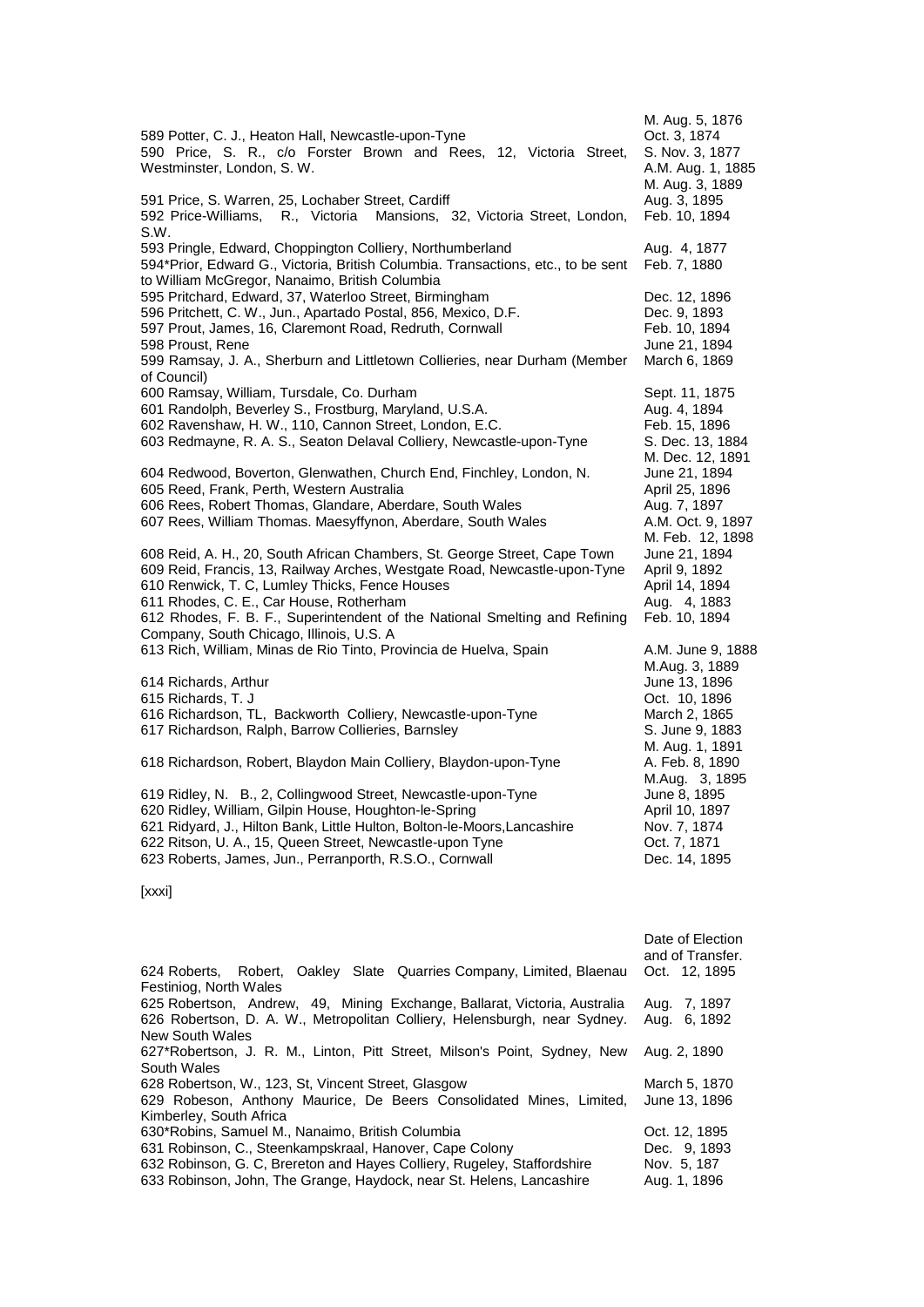634 Robinson, J. B., Hedley Hill Colliery, Waterhouses **Aug. 5, 1893**<br>635 Robinson, John Thomas, South Medomsley Colliery, Dipton, R.S.O Feb. 13, 1892 635 Robinson, John Thomas, South Medomsley Colliery, Dipton, R.S.O 636 Robinson, R., Howlish Hall, near Bishop Auckland (Vice-President, Member of Council) Feb. 1, 1868 637 Robson, J. S., Butterknowle Colliery, via Darlington May 15, 1862 638 Robson, T. O., Chowdene Cottage, Low Fell, Gateshead-upon-Tyne (Member of Council) S. Sept. 11, 1875 A.M. Aug. 2, 1884 M. June 8, 1889 639 Rochester, William, River View, Blaydon-upon-Tyne 640 Rogers, J. M., Wingfield House, Mount Hawk, near Scorrier, St. Agnes, **Cornwall** June 13, 1896 641 Rolker, Charles M., Mining and Financial Trust Syndicate, Limited, 6, Drapers Gardens, London, E.C. June 8, 1895 642 Ronaldson, J. H., 76, Pitt Street, Sydney, New South Wales Aug. 6, 1892 643 Roscamp, J., Shilbottle Colliery, Lesbury, R.S.O., Northumberland Feb. 2, 1867 644 Ross, Alexander, Newcastle Wallsend Coal Company, Wallsend, New South Wales Dec. 8, 1894 645 Ross, Hugh, Croxdale Colliery Office, Durham <br>646 Ross, J. A. G., 9, Dean Street, Newcastle-upon-Tyne July 2, 1872 646 Ross, J. A. G., 9, Dean Street, Newcastle-upon-Tyne 647 Rothwell, R. P., 253, Broadway (P.O. Box 1833), New York, U.S.A . March 5, 1870<br>648 Routledge, W. H., Bedwelty House, Tredegar, Monmouth, South Wales S. Oct, 7, 1876 648 Routledge, W. H., Bedwelty House, Tredegar, Monmouth, South Wales A.M. Aug. 1, 1885 M. June 8, 1889 649 Rowe, Daniel, c/o Mrs. D. Rowe, Mount Ambrose, Redruth, Cornwall June 21, 1894 650 Rowe, William Henry, 9, Earl Terrace, Douglas, Isle of Man June 13, 1896 651 Rowley, Walter, 20, Park Row, Leeds<br>652 Russell, Robert, Coltness Iron Works, Newmains, N.B . Aug. 3, 1878 652 Russell, Robert, Coltness Iron Works, Newmains, N.B . [1878] Aug. 3, 1878<br>653 Rutherford, W., South Derwent Colliery, Annfield Plain, Lintz Green [1874] Oct, 3, 1874 653 Rutherford, W., South Derwent Colliery, Annfield Plain, Lintz Green 654 Saint, William, H.M. Inspector of Mines, Kersal Bank, Higher Broughton, Manchester Oct. 10,1896 655\*Saise, Walter, Giridih, E.I.R., Bengal, India A.M. Nov. 3, 1877 M. Aug. 3, 1889 656 Sam, T. B. F., c/o F. and A. Swanzy, Cape Coast Castle, West Africa 657 Samborne, John Stukely Palmer, Timsbury House, Bath Aug. 1, 1891 658 Sandeman, John J., 73, Carleton Road, Tufnell Park, London, N Fe. 12, 1898 659 Saner, C. Taylor, Rietfontein A, Limited, Per Private Bag, Johannesburg, Transvaal Oct.13, 1894 [xxxii] Date of Election and of Transfer.<br>A.M. Feb 12, 1898 660 Saunders, David William Alban, Worcester Chambers, Swansea M. June 11, 1898 661 Saunders, William Thomas, Ivydene, West Cross, R.S.O., near Swansea June 12, 1897 662\*Sawyer, A. R., P.O. Box 2233, Johannesburg, Transvaal; and Hilhouse, Woking, Surrey S. Dec. 6, 1873 A.M. Aug. 2, 1879 M. June 8, 1889 663 Schmitz-Dumont, G., Inspector of Mines, Barbeton, Transvaal Dec. 11, 1897 664 Schroller, William, c/o Simon-Carves Bye-Product Coke Oven Construction and Working Company, Limited, 20, Mount Street, Manchester Aug. 4, 1894 665 Scott, C. F., Grove Cottage, Leadgate, Co. Durham S. April 11, 1874 M. Aug. 4, 1877 666 Scott, Elgin, Ropienka Oil Wells, Ropienka, Galicia, Austria Aug. 4,1894 667 Scott, Ernest, Close Works, Newcastle-upon-Tyne **Access 20 Fig. 2018** April 9, 1892 668 Scott, F. Bowes, c/o Bowes Scott and Company, 81, Cannon Street, London, E.C Dec. 14, 1895 669 Scott, Joseph, Ngahire, via Greymouth, New Zealand Aug. 5, 1893. 670 Scott, Joseph S., Trimdon Hall, Trimdon Grange, R.S.O., Co. Durham S. Nov. 19, 1881 M. April 9, 1892 671 Scoular, G, St. Bees, Cumberland<br>672 Seccombe, Alfred F., 44, Hill Park Crescent. Plymouth Dec. 9, 1893 672 Seccombe, Alfred F., 44, Hill Park Crescent. Plymouth 673 Selby, John Baseley, Leigh, Lancashire April 25, 1896 674 Selkirk. John Gunsen, Dalton-in-Fumess April 8,1893 675 Settle, Joseph Burton, Black Horse Hotel, Farnworth, near Bolton, Lancashire Dec. 11, 1897 676 Seymour, L. Irving, P.O. Box 149, Johannesburg, Transvaal Feb 14, 1891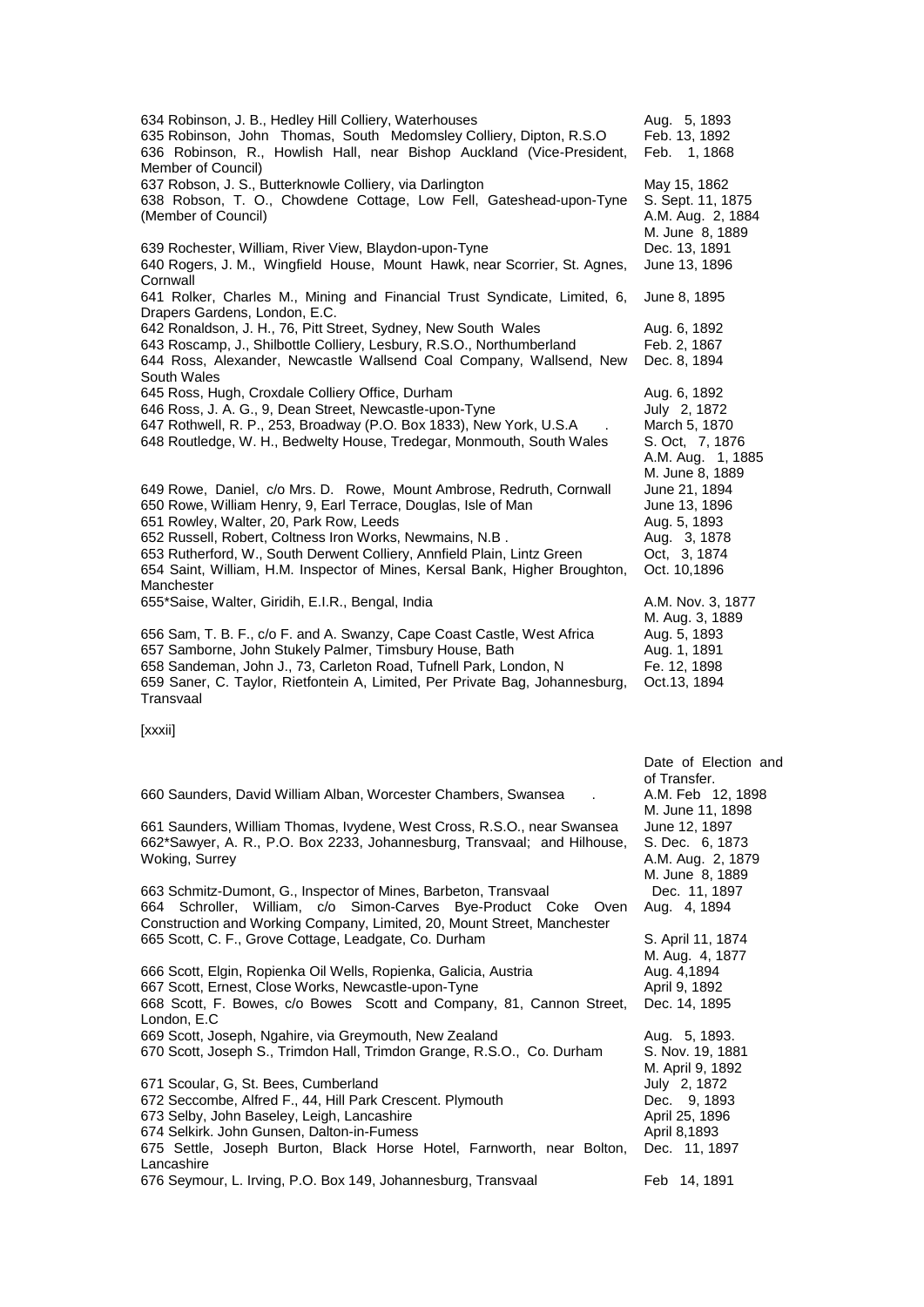| 677 Shaw, F. George<br>678*Shaw, James, Stanley House, Kent Town, Adelaide, South Australia<br>679 Shaw. J. Leslie, Somerset House. Whitehaven<br>680 Sheafer, A. Whitcomb, Pottsville, Pennsylvania, U.S.A.<br>681 Shiel, John, Framwellgate Colliery, Co. Durham<br>682 Shipley, T. B., P.O. Box 97, Heidelberg, Transvaal. Transactions to be<br>sent to c/o Andrew Reid and Company, Limited, Newcastle-upon-Tyne<br>683 Shore, William Martin, Kaitangata Railway and Coal Company's<br>Collieries, Otago, New Zealand<br>684 Shotton, John, Ottoman Railway Company, Smyrna, Asia Minor<br>685 Shute, C. A., High Terrace, Darlington<br>686 Sibold, C. W., Public Works Department, Soane Circle, Arrah, Bengal. | June 10, 1893<br>Dec. 12, 1896<br>Oct. 8, 1892<br>Aug. 4, 1894<br>May 6, 1871<br>A. M. Aug. 2, 1884<br>M. Aug. 3, 1889<br>A.M. April 13, 1889<br>M. Aug. 3, 1889<br>Oct. 14, 1893<br>April 11, 1874<br>Dec. 9, 1893 |
|-------------------------------------------------------------------------------------------------------------------------------------------------------------------------------------------------------------------------------------------------------------------------------------------------------------------------------------------------------------------------------------------------------------------------------------------------------------------------------------------------------------------------------------------------------------------------------------------------------------------------------------------------------------------------------------------------------------------------|---------------------------------------------------------------------------------------------------------------------------------------------------------------------------------------------------------------------|
| India<br>687 Simon, Frank, P.O. Box 2986, Johannesburg, Transvaal<br>688 Simpson. C. L Engine Works. Grosvenor Road. Pimlico, London<br>689 Simpson, F. L. G., Mohpani Coal Mines, Gadawarra, CP., India<br>690 Simpson, F. R., Hedgefield House, Blaydon-upon-Tyne (Member of<br>Council)<br>691 Simpson, Gilbert Pitcairn, 3, Cornwall Terrace, Regent's Park, London, N.                                                                                                                                                                                                                                                                                                                                             | Dec. 14, 1895<br>April 8, 1893<br>A.M. Dec. 13. 1884<br>M. Aug. 3, 1889<br>S. Aug. 4. 1883<br>M. Aug. 1,1891<br>Oct. 10,1896                                                                                        |
| W<br>692 Simpson, J., Heworth Colliery. Felling, R.S.O., Co. Durham (Member of<br>Council)<br>693 Simpson, J. B., Bradley Hall, Wylam-upon-Tyne (Past-President, Member<br>of Council)                                                                                                                                                                                                                                                                                                                                                                                                                                                                                                                                  | S. Dec. 6, 1866<br>M. Aug. 1,1868<br>Oct. 4, 1860                                                                                                                                                                   |
| 694 Sladden, Harry, P.O. Box 2844, 6, Barnato Buildings, Johannesburg,<br>Transvaal                                                                                                                                                                                                                                                                                                                                                                                                                                                                                                                                                                                                                                     | Nov. 24, 1894                                                                                                                                                                                                       |
| 695 Slinn, T., 19, Edwards Road, Whitley, Northumberland<br>696 Slooten, William van, 52, Sidney Place, Brooklyn, New York, U.S.A<br>697 Smailes, Jno., Hebbum Colliery, Newcastle-upon-Tyne                                                                                                                                                                                                                                                                                                                                                                                                                                                                                                                            | July 2, 1872<br>Feb. 13, 1897<br>June 8, 1895                                                                                                                                                                       |
| 698 Smart, A., c/o Frazer and Chalmers, Limited, Frith, Kent                                                                                                                                                                                                                                                                                                                                                                                                                                                                                                                                                                                                                                                            | Feb. 10, 1894                                                                                                                                                                                                       |
| [xxxiii]                                                                                                                                                                                                                                                                                                                                                                                                                                                                                                                                                                                                                                                                                                                |                                                                                                                                                                                                                     |
|                                                                                                                                                                                                                                                                                                                                                                                                                                                                                                                                                                                                                                                                                                                         | Date of Election and<br>of Transfer.                                                                                                                                                                                |
| 699 Smith, Eustace, Newcastle-upon-Tyne<br>700*Smith, R, Clifford, Ashford Hall, Bakewell<br>701 Sopwith, A., Cannock Chase Collieries, near Walsall<br>702 Southern, E. O., Ashington Colliery, near Morpeth                                                                                                                                                                                                                                                                                                                                                                                                                                                                                                           | A. M. June 11, 1887<br>M. Aug. 3, 1889<br>Dec. 5, 1874<br>Aug. 6, 1873<br>S. Dec. 5,1874<br>A.M. Aug. 1, 1885                                                                                                       |
| 703 Southern, R., Burleigh House, The Parade, Tredegarville, Cardiff<br>704 Southworth, Thomas, Hindley Green Collieries, near Wigan<br>705 Spargo, Edmund, 3, Cable Street, Liverpool<br>706 Sparkes, J. S., 15, Northcote Street, Cardiff<br>707 Spence, R. F., Backworth, R.S.O., Northumberland<br>708 Spencer, Francis H., Bonanza Gold Mining Company, P.O. Box 149,                                                                                                                                                                                                                                                                                                                                              | M. June 8, 1889<br>Aug. 3, 1865<br>May 2, 1874<br>June 10, 1893<br>April 9, 1892<br>S. Nov. 2,1878<br>A.M. Aug. 2, 1884<br>Aug. 4, 1889<br>Dec. 13, 1890                                                            |
| Johannesburg, Transvaal<br>709 Spencer, John, Westgate Road, Newcastle-upon-Tyne<br>710 Spencer, John W., Newburn, near Newcastle-upon-Tyne<br>711 Spencer, T., Ryton, near Newcastle-upon-Tyne<br>712 Squire, J. B., The Wynd, Streatham Park, London, S.W.<br>713 Stanley, James, 3, Chancery Chambers, Coolgardie, Western Australia<br>714 Stansfeld, Harold Sinclair, High Hazels Colliery, Darnall, Sheffield                                                                                                                                                                                                                                                                                                     | Dec. 4, 1869<br>May 4, 1878<br>Dec. 6, 1866<br>June 8, 1895<br>Dec. 12, 1896<br>Oct. 13, 1888                                                                                                                       |
| 715 Stanton, John, 11 and 13, William Street, New York, U.S.A.<br>716 Steavenson, A. L., Durham (Past-President, Member of Council)<br>717 Steavenson, C. H., Redheugh Colliery, Gateshead-upon-Tyne<br>718 Steele, Wardle                                                                                                                                                                                                                                                                                                                                                                                                                                                                                              | Aug. 3, 1889<br>June 8, 1895<br>Dec. 6, 1855<br>S. April 14, 1883<br>A.M. Aug. 1, 1891<br>M. Aug. 3, 1895<br>April 27, 1895                                                                                         |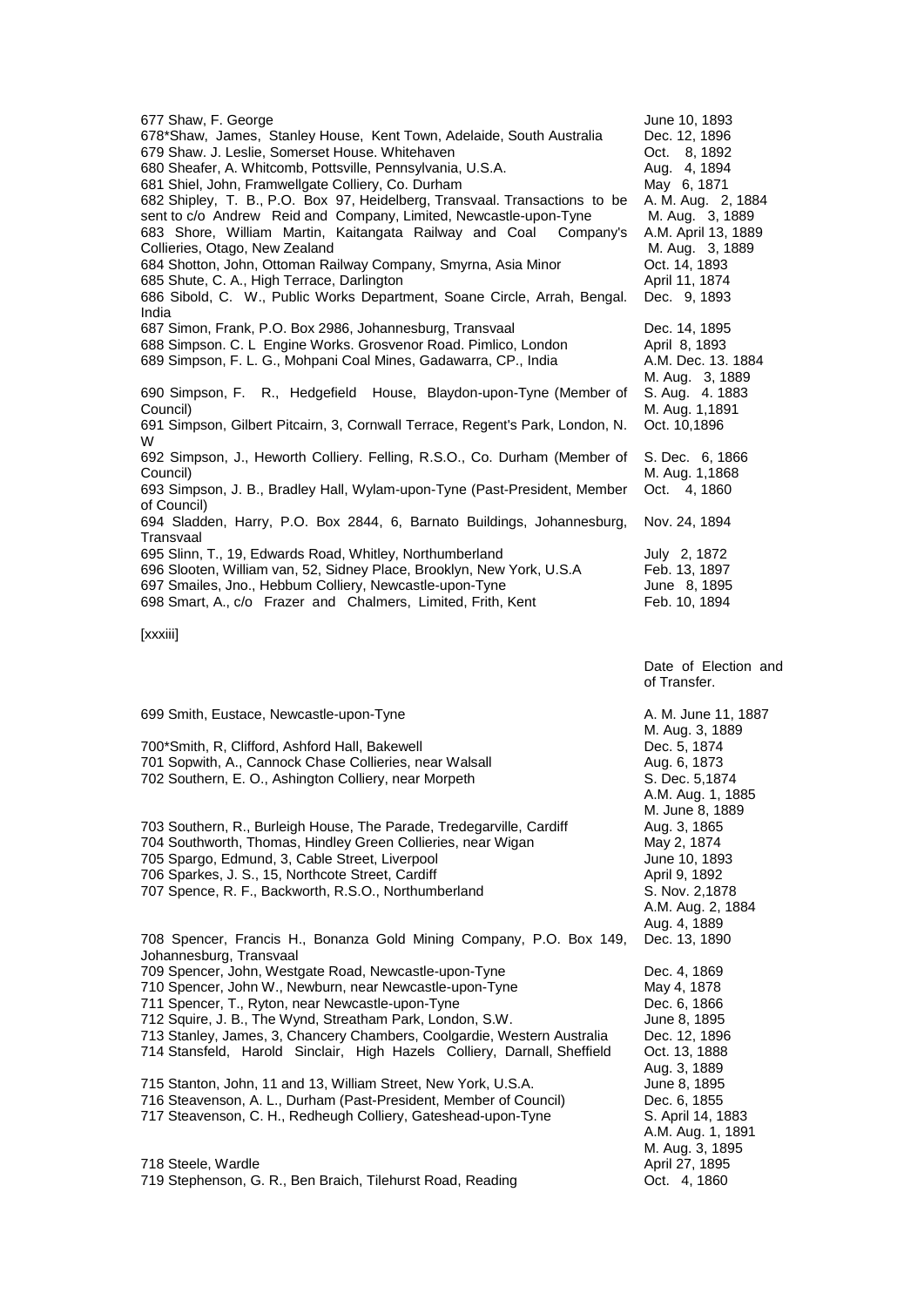720 Stevens, A. J., Uskside Iron Works. Newport, Monmouthshire April 8, 1893<br>721 Stevens. James. 9. Fenchurch Avenue. Loudon. E.C. The April 8, 14, 1885 721 Stevens, James, 9, Fenchurch Avenue, Loudon, E.C. Feb. 14, 1885<br>722 Stewart, William, Tillery Collieries, Abertillery, Monmouthshire June 8, 1895 722 Stewart, William, Tillery Collieries, Abertillery, Monmouthshire June 8, 1895<br>723 Stobart, F., BiddickHall, Fence Houses (S. Aug. 2, 1873) 723 Stobart, F., BiddickHall, Fence Houses A.M. Aug. 5, 1882 M. June 8, 1889 724 Stobart, H. T., Wearmouth Colliery, Sunderland A.M. Aug. 4, 1888 M. Aug. 3, 1889 725 Stobart, W., Pepper Arden, Northallerton and the stock of the Uuly 12, 1872<br>726 Stobart, William Ryder, Etherley Lodge, Darlington and Martin Soct. 11, 1890 726 Stobart, William Ryder, Etherley Lodge, Darlington (D. 1990)<br>727 Stoiber, Edward G., P.O. Box 129, Silverton, Colorado, U.S.A (A. M. Oct. 12, 1895) 727 Stoiber, Edward G., P.O. Box 129, Silverton, Colorado, U.S.A. M. Feb. 15, 1896<br>S. Oct, 6, 1877 728 Stoker, Arthur P., Birtley, near Chester-le-Street A.M. Aug. 1, 1885 M. Aug. 3, 1889 729 Stone, Arthur, Heath Villas, Hindley, Wigan June 13, 1896<br>730 Straker, J. H., Howden Dene, Corbridge-upon-Tyne June 11, 1874 730 Straker, J. H., Howden Dene, Corbridge-upon-Tyne Oct. 3, 1874 731 Streatfield, Hugh S., Ryhope, near Sunderland M. Aug. 3, 1889 732 Stuart, Donald M. D., Redland, Bristol (1995)<br>733 Sullivan, C. D., Bonang, Delegate, New South Wales (1995) Feb. 9, 1895 733 Sullivan, C. D., Bonang, Delegate, New South Wales Feb. 9, 1895<br>734 Swallow, J., Catchgate, Annfield Plain, R.S.O., Co. Durham May 2, 1874 734 Swallow, J., Catchgate, Annfield Plain, R.S.O., Co. Durham May 2, 1874<br>735 Swallow, R. T., Simonside House, Simonside, South Shields Feb. 5, 1863 735 Swallow, R. T., Simonside House, Simonside, South Shields 736 Swan, H. F., North Jesmond, Newcastle-upon-Tyne Sept. 2, 1871 737 Swan, J. G, Upsall Hall, near Middlesbrough Sept. 2, 1871 [xxxiv] Date of Election and of Transfer. 738 Tate, Simon, Trimdon Grange Colliery, Co. Durham Sept. 11, 1875 739 Tattley, William, Taupiri Extended Coal Mining Company, Limited, Huntly, Waikato, New Zealand Aug. 3, 1895 740 Tatum, Lawrence W., c/o Dwight, Furness and Company, San Luis de la Paz, Guanajuato, Mexico , A.M. Aug. 7, 1897 M. Dec. 11,1897 741 Taylor, Hugh, East Holywell Office, Quay, Newcastle-upon-Tyne Sept. 5, 1850<br>742 Taylor, T., Quay, Newcastle-upon-Tyne 742 Taylor, T., Quay, Newcastle-upon-Tyne July 2, 1872 743 Teasdale, Thomas, Middridge, via Heighington, R.S.O. [2015] The April 9, 1892<br>744 Telford, W. H., HedleyHope Collieries, Tow Law, R.S.O., Co. Durham S. Oct. 3, 1874 744 Telford, W. H., HedleyHope Collieries, Tow Law, R.S.O., Co. Durham A.M. Aug. 6, 1881 M. June 8, 1889<br>Oct, 10, 1896 745 Thackthwaite, Thomas Michael, Beechfield, Farnham Royal, Bucks 746 Thomas, Arthur, The British Gold Mines of Mexico, Limited, Mina "El Carmen," El Oro, Tultenango, Estado de Mexico Aug. 7, 1897 747 Thomas, Edward, The Shieling, Auburn, Sydney, New South Wales Aug. 4, 1894 748 Thomas, J. J., Newnham Cottage, Kendal June 21, 1894 749 Thomlinson, William, Seaton Carew, R.S.O 750 Thompson, Charles Lacy, Farlam Hall, Brampton Junction, Cumberland A.M. Feb. 10, 1883 M. Aug. 3, 1889 751 Thompson, Francis William, 15, Wood Street, Bolton, Lancashire June 8, 1895 752 Thompson, John G., Bamfurlong, Wigan June 8, 1895 753 Thompson, W., 58, New Broad Street, London, E.C. 754 Thomson, John, Eston Mines, by Middlesbrough April 7, 1877 755 Thomson, Joseph F., Manvers Main Colliery, Rotherham Feb. 6, 1875 756 Tinker, J. J., Hyde, Manchester **April 9, 1892** April 9, 1892 757 Todd, John T., Blackwell Collieries, Alfreton S. Nov. 4. 1876 A.M. Aug. 1, 1885 M. June 8, 1889 758 Tonkin, J. J., Linares, Provincia de Jaen, Spain (Callieder, London, E.C. 14, 1893)<br>759 Touzeau, E. M. Leadenhall Buildings, Leadenhall Street. London, E.C. Aug. 6, 1892<br>760 Treadwell, G. A., Nevada City, California, U 759 Touzeau, E. M Leadenhall Buildings, Leadenhall Street. London, E.C 760 Treadwell, G. A., Nevada City, California, U.S.A. 761 Trelease, W. Henwood, Pesterena United Gold Mining Company, Limited, Pestarena, Vail Anzasca, Novara, Italy April 8, 1893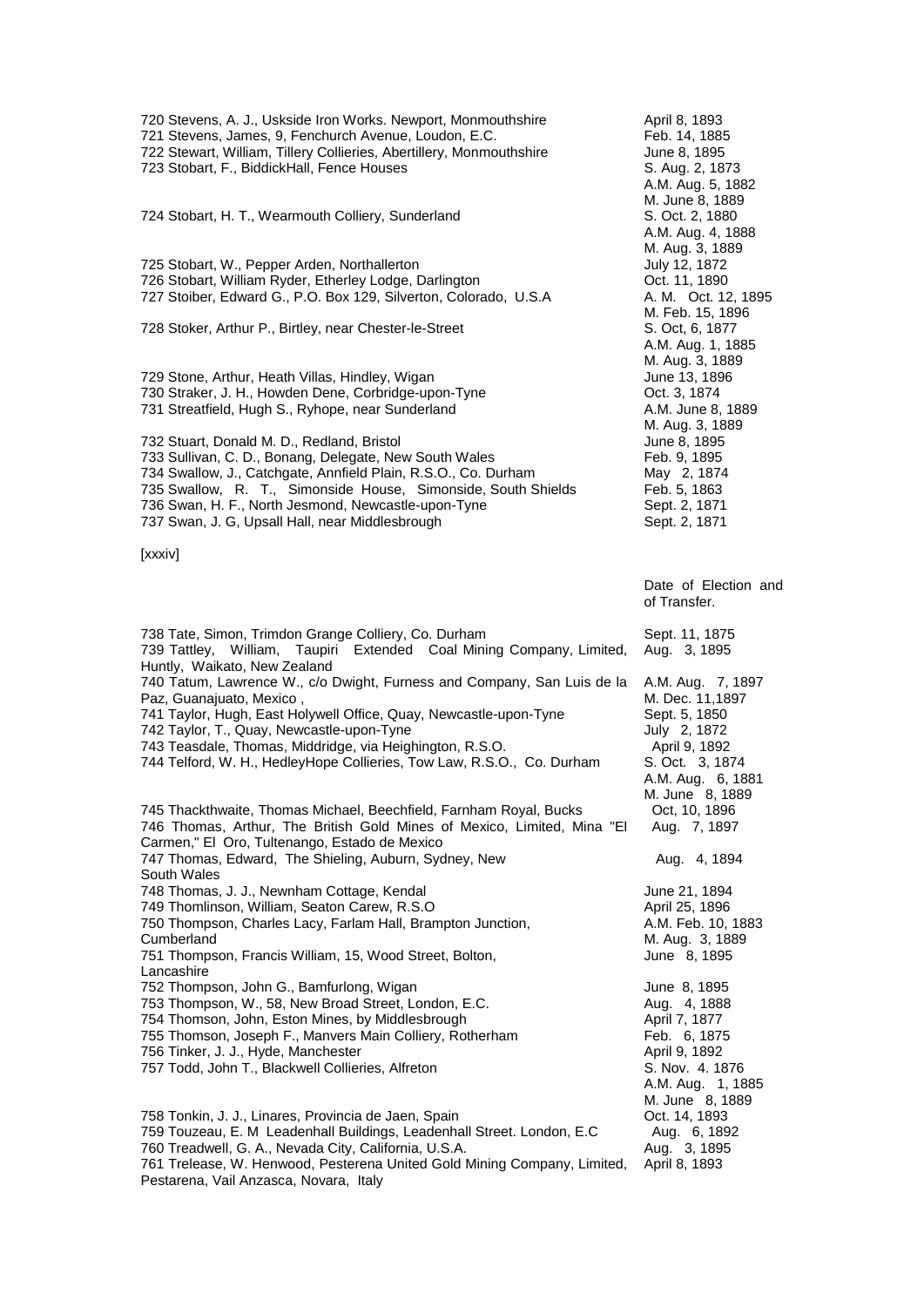| 762 Tulip, Samuel, Bunker Hill, Fence Houses                          | June 12, 1897       |
|-----------------------------------------------------------------------|---------------------|
| 763 Turnbull, John James, East Indian Coal Company, Limited, Jherria  | Feb. 12, 1898       |
| P.O., District Manbhoom, Bengal, India                                |                     |
| 764*Tyers, John E., Singareni Collieries, c/o The Hyderabad Deccan    | A.M. Dec. 10, 1877  |
| Company, Limited, Secunderabad, Deccan, East India                    | M. Aug. 3, 1889     |
| 765 Tyzack, David, Bellingham, Northumberland                         | Feb. 14, 1874       |
| 766 Upton, Prescott, P.O. Box 1026, Johannesburg, Transvaal           | June 12, 1897       |
| 767 Varty, Thomas, Skelton Park Mines, Skelton, R.S.O., Cleveland     | Feb. 12, 1887       |
| 768 Vaughan, Cedric, Hodbarrow Iron Ore Mines, Millom, Cumberland     | Dec. 10, 1892       |
| 769 Vaughan, John. Balaclava House. Dowlais. Glamorganshire           | Feb. 12, 1898       |
| 770 Vautin, Claude, 66, Old Broad Street, London, E.C.                | July 14, 1896       |
| 771 Veasey, T. F., 5, Copthail Buildings, London, E.C.                | Oct. 12, 1895       |
| 772 Veasy, Harvey C, Burrakur Coal Company, Limited, Barakar, Bengal, | June 21, 1894       |
| India                                                                 |                     |
| 773 Verschoyle, William Denham, Alpha Gold Mining Company, Westland,  | Dec. 11, 1897       |
| New Zealand                                                           |                     |
| 774 Vezin, Henry A., P.O. Box 256, Denver, Colorado, U.S.A.           | June 21, 1894       |
| 775 Vitanoff, George N, Sophia, Bulgaria                              | A.M. April 22, 1882 |
|                                                                       | M. Aug. 3, 1889     |
|                                                                       |                     |

[xxxv]

| 776 Vivian, John, Vivian's Boring and Exploration Company, Limited, 42,                                                                                                                                                                                                                                                                                                                                                                                                                                                                                                                                                                                                                          | Date of Election<br>and of Transfer<br>March 3 1877                                                                                                                                                     |
|--------------------------------------------------------------------------------------------------------------------------------------------------------------------------------------------------------------------------------------------------------------------------------------------------------------------------------------------------------------------------------------------------------------------------------------------------------------------------------------------------------------------------------------------------------------------------------------------------------------------------------------------------------------------------------------------------|---------------------------------------------------------------------------------------------------------------------------------------------------------------------------------------------------------|
| Lowther Street, Whitehaven<br>777 Waddle, Hugh, Llanmore Iron Works, Llanelly, South Wales<br>778 Wadham, E., Millwood, Dalton-in-Furness<br>779 Wagner, John R., The Cross Creek Coal Company, Drifton, Luzerne<br>County, Pennsylvania, U.S.A.                                                                                                                                                                                                                                                                                                                                                                                                                                                 | Dec. 13, 1890<br>Dec. 7, 1867<br>Oct. 9, 1897                                                                                                                                                           |
| 780 Wales, H. T., Western Mail Chambers, Cardiff<br>781 Walker, Henry Blair, Die Rietfontein Colliery, Springs, Johannesburg,<br>Transvaal                                                                                                                                                                                                                                                                                                                                                                                                                                                                                                                                                       | Feb. 11, 1893<br>Oct. 9, 1897                                                                                                                                                                           |
| 782 Walker, J. S., Pagefield Iron Works, Wigan, Lancashire<br>783 Walker, Sydney Ferris, Cardiff Electrical Works, Severn Road, Cardiff<br>784 Walker, Thomas A., Pagefield Iron Works. Wigan, Lancashire<br>785 Walker, W., Hawthorns, Saltburn-by-the-Sea<br>786 Walker, William, Jun., H.M. Inspector of Mines, Durham<br>757 Walker, William Edward, Lowther Street, Whitehaven<br>758 Wall, Henry, Rowbottom Square, Wallgate, Wigan<br>789 Wallace, Henry, Trench Hall, Gateshead-upon-Tyne<br>790 Wallwork, Jesse, Bolton Road, Atherton, Lancashire<br>791 Walsh, G. Paton, 564, Heirengracht, Amsterdam, Holland<br>792 Walton, J. Coulthard, Writhlington Colliery, Radstock, via Bath | Dec. 4, 1869<br>June 11, 1898<br>June 8, 1895<br>March 5, 1870<br>Aug. 3, 1889<br>Nov. 19, 1881<br>June 8, 1895<br>Nov. 2, 1872<br>Feb. 9, 1895<br>Nov. 24, 1894<br>S. Nov. 7, 1874<br>A.M. Aug. 6,1881 |
| 793 Walton, Thomas, Habergham Colliery, Burnley<br>794 Ward, A. H., c/o Bengal Coal Company, Limited, Calcutta, India<br>795 Ward, H., Rodbaston Hall, near Penkridge, Stafford<br>796*Ward, T. H, Birwadih Bungalow. Giridih, E.I.R., Bengal, India                                                                                                                                                                                                                                                                                                                                                                                                                                             | M. June 8, 1889<br>Aug. 3, 1895<br>April 14, 1894<br>March 6, 1862<br>A.M. Aug. 5, 1882<br>M. Aug. 3, 1889                                                                                              |
| 797 Watkyn-Thomas, W., Workington                                                                                                                                                                                                                                                                                                                                                                                                                                                                                                                                                                                                                                                                | A.M. Feb. 10, 1883                                                                                                                                                                                      |
| 798 Watson, Edward South Pelaw Colliery, Chester-le-Street                                                                                                                                                                                                                                                                                                                                                                                                                                                                                                                                                                                                                                       | M. Aug. 3, 1889<br>S. Feb. 13,1892<br>M. Aug. 4, 1894                                                                                                                                                   |
| 799 Watson, Thomas, Trimdon Colliery, Trimdon Grange<br>800 Watts, J. Whidbourne, General Manager, United Ivy Gold Mining<br>Company, Limited, Barberton, Transvaal                                                                                                                                                                                                                                                                                                                                                                                                                                                                                                                              | Oct, 11,1890<br>Dec. 12, 1896                                                                                                                                                                           |
| 801 Watts, William, Sheffield Corporation Water Department, Little Don Valley                                                                                                                                                                                                                                                                                                                                                                                                                                                                                                                                                                                                                    | June 13, 1896                                                                                                                                                                                           |
| Works, Engineer's Office, Langsett, near Penistone<br>802 Webster, Alfred Edward, 30, George Street, Worksop, Notts<br>803 Webster, H. Ingham, Mainsforth Hall, Ferryhill, S.O., Co. Durham                                                                                                                                                                                                                                                                                                                                                                                                                                                                                                      | June 12, 1897<br>A.M. April 14, 1883<br>M. Aug. 3, 1889                                                                                                                                                 |
| 804 Webster, John, 29, Macaulay Road, Clapham, London, S.W.                                                                                                                                                                                                                                                                                                                                                                                                                                                                                                                                                                                                                                      | A.M. July 14, 1896<br>M. Oct. 10, 1896                                                                                                                                                                  |
| 805 Weeks, J. G.,<br>Bedlington, R.S.O., Northumberland (Vice-President,<br>Member of Council)                                                                                                                                                                                                                                                                                                                                                                                                                                                                                                                                                                                                   | Feb. 4,1865                                                                                                                                                                                             |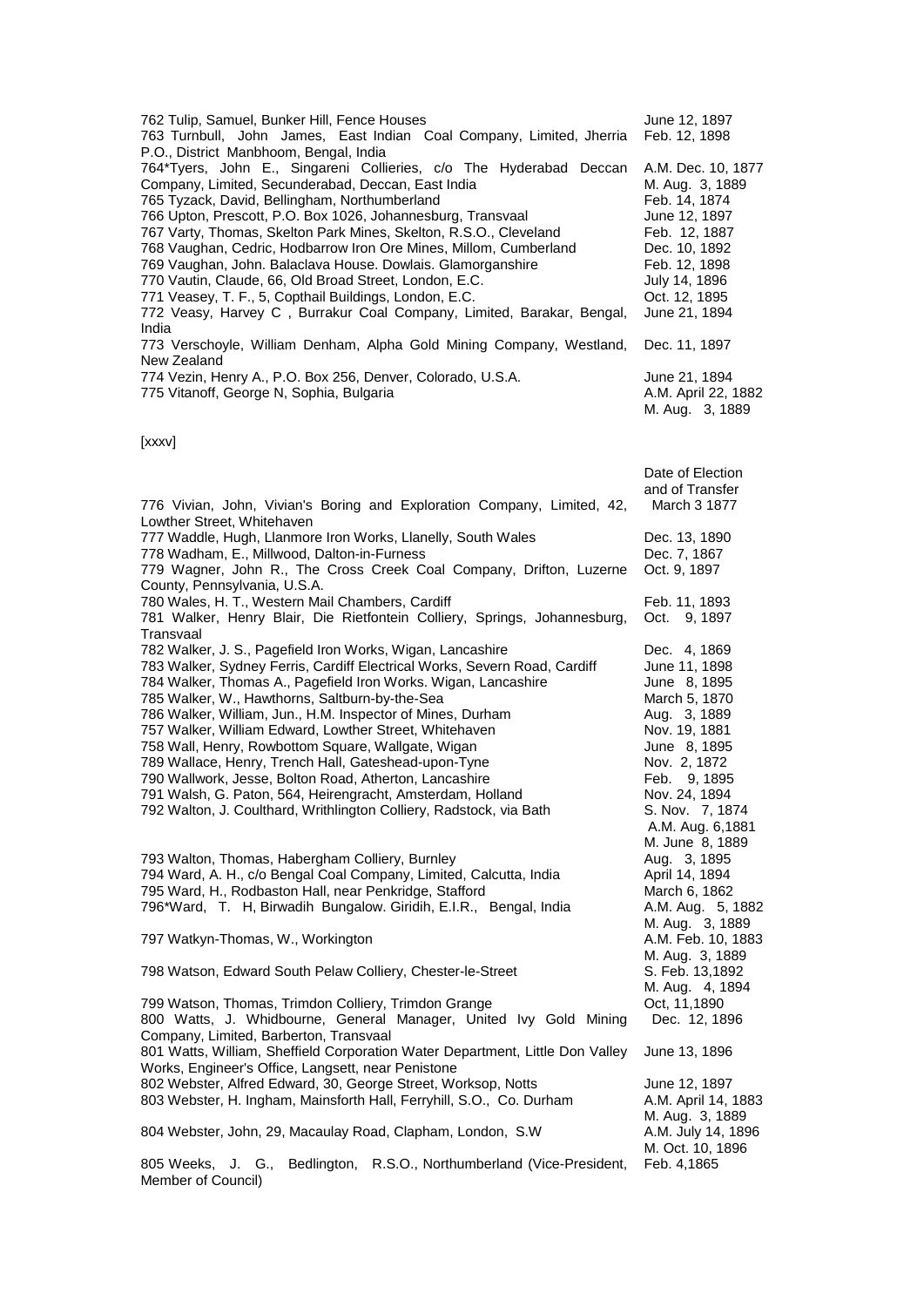| 806 Weeks, R. L., Willington, Co. Durham                                                                                                                                                                                                                                                                                                                                                                                                                                                                                                                                                                                                                                         | A.M. June 10, 1882                                                                                                                                                                                                      |
|----------------------------------------------------------------------------------------------------------------------------------------------------------------------------------------------------------------------------------------------------------------------------------------------------------------------------------------------------------------------------------------------------------------------------------------------------------------------------------------------------------------------------------------------------------------------------------------------------------------------------------------------------------------------------------|-------------------------------------------------------------------------------------------------------------------------------------------------------------------------------------------------------------------------|
| 807 Welch, David William, Dixie Gold Mines, Limited, Black Flag, Western<br>Australia                                                                                                                                                                                                                                                                                                                                                                                                                                                                                                                                                                                            | M. Aug. 3, 1889<br>Dec. 12, 1896                                                                                                                                                                                        |
| 808 Western, C. R., Broadway Chambers, Westminster, London, S W<br>809 Westmacott, P. G. B., Benwell Hill, Newcastle-upon-Tyne<br>810 Whalley, Frederick Herbert, Queen Street, Auckland, New Zealand<br>811 White, C. E., Wellington Terrace, South Shields                                                                                                                                                                                                                                                                                                                                                                                                                     | June 10, 1893<br>June 2, 1866<br>Oct. 9, 1897<br>S. Nov. 4, 1876<br>A.M. Aug. 1, 1885<br>M. Aug. 3, 1889                                                                                                                |
| 812 White, H, Walker Colliery, Newcastle-upon-Tyne                                                                                                                                                                                                                                                                                                                                                                                                                                                                                                                                                                                                                               | S. March2, 1867<br>M. Aug. 5, 1871                                                                                                                                                                                      |
| 813 White, J. F., 15, Wentworth Street, Wakefield                                                                                                                                                                                                                                                                                                                                                                                                                                                                                                                                                                                                                                | S. July 2, 1872<br>M. Aug. 2, 1873                                                                                                                                                                                      |
| [xxxvi]                                                                                                                                                                                                                                                                                                                                                                                                                                                                                                                                                                                                                                                                          |                                                                                                                                                                                                                         |
| 814 White, I. W. H., 1, Albion Place, Leeds<br>815 Whitehead, John James, Bracklyn, Stretford, Manchester<br>816 Whitelaw, John, 118, George Street, Edinburgh<br>817 Widdas, C., North Bitchburn Colliery, Howden, Darlington<br>818 Wight, Edward S., Taupiri Reserve Colliery, Kimihia, Auckland, New<br>Zealand<br>819 Wight, W. H., Cowpen Colliery, Blyth<br>820 Wilcox, Henry, Miners' Safety Explosive Works, Stanford-le-Hope, Essex<br>821 Wilklns, William Glyde, Westinghouse Building, Pittsburg, Pennsylvania,<br><b>U.S.A.</b>                                                                                                                                    | Date of Election<br>and of Transfer.<br>Sept. 2, 1876<br>S. Dec. 12, 1891<br>M. Feb. 15, 1896<br>Feb. 5, 1870<br>Dec. 5, 1868<br>A.M. Dec. 12, 1885<br>M. Aug. 3, 1889<br>Feb. 3, 1877<br>June 8, 1895<br>Dec. 11, 1897 |
| 822*Wilkinson, William Fischer, Rand Club, Johannesburg, Transvaal<br>823 Williams, Ernest, c/o Bewick, Moreing and Company, A.M. P. Buildings,<br>St. George's Terrace, Perth, Western Australia                                                                                                                                                                                                                                                                                                                                                                                                                                                                                | Oct. 10, 1896<br>Oct, 10, 1891                                                                                                                                                                                          |
| 824 Williams, Gardner F., De Beers Consolidated Mines, Limited, Kimberley,<br>South Africa                                                                                                                                                                                                                                                                                                                                                                                                                                                                                                                                                                                       | Oct. 12, 1895                                                                                                                                                                                                           |
| 825 Williams, H. J. Carnegie, c/o J. McDonald, 43, Threadneedle Street,<br>Loudon, E.C                                                                                                                                                                                                                                                                                                                                                                                                                                                                                                                                                                                           | Oct. 12, 1895                                                                                                                                                                                                           |
| 826 Williams, Luke, Curtin-Davis Proprietary Mine, Ringville, West Coast,<br>Tasmania                                                                                                                                                                                                                                                                                                                                                                                                                                                                                                                                                                                            | April 10, 1897                                                                                                                                                                                                          |
| 827 Williams, Richard, The Johnsons Reef Gold Mines Company, California<br>Gulley, Bendigo, Victoria, Australia<br>828 Williams, Robert, 30, Clements Lane, Lombard Street, London, E.C.<br>829 Williams, Samuel Herbert, Golden Cement Claims, Limited, Kanowna,<br>Western Australia                                                                                                                                                                                                                                                                                                                                                                                           | A.M. June 13, 1898<br>M. Aug. 1, 1896<br>June 13, 1896<br>July 14, 1896                                                                                                                                                 |
| 830 Williamson, W. Duncan, c/o John Williamson, Cumberland Cyanide<br>Works, Cumberland, North Queensland                                                                                                                                                                                                                                                                                                                                                                                                                                                                                                                                                                        | April 27, 1895                                                                                                                                                                                                          |
| 831 Wilson, Archibald Laurence, Glenoven House, Westcombe<br>Hill,<br>Blackheath, London<br>832 Wilson, J. B., Wingfield Iron Works and Colliery, Alfreton<br>833 Wilson, Joseph R., 1001, Chesnut Street, Philadelphia, U.S.A<br>834 Wilson, Lloyd, Flimby Colliery, Maryport<br>835 Wilson, P. O., P.O. Box 57, Klerksdorp, South Africa<br>836 Wilson, W. B., Thornley Colliery, Thornley, R.S.O Co.Durham<br>837 Winchell, Horace V., Butte, Montana, U.S.A.<br>838 Winstanley, Robert, 28, Deansgate, Manchester<br>839 Wood, C. L., Freeland, Forgandenny, Perthshire<br>840 Wood, Ernest Seymour, c/o The Bengal Coal Company, Old Court House<br>Street, Calcutta, India | A.M. June 12, 1897<br>M. April 2, 1898<br>Nov. 5, 1852<br>Oct. 12, 1895<br>Jan. 19, 1895<br>Dec.<br>9, 1893<br>Feb. 6, 1869<br>Nov. 24, 1894<br>Sept. 7, 1878<br>Aug. 3, 1854<br>Oct. 10, 1891                          |
| 841 Wood, John, Coxhoe Hall, Coxhoe, R.S.O., Co. Durham<br>842*Wood, Sir Lindsay, Bart., The Hermitage, Chester-le-Street (Past-                                                                                                                                                                                                                                                                                                                                                                                                                                                                                                                                                 | S. June 8, 1889<br>A.M. Aug. 4, 1894<br>M. Aug. 3, 1895<br>Oct. 1, 1857                                                                                                                                                 |
| President, Member of Council)<br>843 Wood, Robert Arna, c/o N. R. Griffith, 18, Queen Victoria Street, London,                                                                                                                                                                                                                                                                                                                                                                                                                                                                                                                                                                   | April 10, 1897                                                                                                                                                                                                          |
| E.C.<br>844 Wood, Thomas, North Hetton Colliery Office, Moorsley, Hetton-le-Hole,<br>R.S.O., Co. Durham                                                                                                                                                                                                                                                                                                                                                                                                                                                                                                                                                                          | S. Sept. 3, 1870<br>M. Aug. 5, 1871                                                                                                                                                                                     |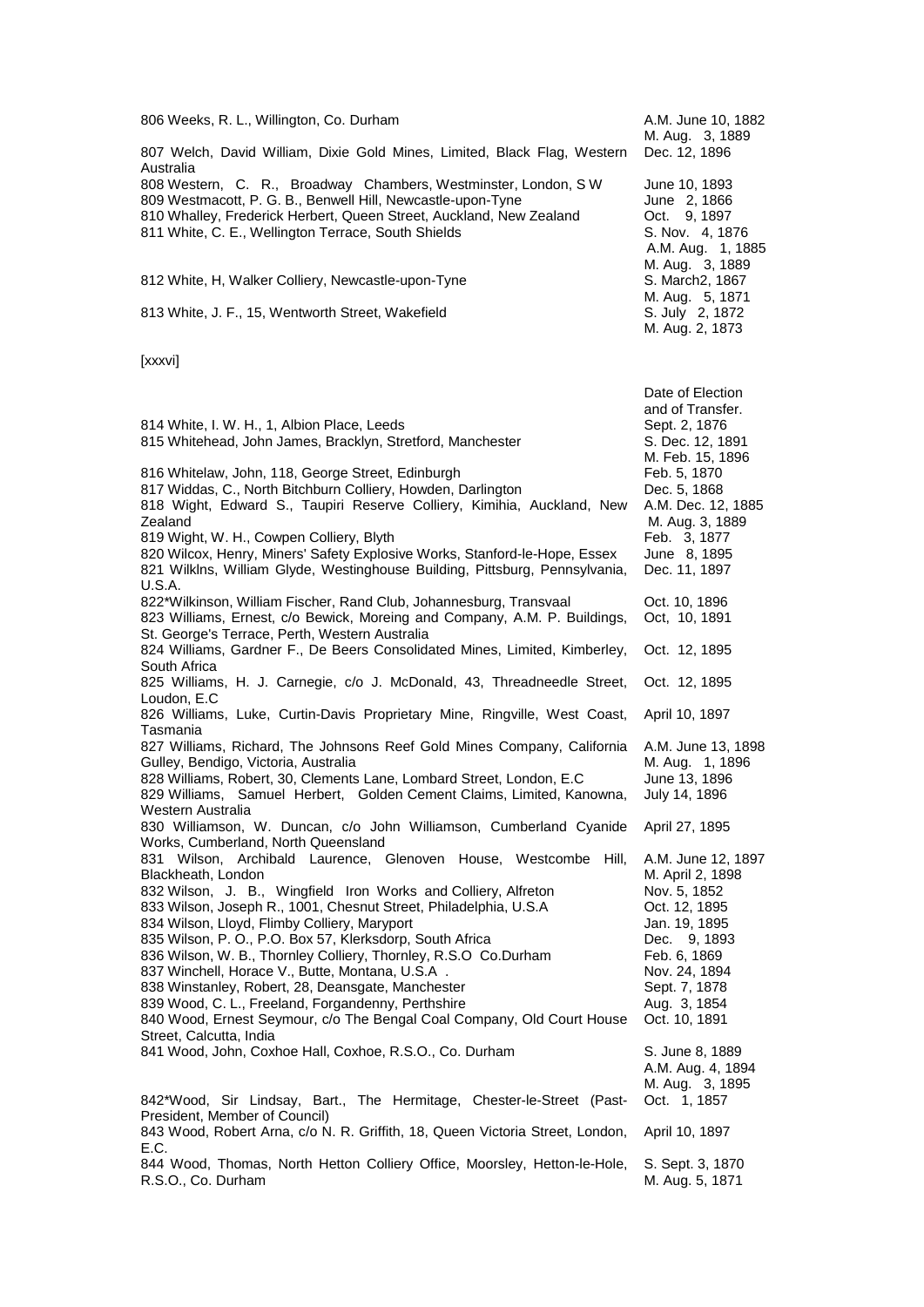| 845 Wood, W. H., Coxhoe Hall, Coxhoe, R.S.O Co. Durham                                       | Aug. 6, 1857       |
|----------------------------------------------------------------------------------------------|--------------------|
| 846 Wood, W. O., South Hetton, Sunderland (Retiring Vice-President, Member                   | Nov. 7, 1863       |
| of Council)                                                                                  |                    |
| 847 Woodburne, T. J., De Beers Consolidated Mining Company. Limited, Feb. 10, 1894           |                    |
| Kimberley, South Africa                                                                      |                    |
| 848 Woodward, Harry Page, 59. Irwin Street, Perth, Western Australia. All A.M. June 10, 1893 |                    |
| Transactions, Circulars, etc to be sent to 129, Beaufort Street, Chelsea, M. Oct. 10, 1896   |                    |
| London, S.W.                                                                                 |                    |
| 849 Woolcock, J. H. 49, Lowther Street, Whitehaven                                           | June 10, 1893.     |
| 850 Wormald, C. F., Mayfield Villa, Saltwell, Gateshead-upon-Tyne                            | A. M. Dec. 8, 1883 |
|                                                                                              | M. Aug. 3, 1889    |

[xxxvii]

|                                                                                                                                | Date of Election   |
|--------------------------------------------------------------------------------------------------------------------------------|--------------------|
|                                                                                                                                | and of Transfer.   |
| 851 Wrightson, T., Stockton-upon-Tees                                                                                          | Sept. 13, 1873     |
| 852 Wynne, T. Trafford, c/o Touzeau and Janson, A.M.P. Buildings, 216,<br>Queen Street (P.O. Box , 530), Auckland, New Zealand | Oct. 12, 1895      |
| 853 Yeoman, Thomas P., Manager, Bengal Coal Company's Collieries,                                                              | S. Feb. 14, 1885   |
| Laikdih, via Barakar, E.I.R., Bengal, India                                                                                    | A. Aug. 4, 1894    |
|                                                                                                                                | M. Oct. 13, 1894   |
| 854 Young, Henry William, Greymouth, New Zealand                                                                               | Dec. 12, 1896      |
| 855 Young, James, 19, Wentworth Place, Newcastle-upon-Tyne                                                                     | Oct. 9. 1897       |
| 856 Young, John A., 3, Fountain Avenue, Gateshead-upon-Tyne                                                                    | A.M. Dec. 10, 1887 |
|                                                                                                                                | M. Aug. 3, 1889    |
| 857 Young, John Huntley, Wearmouth Colliery, Sunderland                                                                        | June 21, 1894      |
| 858 Young, William Alexander, 16, St. Helen's Place, London, E.C.                                                              | Feb. 13, 1897      |
| 859 Zumbuloglon, G. C., Mahmoudie-Han, Stamboul, Turkey                                                                        | S. Feb. 14, 1891   |
|                                                                                                                                | A. Aug. 4, 1894    |
|                                                                                                                                | M. Aug. 3, 1895    |

## ASSOCIATE MEMBERS.

Marked \* have paid life composition.

|                                                                               | Date of Election |
|-------------------------------------------------------------------------------|------------------|
|                                                                               | and of Transfer. |
| 1 Ainsworth, H. S., "Belvedere," Marine Terrace, Geraldton, Western Australia | Feb. 15, 1890    |
| 2 Archibald, John Wilson, Coolgardie, Western Australia                       | Feb. 15, 1896    |
| 3 Armstrong, Albert Montague, 3 and 4, Crooked Lane, King William Street,     | 7, 1897<br>Aug.  |
| London, E.C                                                                   |                  |
| 4 Armstrong, J. H., St. Nicholas' Chambers, Newcastle-upon-Tyne               | Aug. 1, 1885     |
| 5 Armstrong, T. J., Hawthorn Terrace, Newcastle-upon-Tyne                     | Feb.<br>10, 1883 |
| $6$ Atkinson,<br>G. B.,<br>Prudential Assurance Buildings, Mosley Street,     | 5, 1892<br>Nov.  |
| Newcastle-upon-Tyne                                                           |                  |
| 7 Audus, T., Mineral Traffic Manager, North Eastern Railway, Newcastle-upon-  | Aug.<br>7, 1880  |
| Tyne                                                                          |                  |
| 8 Banks, Charles John, Westwood, Washington, R.S.O., Co. Durham               | Feb. 12, 1898    |
| 9 Banyer, B. R., Kapunda, South Australia                                     | Oct.<br>13, 1894 |
| 10*Bell, Hugh, Middlesbrough-upon-Tees                                        | 9, 1882<br>Dec.  |
| 11 Beneke, G.                                                                 | Feb. 9,1895      |
| 12 Bigge, Edward Ellison, General Mining Association, Dashwood House, 9,      | Aug. 1, 1891     |
| New Broad Street, London, E.C. Transactions, etc., to be sent to K. H. Brown, |                  |
| Sydney Mines, Cape Breton, Nova Scotia                                        |                  |
| 13 Blenkiron, J. Ernest, Zomba, British Central Africa                        | Feb. 11, 1893    |
| 14 Blue, Archibald, Bureau of Mines, Toronto, Ontario, Canada                 | Feb. 10, 1894    |
| 15 Bree, John, Bleak House, Litlington, near Royston, Herts.                  | June 13, 1896    |
| 16 Burdon, A. E., Hartford House, Cramlington, Northumberland                 |                  |
|                                                                               | Feb. 10, 1883    |
| 17 Capell, Rev. G. M., Passenham Rectory, Stony Stratford                     | Oct. 8, 1892     |
| 18*Carr, William Cochran, 91, Jesmond Road, Newcastle-upon-Tyne               | Oct. 11, 1890    |
| 19 Chaplin, George P., Ouspensky Mines, Kotschar, Orenburg, Russia            | S. Feb. 15, 1896 |
|                                                                               | A.M. Oct, 9,1897 |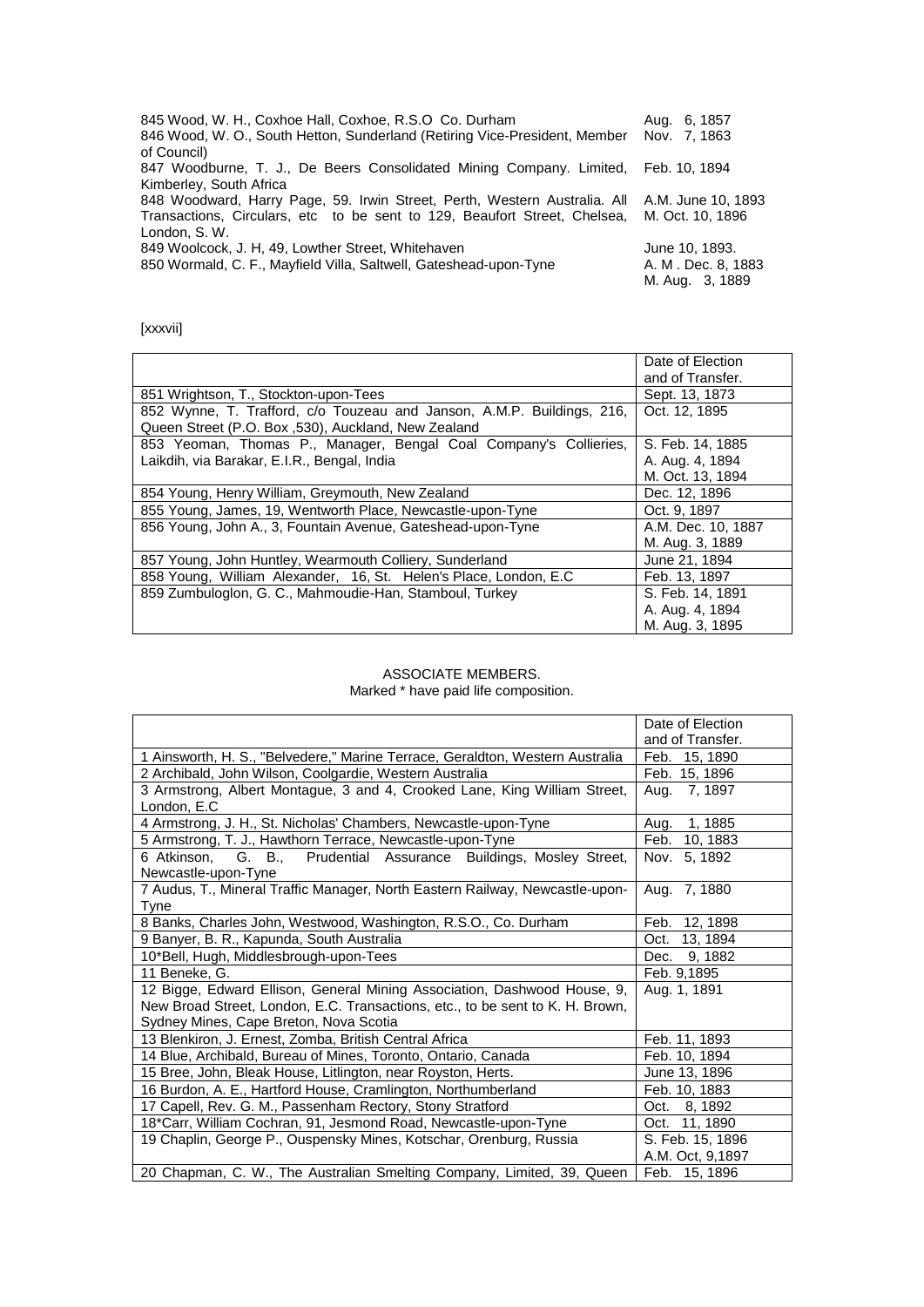| Street, Melbourne, Australia                                           |                |
|------------------------------------------------------------------------|----------------|
| 21*Chewings, Dr. Charles, Albany, Western Australia                    | April 25, 1896 |
| 22 Cleland, E. Davenport, Bayley Street, Coolgardie, Western Australia | June 13, 1896  |
| 23 Cochrane, Ralph D., Hetton Colliery Offices, Fence Houses           | June 1, 1878   |
| 24 Cockburn, W. G. 1, St. Nicholas' Buildings, Newcastle-upon-Tyne     | Oct. 8.1887    |

[xxxviii]

| [xxxix]                                                                                                                       |                                      |
|-------------------------------------------------------------------------------------------------------------------------------|--------------------------------------|
| 64 Krohn, H. A., 103, Cannon Street, London, E.C.                                                                             | A.M. April 25, 1896<br>Oct. 14, 1893 |
| 63 Kirkup, Frederic O., Langley Park, Durham                                                                                  | S. April 9,1892                      |
| 61 Jobson, Edward, 5, Bath Terrace, Tynemouth<br>62*Joicey, James John, Holyrood, Laurie Park Road, Sydenham, London,<br>S.E. | 9, 1897<br>Oct.<br>Oct. 10, 1891     |
| Columbus, Ohio, U.S.A                                                                                                         |                                      |
| 60 Jeffrey, Joseph Andrew, c/o The Jeffrey Manufacturing Company,                                                             | Dec. 11, 1897                        |
| 59 James, Henry M., Colliery Office, Whitehaven                                                                               | June 10, 1893                        |
| 58 Irvine, J. R., Hendon Ropery, Sunderland                                                                                   | Dec. 10, 1887                        |
| 57 Hunter, C. E., Selaby Park, Darlington                                                                                     | April 27, 1895                       |
| 56 Humphreys-Davies, G., 8, Laurence Pountney Hill, Cannon Street, London,<br>E.C                                             | 8, 1892                              |
| 55 Hopper, J. I., Wire Rope Works. Thornaby-upon-Tees                                                                         | Dec.<br>8, 1888<br>Oct.              |
| 54 Holliday, Henry, Consett Iron Company, Limited, Blackhill, Co. Durham                                                      | Feb. 12, 1898                        |
| 53 Holland, Williamson, 65, William Street, Heywood, Lancashire                                                               | Feb. 13, 1897                        |
| <b>Bradford</b>                                                                                                               |                                      |
| 52 Hodgson, Albert, c/o F. G. Borissow and Company, 24, Charles Street,                                                       | Feb. 13, 1897                        |
| 51 Hodgetts, Arthur, 300, Rookery Road, Handsworth, Birmingham                                                                | Oct.<br>9, 1897                      |
| 50 Heyworth, Colonel Lawrence, Chadacre Hall, Bury St. Edmunds, Suffolk                                                       | Dec. 14, 1895                        |
| 49 Henzell, Robert, Prudential Buildings, Mosley Street, Newcastle-upon-Tyne                                                  | April 11, 1891                       |
| 48 Henderson, C. W. G, the Riding, Hexham                                                                                     | Dec. 9, 1882                         |
| 47 Heeley, George, 61, Kyle Park, Uddingston, near Glasgow                                                                    | Dec. 14, 1895                        |
| 46 Hedley, J. Hunt, John Street, Sunderland                                                                                   | June 13, 1891                        |
| 45 Harvey, Francis G., Plu Le Desir, Canal No. 1, Demerara, British Guiana                                                    | July 14, 1896                        |
| 44 Harris, David                                                                                                              | June 12, 1897                        |
| 43 Hardy, Thomas Edward, Kalgoorlie, Western Australia                                                                        | April 10, 1897                       |
| 42 Gwyn, A. E. W., 114a, Queen Victoria Street, London, E.C.                                                                  | Aug. 4, 1894                         |
| of Council)                                                                                                                   |                                      |
| 41 Guthrie, Reginald, Neville Hall, Newcastle-upon-Tyne ; Treasurer, Member                                                   | Aug. 4, 1888                         |
| 40 Gue. T. R., P.O. Box 520, Halifax, Nova Scotia                                                                             | Feb. 15, 1896                        |
| 39 Griffin, Noel, Geelong Gold Mines, Gwanda, Matabeleland, South Africa                                                      | Feb. 13, 1897                        |
| 38*Graham, John, Findon Cottage, near Durham                                                                                  | Oct. 9,1897                          |
| 37 Goodland, Gillmore, Ravenswood, Queensland, Australia                                                                      | July 14, 1896                        |
| 36 Foster, T. J., Coal Exchange, Scranton, Pennsylvania, U.S.A.                                                               | Dec. 12, 1891                        |
| 35 Ferguson, C. A., 41, Lovaine Place, Newcastle-upon-Tyne                                                                    | July 14, 1896                        |
| 34 Ellam, Albert Spencer, 20, Bucklersbury, London, E.C.                                                                      | April 25, 1896                       |
| 33 Edwards, F. H., Forth House, Bewick Street, Newcastle-upon-Tyne                                                            | June 11, 1887                        |
| 32 Eccles, Edward, King Street, Newcastle-upon-Tyne                                                                           | Oct, 13, 1894                        |
| 31 Duncan, G. T., 96, Brighton Grove, Newcastle-upon-Tyne                                                                     | Aug. 5, 1893                         |
| 30 Dickson, Berkly Gillespie                                                                                                  | Oct.<br>9, 1897                      |
| 29 Crosby, A                                                                                                                  | Aug. 7, 1897                         |
| 28 Cory, Clifford J., c/o Cory Brothers and Company, Limited, Cardiff                                                         | Dec. 11, 1897                        |
| 27 Cooper, R. W., Newcastle-upon-Tyne                                                                                         | Sept. 4, 1880                        |
| 26 Cooper, E. F. X., P.O. Box 66, Pretoria, South Africa                                                                      | Feb. 15, 1896                        |
| 25 Colquhoun, A. J., School of Mines, Vancouver, British Columbia                                                             | July 14, 1890                        |
|                                                                                                                               | and of Transfer.                     |
|                                                                                                                               | Date of Election                     |

|                                                                                                                    | Date of Election<br>and of Transfer. |
|--------------------------------------------------------------------------------------------------------------------|--------------------------------------|
| 65 Lamb, Edmund George, Old Lodge, Salisbury<br>66 Larsen, A 10, Welbeck Mansions, Inglewood Road, West Hampstead, | Feb. 12.1898<br>April 27, 1895       |
| London, N.W.<br>67 Lawrance, David H., c/o Cuthbert and Company, P.O. Box 326, Vancouver,                          | Feb. 12.1898                         |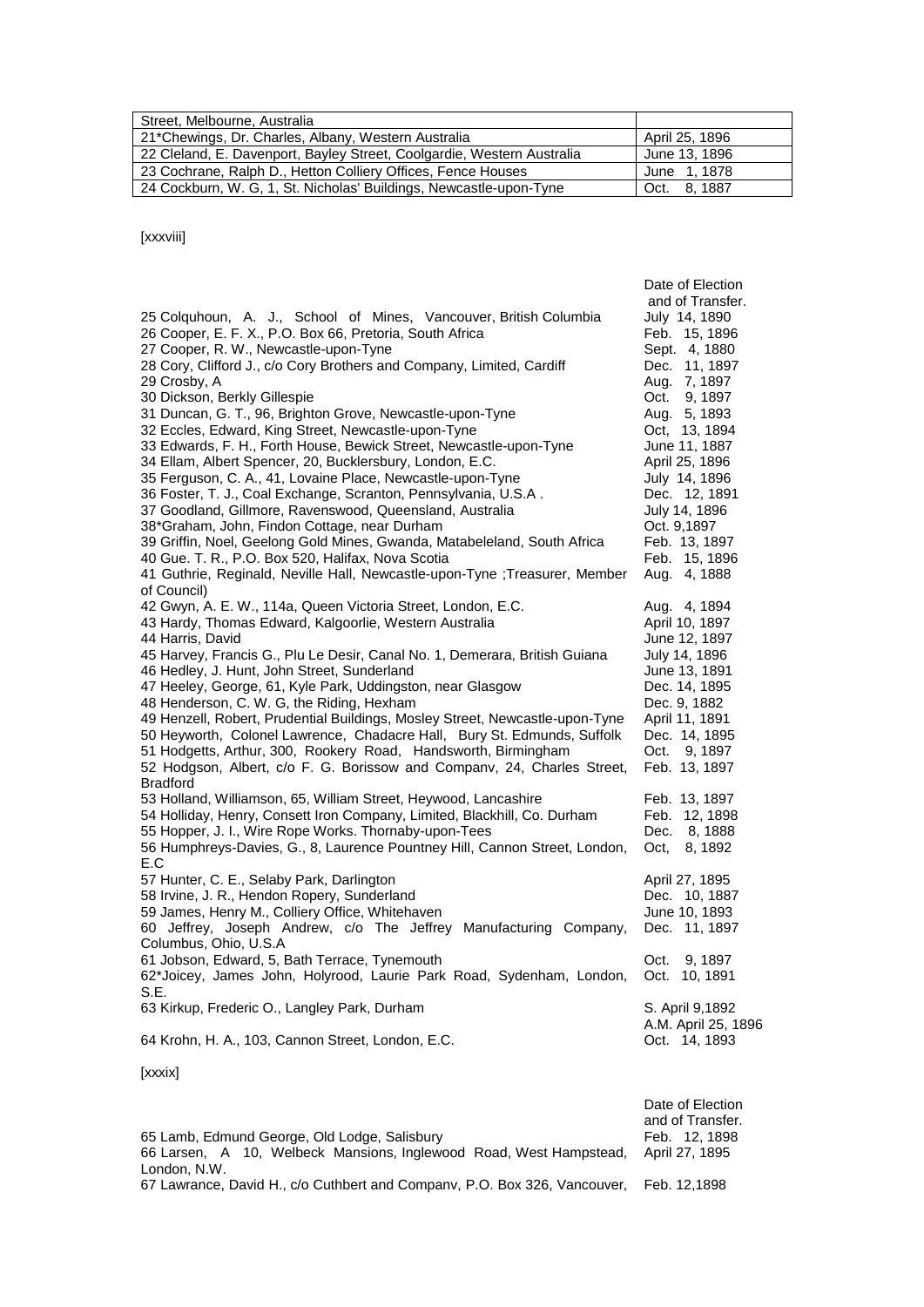| <b>British Columbia</b>                                                  |                   |
|--------------------------------------------------------------------------|-------------------|
| 68 Loevy, J., P.O. Box 778, Johannesburg, Transvaal                      | June 13, 1896     |
| 69 Lumsden, John Alder, Umaria Colliery, Umaria, CP., India              | Dec. 11, 1897     |
| 70 Marshall, P., College and Grammar School, Auckland, New Zealand       | June 12, 1897     |
| 71 Minard, Frederick Horace, 409, Equitable Building, Denver, Colorado,  | Dec. 11, 1887     |
| U.S.A                                                                    |                   |
|                                                                          |                   |
| 72 Monckton, G. F., School of Mines, Vancouver, British Columbia         | July 14, 1896     |
| 73 Nason, Frank L., 5, Union Street, New Brunswick, New Jersey           | Aug. 4, 1894      |
| 74 Palmer, A. M., 1, Jesmond High Terrace, Newcastle-upon-Tyne.          | Nov. 24, 1894     |
| Transactions to be sent to the Anglo-American Club, Freiburg, Saxony,    |                   |
| Germany                                                                  |                   |
| 75 Perkins, Charles. Middleton Hall, Belford, Northumberland             | Aug. 6, 1892      |
| 76*Pickup, P. W D., Rishton Colliery, Rishton, near Blackburn            | Feb. 12, 1898     |
| 77 Pringle, John, Chinese Engineering and Mining Company, Tong Shan,     | Feb. 13, 1897     |
| Tientsin, North China                                                    |                   |
| 78*Proctor, John H., 22, Hawthorn Terrace, Newcastle-upon-Tyne           | June 8, 1889      |
| 79 Richter, F., Osborne Villas, Newcastle-upon-Tyne                      | Oct, 10, 1891     |
| 80 Ridley, J. Cartmell, 3. Summerhill Grove. Newcastle-upon-Tyne         | Feb. 11, 1893     |
|                                                                          |                   |
| 81 Ridley, Sir Matthew W., Bart., Blagdon, Northumberland                | Feb. 10, 1883     |
| 82 Ritson, J. Ridley, Burnhope Colliery, Lanchester                      | S. April 11, 1891 |
|                                                                          | A.M. Aug. 3, 1895 |
| 83 Roberts, William Murray, P.O. Box 413, Johannesburg, Transvaal        | Oct, 9, 1897      |
| 84 Robinson, John Walton, 6, Gladstone Terrace, Gateshead-               | Dec. 12, 1893     |
| upon-Tyne                                                                |                   |
| 85 Robson, Henry Naunton. Post Office, Yokohama, Japan                   | Dec. 12, 1890     |
| 86 Rogerson, John E., Oswald House, Durham                               | June 8, 1895      |
| 87 Saunders, G. B., Messrs. Saunders, Todd and Company,                  | Jan. 19, 1895     |
| Maritime Buildings, King Street, Newcastle-upon-Tyne                     |                   |
| 88 Scott, John Oliver, The Glebe, Riding Mill-upon-Tyne                  | Dec, 11, 1897     |
| 89 Shaw, Saville, Durham College of Science, Newcastle-upon-             | April 13, 1889    |
|                                                                          |                   |
| <b>Tyne</b>                                                              |                   |
| 90 Sherlaw, James Linn, Coolgardie Gold Syndicate, Coolgardie,           | 1, 1896<br>Aug.   |
| Western Australia                                                        |                   |
| 91 Sjogren. Hj., Osmo-Nynas, Sweden                                      | April 25, 1896    |
| 92 Smith, C. A., 20, Alexandra Place, Newcastle-upon-Tyne                | Dec.<br>8, 1894   |
| 93 Smith, Percy Webster, Crichtons, Romford                              | Feb. 13, 1897     |
| 94 Snowball,<br>Francis<br>Seaton<br>John,<br>Burn<br>House, Dudley,     | Dec. 12, 1891     |
| Northumberland                                                           |                   |
| 95 Stewart, Samuel, 16, Great George Street, Westminster, London, S.W.;  | Feb.<br>12, 1898  |
| and Parkhurst, Park Road, Wallington, Surrey                             |                   |
| 96 Stokes, H. G., Silver Spur Silver Mines, Texas, via Stanthorpe,       | Dec. 11, 1897     |
| Queensland, Australia                                                    |                   |
| 97 Strange, Harold Fairbrother, Johannesburg Consolidated Investment     | Dec. 11, 1897     |
|                                                                          |                   |
| Company, Limited, P.O. Box 590, Johannesburg, Transvaal                  |                   |
| 98 Swinburne, U. P., c/o R. Chamberlain, 39, Cadogan Square, London, S.W | Aug. 4, 1894      |
| William, Taupiri Extended Coal Mining Company,<br>99 Tattley,<br>Ernest  | June 12, 1897     |
| Limited, Aline Manager's Office, Waikato, Auckland. New Zealand          |                   |
| 100 Thom, John, Canal Works, Patricroft, near Manchester                 | June 8, 1890      |
| 101 Todd, James, Elvet Bridge, Durham                                    | Aug.<br>6, 1892   |
|                                                                          |                   |
| [x!]                                                                     |                   |

|                                                                                                                                                                                                                                                                                                                                     | Date of Election<br>and of Transfer.                                            |
|-------------------------------------------------------------------------------------------------------------------------------------------------------------------------------------------------------------------------------------------------------------------------------------------------------------------------------------|---------------------------------------------------------------------------------|
| 102 Tunnington, Albert, Mawsons Reward<br>Company, Dundas, Western<br>Australia                                                                                                                                                                                                                                                     | Oct. 9, 1897                                                                    |
| 103 Turner, Basil William, 40, Collins Street, Annandale, Sydney, New South<br>Wales                                                                                                                                                                                                                                                | Feb. 13, 1897                                                                   |
| 101 Wall, G. Young, Halmote Court Office, New Exchequer Building, Durham<br>105 Walmesley, Oswald, 2, Stone Buildings, Lincoln's Inn, London, W.C.<br>106 Warren, Henry B., Vancouver, British Columbia<br>107 Watson, Arthur, Burnopfield, Co. Durham<br>108 Weatherburn, John, Meynell House, Rowlands Gill, Burnopfield, R.S.O., | Nov. 24, 1894<br>June 8, 1895<br>June 12, 1897<br>Oct. 13, 1894<br>Oct. 13.1894 |
| Co. Durham<br>109 Wehner, Fred C, c/o Senor Don Carlos Wagner, Arequipa, Peru, South<br>America                                                                                                                                                                                                                                     | Feb. 13, 1897                                                                   |
| 110 Wesley, W. H., Sen., The Anchor Tin Mine, Limited, Lottah, Tasmania                                                                                                                                                                                                                                                             | Dec 11, 1897                                                                    |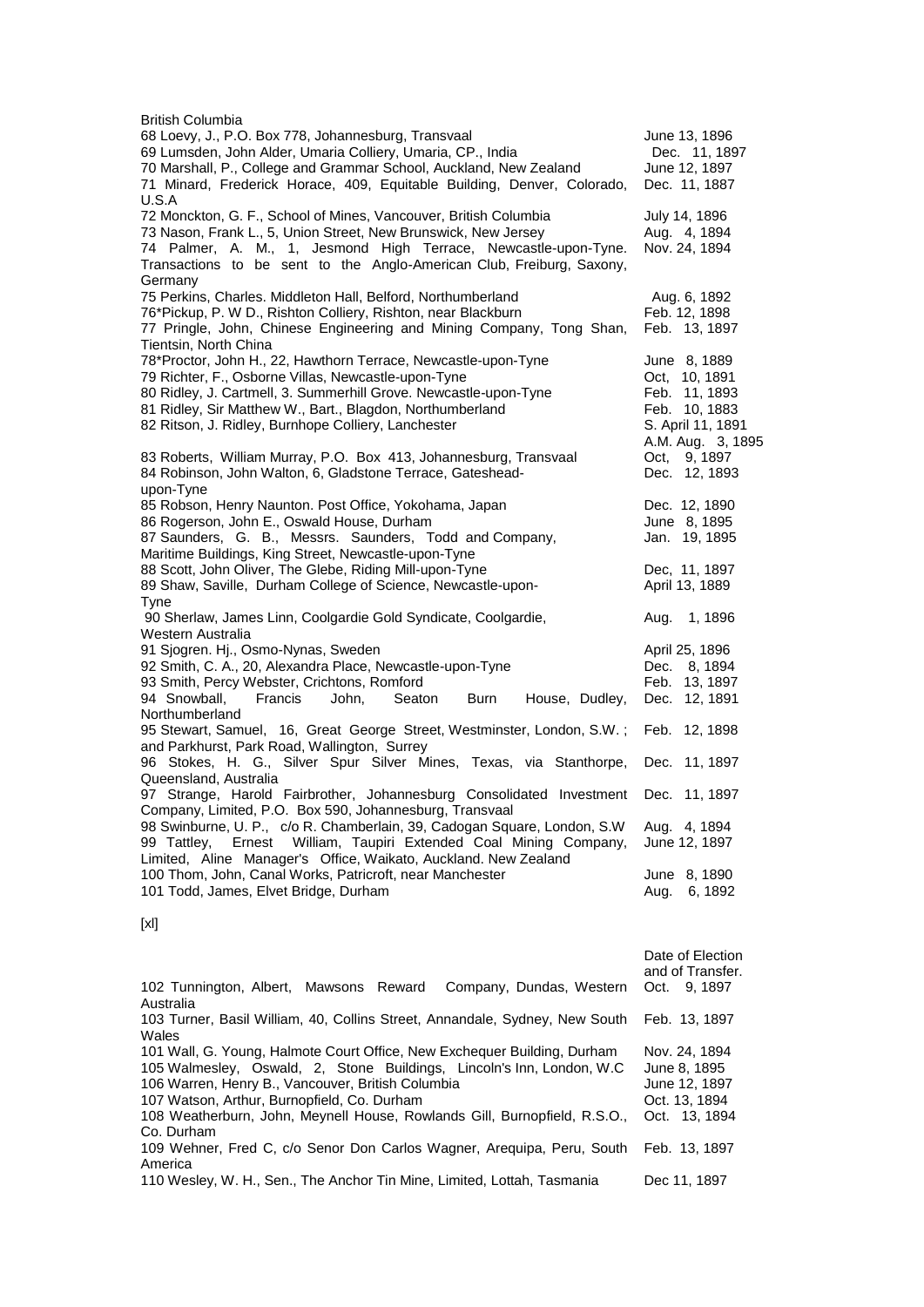| 111 Whitehead. Thomas, Brindle Lodge, near Preston, Lancashire<br>112 Wills, Louis. Coolgardie, Western Australia<br>113 Wilson, Arthur P., Mansion House Chambers, Queen Victoria, Street,<br>London, E.C                                                                                                                                                                                                                                                | June 12, 1897<br>Aug. 1, 1896<br>Aug. 3, 1889                                                                                                         |
|-----------------------------------------------------------------------------------------------------------------------------------------------------------------------------------------------------------------------------------------------------------------------------------------------------------------------------------------------------------------------------------------------------------------------------------------------------------|-------------------------------------------------------------------------------------------------------------------------------------------------------|
| 114*Wood, Arthur Nicholas Lindsay, The Hermitage, Chester-le-Street<br>115 Wood, E. P                                                                                                                                                                                                                                                                                                                                                                     | July 14, 1896<br>Aug. 3, 1895                                                                                                                         |
| ASSOCIATES.                                                                                                                                                                                                                                                                                                                                                                                                                                               |                                                                                                                                                       |
|                                                                                                                                                                                                                                                                                                                                                                                                                                                           | Date of Election<br>and of Transfer.                                                                                                                  |
| 1 Bainbridge, James<br>2 Baker, George, Bedlington Colliery, Bedlington, R.S.O.                                                                                                                                                                                                                                                                                                                                                                           | June 10, 1893<br>Aug. 3, 1895                                                                                                                         |
| 3 Barrass, M., Tudhoe Colliery, Spennymoor                                                                                                                                                                                                                                                                                                                                                                                                                | S. Feb. 9, 1884                                                                                                                                       |
| 4 Battey, Thomas, Percy Terrace, Backworth Colliery<br>5 Bell, John, Wardley Colliery, Newcastle-upon-Tyne<br>6 Bell. W. Ralph, Wearmouth Colliery, Sunderland<br>7 Berry. Thomas. 1, Middleton, Swalwell, R.S.O<br>8 Bewick, George, Dudley Colliery, Northumberland<br>9 Bolam, J. T., The View. Beamish, Chester-le-Street<br>10 Bowes, Thomas, Pontop House, Annfield Plain, R.S.O.<br>11 Bowman, Frank, Auckland Park Colliery, near Bishop Auckland | A. Aug. 1, 1891<br>Oct. 13, 1894<br>Feb. 8, 1890<br>Oct, 13, 1894<br>Nov. 5, 1892<br>April 10, 1897<br>Oct. 14, 1893<br>Feb. 13, 1892<br>June 8, 1895 |
| 12 Brown, John<br>13 Brown, Robert O., Throckley Colliery, near Newcastle-upon-Tyne                                                                                                                                                                                                                                                                                                                                                                       | Feb. 15, 1896<br>S. Oct, 8, 1892<br>A. Aug. 3, 1895                                                                                                   |
| 14 Carroll, John, 14, Garden Street, Newfield, Willington, Co. Durham<br>15 Clark, Thomas. Dipton Colliery, Lintz Green Station<br>16 Clifford, E. Herbert, c/o W. Y. Campbell, P.O. Box 357, Johannesburg,<br>Transvaal<br>17 Clough, John, 1, Melton Terrace, Seaton Delaval Colliery, R.S.O.,<br>Northumberland                                                                                                                                        | Feb. 12, 1898<br>Oct. 11, 1890<br>S. Oct. 13, 1894<br>A. Aug. 6, 1898<br>Feb. 13, 1897                                                                |
| 18 Cockburn, Edmund, 28, Gerrie Street, Boosbeck Skelton-in-Cleveland,                                                                                                                                                                                                                                                                                                                                                                                    | Dec. 11, 1897                                                                                                                                         |
| Yorkshire<br>19 Cockburn, Evan, Page Bank Colliery, via Spennymoor, Co. Durham<br>20 Cowell, J. Stanley, Hylton Colliery, near Sunderland<br>21 Cowx, H. F., Thornley Collieries, via Trimdon Grange, R.S.O<br>22 Crown, William, 39, Fifth Row, Ashington, Morpeth<br>23 Davis, James E., South Medolmsley Colliery. Dipton, R.S.O., Co. Durham<br>24 Davison, Francis, 58, Hedlev Hill Terrace, Waterhouses, Co. Durham                                 | Aug. 5, 1893<br>Oct. 13, 1894<br>April 14, 1894<br>April 14, 1894<br>Feb 12, 1898<br>Feb. 12, 1898                                                    |
| [xli]                                                                                                                                                                                                                                                                                                                                                                                                                                                     |                                                                                                                                                       |

25 Davison, Mathew, Hedley Hill Colliery, Waterhouses, Co. Durham Feb. 12, 1898<br>26 Daykin, George, 116, High Gurney Villa, near Bishop Auckland July 14, 1896 26 Daykin, George, 116, High Gurney Villa, near Bishop Auckland July 14, 1896<br>27 Dixon, Joseph A., Ravensworth Road, Dunston-upon-Tyne Feb. 15, 1896 27 Dixon, Joseph A., Ravensworth Road, Dunston-upon-Tyne 28 Dormand, R. B., Waldridge Colliery, Chester-le-Street Dec. 9, 1893 29 Draper, William, New Seaham Colliery, Sunderland **Dec. 14, 1889** 30 Dunnett, Samuel, 32, Dale Street, North Blyth, Northumberland June 8, 1895<br>31 Eltringham, G., Eltringham Colliery, Prudhoe-upon-Tyne, R.S.O Dec. 8, 1894 31 Eltringham, G., Eltringham Colliery, Prudhoe-upon-Tyne, R.S.O 32 Elves, Edward, Middridge Colliery, Heighington, R.S.O., Co. Durham June 13, 1896 33 Fairs, John, 35 and 37, Laygate Lane, South Shields (Cample 1993) Oct, 14, 1893<br>34 Fawcett, Edward, 27, Eastbourne Gardens, Walker-upon-Tyne (June 11, 1892) 34 Fawcett, Edward, 27, Eastbourne Gardens, Walker-upon-Tyne June 11, 1892<br>35 Fewster, John, 4, Belgrave Terrace, Felling, R.S.O., Co. Durham Feb. 13, 1897 35 Fewster, John, 4, Belgrave Terrace, Felling, R.S.O., Co. Durham 36 Forster, J. H. B., Cramlington Colliery, Northumberland S. Nov. 24, 1894 37 Foster, John William, Whitburn Colliery, South Shields 38 Gordon, George Stoker, Louisa Terrace, West Stanley Feb. 15, 1898<br>39 Hampson, Alexander, St. Helen's Colliery, Bishop Auckland Feb. 12, 1898 39 Hampson, Alexander, St. Helen's Colliery, Bishop Auckland Feb. 12, 1898<br>40 Handyside, William, Jun., Ravensworth Avenue, Dunston-upon-Tyne June 12, 1897 40 Handyside, William, Jun., Ravensworth Avenue, Dunston-upon-Tyne

41 Hare, George, Seghill Colliery, Northumberland Feb. 12, 1898

Date of Election and of Transfer.<br>Feb. 12, 1898 A. Aug. 7, 1897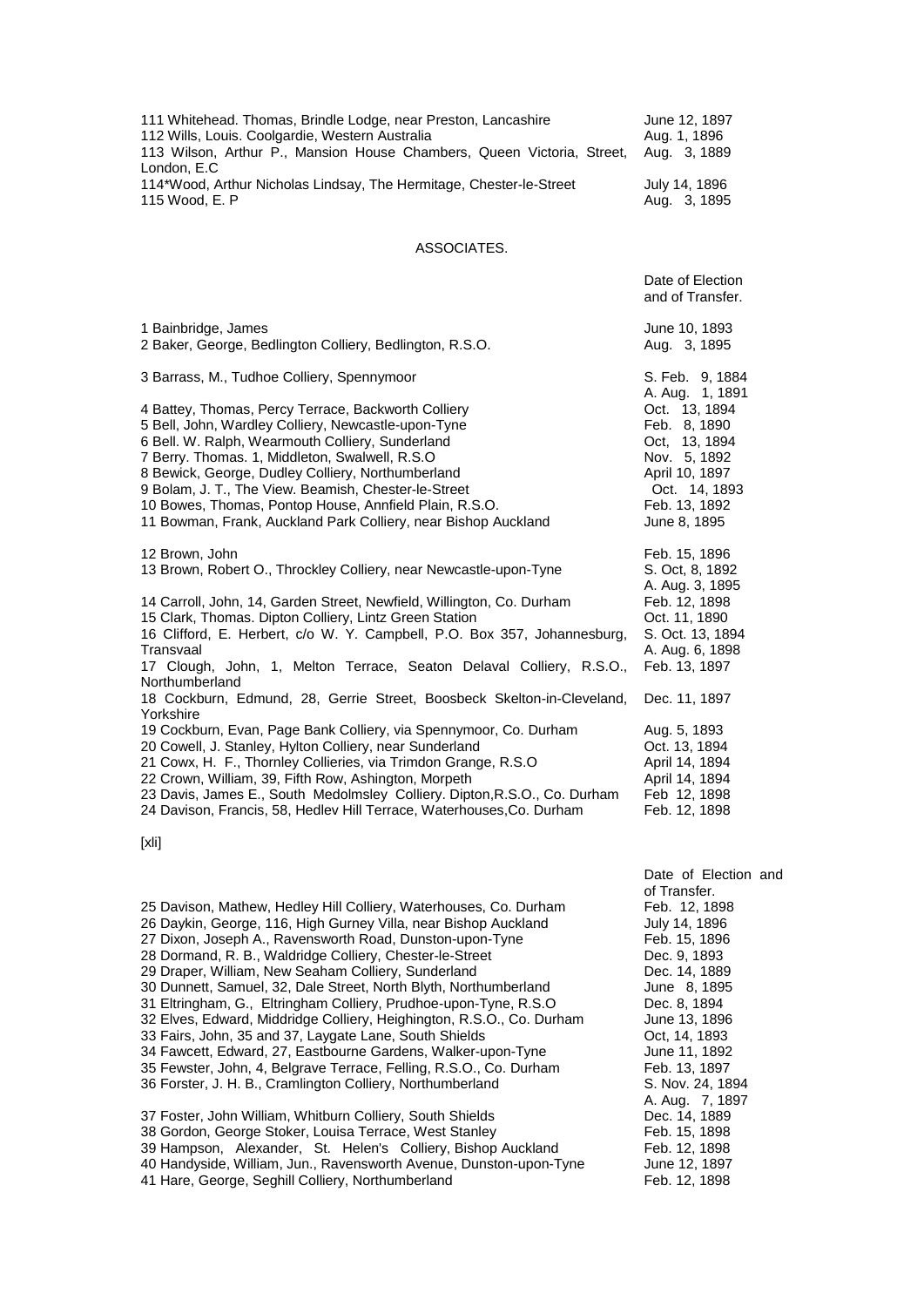| 42 Harle, R. A., Wallsend Colliery, Wallsend-upon-Tyne<br>43 Hedley, A. M., Medomsley, R.S.O., Co. Durham<br>44 Henderson, William, Wheatley Hill Colliery, via Trimdon Grange<br>45 Henry, James, Howgill Staith, Whitehaven<br>46 Herron, Edward, Holly Terrace, Stanley, R.S O.<br>47 Hindmarch, John, Isabella Pit, Newsham, Blyth<br>48 Hobson, Moses, Shildon, via Darlington<br>49 Hodgson, E., Black Boy Colliery, Bishop Auckland<br>50 Hornsby, Demster, Herrington Pit, New Herrington, Fence Houses<br>51 Hughes, James Nicholson, Hedley Hill Colliery, Waterhouses, Co. Durham<br>52 Hunter, A., Felling Colliery, near Newcastle-upon-Tyne<br>53 Hunter, Christopher, 18, Stanley Street, Blyth, Northumberland<br>54 James, Alexander A., Croxdale, near Durham<br>55 Johnson, William, Framwellgate Moor. Durham<br>56 Kellett, Robert, Littletown, near Durham<br>57 Lightley, John, Front Street, Sherburn Colliery, Durham<br>58 Linday, Robert, 3, Sebastopol Terrace, Seaham Harbour<br>59 Lishman, T. A                                                                                                                                                                                                                                                                                                                                                                                                                                                                                                                 | April 14, 1894<br>Nov. 24, 1894<br>Aug. 5, 1893<br>June 8, 1895<br>Feb. 15, 1896<br>Aug. 3, 1895<br>Aug. 5, 1893<br>Aug. 6, 1892<br>Feb. 12, 1898<br>Feb. 12, 1898<br>Feb. 13, 1897<br>Dec. 10, 1892<br>June 10, 1893<br>Aug. 6, 1892<br>Feb. 12, 1898<br>April 25, 1898<br>Dec. 8, 1894<br>S. Nov. 24, 1894                                                                                                                                                                        |
|------------------------------------------------------------------------------------------------------------------------------------------------------------------------------------------------------------------------------------------------------------------------------------------------------------------------------------------------------------------------------------------------------------------------------------------------------------------------------------------------------------------------------------------------------------------------------------------------------------------------------------------------------------------------------------------------------------------------------------------------------------------------------------------------------------------------------------------------------------------------------------------------------------------------------------------------------------------------------------------------------------------------------------------------------------------------------------------------------------------------------------------------------------------------------------------------------------------------------------------------------------------------------------------------------------------------------------------------------------------------------------------------------------------------------------------------------------------------------------------------------------------------------------------------|-------------------------------------------------------------------------------------------------------------------------------------------------------------------------------------------------------------------------------------------------------------------------------------------------------------------------------------------------------------------------------------------------------------------------------------------------------------------------------------|
| 60 Little, William, Linton Colliery, Morpeth<br>61 Littlejohn, Albert, Mount Kembla Colliery, Wollongong, New South Wales                                                                                                                                                                                                                                                                                                                                                                                                                                                                                                                                                                                                                                                                                                                                                                                                                                                                                                                                                                                                                                                                                                                                                                                                                                                                                                                                                                                                                      | A. Aug. 7, 1897<br>Feb. 12, 1898<br>S. Nov. 24, 1894<br>A. Aug 7, 1897                                                                                                                                                                                                                                                                                                                                                                                                              |
| 62 MacKinlay, Edward, 20, Fourth Street, Heworth Village, Felling, R.S.O., Co.<br>Durham                                                                                                                                                                                                                                                                                                                                                                                                                                                                                                                                                                                                                                                                                                                                                                                                                                                                                                                                                                                                                                                                                                                                                                                                                                                                                                                                                                                                                                                       | June 11, 1892                                                                                                                                                                                                                                                                                                                                                                                                                                                                       |
| 63 Mackintosh, Thomas, Watt's Farm, Blyth<br>$[x$ lii]                                                                                                                                                                                                                                                                                                                                                                                                                                                                                                                                                                                                                                                                                                                                                                                                                                                                                                                                                                                                                                                                                                                                                                                                                                                                                                                                                                                                                                                                                         | April 11, 1891                                                                                                                                                                                                                                                                                                                                                                                                                                                                      |
| 64 Manderson, John Tom, Labium and Borneo, Limited, Labuan, Borneo<br>65 Marr, James Heppell, Birtley, Chester-le-Street<br>66 Marshall, John, Cheetham Lane, Swinton, near Manchester<br>67 Mascall, W. H., Meadow View, Etherley Lane, Bishop Auckland                                                                                                                                                                                                                                                                                                                                                                                                                                                                                                                                                                                                                                                                                                                                                                                                                                                                                                                                                                                                                                                                                                                                                                                                                                                                                       | Date of Election<br>and of Transfer.<br>Feb. 13, 1897<br>Feb. 13, 1897<br>Feb 12, 1898<br>S. Nov. 5, 1892<br>A. Aug. 7, 1897                                                                                                                                                                                                                                                                                                                                                        |
| 68 Mason,<br><b>Burnopfield</b><br>Colliery, Burnopfleld, R.S.O., Co.<br>Benjamin,<br>Durham<br>69 Milburn, William, Cornsay House, Cornsay, Durham<br>70 Miller, J. H., South Hetton, Sunderland<br>71 Minto, George William, 2, Chapel Row, Ouston, Chester-le-Street<br>72 Mordy, William, Ardyngnook, West Lane, Baildon, Yorkshire<br>73 Naisbit, John, No. 48, Tudhoe Colliery, Spennymoor<br>74 Owen, William Rowland, 32, Duke Street, Millom, Cumberland<br>75 Parkinson, W., 6, Ivy Terrace, South Moor, Chester-le-Street<br>76 Pedelty. Simon, Clara Vale. Ryton-upon-Tyne<br>77 Pratt, G. Ross, Springwell Colliery, Gateshead-upon-Tyne<br>78 Pratt, Miles, 33, Black Boy, via Bishop Auckland<br>79 Proctor, Thomas, Woodhorn Colliery, Morpeth<br>80 Ramsay, John, Tursdale Colliery, Ferryhill<br>81 Ramsay. J. G Page Bank Colliery, via Spennymoor, Co. Durham<br>82 Ridley, George D., Tudhoe Colliery, Spennymoor<br>83 Rivers, John, Bow Street, Thornley Colliery, Durham<br>84 Robson, Robert, 2, Thornley Terrace, Tow Law, R.S.O., Co. Durham<br>85 Robson, William, Jun., West Hunwick Colliery, Hunwick, R S.O., Co.<br>Durham<br>86 Saner, Charles B., Mine Office, Rietfontein, South African Republic<br>87 Scott, E. Charlton, 20, Henrietta Street, Swansea<br>88 Severs, William, Beamish View, via Chester-le-Street<br>89 Shaw, John, Belmont Villa, Chapeltown, near Sheffield<br>90 Simpson, Nelson Ashbridge, Bradley Hall, Wylam-upon-Tyne<br>91 Southern, John, Heworth Colliery, Newcastle-upon-Tyne | April 11, 1891<br>June 8, 1895<br>Dec. 8, 1894<br>Oct. 10, 1891<br>S. April 11, 1891<br>A. Aug. 3, 1895<br>April 27, 1895<br>Feb. 12, 1898<br>June 13, 1891<br>Dec. 10, 1892<br>June 8, 1895<br>July 14,1896<br>Oct. 13, 1894<br>April 27, 1895<br>Dec. 10. 1892<br>Feb. 8, 1890<br>Feb. 9, 1895<br>Oct. 12, 1S95<br>S. June 11, 1892<br>A. Aug. 3, 1895<br>April 10, 1897<br>Oct. 8, 1892<br>Nov. 5, 1892<br>April 11, 1891<br>S. Aug. 1, 1891<br>A. Aug. 7, 1897<br>Dec. 14, 1889 |
| 92 Spry, John. Murton Colliery, Durham<br>93 Stephenson, William, Hewitson Terrace, Felling, R.S.O., Co. Durham<br>94 Stokoe, James, 10, The Avenue, Murton Colliery, Co. Durham<br>95 Swallow, P. C., Ynscedwyn Colliery, Ystradgynlais, Swansea                                                                                                                                                                                                                                                                                                                                                                                                                                                                                                                                                                                                                                                                                                                                                                                                                                                                                                                                                                                                                                                                                                                                                                                                                                                                                              | Feb. 11, 1893<br>Dec. 13, 1890<br>Nov. 24, 1894<br>April 14 1894                                                                                                                                                                                                                                                                                                                                                                                                                    |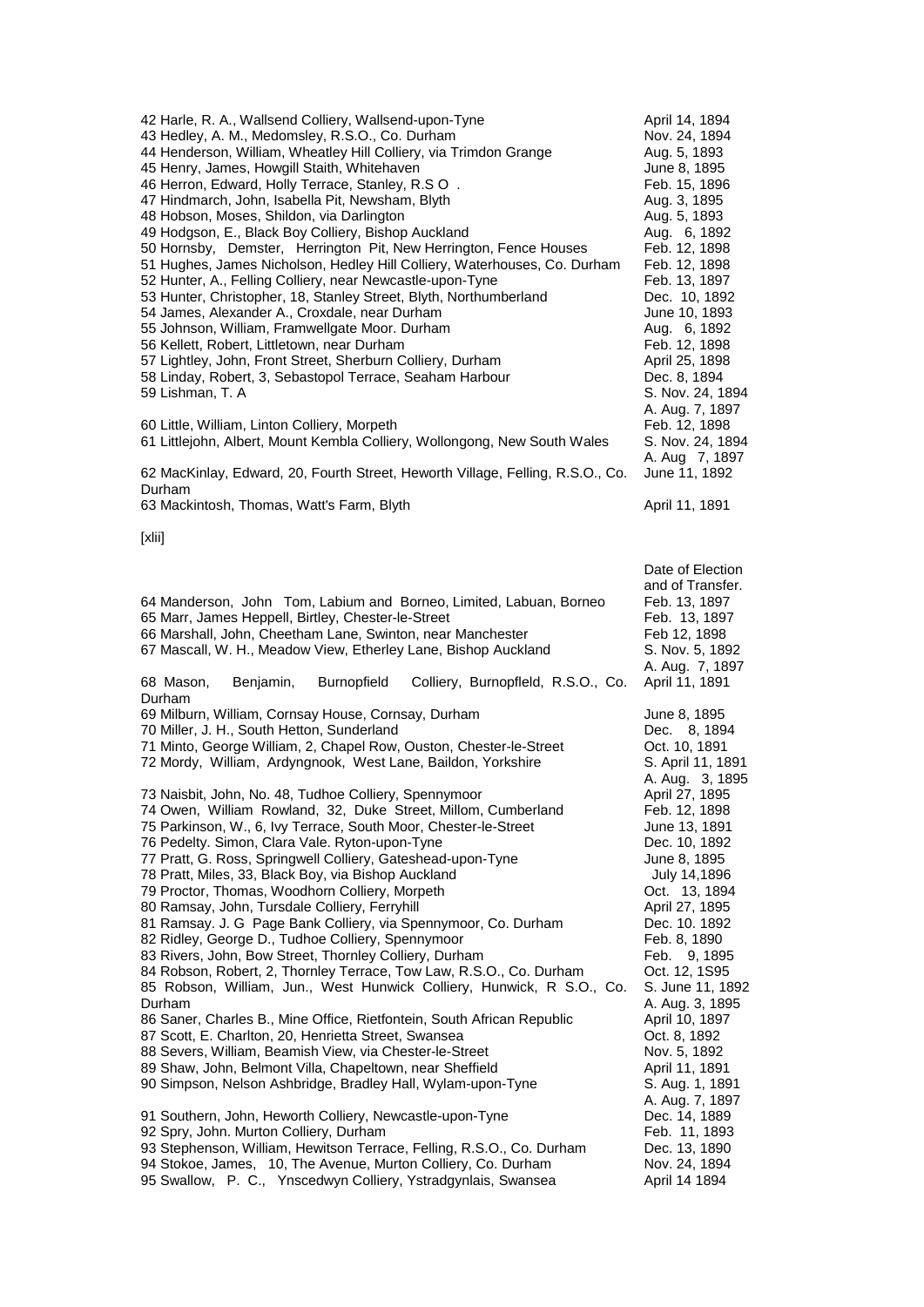| 96 Tarbuck, Harold, Pemberton Collieries, near Wigan, Lancashire  | Feb. 15, 1896 |
|-------------------------------------------------------------------|---------------|
| 97 Thompson, John W., Greenfield House, Crook, R.S.O., Co. Durham | June 10, 1893 |
| 98 Thompson. Joseph                                               | April 8. 1893 |
| 99 Turner, George, Cornsay Colliery, Co. Durham                   | June, 8, 1895 |
| 100 Urwin, John, Inkerman House, Usworth Colliery                 | Feb. 15, 1896 |
| 101 Walton, Matthew, Dearham Colliery, Carlisle                   | Dec. 14, 1889 |
| 102 Watson, Thomas, East Hedley Hope, Tow Law, R.S.O.             | Aug. 3, 1895  |
| 103 Wilson, R. G., Pelton Colliery, Chester-le-Street             | Aug. 6, 1892  |

## [xliii]

#### STUDENTS.

| 1 Allport, E. A., 89, Dodworth Road, Barnsley, Yorkshire<br>2 Archer, M. W., High Priestfield, Lintz Green, Co. Durham<br>3 Bell, William, Elswick Collieries, Newcastle-upon-Tyne<br>4 Booth, F. L., Ashington Colliery, Morpeth<br>5 Burne, Cecil A., Langley Park Colliery, Durham<br>6 Cowan, H. D., Elswick Collieries, Newcastle-upon-Tyne<br>7 Coxon, William B., Langley Park Colliery, Durham<br>8 Denton, John, Montgomery Chambers, Hartshead, Sheffield<br>9 Dixon, George, Trimdon Grange, Co. Durham<br>10 Falcon, Michael, 23. Cemetery Road, Treorchy, South Wales<br>11 Greene, Charles G, South Durham Colliery, Eldon, Bishop Auckland<br>12 Griffith, N. M., c/o Broughton and Plas Power Coal Company, Limited,<br>Wrexham         | Date of Election.<br>April 14, 1894<br>June 8, 1895<br>Feb. 13, 1897<br>Feb. 10, 1894<br>Aug. 4, 1894<br>Jan. 19, 1895<br>Feb. 12, 1898<br>June 21, 1894<br>June 13, 1896<br>Oct. 13 1894<br>Feb. 15, 1896<br>Nov. 24, 1894 |
|---------------------------------------------------------------------------------------------------------------------------------------------------------------------------------------------------------------------------------------------------------------------------------------------------------------------------------------------------------------------------------------------------------------------------------------------------------------------------------------------------------------------------------------------------------------------------------------------------------------------------------------------------------------------------------------------------------------------------------------------------------|-----------------------------------------------------------------------------------------------------------------------------------------------------------------------------------------------------------------------------|
| 13 Hall. Joseph Percival, Cornsay Colliery, Durham<br>14 Hetherington, J. R., c/o Mr. Burnley, Sisters Villas, Garforth Colliery, near                                                                                                                                                                                                                                                                                                                                                                                                                                                                                                                                                                                                                  | Oct. 9,1897<br>Aug. 4,1894                                                                                                                                                                                                  |
| Leeds<br>15 Holliday, Norman Stanley, Langley Grove, Durham<br>16 Jaeger, Bernard, c/o Mr. Kollman, Zeche Hasenwinkel, Dahlhausen a.<br>d. Ruhr, Germany                                                                                                                                                                                                                                                                                                                                                                                                                                                                                                                                                                                                | April 10, 1897<br>June 12,1897                                                                                                                                                                                              |
| 17 Jones, William, East Hetton Colliery, Coxhoe, R.S.O., Co. Durham<br>18 King. Fred. 1, Shankhouse Row. Shankhouse, near Cramlington,<br>Northumberland                                                                                                                                                                                                                                                                                                                                                                                                                                                                                                                                                                                                | 4, 1894<br>Aug.<br>Oct,<br>8, 1892                                                                                                                                                                                          |
| 19 Latimer, Hugh, South Durham Colliery, Eldon, Bishop Auckland<br>20 McGowan, Ernest, c/o Griffith and Company, 14, Royal Arcade, Newcastle-                                                                                                                                                                                                                                                                                                                                                                                                                                                                                                                                                                                                           | Feb. 15, 1896<br>Oct. 13, 1894                                                                                                                                                                                              |
| upon-Tyne<br>21 Middleton. H. W., Trimdon Grange Colliery, Trimdon Grange, R.S.O., Co.<br>Durham                                                                                                                                                                                                                                                                                                                                                                                                                                                                                                                                                                                                                                                        | Aug. 4,1894                                                                                                                                                                                                                 |
| 22 Minns, Thomas Tate, Jun., Greenhill House, Murton Colliery, Sunderland<br>23 Murray, Frank Douglas, 9, Stratton Street Piccadilly, London, W<br>24 Musgrove, William, Throckley Colliery Office, Throckley Colliery, near<br>Newcastle-upon-Tyne                                                                                                                                                                                                                                                                                                                                                                                                                                                                                                     | April 10, 1897<br>Aug. 7, 1897<br>June 8,1895                                                                                                                                                                               |
| 25 Nesbit, John Straker, Cramlington Collieries, Northumberland<br>26 Nisbet, Norman, 17, Latimer Street, Tynemouth<br>27 Noble, Algernon, c/o The Griff Colliery Company, Limited, Nuneaton<br>28 Parrington, T. E., Hill House, Monkwearmouth<br>29 Peel, J. W., Etherley, Bishop Auckland<br>30 Peterkin, John Alexander, 13, Swinley Road, Wigan. Lancashire<br>31 Raine, Fred. J., Cornsay Colliery, Co. Durham<br>32 Richardson, Nicholas, Heworth Colliery, Felling, R.S.O., Co. Durham<br>33 Richardson, Sydney, South Pelaw Colliery, Chester-le-Street<br>34 Routledge, Robert, Murton Colliery, near Sunderland<br>35 Sample, J. B., Tanfield Lea, Tantobie, R.S.O., Co. Durham<br>36 Severs, Jonathan, Stanley, R.S.O., Newcastle-upon-Tyne | 9, 1897<br>Oct.<br>Nov. 24, 1894<br>Oct. 14, 1893<br>Aug. 3, 1895<br>Aug. 4, 1894<br>June 12, 1897<br>Feb. 15.1896<br>Dec. 12, 1896<br>Oct.<br>9, 1897<br>Feb. 13, 1897<br>Jan. 19, 1895<br>June 8, 1890                    |

# [xliv]

| 37 Simpson, K. R, 11, Haldane Terrace, Jesmond, Newcastle-upon-Tyne  | Aug. 3, 1895  |
|----------------------------------------------------------------------|---------------|
| 38 Simpson, Thomas V., Heworth Colliery, Felling, R.S.O., Co. Durham | Dec. 14, 1895 |
| 39 Snowdon, Thomas, Jun., Oakwood, Cockfield, R.S.O., Co. Durham     | June 12, 1897 |
| 40 Southern, Stephen, Heworth Colliery, Felling, R.S.O., Co. Durham  | Dec. 14, 1895 |
| 41 Stratton, H. S., West Cramlington Collieries, Northumberlaud      | Feb. 9, 1895  |
| 42 Swallow, W. A., Tanfield Lea, Tantobie, R.S.O., Co. Durham        | Dec. 9.1893   |

Date of Election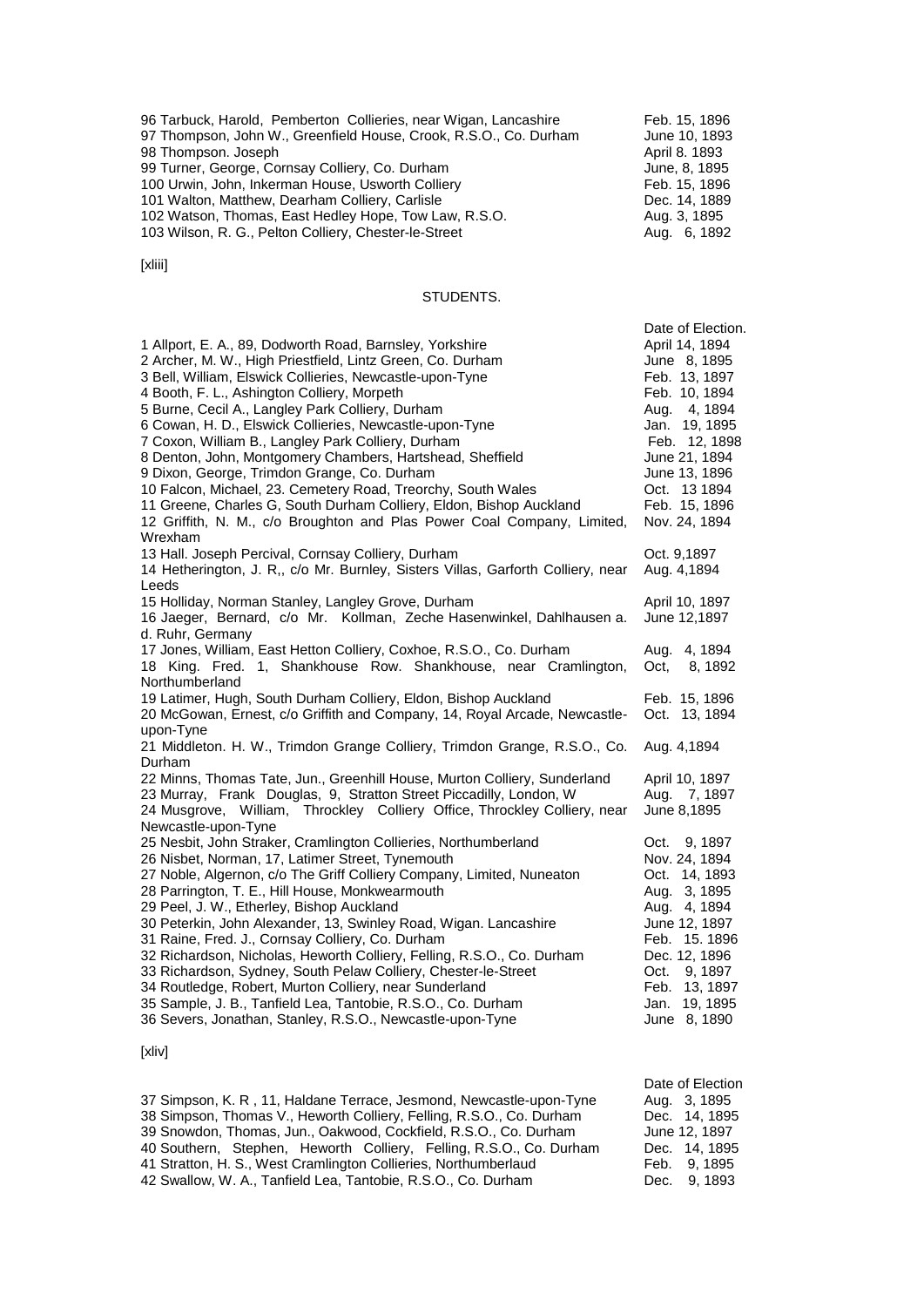| 43 Tate, W. O., Trimdon Grange, Co. Durham                         | Oct. 12, 1895  |
|--------------------------------------------------------------------|----------------|
| 44 Thornton, Norman, Pelton Colliery, Chester-le-Street            | April 27, 1895 |
| 45 Tweddell, John Smith, Seaton Delaval Colliery, Northumberland   | Feb. 13, 1897  |
| 46 Walton, Arthur John, Seghill Colliery, Northumberland           | Feb. 12,1898   |
| 47 Waters, Edward, Throckley Colliery, Newcastle-upon-Tyne         | April 14, 1894 |
| 48 Welsh, Arthur, 3, Model Street, New Seaham Colliery, Sunderland | Aug. 1, 1896   |
| 49 White, Harold E., Cornsay Colliery, near Durham                 | Oct. 10,1896   |
| 50 Wilbraham, Arthur G. B., Anglo-American Club, Freiburg, Saxony, | Dec. 11, 1897  |
| Germany                                                            |                |
| 51 Willis, Henry Stevenson, Whickham, R.S.O., Co. Durham           | Feb. 13, 1892  |

#### SUBSCRIBERS.

1 Owners of Ashington Colliery, Newcastle-upon-Tyne.

2 Birtley Iron Company (3), Birtley.

3 Bridgewater Trustees (2), Bridgewater Offices, Walkden, Bolton-le-Moors, Lancashire.

4 Marquess of Bute, Bute Estate Offices, Aberdare, South Wales.

5 Butterknowle Colliery Company. Darlington.

6 Cowpen Coal Company, Limited (2), F, King Street, Newcastle-upon-Tyne.

7 Earl of Durham: (2), Lambton Offices, Fence Houses.

8 Elswick Coal Company, Limited, Newcastle-upon-Tyne.

9 Hetton Coal Company (5), Fence Houses.

10 Joicey, James, and Company, Limited (2), Newcastle-upon-Tyne.

11 Lambton Collieries, Limited (2), E, Queen Street, Newcastle-upon-Tyne.

12 Marquis of Londonderry (5), c/o V. W. Corbett, Esq., Londonderry Offices, Seaham Harbour.

13 North Brancepeth Coal Company, Limited, Crown Street Chambers, Darlington.

14 Owners of North Hetton Colliery (3), Fence Houses.

15 Ryhope Coal Company (2), Ryhope Colliery, near Sunderland.

16 Owners of Seghill Colliery, Seghill, Northumberland.

17 Owners of South Hetton and Murton Collieries (2), 50, John Street, Sunderland.

18 Owners of Stella Colliery, Hedgefield, Blaydon-upon-Tyne.

19 Owners of Throckley Colliery, Newcastle-upon-Tyne.

20 Owners of Victoria Garesfield Colliery, Victoria Garesfield Colliery, Lintz Green, Co. Durham.

21 Owners of Wearmouth Colliery (2), Sunderland.

22 Westport Coal Company. Limited (2). Manager. Dunedin, New Zealand.

#### ENUMERATION.

|                          | August 6, 1898. |
|--------------------------|-----------------|
| <b>HONORARY MEMBERS</b>  | 30              |
| <b>MEMBERS</b>           | 859             |
| <b>ASSOCIATE MEMBERS</b> | 115             |
| ASSOCIATES               | 103             |
| <b>STUDENTS</b>          | 51              |
| <b>SUBSCRIBERS</b>       | 22              |
| <b>TOTAL</b>             | 1,180           |
|                          |                 |

Members are desired to communicate all changes of address, or any corrections or omissions in the list of names, to the Secretary.

[xlv]

#### LIST OF COMMITTEES, 1898-09.

|                    | <b>Finance Committee</b> |                         |
|--------------------|--------------------------|-------------------------|
| Mr. T. W. BENSON.  | Mr. T. DOUGLAS.          | Mr. J. B. SIMPSON.      |
| Mr. W. COCHRANE.   | Mr. G. B. FORSTER.       | Mr. J. G. WEEKS.        |
| Mr. J. DAGLISH.    | Mr. J. L HEDLEY.         | Sir LINDSAY WOOD, Bart. |
|                    | Library Committee.       |                         |
| Mr. H. AYTON.      | Prof. H. LOUIS.          | Mr. T. O. Robson.       |
| Mr. T. E. FORSTER. | Mr. J. H. MERIVALE.      | Sir LINDSAY WOOD, Bart. |
| Mr. G. B. FORSTER. | Mr. H. PALMER.           |                         |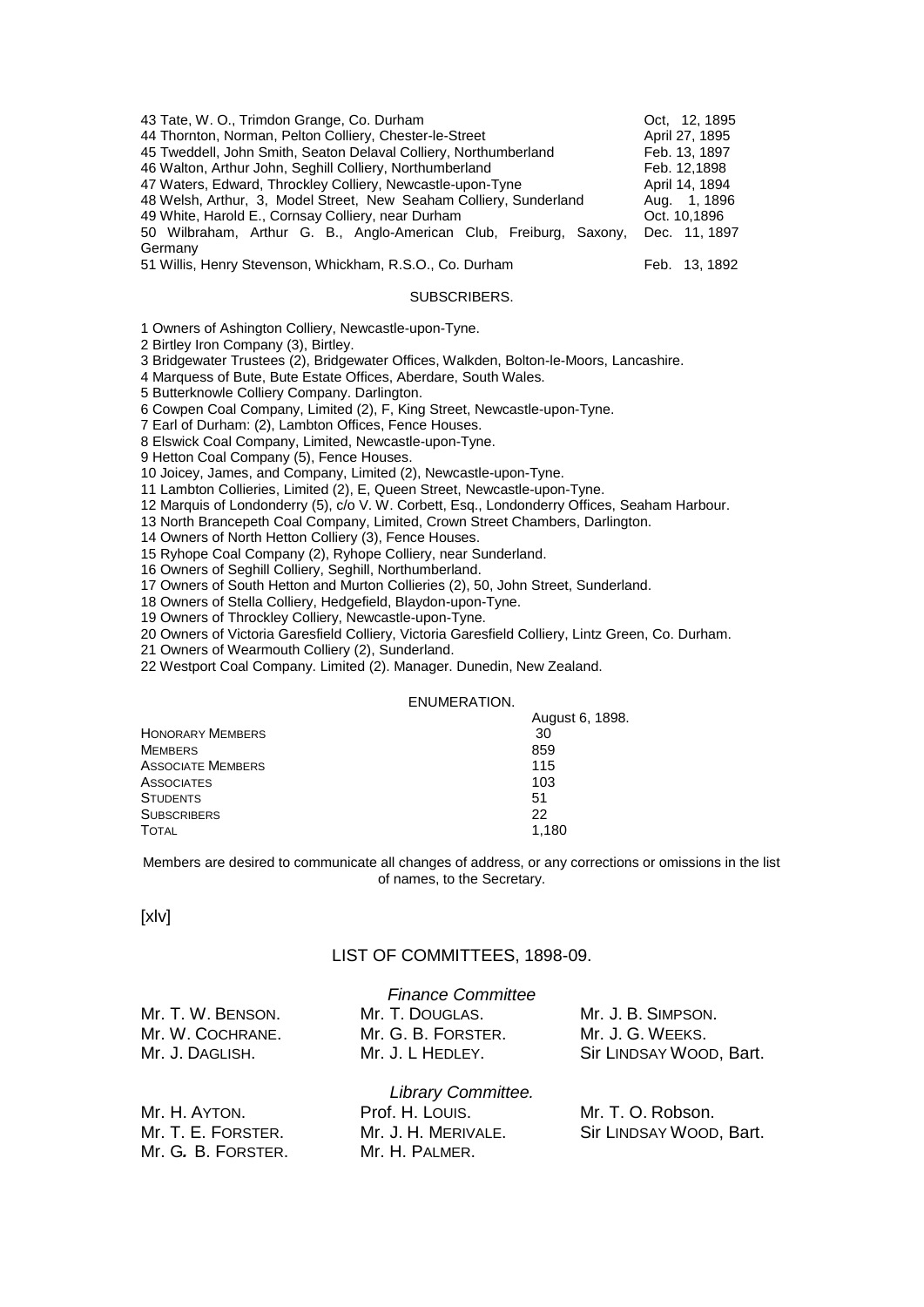## *Prizes Committee*

| Mr. T. W. BENSON.<br>Mr. W. COCHRANE.<br>Mr. G. B. FORSTER.                           | Mr. T. E FORSTER.<br>Mr. T. E. JOBLING.<br>Mr. J. H. MERIVALE                                             | Mr. F. R. SIMPSON.<br>Mr. J. B. SIMPSON.                                                   |
|---------------------------------------------------------------------------------------|-----------------------------------------------------------------------------------------------------------|--------------------------------------------------------------------------------------------|
| Mr. H. AYTON.<br>Mr. T. W. BENSON.<br>Mr. W. COCHRANE.                                | <b>Arrears Committee</b><br>Mr. G. B. FORSTER.<br>Mr. J. L. HEDLEY.<br>Mr. A. C. KAYLL.<br>Mr. H. PALMER. | Mr. R, ROBINSON.<br>Mr. JOHN SIMPSON.<br>Mr. J. B. SIMPSON.                                |
|                                                                                       | Reference Committee for Papers to Read                                                                    |                                                                                            |
| Mr. G. B. FORSTER<br>Mr. H. PALMER.                                                   | (a) Coal Mining.<br>Mr. JOHN SIMPSON.<br>Mr. A. L. STEAVENSON.<br>(b) Metalliferous Mining.               | Mr. J. G. WEEKS.<br>Sir LINDSAY WOOD, Bart.                                                |
| Mr. T. W. BENSON<br>Mr. W. COCHRANE                                                   | Prof. H. Louis.<br>Mr. J. H. MERIVALE.                                                                    | Mr. A. L. STEAVENSON.                                                                      |
| Mr. J. L. HEDLEY.                                                                     | (c) Geological.<br>Prof. H. Louis.<br>Mr. J. H. MERIVALE.                                                 | Mr. H. PALMER.                                                                             |
|                                                                                       | (d) Mechanical and Electrical Engineering.                                                                |                                                                                            |
| Mr. W. COCHRANE.                                                                      | Mr. J. H. MERIVALE.                                                                                       | Prof. H. STROUD.                                                                           |
| Mr. H. LAWRENCE.                                                                      | Mr. W. C. MOUNTAIN.<br>Mr. R. ROBINSON.                                                                   | Mr. J. G. WEEKS.                                                                           |
| Mr. T. E. FORSTER.                                                                    | (e) Civil Engineering.<br>Prof. H. Louis.<br>Mr. A. M. POTTER.                                            | Mr. J. B. SIMPSON.                                                                         |
| Dr. P. P. BEDSON.                                                                     | (f) Chemical.<br>Sir LOWTHIAN BELL, Bart.<br>Mr. W. COCHRANE.                                             | Prof. H. Louis.                                                                            |
| Mr. W. ARMSTRONG.<br>Mr. M. WALTON BROWN.<br>Mr. T. FORSTER BROWN.<br>Mr. J. DAGLISH. | Fan VentilationCommittee.<br>Mr. G. B. FORSTER.<br>Mr. W. GARNETT.<br>Prof. A. S HERSCHEL.<br>Mr. G. MAY. | Mr. J. H. MERIVALE.<br>Mr. A. L. STEAVENSON.<br>Prof. H. STROUD.<br>Sir LINDSAY WOOD, Bart |

N.B. -The President is *ex officio* on all Committees.

[xlvi]

## LIST OF TRANSACTIONS AND JOURNALS OF SOCIETIES ETC., IN THE LIBRARY.

\* Exchanges. † Exchanges. ‡ Presented.

\*Academie Royale des Sciences, des Lettres et des Beaux-Arts de Belgique, Brussels. Annuaire, complete from 1882. Bulletin, complete from vol. iii. Acts of Parliament.

‡African Review. Complete from vol. x. *By the Publishers.*

\*American Academy of Arts and Sciences, Boston. Memoirs, complete to vol. xii. parts 1 to 3, 1893. Proceedings, complete.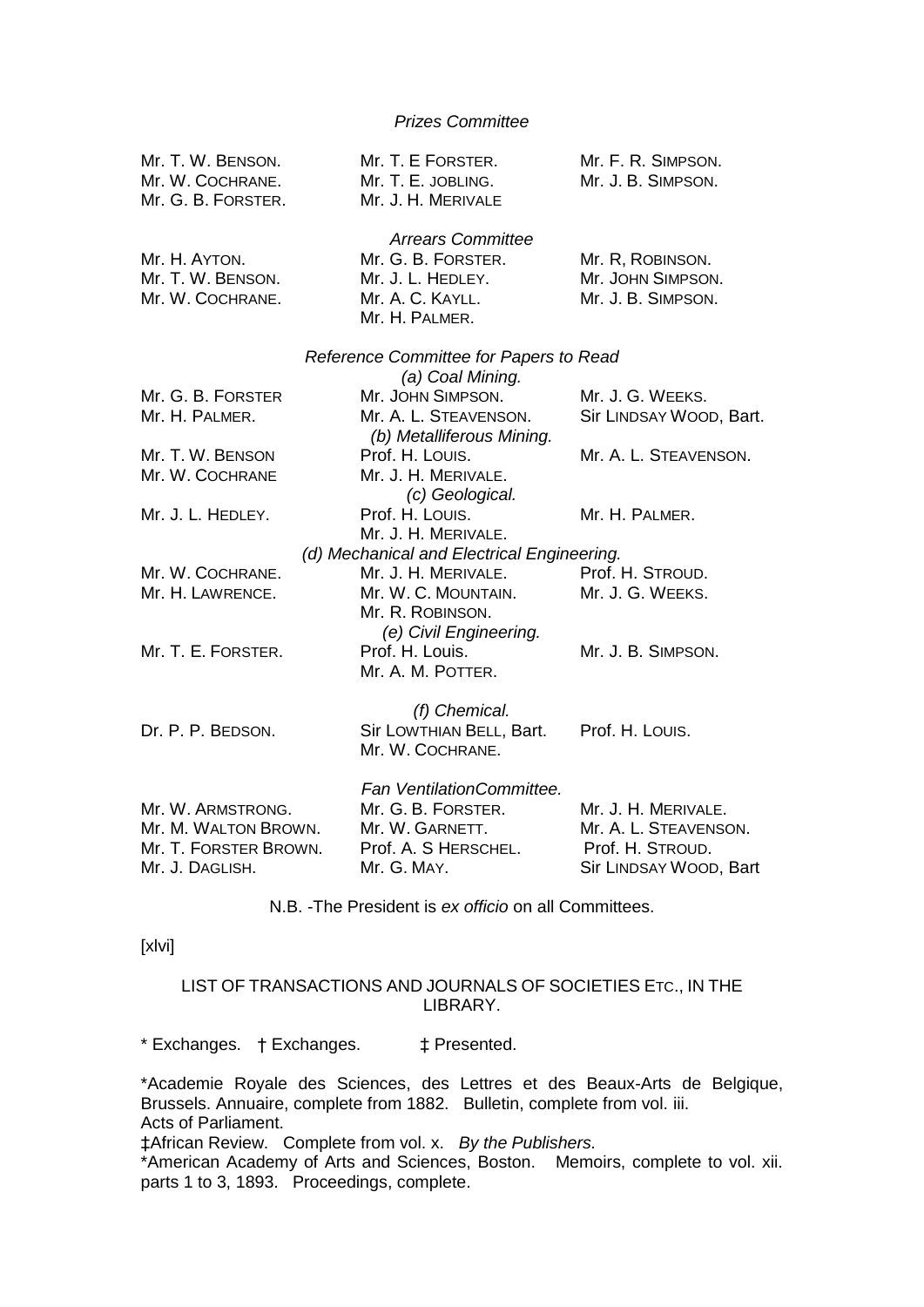\*American Institute of Mining Engineers, New York City. Transactions, complete from1871.

‡American Machinist, New York, 1891 to date. *By the U.S.A. Consul.*

\*American Society of Civil Engineers, New York City. Proceedings, complete from 1872. Transactions, complete from 1872.

\*American Society of Mechanical Engineers, New York City. Transactions complete from 1880.

\*Annales des Mines, Paris. Memoires, complete except series 2, 3, and 4. Lois Decrets etc., complete, except series 1, 2, 3. and 4.

†Annales des Mines do Belgique, Brussels. Memoires, complete.

\*Annales des Ponts et Chaussees, Paris. Memoires et Documents, complete from series 6. Lois, Decrets, etc., complete from series 6. Personnel, complete from 1881.

\*Annales des Travaux Publics de Belgique, Brussels. Complete, except vols. vii. and viii.

\*Anthracite Coal Operators' Association, New York. Complete from August, 1897. Arms and Explosives, London. Complete, from 1892.

\*Association des Ingenious sortis de l'Ecole de Liege, Liege. Annuaire, complete. Bulletin, complete.

Association of Engineering Societies, Philadelphia. Journal, vols, ii.-vi., and complete from vol. viii.

\*Atti della Societa Toscana di Scienze Naturali, Pisa. Memorie, complete from 1877. Processi Verbali, complete.

\*Australasian Association for the Advancement of Science, Sydney, New South Wales. Reports, complete to 1895.

†Australasian Institute of Mining Engineers. Transactions, complete from vol. i.

\*Barrow Naturalists' Field Club, Barrow. Complete from vol. i.

Berg- und Huttenmannisches Jahrbuch der Bergakademien zu Leoben und Pribram und der Koniglich-ungarischen Bergakademie zu Schemnitz, Vienna. Complete from vol. xxxi., 1583.

Berg- und Huettenmannisclie Zeitung, Leipzig. Complete from vol. xlii. 1883.

\*Birmingham Philosophical Society, Birmingham. Proceedings, complete to 1893. Board of Trade Journal, London. Complete from 1886.

Boiler Explosions Acts, 1882 and 1890, London. Reports, complete.

‡British Association for the Advancement of Science. Complete from 1831. *By the Association.*

†British Society of Mining Students, Cinderford. Journal, complete from vol. ix.

Brown's Export List, Newcastle-upon-Tyne. Complete from 1853.

‡California State Mining Bureau, Sacramento. Annual Reports of the State Mineralogist. 5th to 12th. *By the State.*

\*Canadian Institute, Toronto. Annual Reports, complete from 1887. Transactions complete, except yearly volumes for 1807, 1809, 1870, 1872, and 1874-1883.

Canadian Mining Review, Ottawa, Complete from vol. xi.

Cassier's Magazine, London. Complete from vol. viii.

†Chemical and Metallurgical Society of South Africa. Proceedings, complete from vol. i. Journal, complete from vol. i.

\*Chesterfield and Midland Counties Institution of Engineers, Chesterfield. Transactions complete.

\*Cleveland Institution of Engineers, Middlesbro'. Proceedings, complete from 1869. ‡Coal and Iron, London, vols, iii.-vi. *By the Publishers.* 

Colliery Guardian, London. Complete from vol. ii., except vols. ix. to xiii.

‡Colliery Manager, London. Complete from 1885. *By the Publishers.*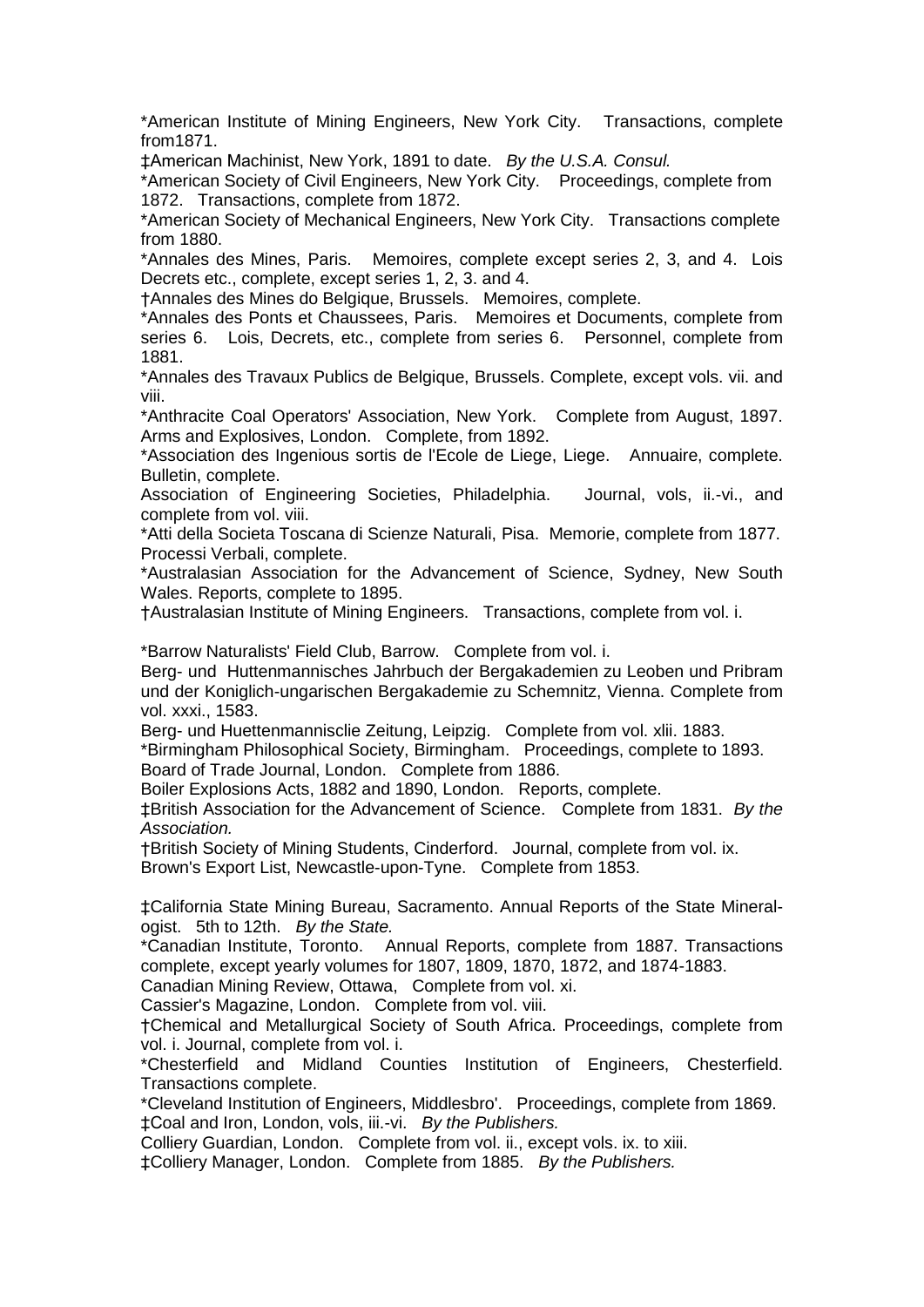\*Colonial Museum and Geological Survey of New Zealand, Wellington. Manual of the New Zealand Coleoptera, by T. Broun, complete, parts 1-7. Meteorological Reports, except for 1881, 1880, 1887, 1888, 1889, 1890, and 1891. Studies in Biology for New Zealand Students, 1887, parts 1 and 2. Palaeontology of New Zealand for 1880, parts 1, 2, and 3, and all after 4.

#### [xlvii]

\*Connecticut Academy of Arts and Science, New Haven. Transactions, complete, except title-page and index to vol. iv.

‡Contract Journal and Specification Record, London. Complete from vol. v. *By the Publishers.*

Digest of Physical Tests and Laboratory Practice, Philadelphia. Complete. Dinglers Polyteccnisches Journal, Stuttgart. Complete from vol. ccxlvii., 1883. ‡Durham University Calendar, Durham. Complete from 1873, except for the years 1870, 1881, 1888, and 1891. *By the College.*

Engineer, London. Complete from 1850, except vols. xxvii. to xxxii. \*Engineering Association of New South Wales, Sydney. Minutes of Proceedings, complete from 18s5 to vol. ix. for 1894.

\*Engineering, Loudon. Complete from 1800, except vols. i. and ii. and vii. to xii. Engineering Magazine, Chicago. Complete.

\*Engineering and Mining Journal. New York. Complete, from vol. xx., 1875. \*Engineers' Club of Philadelphia, Philadelphia. Proceedings, complete from 1880.

‡Engineers' Gazette, London. Complete from vol. ix. *By the Publishers.*

†Federated Canadian Mining Institute. Journal, complete from vol. i., 1896. Foreign Office Reports, London. Complete from 1880.

†Franklin Institute of the State of Pennsylvania, Philadelphia. Journal, complete from vol. Iv., except vol. cxviii., part 6.

†General Mining Association of the Province of Quebec. Journal, complete to 1895. \*Geological Institution of the University of Upsala, Upsala. Bulletin, complete.

\*Geological and Natural History Survey of Canada, Montreal. Complete, except Mesozoic Fossils, vol. i., part 4 ; and Paleozoic Fossils, all after vol. ii., part 1, except vol. iii., part 1.

\*Geological Society, London. Quarterly Journal, complete from 1813.

\*Geological Society of Australasia. Transactions, vol. i., parts 1 to 6, 1892.

\*Geological Society of South Africa. Transactions, complete from vol. i.

Geological Survey of India, Calcutta. Memoirs, complete to 1885, except vol. i., all except part 3; vol. ii.; vol. iii., all except part 2. Records, complete.

\*Geological Survey of Iowa, Des Moines. Annual Reports, complete from vol. i.

†Geological Survey of New South Wales, Department of Mines, Sydney. Records, complete from 1889 to 1895. Mineral Resources, complete from 1898.

\*Geological Survey of Pennsylvania, Philadelphia, Complete to 1891.

\*Geological Survey of the United States, Washington. Annual Reports. complete from vol. iii. Bulletin, complete except title-pages and indexes for all volumes after vol. viii.

\*Geological Survey of Victoria, Melbourne. Complete, except publications after Report of Progress for 18\*3.

\*Geologiska Forening, Stockholm. Forhandlingar, complete from l872.

\*Geologists' Association, London. Proceedings, complete from 1859.

\*Gluckauf, Essen. Complete from 1883.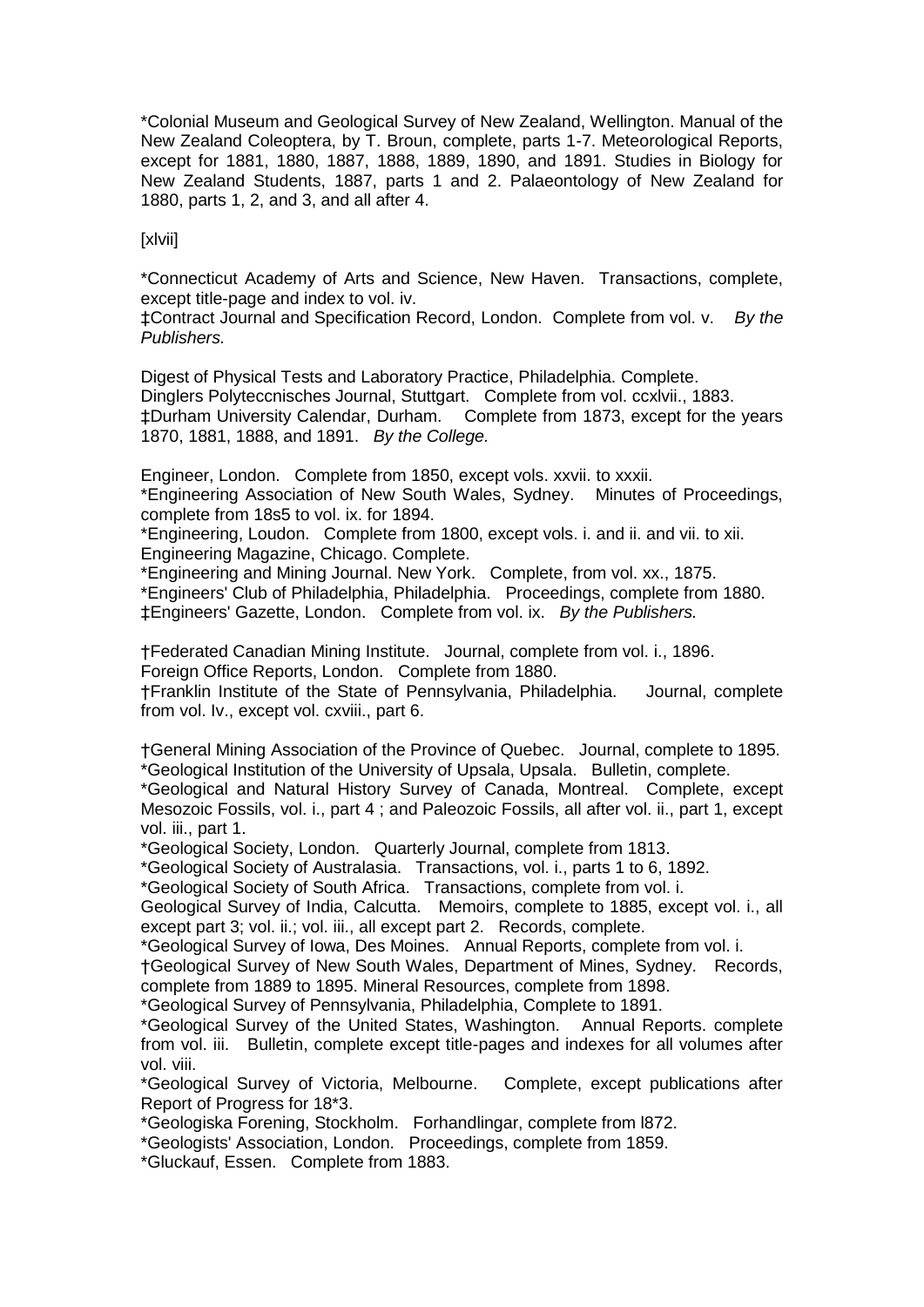‡Indian Engineering, Calcutta. Complete from 1887. *By the Publishers.* Industries and Iron, London. Complete from vol. xv.

\*Institut Geologique du Mexique, Mexico. Boletin, complete from 1890.

\*Institution of Engineers and Shipbuilders in Scotland, Glasgow. Transactions, complete from 1857, except vol. ii.

\*Institution of Civil Engineers, London. Minutes of Proceedings, complete from 1837. \*Institution of Civil Engineers of Ireland, Dublin. Transactions complete from 1840, except vols. xxi. and xxii.

\*Institution of Mechanical Engineers, London. Proceedings, complete from 1847.

†lnstitution of Mining and Metallurgy, London. Transactions, complete from vol. i. \*Institution of Naval Architects London. Transactions, complete.

Iron and Coal Trades Review, London. Complete from vol. iii., 1869.

\*Iron and Steel Institute, London. Journal, complete from 1871.

Jaarboek van het Mijnwezen in Nederlandsch Oost-Indie, Amsterdam. Complete from 1878.

\*Jahrbuch fur das Berg- und Huttenwesen im Konigreiche Sachsen. Freiberg. Complete, except 1878.

\*Kaiserliche Akademie der Wissenschaften. Vienna. Sitzungsberichte, complete from vol. xlix., except Mathematik, Physik, Chemie, etc vols. lx. to lxviii. ; and Mineralogie, Botanik, Zoologie, etc., vols, lxiii. to 1 xviii.

## [xlviii]

\*Kaiserlich-koniglich Geologische Reichsanstalt, Vienna. Jahrbuch, complete from 1860.

\*Kaiserlich Leopoldinisch-Carolinische Deutsche Akademie der Naturforscher Halle. Complete from vol. xxxvi.

\*Koninklijk Instituut van Ingenieurs, 's-Gravenhage. Complete from 1881.

\*Koniglich Preussischen Geologischen Landesanstalt und Bergakademie zu Berlin. Annual volumes for 1880-81, 1892-95.

\*Koniglich Ungarische Geologische Anstalt, Budapest. Jahresberichte, from 1882. Mittheilungen, complete.

\*Konigliche Bayerische Akademie der Wissenschaften, Munchen. Abhandlungen der Mathematisch-physikalischen Classe, vols. vi. and vii. Sitzungsberichte, complete.

‡Labour Gazette, London. Complete. *By the Publishers.*

‡L'Echo des Mines et de la Metallurgie, Paris. Complete from 1894. *By the Publishers.*

\*Le Genie Civil, Paris. Complete from 1880.

\*Liverpool Engineering Society, Liverpool. Complete from 1881.

‡Liverpool Geological Association, Liverpool. Transactions, complete from 1880 to vol. x., 1890, except vols. iv. and viii.

\*Liverpool Geological Society, Liverpool. Complete from 1860.

\*L'Union des Charbonnages, Mines et Usines Metallurgiques de la Province de Liege. Complete from 1872.

‡Machinery Market and Exporter. 1895-96, incomplete; complete from 1897. *By the Publishers.*

\*Magyarhoni Foldtani Tarsulat, Budapest. Foldtani Kozlony, complete from 1871.

\*Manchester Association of Engineers, Manchester. Transactions, complete from 1887.

\*Manchester Geographical Society, Manchester. Journal, complete from vol. vi.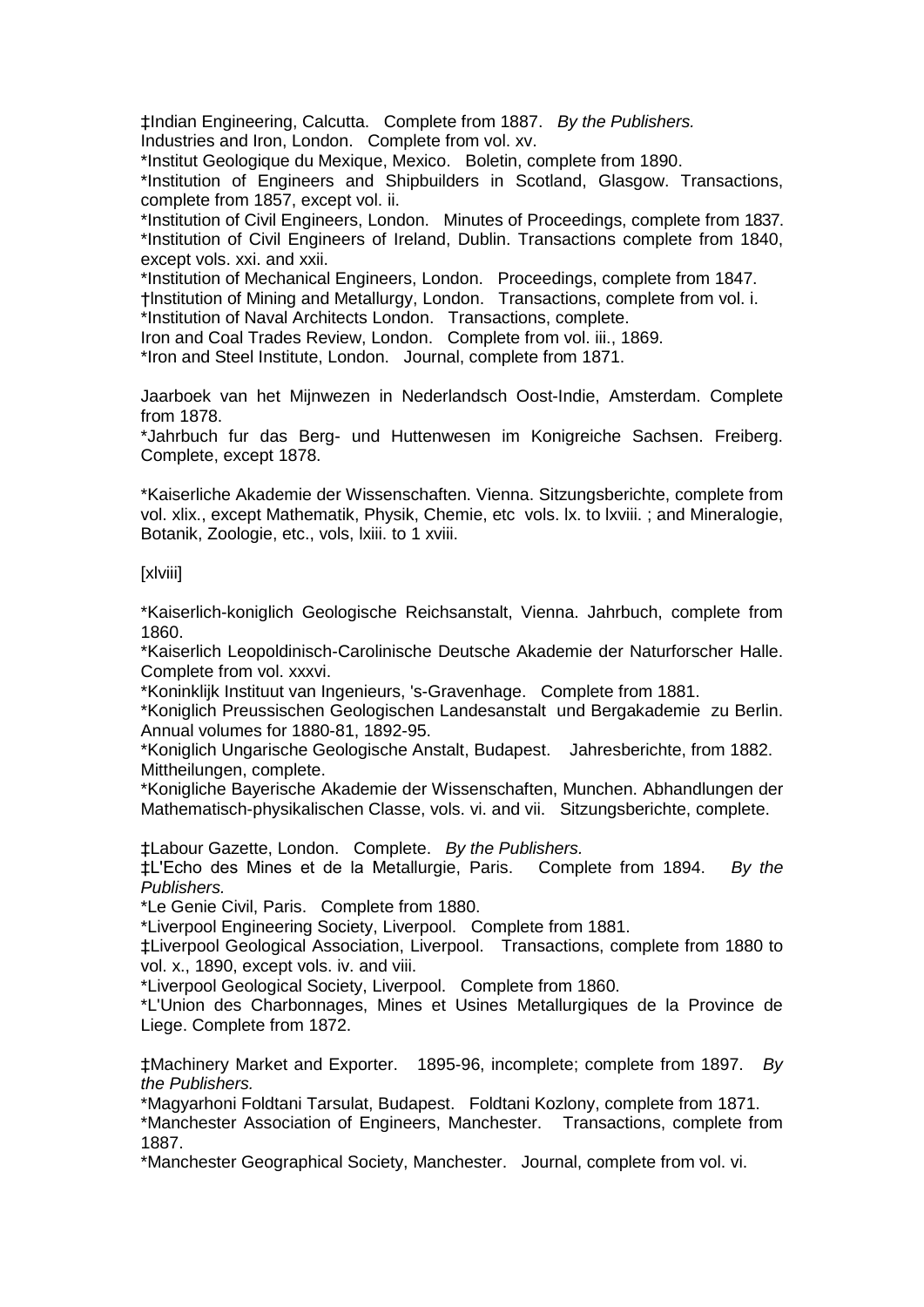†Manchester Geological Society, Manchester. Transactions, complete from 1840, except vols, iii., vii., and ix.

\*Manchester Literary and Philosophical Society, Manchester. Memoirs, complete except all volumes in first series. Proceedings, complete from 1887.

†Massachusetts Institute of Technology, Society of Arts, Boston. Complete from vol. xi.

\*Master Car-Builders' Association, Chicago. Proceedings, complete from 1882.

‡Mechanical Engineer. Vol. i complete to date. *By the Publishers.* 

\*Midland Institute of Mining, Civil, and Mechanical Engineers, Barnsley. Transactions complete from 1869.

\*Mineralogical Society of Great Britain and Ireland, London. Journal, complete from 1870.

Mineral Statistics of the United Kingdom, London. Complete from 1853.

Mines, List of Plans of Abandoned Mines, London. Complete.

Mines, List of Mines Worked, London. Complete.

‡Mines and Minerals, Scranton, Pennsylvania. Complete from vol. viii. *By the Publishers.*

\*Mining Association and Institute of Cornwall, Camborne. Transactions, complete to vol. iv., part 1, 1893.

‡Mining Engineering. Complete from vol. i., 1897. *By the Publishers.* 

\*Mining Institute of Scotland, Hamilton. Transactions, complete.

Mining Journal, London. Complete from vol. xviii.

†Mining Society of Nova Scotia, Halifax. Transactions, complete to vol. iii., 1895.

\*Natural History Society of Northumberland and Durham, Newcastle-upon-Tyne. Complete from 1838.

\*Naturforschende Gesellschaft zu Freiburg im Breisgau, Freiburg. Transactions, complete from 1886.

Neues Jahrbuch fur Mineralogie, Geologie, und Palaontologie, Stuttgart. Complete from 1888. except Supplement, part 1.

Newcastle Daily Journal, Newcastle-upon-Tyne. Complete from March, 1869.

†New South Wales, Annual Report of the Department of Mines. Complete from 1881.

\*New York Academy of Sciences, New York. Transactions, complete from 1881, except vol. iii. Annals, complete from 1879.

\*New Zealand Institute. Wellington. Transactions and Proceedings, complete except vol. ii. (1869), vol. iii. (1870), vol iv. (1871).

\*New Zealand Institute of Mining Engineers. Transactions, complete from vol. i., 1897.

\*New Zealand Mines Department, Wellington. Reports, complete from 1879.

\*North-East Coast Institution of Engineers and Shipbuilders, Newcastle upon-Tyne. Transactions, complete from vol. i., 1884.

\*North Staffordshire Institute of Mining and Mechanical Engineers, Newcastle-under-Lyme. Transactions, complete to vol. xi. ; vol. xii., parts 2 to 5; vol. xiii., parts 1 to 5.

\*Nova Scotia Department of Mines, Halifax. Reports, complete to 1892 except for the year 1870.

\*Nova Scotian Institute of Natural Science, Halifax, N.S. Proceedings and Transactions, vol. vi., parts 1 and 4; vol. vii., parts 2, 3, and 4; vol. viii., 1894; vol. ix., parts 1-2.

[xlix]

Oberhessische Gesellschaft fur Natur- und Heilkunde, Giessen. Complete from 1847, except vol. iii.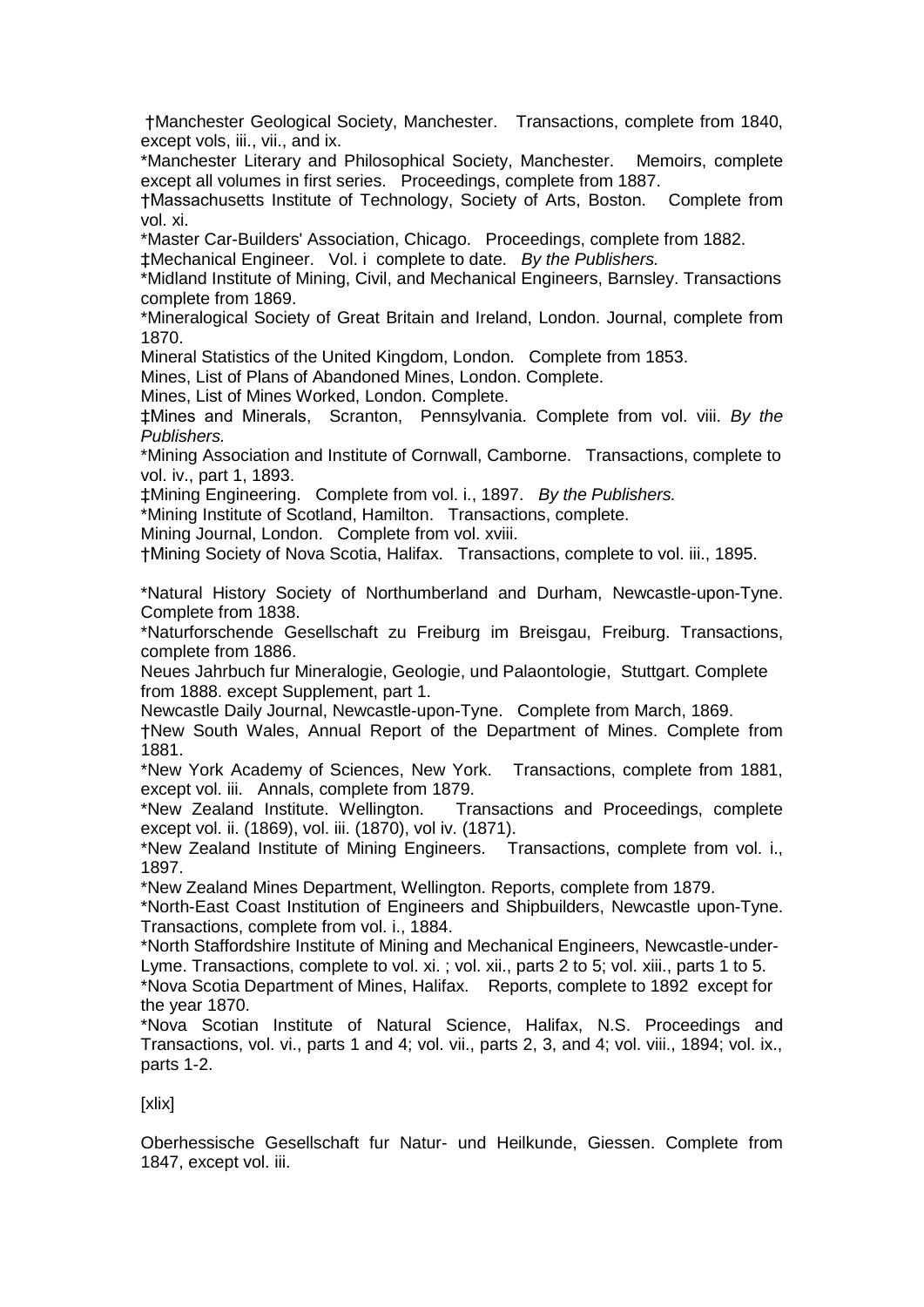Oesterreichiscbe Zeitschrift fur Berg- und Hutten-wesen, Vienna. Complete from vol. xxxi., 1883.

Official Year Book of Scientific and Learned Societies, London. Complete from 1884. ‡Ontario Bureau of Mines, Reports. Complete from 1891.

\*Patent Office, London. Abridgements of Specifications, complete. Illustrated Official Journal, complete.

\*Patents and Patentees of Victoria, Melbourne. Indexes, complete to 1888.

\*Pennsylvania State College, Centre County, Pennsylvania. Mining Bulletin, complete from vol. i.

\*Philosophical Society of Glasgow, Glasgow. Proceedings, complete from 1841. ‡Practical Engineer, London. Complete from 1887.

\*Reale Comitate Geologico d'ltalia, Roma Bollettino, complete from 1870, except vols. iii. and iv.

Reports to the Secretary of the Board of Trade upon the Working of the Boiler Explosions Acts, 1882 and 1890, London. Complete.

Reports of H.M. Inspectors of Mines, London. Complete from 1870.

Revista Minera, Metalurgica, y de Ingenieria, Madrid. Complete from vol. xxxi v., 1883.

Revue de la Legislation des Mines en France et en Belgique, Paris. Complete from 1884.

\*Revue Technique, Paris. Complete from 1894.

†Revue Universelle des Mines, de la Metallurgie, etc., Liege. Complete, except series 1, vol. xiv. (1863).

\*Rochester Academy of Science, Rochester. Proceedings, complete from vol. i.

\*Royal Cornwall Polytechnic Society, Falmouth. Annual Reports, complete from 1870.

\*Royal Dublin Society, Dublin. Proceedings, complete from 1856. Transactions, complete from 1877.

\*Royal Geological Society of Cornwall, Penzance. Transactions, complete from vol. v. to vol. xi., except parts 3. 6, and 7.

\*Royal Institution of Great Britain, London. Proceedings, complete from 1851.

\*Royal Institute of British Architects, London. Transactions, complete from 1841, except vol. i., part 1, 1857 to 1862, 1867 to 1870, and 1873 to 1876. Journal of Proceedings, complete from 1881.

\*Royal Institution of Cornwall, Truro. Journal, complete from 1856.

\*Royal Scottish Society of Arts, Edinburgh. Transactions, complete from vol. ix., 1872.

\*Royal Society of Canada, Montreal. Proceedings and Transactions, complete from 1882.

\*Royal Society of Edinburgh, Edinburgh. Proceedings, complete from vol. xi., 1880. \*Royal Society, London. Proceedings, complete from 1800.

\*Royal Society of New South Wales, Sydney. Journal and Proceedings, complete from vol. vii.

\*Royal Society of Victoria, Melbourne. Transactions, complete, except vols. i. and vi. \*Royal United Service Institution, London. Journal, complete from 1857, except Nos. 4, 6, 27, 28, 29, 62, 64, 65, 66, 70, 71, 74, 94, 95.

\*Sanitary Institute of Great Britain, London. Transactions, complete from 1880. ‡Science and Art of Mining, Wigan. Complete from 1890. *By the Publishers.*  ‡Scientific American, New York. Complete from 1893. *By the U.S.A. Consul.* Seismological Society of Japan, Yokohama. Transactions, complete from 1880. ‡Shipping World and Herald of Commerce. Complete from vol. l. ; except vol. xvi., incomplete. *By the Publishers.*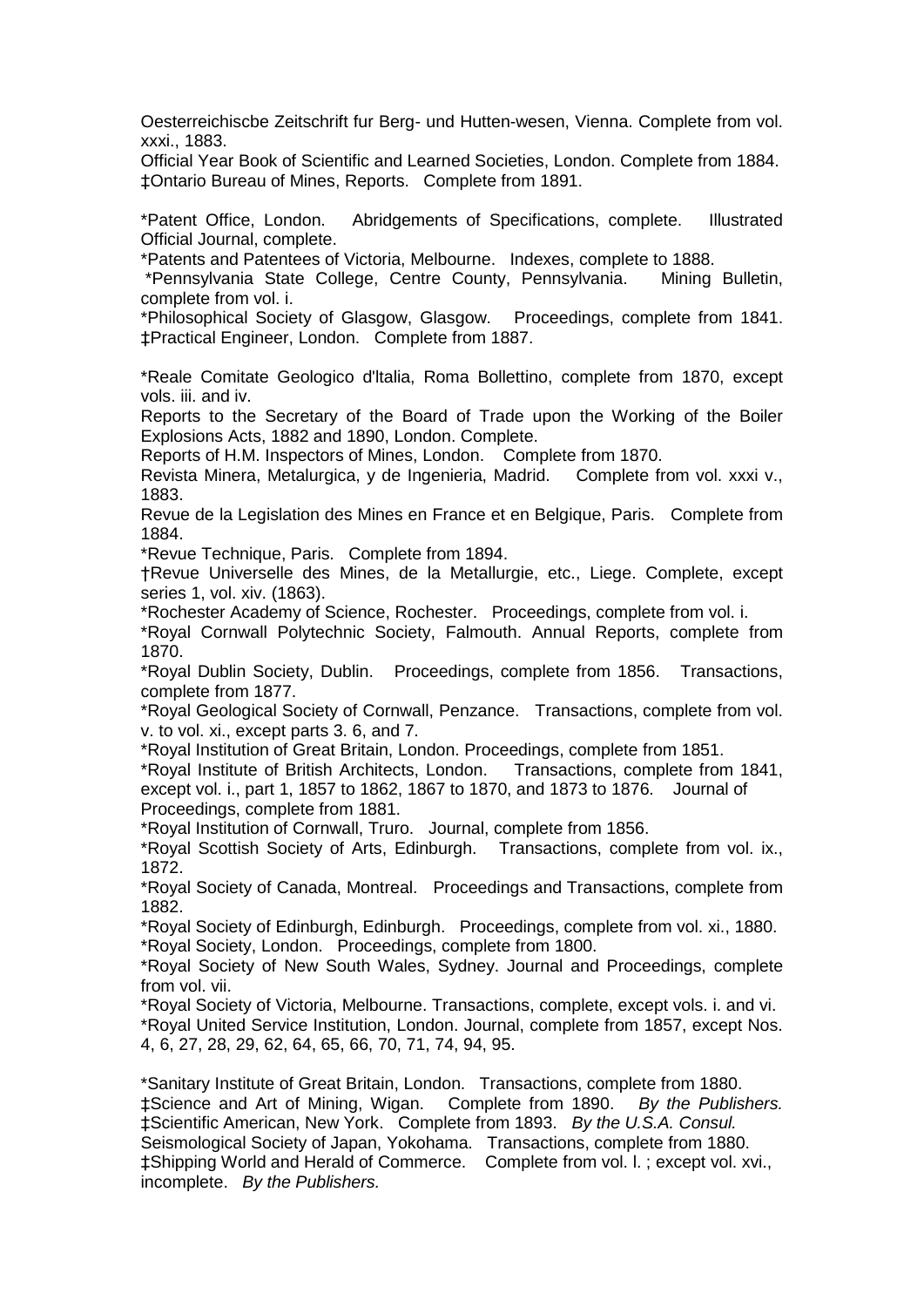\*Smithsonian Institution, Washington, U.S.A. Annual Report of the Board of Regents. complete from 1862.

\*Societe des Ingenieurs Civils, Paris. Memoires, complete from 1849. Comptesrendus, complete from 1879.

\*Societe des Ingenieurs sortis de l'Ecole Provinciale d'Industrie et des Mines du Hainaut, Liege. Memoires, complete from 1850.

\*Societe Geologique de Belgique, Liege. Annalen, complete from 1874.

\*Societe Geologique de France, Paris. Memoires, complete from series 3, except vol. iii., part 2. Bulletin, complete from beginning, except series 2.

\*Societe Geologique du Nord, Lille. Annales, complete from vol. vii., except vol. ix.

\*Societe de l'lndustrie Minerale, St. Etienne. Bulletin, complete from vol. vii., series 2. Comptes-rendus, complete from 1877. Atlases, complete from vol. vi.

\*Societe Industrielle du Nord de la France, Lille. Bulletin, complete from No. 30, 1880.

\*Societe Scientifique Industrielle de Marseille, Marseille. Bulletin, complete.

\*Society of Chemical Industry, London. Journal, complete from1882.

\*Society of Engineers, London. Transactions, complete from 1861, except 1890.

\*South African Association of Engineers and Architects, .Johannesburg. Complete from vol. i.

[xl]

†South African Republic. Reports of State Mining Engineer, 1896.

\*South Staffordshire Institute of Iron and Steel Works Managers, Stourbridge. Complete from vol. ii., 1881.

†South Wales Institute of Engineers, Cardiff. Transactions, complete from vol. i., 1857.

Stahl und Eisen, Dusseldorf. Complete from vol. xiv.

‡Steamship, Leith. Complete from 1889. *By the Publishers.*

‡Stevens' Indicator, Hoboken, New Jersey. Complete from vol. vi., 1889. *By the Institute.*

\*Surveyors' Institution, London. Transactions, complete from 1868.

\*Teknisk Ugeblad, Udgivet af Den Norske Ingenior—og Arkitekt-Forening og Den Polytekniske Forening, Kristiania. Complete from vol. iii., except vol. viii., part 6, and vol. ix., parts 1, 2, and 3.

Times, London. Complete from March, 1869.

Times, Index, London. Complete from January, 1864.

Trade and Navigation Accounts, London. Complete from 1865.

\*U.S. Naval Institute, Annapolis. Proceedings, complete from vol. viii., 1882. \*United States Patent Office, Washington. Official Gazette, from vol. Ixviii., 1894.

Vereins-Mittheilungen, Beilage zur Oesterreichischen Zeitschrift fur Berg-und Huttenwesen, Vienna. Complete from 1884.

\*Victoria, Department of .Mines, Melbourne. Reports, complete from 1874. Special Reports, complete from 1892. Gold-fields of Victoria, Mining Record, complete from 1897 ; Monthly Return, complete from 1898.

\*Victorian Institute of Surveyors, Melbourne. Transactions and Proceedings, vols. i. and iii., 1893.

‡Western Australia, Department of Mines. Reports, complete from 1895. Gold Mines Statistics, complete from 1896. *By the Government.* 

\*Western Society of Engineers, Chicago, Journal, complete; from vol. i.

\*West of Scotland Iron and Steel Institute. Journal, complete from vol. iv.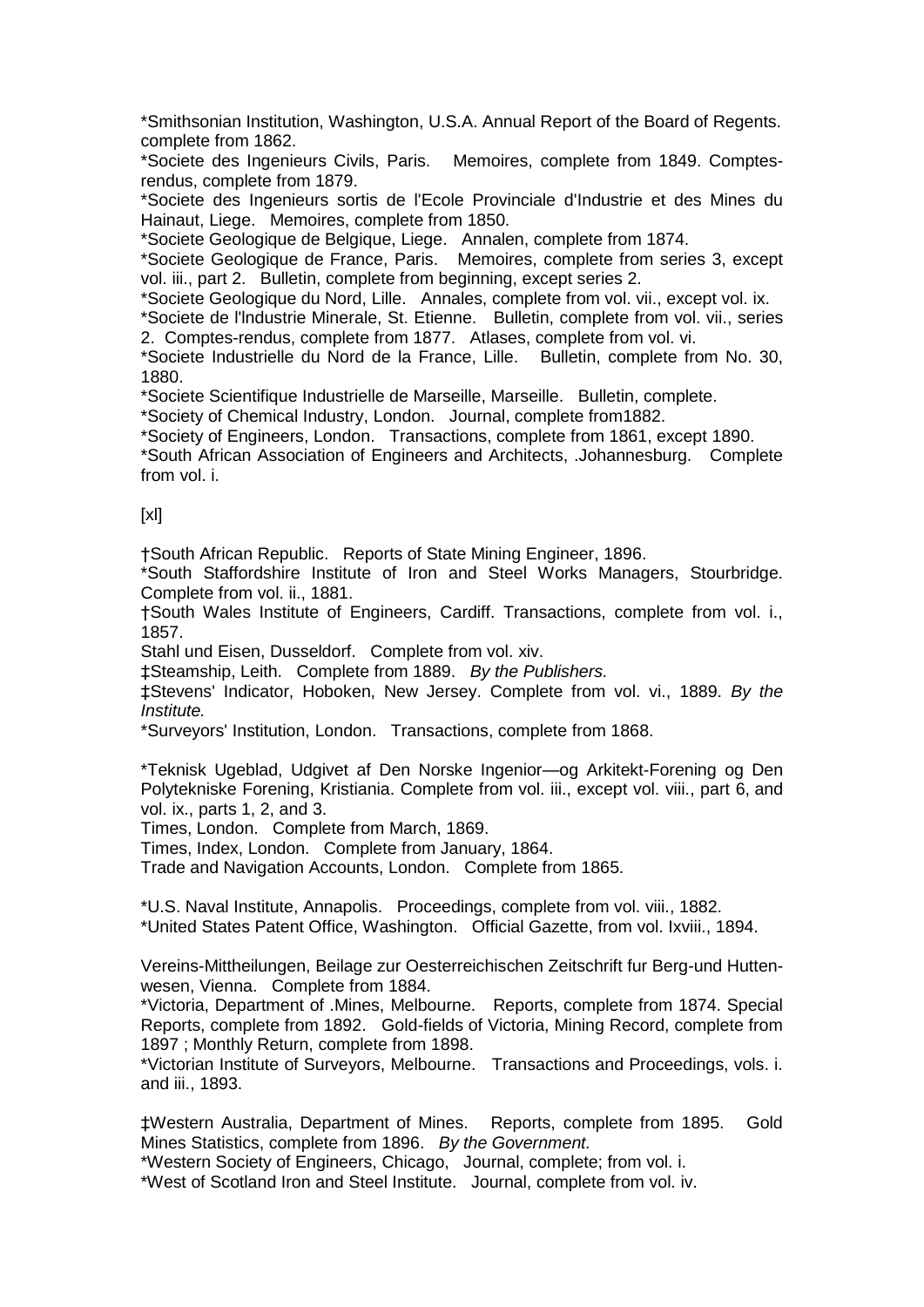\*Wisconsin Academy of Sciences, Arts, and Letters, Madison. Transactions, complete to 1895.

Zeitschrift des Vereines Deutscher Ingenieure, Berlin. Complete from vol. xxvi., 1883.

Zeitschrift fur das Berg-, Hutten- und Salinen-Wesen im Preussischen Staate, Berlin, Complete from 1854.

\*Zeitschrift fur Praktische Geologie, Berlin. Complete from 1893.

The Library comprises over 8,000 Volumes, etc., treating of geology, and Mining, mechanical and civil engineering.

*August 1st, 1898.*

[li]

#### CHARTER OF THE NORTH OF ENGLAND INSTITUTE OF MINING AND MECHANICAL ENGINEERS.

## FOUNDED 1852. INCORPORATED NOVEMBER 28TH, 1876.

VICTORIA, by the Grace of God, of the United Kingdom of Great Britain and Ireland, Queen, Defender of the Faith, TO ALL TO WHOM THESE PRESENTS SHALL COME, GREETING :

WHEREAS it has been represented to us that NICHOLAS WOOD, of Hetton, in the County of Durham, Esquire (since deceased) ; THOMAS EMERSON FORSTER, of Newcastle-upon-Tyne, Esquire (since deceased) ; SIR GEORGE ELLIOT, Baronet (then George Elliot, Esquire), of Houghton Hall, in the said County of Durham, and EDWARD FENWICK BOYD, of Moor House, in the said County of Durham, Esquire, and others of our loving subjects, did, in the year one thousand eight hundred and fiftytwo, form themselves into a Society, which is known by the name of THE NORTH OF ENGLAND INSTITUTE OF MINING AND MECHANICAL ENGINEERS, having for its objects the Prevention of Accidents in Mines and the Advancement of the Sciences of Mining and Engineering generally, of which Society LINDSAY WOOD, of Southill, Chester-le-Street, in the County of Durham, Esquire, is the present President. AND WHEREAS it has been further represented to us that the Society was not constituted for gain, and that neither its projectors nor Members derive nor have derived pecuniary profit from its prosperity: that it has during its existence of a period of nearly a quarter of a century steadily devoted itself to the preservation of human life and the safer development of mineral property ; that it has contributed substantially and beneficially to the prosperity of the country and the welfare and happiness of the working members of the community ; that the Society has since its establishment diligently pursued its aforesaid objects, and in so doing has made costly experiments and researches with a view to the saving of life by improvements in the ventilation of mines, by ascertaining the conditions under which the safety lamp may be relied on for security ; that the experiments conducted by the Society have related to accidents in mines of every description, and have not been limited to those proceeding from explosions : that the various modes of getting coal, whether by mechanical appliances or otherwise, have received careful and continuous attention, while the improvements in the mode of working and hauling belowground, the machinery employed for preventing the disastrous falls of roof underground, and the prevention of spontaneous combustion in seams of coal as well as in cargoes, and the providing additional security for the miners in ascending and descending the pits, the improvements in the cages used for this purpose, and in the safeguards against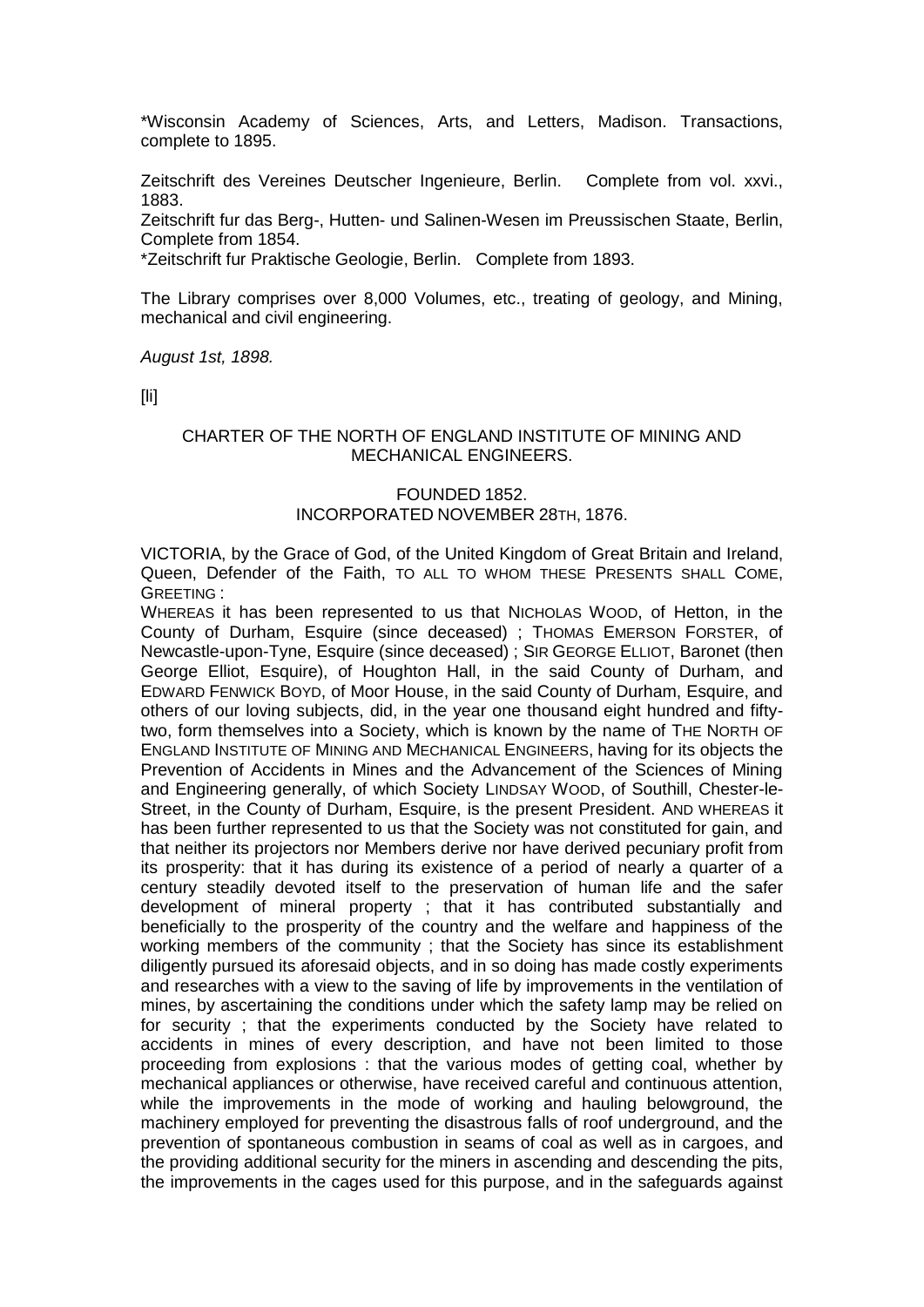what is technically known as "overwinding," have been most successful in lessening the dangers of mining, and in preserving human life ; that the Society has held meetings at stated

[lii]

periods, at which the results of the said experiments and researches have been considered and discussed, and has published a series of Transactions filling many volumes, and forming in itself a highly valuable Library of scientific reference, by which the same have been made known to the public, and has formed a Library of Scientific Works and Collections of Models and Apparatus, and that distinguished persons in foreign countries have availed themselves of the facilities afforded by the Society for communicating important scientific and practical discoveries, and thus a useful interchange of valuable information has been effected ; that in particular, with regard to ventilation, the experiments and researches of the Society, which have involved much pecuniary outlay and personal labour, and the details of which are recorded in the successive volumes of the Society's Transactions, have led to large and important advances in the practical knowledge of that subject, and that the Society's researches have tended largely to increase the security of life ; that the Members of the Society exceed 800 in number, and include a large proportion of the leading Mining Engineers in the United Kingdom. AND WHEREAS in order to secure the property of the Society, and to extend its useful operations, and to give it a more permanent establishment among the Scientific Institutions of our Kingdom, we have been besought to grant to the said LINDSAY WOOD, and other the present Members of the Society, and to those who shall hereafter become Members thereof, our Royal Charter of Incorporation. Now KNOW YE that we, being desirous of encouraging a design so laudable and salutary, of our especial grace, certain knowledge, and mere motion, have willed, granted, and declared, and do, by these presents, for us, our heirs, and successors, will, grant, and declare, that the said LINDSAY WOOD, and such others of our loving subjects as are now Members of the said Society, and such others as shall from time to time hereafter become Members thereof, according to such Bye-laws as shall be made as hereinafter mentioned, and. their successors, shall for ever hereafter be, by virtue of these presents, one body, politic and corporate, by the name of "THE NORTH OF ENGLAND INSTITUTE OF MINING AND MECHANICAL ENGINEERS," and by the name aforesaid shall have perpetual succession and a Common Seal, with full power and authority to alter, vary, break, and renew the same at their discretion, and by the same name to sue and be sued, implead and be impleaded, answer and be answered unto, in every Court of us, our heirs and successors, and be for ever able and capable in the law to purchase, acquire, receive, possess, hold, and enjoy to them and their successors any goods and chattels whatsoever, and also be able and capable in the law (notwithstanding the statutes of mortmain) to purchase, acquire, possess, hold and enjoy to them and their successors a hall or house, and any such other lands, tenements, or hereditaments whatsoever, as they may deem requisite for the purposes of the Society, the yearly value of which, including the site of the said hall or house, shall not exceed in the whole the sum of three thousand pounds, computing the same respectively at the rack rent which might have been had or gotten for the same respectively at the time of the purchase or acquisition thereof. AND WE DO HEREBY GRANT our especial license and authority unto all and every person and persons and bodies politic and corporate, otherwise competent, to grant, sell, alien, convey or devise in mortmain unto and to the use of the said Society and their successors, any lands, tenements, or hereditaments not exceeding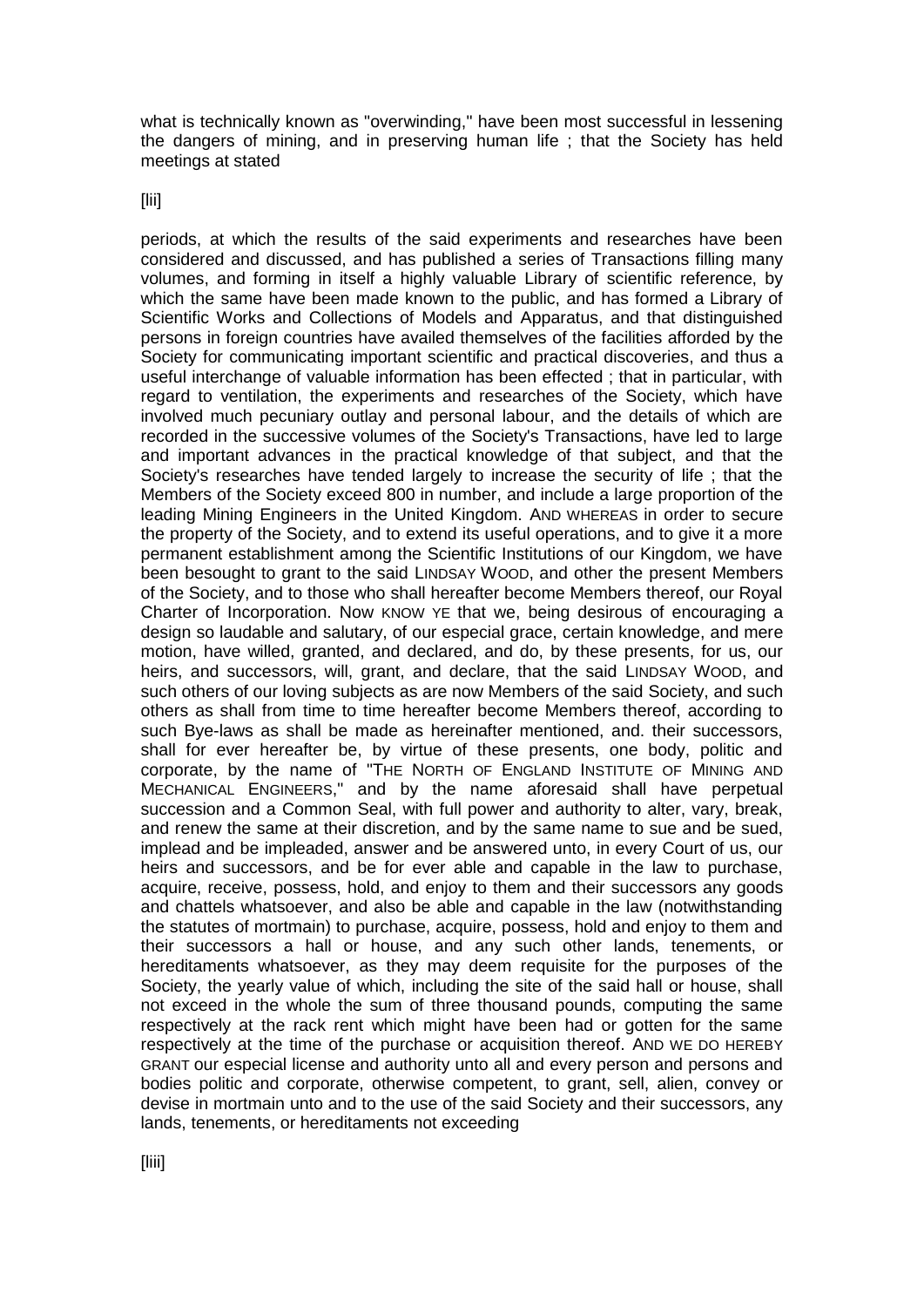with the lands, tenements or hereditaments so purchased or previously acquired such annual value as aforesaid, and also any moneys, stocks, securities, and other personal estate to be laid out and disposed of in the purchase of any lands, tenements or hereditaments not exceeding the like annual value. AND WE FURTHER will, grant, and declare, that the said Society shall have full power and authority, from time to time, to sell, grant, demise, exchange and dispose of absolutely, or by way of mortgage, or otherwise, any of the lands, tenements, hereditaments and possessions, wherein they have any estate or interest, or which they shall acquire as aforesaid, but that no sale, mortgage, or other disposition of any lands, tenements, or hereditaments of the Society shall be made, except with the approbation and concurrence of a General Meeting. And our will and pleasure is, and we further grant and declare that for the better rule and government of the Society, and the direction and management of the concerns thereof, there shall be a Council of the Society, to be appointed from among the Members thereof, and to include the President and the Vice-Presidents, and such other .office-bearers or past office-bearers as may be directed by such Bye-laws as hereinafter mentioned, but so that the Council, including all *ex-officio* Members thereof, shall consist of not more than forty or less than twelve Members, and that the Vice-Presidents shall be not more than six or less than two in number. AND WE DO HEREBY FURTHER will and declare that the said LINDSAY WOOD shall be the first President of the Society, and the persons now being the Vice-Presidents, and the Treasurer and Secretary, shall be the first Vice-Presidents, and the first Treasurer and Secretary, and the persons now being the Members of the Council shall be the first Members of the Council of the Society, and that they respectively shall continue such until the first election shall be made at a General Meeting in pursuance of these presents. AND WE DO HEREBY FURTHER will and declare that, subject to the powers by these presents vested in the General Meetings of the Society, the Council shall have the management of the Society, and of the income and property thereof, including the appointment of officers and servants, the definition of their duties, and the removal of any of such officers and servants, and generally may do all such acts and deeds as they shall deem necessary or fitting to be done, in order to carry into full operation and effect the objects and purposes of the Society, but so always that the same be not inconsistent with, or repugnant to, any of the provisions of this our Charter, or the Laws of our Realm, or any Bye-law of the Society m force for the time being. AND WE DO FURTHER will and declare that at any General Meeting of the Society, it shall be lawful for the Society, subject as hereinafter mentioned, to make such Bye-laws as to them shall seem necessary or proper for the regulation and good government of the Society, and of the Members and affairs thereof, and generally for carrying the objects of the Society into full and complete effect, and particularly (and without its being intended hereby to prejudice the foregoing generality), to make Bye-laws for all or any of the purposes hereinafter mentioned, that is to say : for fixing the number of Vice-Presidents, and the number of Members of which the Council shall consist, and the manner of electing the President and Vice-Presidents, and other Members of the Council, and the period of their continuance in office, and the manner and time of supplying any vacancy therein ; and for regulating the times at which General Meetings of the Society and Meetings of the Council shall be held,

[liv]

and for convening the same and regulating the proceedings thereat, and for regulating the manner of admitting persons to be Members of the Society, and of removing or expelling Members from the Society, and for imposing reasonable fines or penalties for non-performance of any such Bye-laws, or for disobedience thereto, and from time to time to annul, alter, or change any such Bye-laws so always that all Bye-laws to be made as aforesaid be not repugnant to these presents, or to any of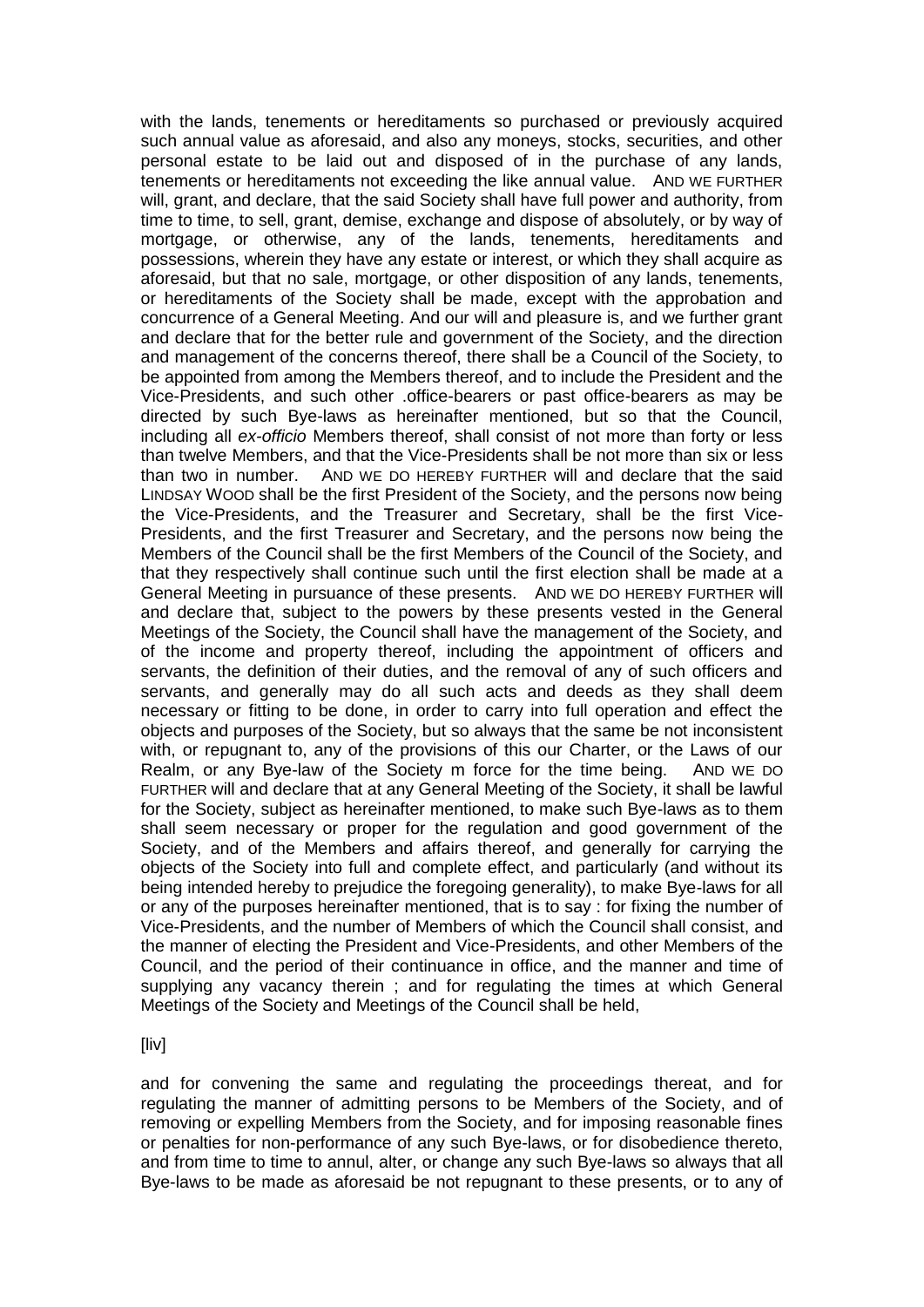the laws of our Realm. AND WE DO FURTHER will and declare that the present Rules and Regulations of the Society, so far as they are not inconsistent with these presents, shall continue in force, and be deemed the Bye-laws of the Society until the same shall be altered by a General Meeting, provided always that the present Rules and Regulations of the Society and any future Bye-laws of the Society so to be made as aforesaid shall have no force or effect whatsoever until the same shall have been approved in writing by our Secretary of State for the Home Department. IN WITNESS WHEREOF WE HAVE CAUSED THESE OUR LETTERS TO BE MADE PATENT.

Witness Ourself at our Palace, at Westminster, the 28th day of November, in the fortieth year of our reign.

By Her Majesty's Command.

CARDEW



## $BYF-IAWS$ .

#### I.**—**CONSTITUTION.

1. —The North of England Institute of Mining and Mechanical Engineers shall consist of Members, Associate Members and Honorary Members. The Institute shall in addition comprise Associates and Students.

2. —The Officers of the Institute, other than the Treasurer and the Secretary, shall be elected from the Members and Associate Members, and shall consist of a President, six Vice-Presidents, and eighteen Councillors, who, with the Treasurer and the Secretary (if Members of the Institute) shall constitute the Council.

All Past-Presidents shall be *ex-officio* Members of the Council, so long as they continue Members or Associate Members of the Institute; and Vice-Presidents who have not been re-elected or have become ineligible from having held office for three consecutive years, shall be *ex-officio* Members of the Council for the following year.

## II.**—**QUALIFICATIONS OF MEMBERS, ASSOCIATE MEMBERS, HONORARY MEMBERS, ASSOCIATES AND STUDENTS.

3.—MEMBERS.**—**Every candidate for admission into the class of Members, or for transfer into that class, shall come within the following conditions:—He shall be more than twenty-three years of age, have been regularly educated as a Mining or Mechanical Enigineer, or in some other

 $[IV]$ 

branch of Engineering, according to the usual routine of pupilage, and have had subsequent employment for at least two years in some responsible situation as an Engineer, or if he has not undergone the usual routine of pupilage, he must have been employed or have practised as an Engineer for at least five years. This class shall also comprise every person who was an Ordinary Member, Life Member, or Student on the first of August, 1877.

4. —ASSOCIATE MEMBERS shall be persons connected with or interested in Mining or Engineering, and not practising as Mining or Mechanical Engineers, or in some other branch of Engineering.

5. —HONORARY MEMBERS shall be persons who have distinguished themselves by their literary or scientific attainments, or who have made important communications to the Society.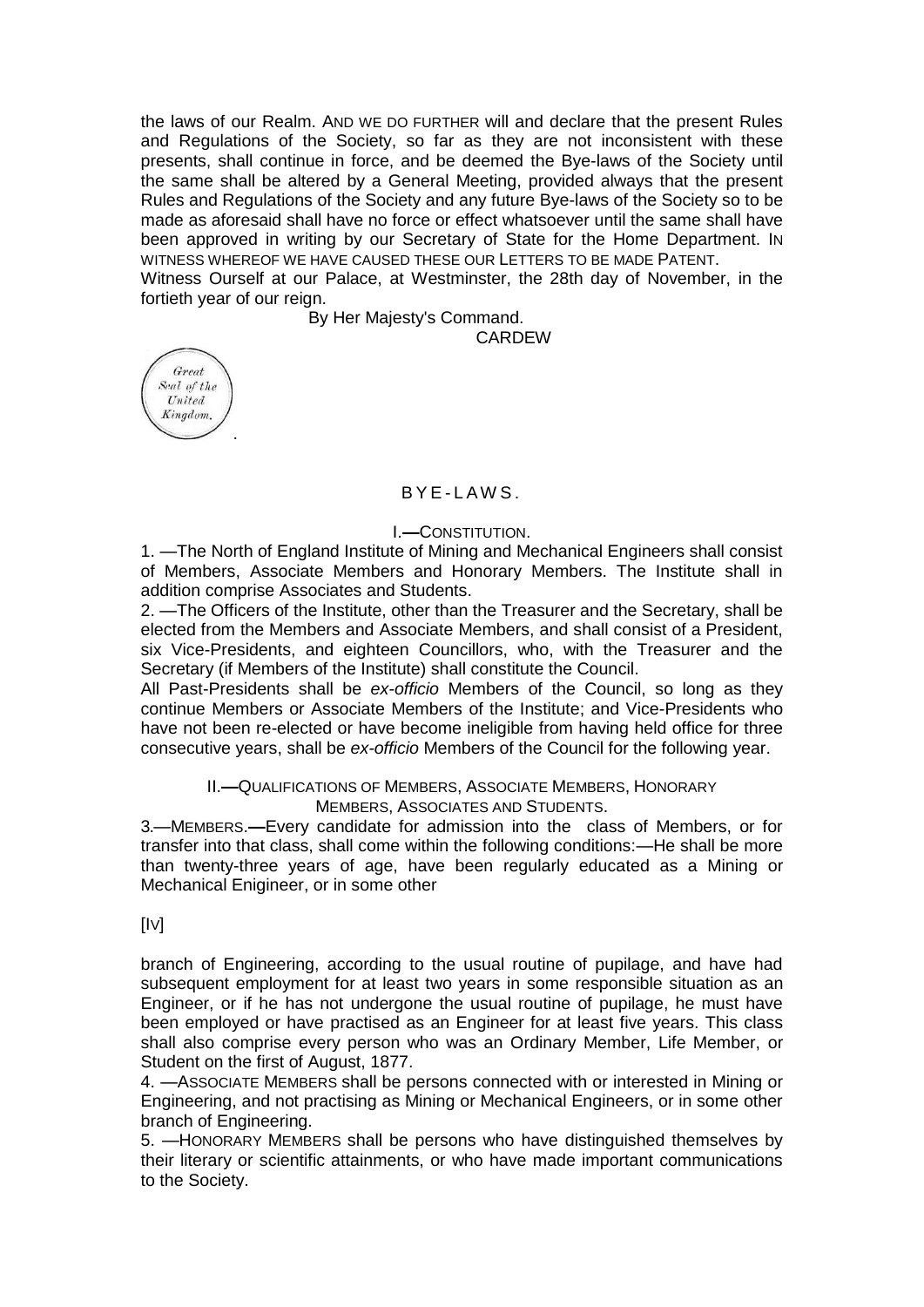6. —ASSOCIATES shall be persons acting as under-viewers, under-managers, or in other subordinate positions in mines, or employed in analogous positions in other branches of Engineering.

7. —STUDENTS shall be persons who are qualifying themselves for the profession of Mining or Mechanical Engineering, or other branch of Engineering, and such persons may continue Students until they attain the age of twenty-five years.

## III.**—**ELECTION AND EXPULSION OF MEMBERS.

8. —Any person desirous of becoming a Member, an Associate Member, an Associate or a Student, shall be proposed according to the proper Form in the Appendix, in which Form the name, usual residence, and qualifications of the candidate shall be distinctly specified. The Form must be signed by the proposer and at least two other Members or Associate Members, certifying a personal knowledge of the candidate, who shall himself sign the undertaking contained therein.

Any person qualified to become an Honorary Member shall be proposed according to the proper Form in the Appendix, in which Form the name, usual residence, and qualifications of the candidate shall be distinctly stated. This Form must be signed by the proposer and at least five other Members or Associate Members, certifying a personal knowledge of the candidate, who shall himself sign the undertaking contained therein, and the Council shall have the power of defining the time during which, and the circumstances under which the candidate shall be an Honorary Member.

Any Associate or Student desirous of becoming a Member, shall be proposed and recommended according to the proper Form in the Appendix, in which Form the name, usual residence, and qualifications of the candidate shall be distinctly specified. This Form must be signed by the proposer and at least two other Members or Associate Members, certifying a personal knowledge of the candidate, who shall himself sign the undertaking contained therein, and the proposal shall then be treated in the manner hereinafter described.

Every proposal shall be delivered to the Secretary, and by him submitted to the next meeting of the Council, who, on approving the qualifications, shall determine if the candidate is to be presented for ballot, and if it is so determined, the Chairman of the Council shall sign such proposal. The same shall be read at the next Ordinary General Meeting, and afterwards be exhibited in the Institute's Hall until the following Ordinary General Meeting, when the candidate shall be balloted for.

[Ivi]

A Student may become an Associate at any time after attaining the age of twentyone years

9. —The balloting shall be conducted in the following manner :—Each Member or Associate Member attending the meeting, at which a ballot is to take place, shall be supplied (on demand) with a list of the names of the persons to be balloted for, according to the proper Form in the Appendix, and shall strike out the names of such candidates as he desires shall not be elected, and return the list to the scrutineers appointed by the presiding Chairman for the purpose, and such scrutineers shall examine the lists so returned, and inform the meeting what elections have been made. No candidate shall be elected unless he secures the votes of two-thirds of the Members and Associate Members voting.

10. —Notice of election shall be sent to every person within one week after his election, according to the proper Form in the Appendix, and the person elected shall send the amount of his annual subscription, or life composition, within four months from the date of such election, which otherwise shall become void.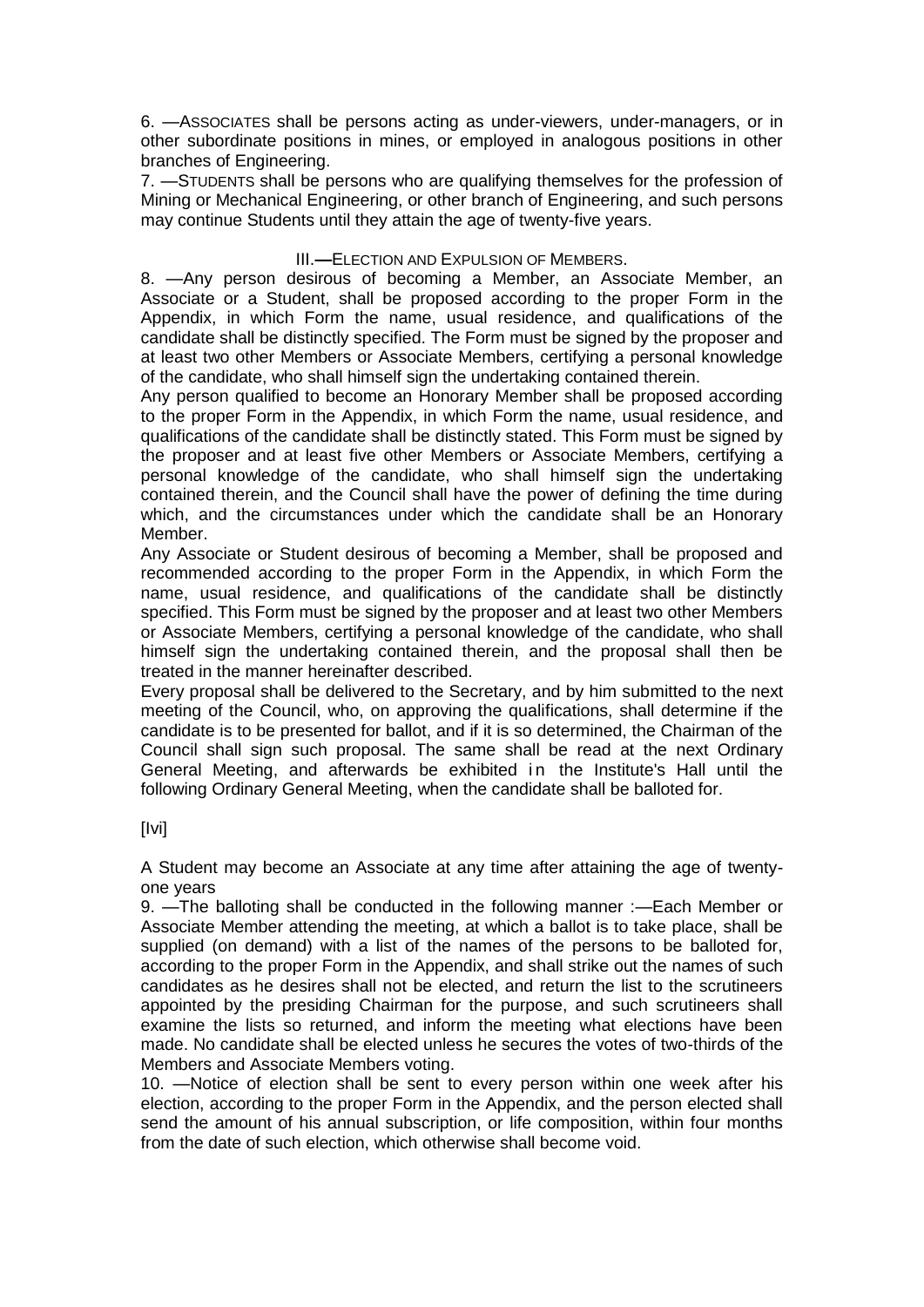11. —Every Member having signed a declaration according to the proper Form in the Appendix, and having likewise made the proper payment, shall receive a certificate of his election, according to the proper Form in the Appendix.

12. —Any Member, Associate Member, Associate or Student elected at any meeting between the Annual Meetings shall be entitled to all Transactions issued in the Institute's year, so soon as he has signed and returned a declaration according to the proper Form in the Appendix, and paid his subscription.

13. **—**The Transactions of the Institute shall not be forwarded to those whose subscriptions are in arrear on the first of November in each year.

14. **—**Any person whose subscription is more than one year in arrear shall be reported to the Council, who shall direct application to be made for it, according to the proper Form in the Appendix, and in the event of its continuing one month in arrear after such application, the Council shall have the power, after remonstrance by letter to his last recorded address in the books of the Society, according to the proper Form in the Appendix, of declaring that the defaulter has ceased to be a Member.

15. **—**In case the expulsion of any person shall be judged expedient by ten or more Members or Associate Members, and they think fit to draw up and sign a proposal requiring such expulsion, the same being delivered to the Secretary, shall be by him laid before the next meeting of the Council for consideration. If the Council, after due inquiry, do not find reason to concur in the proposal, no entry thereof shall be made in any minutes, nor shall any public discussion thereon be permitted, unless by requisition signed by one-half of the Members or Associate Members of the Institute ; but if the Council do find good reason for the proposed expulsion, they shall direct the Secretary to address a letter, according to the proper Form in the Appendix, to the person proposed to be expelled, advising him to withdraw from the Institute. If that advice be followed, no entry on the minutes nor any public discussion on the subject shall be permitted ; but if that advice be not followed, nor an explanation given which is satisfactory to the Council, they shall call a General Meeting for the purpose of deciding on the question of expulsion ; and if a majority of the Members and Associate Members present at such meeting (provided

[Ivii]

the number so present be not less than forty) vote that such person be expelled, the Chairman of that meeting shall declare the same accordingly, and the Secretary shall communicate the same to the person, according to the proper Form in the Appendix.

#### IV.**—**SUBSCRIPTIONS

16. —The annual subscription of each Member and Associate Member shall be £2 2s., of each Associate and Student £1 5s., payable in advance, and shall be considered due on election, and afterwards on the first Saturday in August of each year.

17. —Any Member, Associate Member, Associate or Student may, at any time, compound for all future subscriptions by a payment in accordance with the following scale :—

|                         |     |    |    | Under 30 years of age, the sum of | £31 |
|-------------------------|-----|----|----|-----------------------------------|-----|
| Over                    | -30 |    | 11 |                                   | 27  |
| ,                       | 40  |    |    |                                   | 24  |
| $\mathbf{u}$            | 50  | 99 | ., |                                   | 21  |
| $\overline{\mathbf{1}}$ | 60  |    |    |                                   | 17  |

or on such other conditions as the Council may, in writing, accept. Every person so compounding shall be a Member, Associate Member, Associate or Student for life, as the case may be. Any Associate Member, Associate or Student so compounding who may afterwards be qualified to become a Member, may do so, by election in the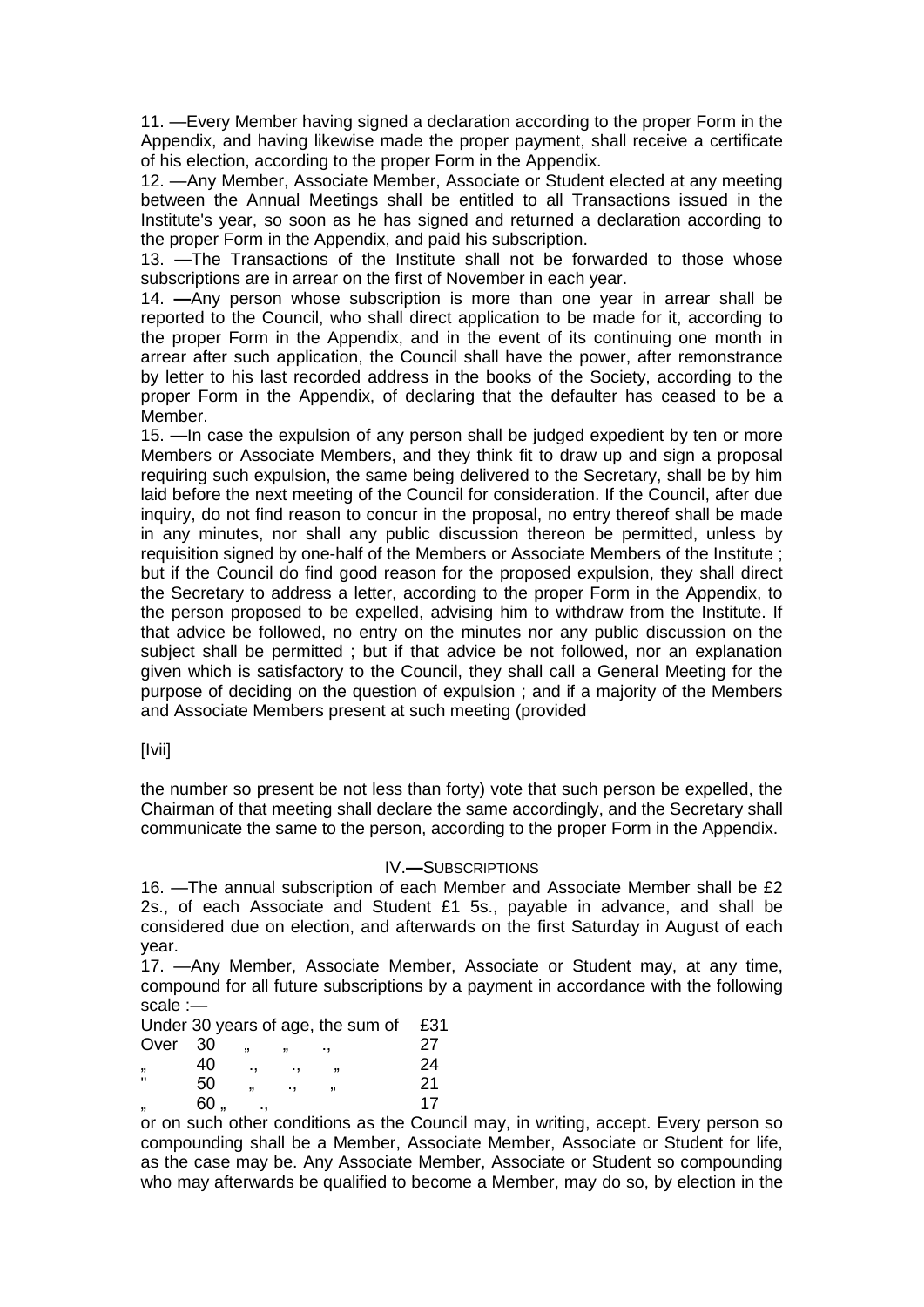manner described in Bye-law 8. All compositions shall be deemed capital money of the Institute.

18.—In case any Member, Associate Member or Associate, who has been long distinguished in his professional career, becomes unable, from ill-health, advanced age, or other sufficient cause, to carry on a lucrative practice, the Council may, on the report of a Sub-Committee appointed by them for that purpose, if they find good reason for the remission of the annual subscription, so remit it. They may also remit any arrears which are due from a Member, or they may accept from him a collection of books, or drawings, or models, or other contributions, in lieu of the composition mentioned in Bye-law 17, and may thereupon release him from any or all future subscriptions, and permit him to resume his former rank in the Institute.

19, —Owners of Collieries, Engineers, Manufacturers, Railway Companies, and Employers of labour generally, may subscribe annually to the funds of the Institute, and each such subscriber of £2 2s. annually shall be entitled to tickets to admit two persons to the rooms, library, meetings, lectures, and public proceedings of the Society ; and. for every additional £2 2s., subscribed annually, two other persons shall be admissible ; and each such subscriber shall also be entitled for each £2 2s. subscription to have a copy of the Transactions of the Institute sent to him.

## V.—ELECTION OF OFFICERS.

20. —The President, Vice-Presidents, and Councillors shall be elected at the Annual Meeting in August (except in cases of vacancies) and shall be eligible for re-election to any office, with the exception of any President who may have held office for the two immediately preceding years, or Vice-President who may have held office for the three immediately preceding years, and such six Councillors as may have attended the fewest

## [lviii]

Council Meetings during the past year, and when any such attendances are equal, the Council shall decide between them ; but any such Member or Associate Member shall be eligible for re-election after being one year out of office.

Any Retiring Vice-President or Councillor who may be ineligible for re-election shall nevertheless be eligible to any other office.

21. **—**Each Member and Associate Member shall be at liberty to nominate in writing, and send to the Secretary not less than eight days prior to the Ordinary General Meeting in June, a list, duly signed, of Members and Associate Members suitable to fill the offices of President, Vice-Presidents, and Members of Council for the ensuing year. The Council shall prepare a list of the persons so nominated, together with the names of the Officers for the current year eligible for re-election, and of such other Members and Associate Members as they deem suitable for the various offices. Such list shall comprise the names of not less than thirty persons. The list so prepared by the Council shall be submitted to the Ordinary General Meeting in June, and shall be the balloting list for the annual election in August. (See proper Form in the Appendix.) A copy of this list shall be posted at least seven days previous to the Annual Meeting to every Member and Associate Member, who may erase any name or names from the list, and substitute the name or names of any other Member or Associate Member eligible for each respective office ; but the number of names on the list, after such erasure or substitution, must not exceed the number to be elected to the respective offices. Papers which do not accord with these directions shall be rejected by the scrutineers. The votes for any Member who may not be elected President or Vice-Presidents shall count for them as Members of the Council, but in no case shall he receive more than one vote from each voter. The Chairman shall appoint four scrutineers, who shall receive the balloting papers, and, after making the necessary scrutiny, destroy the same, and sign and hand to the Chairman a list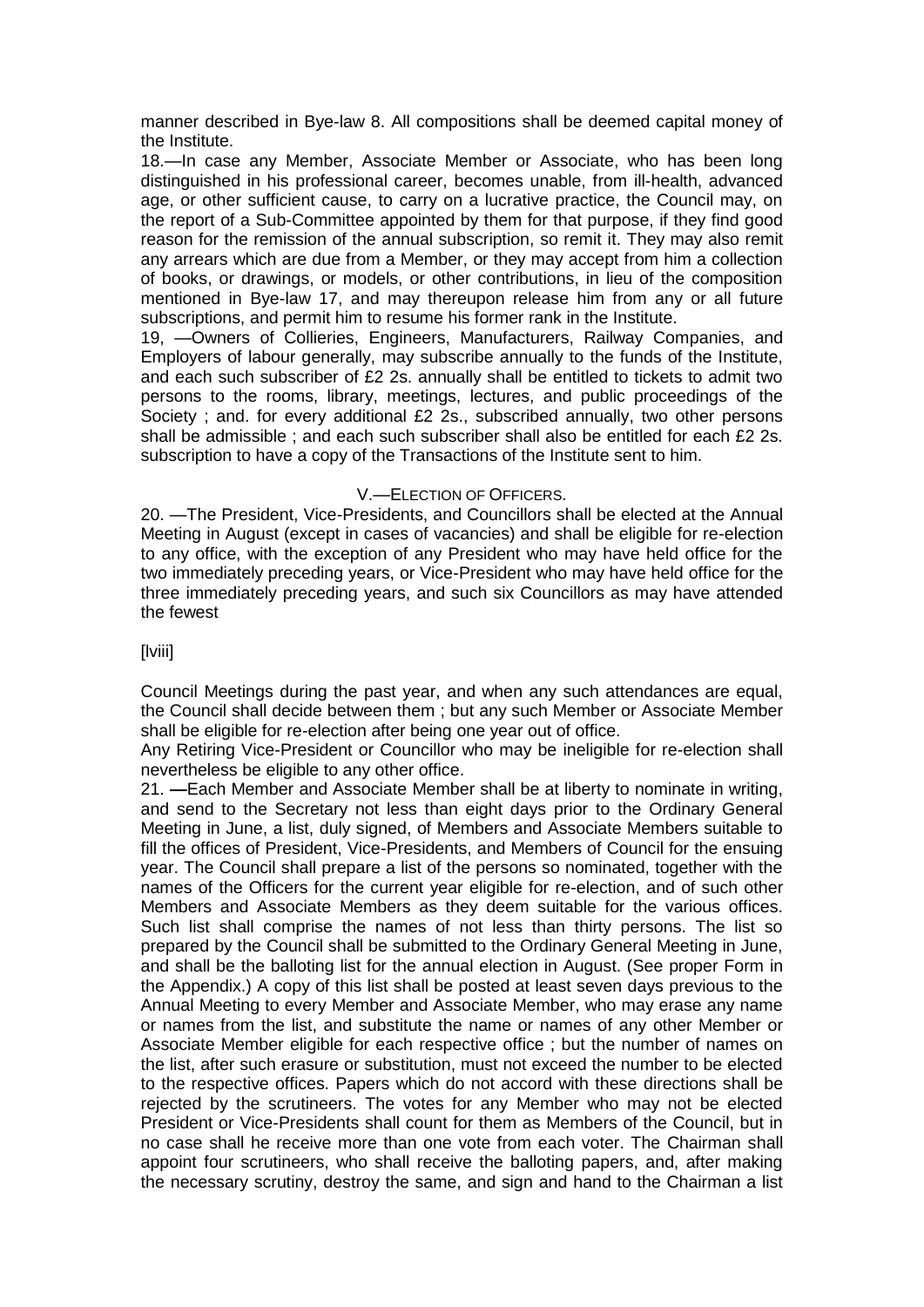of the elected Officers. The balloting papers may be returned through the post, addressed to the Secretary, or be handed to him, or to the Chairman of the meeting, so as to be received before the appointment of the scrutineers for the election of Officers.

22. **—**In case of the decease, expulsion, or resignation of any Officer or Officers, the Council, if they deem it requisite that the vacancy shall be filled up, shall present to the next Ordinary General Meeting a List of persons whom they nominate as suitable for the vacant office or offices, and a new Officer or Officers shall be elected at the first succeeding Ordinary General Meeting.

23. **—**The Treasurer and the Secretary shall be appointed by the Council, and shall be removable by the Council, subject co appeal to a General Meeting. One and the same person may hold both these offices.

## VI.—DUTIES OF THE OFFICERS AND COUNCIL.

24. **—**The President shall take the chair at all meetings of the Institute, the Council, and Committees, at which he is present (he being *ex-offlcio* a member of all), and shall regulate and keep order in the proceedings.

25. **—**In the absence of the President, it shall be the duty of the senior Vice-President present to preside at the meetings of the Institute, to keep order, and to regulate the proceedings. In case of the absence of

#### [lix]

the President and of all the Vice-Presidents, the meeting may elect any Member of Council, or in case of their absence, any Member or Associate Member present, to take the chair at the Meeting.

26. —At Meetings of the Council, five shall be a quorum. The minutes of the Council's proceedings shall be at all times open to the inspection of the Members and Associate Members.

27. **—**The Treasurer and the Secretary shall act under the direction and control of the Council, by which body their duties shall from time to time be defined.

28. **—**The Council may appoint Committees for the purpose of transacting any particular business, or of investigating any specific subject connected with the objects of the Institute. Such Committees shall make a report to the Council, who shall act thereon, and make use thereof as they see occasion.

#### VII.— COMMUNICATIONS AND MEMOIRS.

29. **—**All papers shall be sent for the approval of the Council at least twenty-one days before a General Meeting, and after approval, shall be read before the Institute. The Council shall also direct whether any paper read before the Institute shall be printed in the Transactions, and immediate notice shall be given to the writer whether it is to be printed or not.

30. **—**The copyright of all papers communicated to, and accepted for printing by the Council, and printed within twelve months, shall become vested in the Institute, and such communications shall not be published for sale or otherwise, without the written permission of the Council.

31. **—**Twenty copies of each paper printed by the Institute shall be presented to the author for private use.

32. **—**All proofs of reports of discussions, forwarded to any person for correction, must be returned to the Secretary within seven days from the date of their receipt, otherwise they will be considered correct and be printed off.

33. **—**The Institute is not, as a body, responsible for the statements and opinions advanced in the papers which may be read, nor in the discussions which may take place at the meetings of the Institute.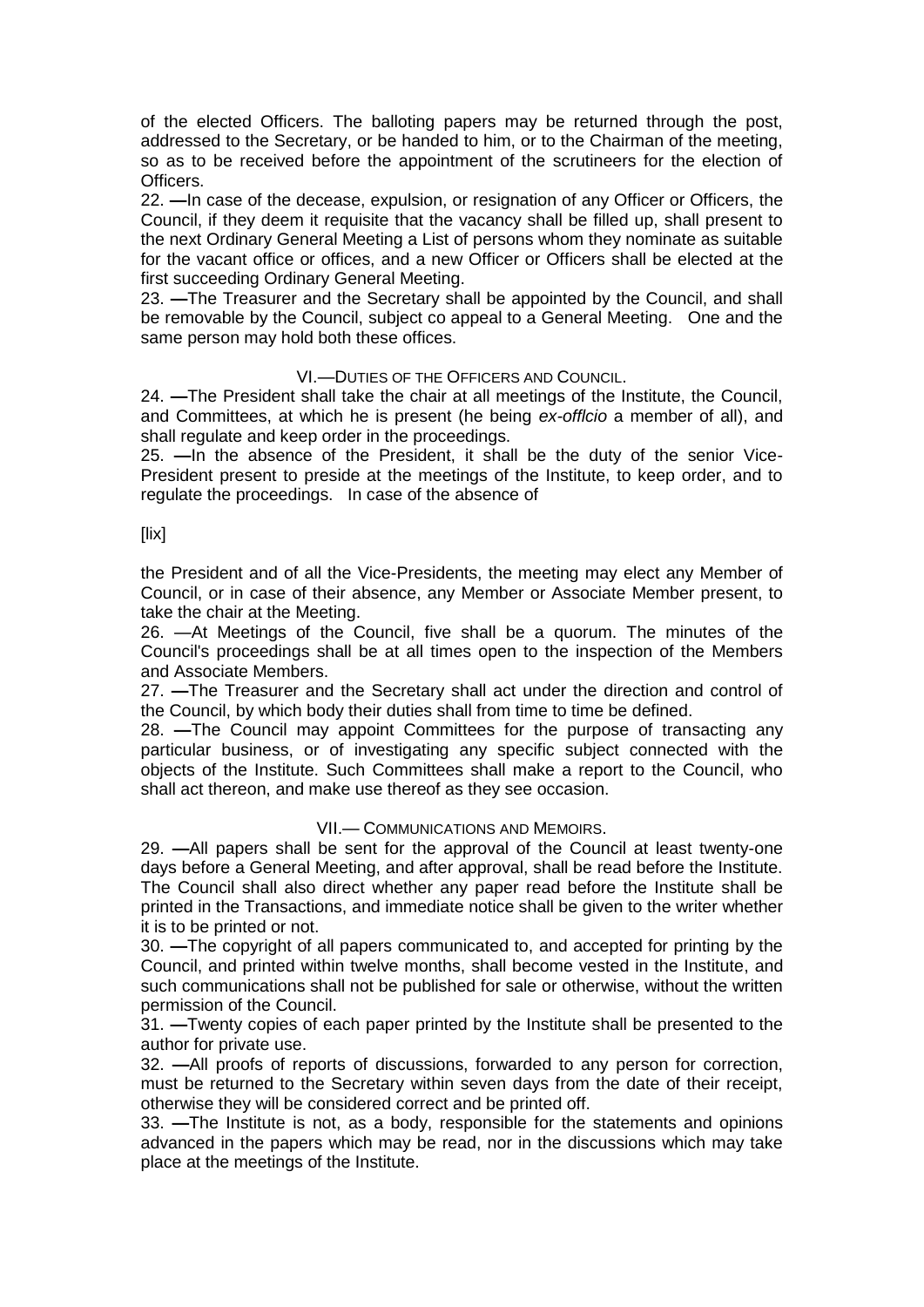## VIII.—MEETINGS OF THE INSTITUTE.

34. **—** An Ordinary General Meeting shall be held on the first Saturday of every month (except January and July) at two o'clock, unless otherwise determined by the Council; and the Ordinary General Meeting in the month of August shall be the Annual Meeting, at which a report of the proceedings, and an abstract of the accounts of the previous year, shall be presented by the Council.

35. **—**All donations to the Institute shall be acknowledged in the Annual Report of the Council.

36. **—**A Special General Meeting shall be called whenever the Council may think fit, and also on a requisition to the Council, signed by ten or more Members or Associate Members. The business of a Special Meeting shall be confined to that specified in the notice convening it.

37. —The Members, Associate Members, Honorary Members, Associates and Students, shall have notice of, and the privilege to attend, all Ordinary General Meetings and Special Meetings.

 $[|x]$ 

38. **—**Every question, not otherwise provided for, which shall come before any meeting, shall be decided by the votes of the majority of the Members and Associate Members then present.

39. **—** Invitations shall be forwarded to any person whose presence at the discussions the Council may think advisable, and strangers so invited shall be permitted to take part in the proceedings but not to vote.

Any Member or Associate Member shall have power to introduce two strangers (see proper Form in the Appendix) to any General Meeting, but they shall not take part in the proceedings except by permission of the meeting.

## IX.—PROPERTY OF THE INSTITUTE.

40. —The Funds of the Society shall be deposited in the hands of the Treasurer, and shall be disbursed or invested by him according to the direction of the Council.

41. **—**The Institute Hall and Reading Room shall be open to the Members, Associate Members, Honorary Members, Associates and Students on every week day, from 10 a.m. to 5 p.m except on such special day or days when the Council shall think it expedient to close the rooms and suspend the circulation of Books. Books shall be issued according to regulations from time to time approved by the Council.

42. **—**No duplicate copies of any portion of the Transactions shall be issued to any Member, Associate Member, Associate or Student, unless by order from the Council.

#### X.—ALTERATION OF BYE-LAWS.

43. **—**No alteration shall be made in the Bye-laws of the Institute, except at the Annual Meeting, or at a Special Meeting for that purpose, and the particulars of every such alteration shall be announced at a previous Ordinary Meeting, and inserted in its minutes, and shall be exhibited in the room of the Institute fourteen days previous to such Annual or Special Meeting, and such Meeting shall have power to adopt any modification of such proposed alteration of the Bye-laws.

I hereby approve the foregoing Bye-laws.

M. W. RIDLEY,

ONE or HER MAJESTY'S PRINCIPAL SECRETARIES OF STATE.

*Whitehall, 23rd September, 1898.*

APPENDIX TO THE BYE-LAWS.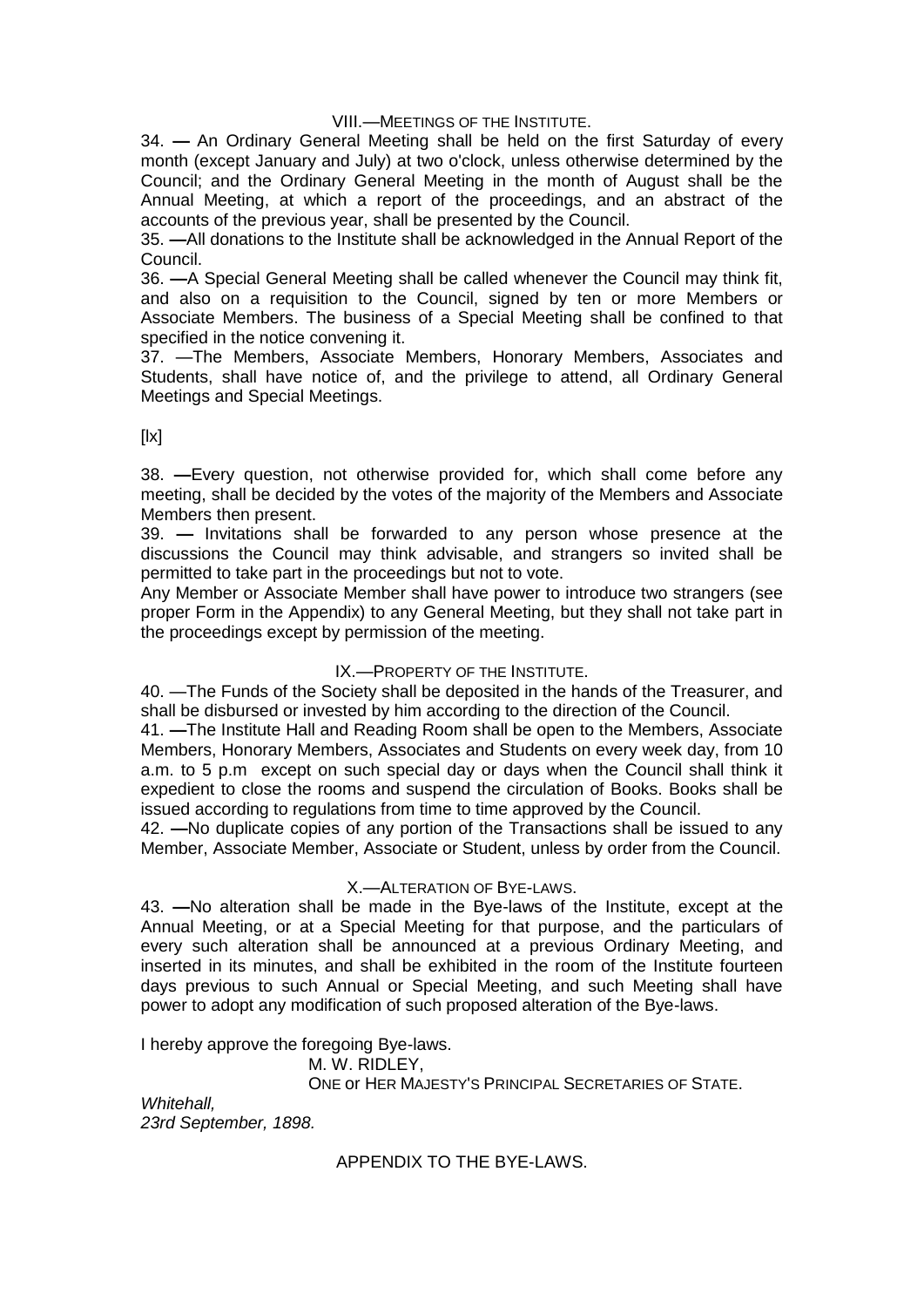#### FORM A. MEMBER OR HONORARY MEMBER.

A. B. [Christian Name, Surname, Occupation, and Address in full], born on the day of 189 . being desirous of belonging to

189 , being desirous of belonging to

The North of England Institute of Mining and Mechanical Engineers, I recommend him from *personal knowledge,* as a person in every respect worthy of that distinction, because—

*[Here specify distinctly the qualifications of the Candidate, according to the spirit of Bye laws 8 or 5.]*

On the above grounds, I propose him to the Council as a proper person to belong to the Institute.

Signed Member or Associate Member,

Dated this day of 189

[Ixi]

We, the undersigned, concur in the above recommendation, from *personal knowledge,* being convinced that A. B. is in every respect a proper person to belong to the Institute. .<br>Participa e que se destinar e a participa en el recebe en el este contrar el contro

Two Members or Associate Members, or by Five Members or Associate Members in the case of the nomination of an Honorary Member.

## *[ Undertaking to be signed by the Candidate.]*

I, the undersigned, do hereby promise that, in the, event of my election, I will be governed by the Royal Charter and Bye-laws of the Institute for the time being, or as they may hereafter be altered, amended, or enlarged under the powers of the said Royal Charter; and that I will promote the objects of the Institute as far as may be in my power, and will not aid in any unauthorised publication of the proceedings, and will attend the meetings thereof as often as I conveniently can ; provided that whenever I shall signify in writing to the Secretary that I am desirous of withdrawing my name therefrom, I shall (after the payment of any arrears which may be due by me at that period) cease to belong to the Institute.

**Signed** 

Dated this day of 189

#### *[To be filled up by the Council.]*

The Council, having considered the above recommendation, present A. B. to be balloted for as a Member of The North of England Institute of Mining and Mechanical Engineers.<br>Signed Chairm

Signed Chairman.

| vears. |
|--------|
|        |

## FORM B. ASSOCIATE MEMBER, ASSOCIATE OR STUDENT.

A. B. [Christian Name, Surname, Occupation, and Address in full], born on the day of .189 , being desirous of belonging to The North of England Institute of Mining and Mechanical Engineers, I recommend him, from *personal knowledge,* as a person in every respect worthy of that distinction, and propose him to the Council as a proper person to belong to the Institute.

Signed Member or Associate Member. Dated this day of 189.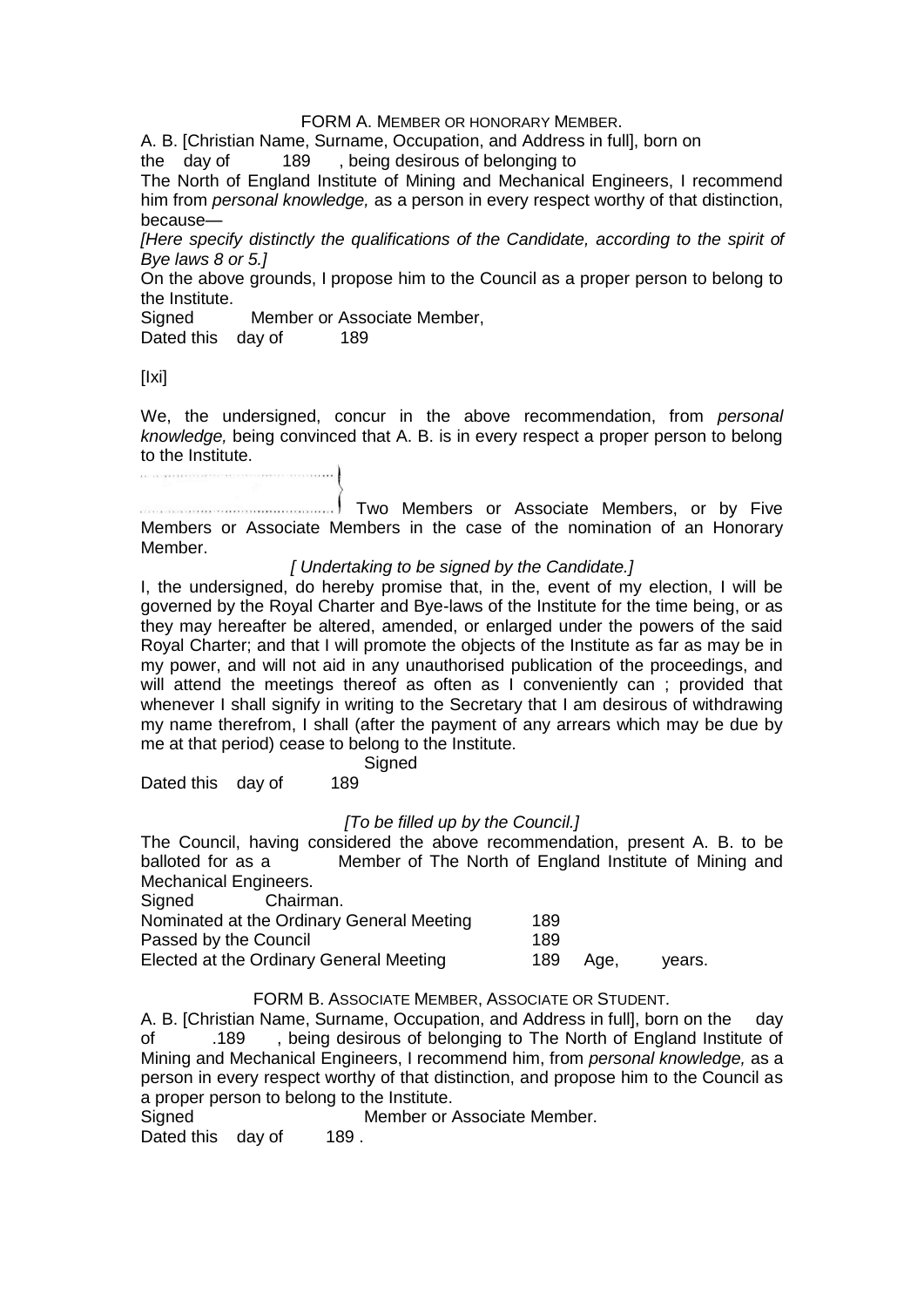We, the undersigned, concur in the above recommendation, from *personal knowledge,* being convinced that A. B. is in every respect a proper person to belong to the Institute.

] Two Members

] or Associate Members.

## *[Undertaking to be signed, by the Candidate.]*

I, the undersigned, do hereby promise that, in the event of my election, I will be governed by the Royal Charter and Bye-laws of the Institute for the time being, or as they may hereafter be altered, amended, or enlarged under the powers of the said Royal Charter; and that I will promote the objects of the Institute as far as may be in my power, and will not aid in any unauthorised publication of the proceedings, and will attend the meetings thereof as often as I conveniently can : provided that whenever I shall signify in writing to the Secretary that lam desirous of withdrawing my name therefrom, I shall (after the payment of any arrears which may be due by me at that period) cease to belong to the Institute. **Signed** 

Dated this day of 189

[lxii]

## *[To be filled up by the Council.]*

The Council, having considered the above recommendation, present A. B. to be balloted for as a of The North of England Institute of Mining and Mechanical Engineers.<br>Signed

Chairman.

| Nominated at the Ordinary General Meeting | 189 |      |        |
|-------------------------------------------|-----|------|--------|
| Passed by the Council                     | 189 |      |        |
| Elected at the Ordinary General Meeting   | 189 | Aae. | vears. |

### FORM C, TRANSFER TO MEMBER or ASSOCIATE MEMBER.

A. B. [Christian Name, Surname. Occupation, and Address in full], born on the day of 189 , at present a of The North of England Institute of Mining and Mechanical Engineers, being desirous of becoming a Member of the said Institute, I recommend him, from *personal knowledge,* as a person in every respect worthy of that distinction, because—

[*Here specify distinctly the qualifications of the Candidate, according to the spirit of Bye-laws 3 and 4.]*

On the above grounds. I propose him to the Council as a proper person to be admitted a Member.

Signed Member or Associate Member.

Dated this day of 189

We, the undersigned, concur in the above recommendation, from *personal knowledge,* being convinced that A. B. is in every respect a proper person to be admitted a Member.

] Two Members

] orAssociate Members.

#### *[Undertaking to he signed by the Candidate.]*

I, the undersigned, do hereby promise that, in the event of my election, I will be governed by the Royal Charter and Bye-laws of the Institute for the time being, or as they may hereafter be altered, amended, or enlarged under the powers of the said Royal Charter; and that I will promote the objects of the Institute as far as may be in my power, and will not aid in any unauthorised publication of the proceedings, and will attend the meetings thereof as often as I conveniently can; provided that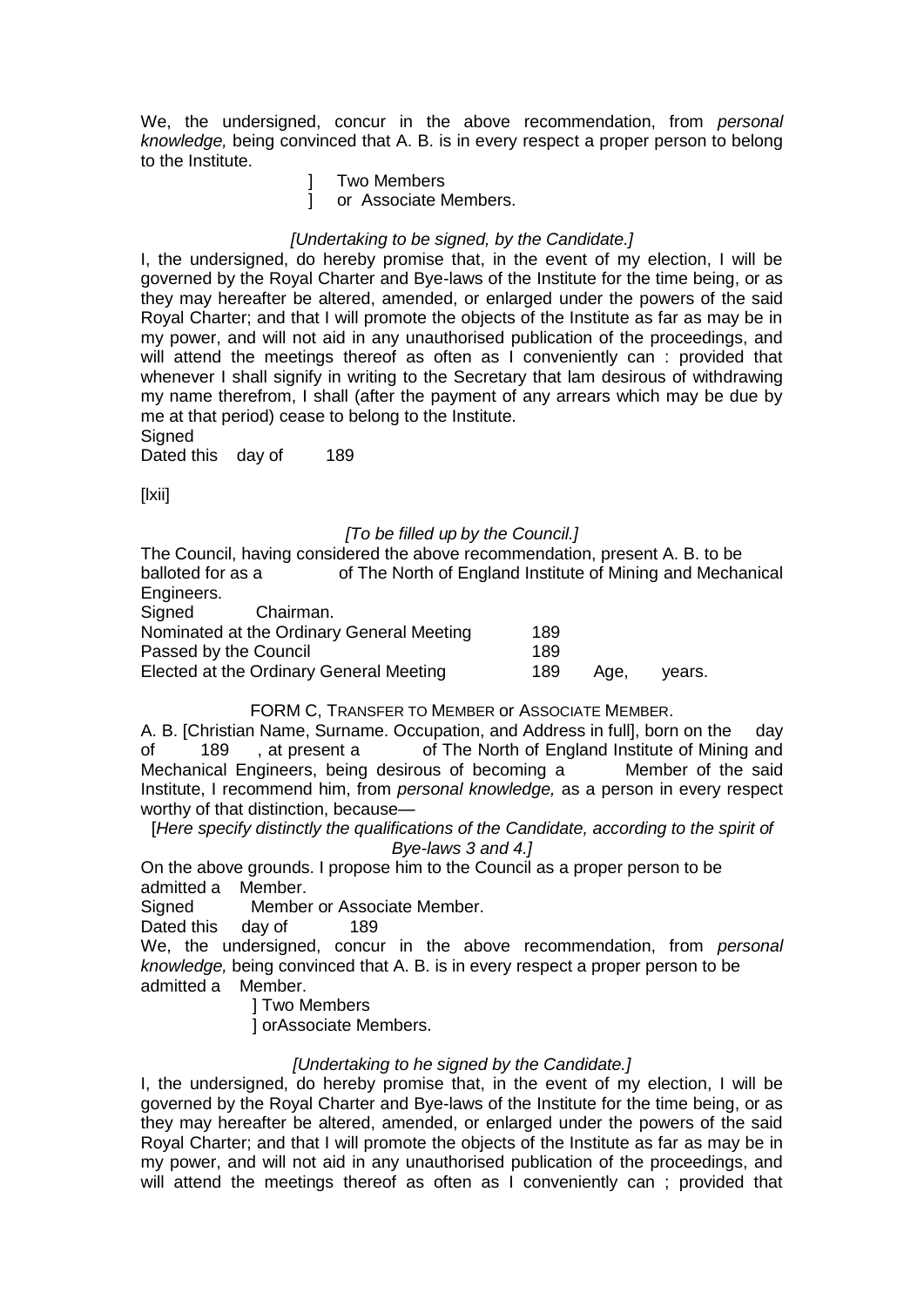whenever I shall signify in writing to the Secretary that I am desirous of withdrawing my name therefrom, I shall (after the payment of any arrears which may be due by me at that period) cease to belong to the Institute. **Signed** 

Dated this day of 189.

## *[To be filled up by the Council.]*

The Council, having considered the above recommendation, present A. B. to be balloted for as a Member of The North of England Institute of Mining and Mechanical Engineers Signed Chairman. Nominated at the Ordinary General Meeting 189 Passed by the Council **189** Elected at the Ordinary General Meeting 189 Age years.

FORM D.

List of the names of persons to be balloted for at the Ordinary General Meeting<br>on the day of 189 on the day of

MEMBERS :-

ASSOCIATE MEMBERS :—

HONORARY MEMBERS :—

[lxiii]

ASSOCIATES :---

STUDENTS : —

Strike out the names of such persons as you desire should *not* be elected, and hand the list to the Chairman.

#### FORM E.

SIR,**—**I beg leave to inform you that on the day of you were elected a of The North of England Institute of Mining and Mechanical Engineers. In conformity with its Bye-laws your election cannot be confirmed until your first annual subscription be paid, the amount of which is  $E$ , or. at your option, a lifecomposition in accordance with the following scale :—

| suai <del>c</del> .— |                                                                                                                                                                                                                                   |     |
|----------------------|-----------------------------------------------------------------------------------------------------------------------------------------------------------------------------------------------------------------------------------|-----|
|                      | Under 30 years of age                                                                                                                                                                                                             | £31 |
| Over                 | 30"                                                                                                                                                                                                                               | 27  |
| π                    | 40                                                                                                                                                                                                                                | 24  |
| $\mathbf{H}$         | 50                                                                                                                                                                                                                                | 21  |
| ,,                   | 60<br>,, ,,                                                                                                                                                                                                                       | 17  |
|                      | $\mathbf{r}$ , and the contract of the contract of the contract of the contract of the contract of the contract of the contract of the contract of the contract of the contract of the contract of the contract of the contract o |     |

If the subscription is not received within four months from the present date, the election will become void under Bye-law 10.

All annual subscriptions are due on the first Saturday in August of each year. I am, sir, yours faithfully, Dated 189 Secretary.

## FORM F.

THE NORTH OF ENGLAND INSTITUTE OF MINING AND MECHANICAL ENGINEERS. *Founded 1852. Incorporated, by Royal Charter, A.D. 1876.*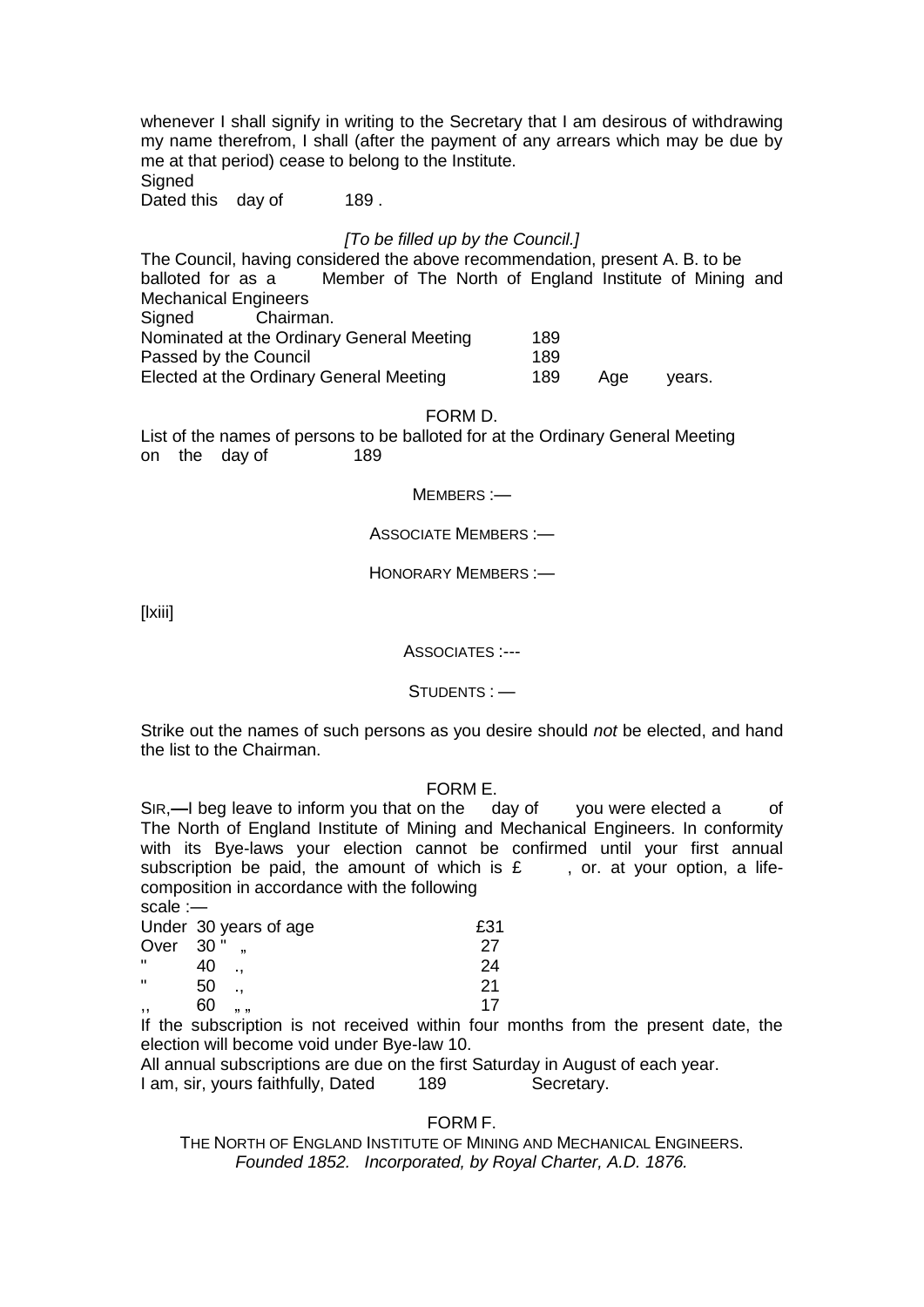These are to certify that A. B. [Christian Name, Surname, Occupation, and Address in full] was elected a Member of The North of England Institute of Mining and Mechanical Engineers, at an Ordinary General Meeting held on the day of 189

Witness our hands and seal this day of 189 President.

*( Se al )*

## Secretary.

## FORM G.

SIR.**—**I am directed by the Council of The North of England Institute of Mining and Mechanical Engineers to draw your attention to Bye-law 14, and to remind you that the sum of  $\epsilon$  of your annual subscriptions to the funds of the Institute remains unpaid, and that you are in consequence in arrear of subscription. I am also directed to request that you will cause the same to be paid without further delay, otherwise the Council will be under the necessity of exercising their discretion as to using the power vested in them by the Article above referred to. I am, sir, yours faithfully,

Secretary.<br>189 Dated

## FORM H.

SIR, ---I am directed by the Council of The North of England Institute of Mining and Mechanical Engineers to inform you that, in consequence of non-payment of your arrears of subscription, and in pursuance of Bye-law 14, the Council have determined that unless payment of the amount  $\mathbf{f}$  is made previous to the day of......... next, they will proceed to declare that you have ceased to be a Member of the Institute.

But, notwithstanding this declaration, you will remain liable for payment of the arrears due from you.

I am, sir, yours faithfully,

 Secretary. Dated 189.

#### FORM I.

SIR.—I am directed by the Council of The North of England Institute of Mining and Mechanical Engineers to inform you that, upon mature consideration of a proposal which has been laid before them relative to you, they feel it their duty to advise you to withdraw from the Institute, or otherwise they will be obliged to act in accordance with Bye-law 15.

I am, sir. yours faithfully,

Secretary.

Dated 189

#### FORM J.

SIR,—It is my duty to inform you that, under a resolution passed at a Special General Meeting of The North of England Institute of Mining and Mechanical Engineers, held on the day of 189 according to the provisions of Bye-law 15, you have ceased to be a of the Institute.

I am, sir, yours faithfully,

Secretary.

Dated 189

## FORM K, BALLOTING LIST.

Ballot to take place at the Annual Meeting on 189 at Two o'clock, p.m.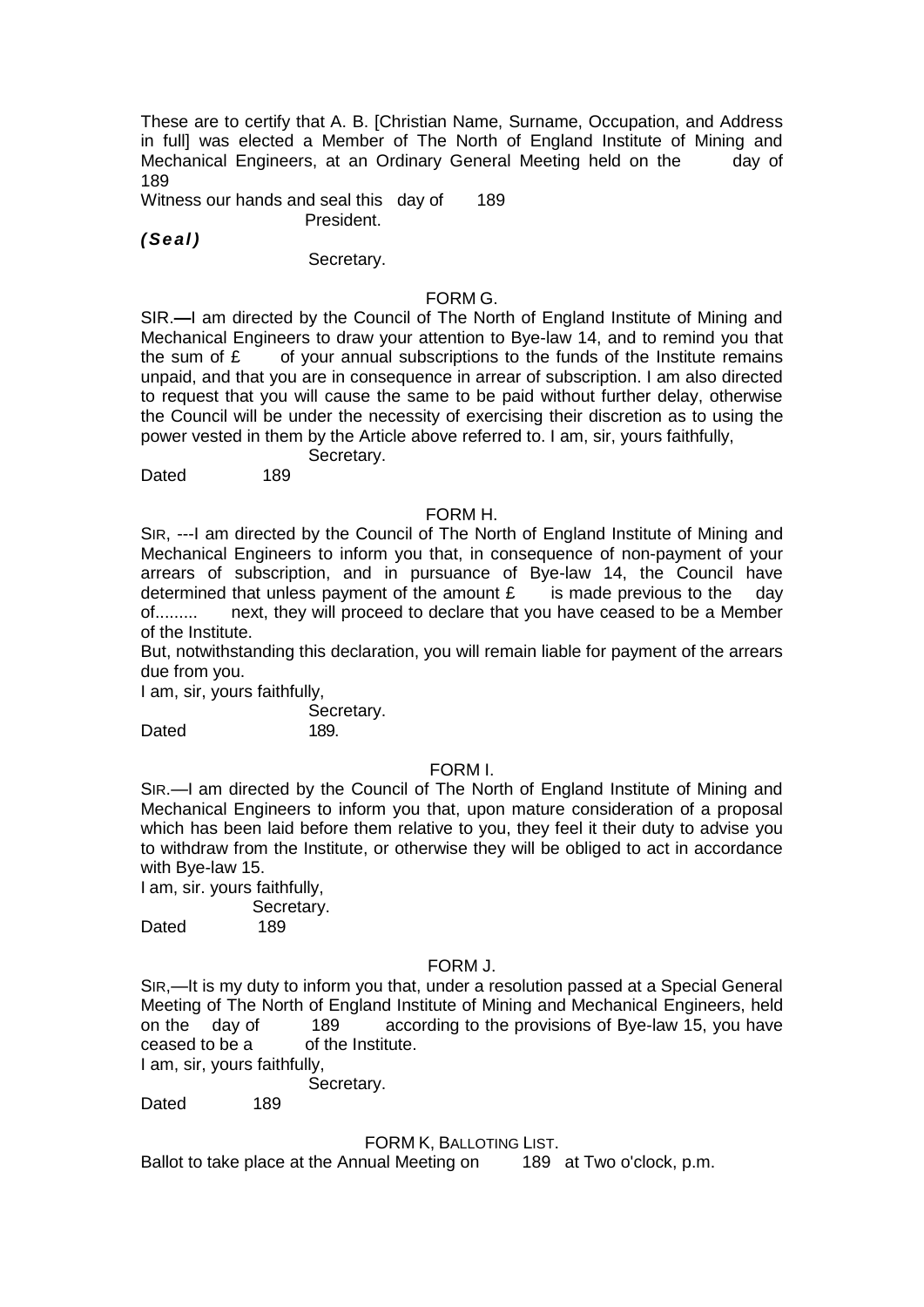The names of persons for whom the voter docs *not* vote must be erased, and the names of other persons eligible for re-election may be inserted in their place, provided the number remaining on the list does not exceed the number of persons to be elected.

PRESIDENT—Not more than ONE NAME to be returned, or the vote will be lost. ..........................President for the current year eligible for re-election.\* ..........................New Nominations.\*

VICE-PRESIDENTS**—**Not more than Six NAMES to be returned, or the vote will be lost. The Votes for any Member who may not be elected President or Vice-Presidents shall count for them as Members of the Council, but in no case shall he receive more than one vote from each voter.

..................Vice-Presidents for the current year eligible for re-election.

..................

...................New Nominations.

...................

COUNCIL -Not more than EIGHTEEN NAMES to be returned, or the vote will be lost. .....................Members of the Council for the current year eligible for re-election.

...................... ......................

......................New Nominations.

....................

\* To be inserted when necessary.

[Ixv]

EX-OFFICIO MEMBERS of the Council for the ensuing year :-....................Past-Presidents,

.....................

....................Retiring Vice-Presidents.

....................

Any list returned with a greater number of names than One President, Six Vice Presidents, Eighteen Councillors,

Will be rejected by the Scrutineers as informal, and the Votes will consequently be lost.

## Bye-law 21.

Each Member and Associate Member shall be at liberty to nominate in writing, and send to the Secretary not loss than eight days prior to the Ordinary General Meeting in June, a list, duly signed, of Members and Associate Members suitable to fill the offices of President, Vice-Presidents, and Members of Council for the ensuing year. The Council shall prepare a list of the persons so nominated, together with the names of the Officers for the current year eligible for re-election, and of such other Members and Associate Members as they deem suitable for the various offices. Such list shall comprise the names of not less than thirty persons. The list so prepared by the Council shall be submitted to the ordinary General Meeting in June, and shall be the balloting list for the annual election in August. [See proper Form in the Appendix.] A copy of this list shall be posted at least seven days previous to the Annual Meeting to every Member and Associate Member, who may erase any name